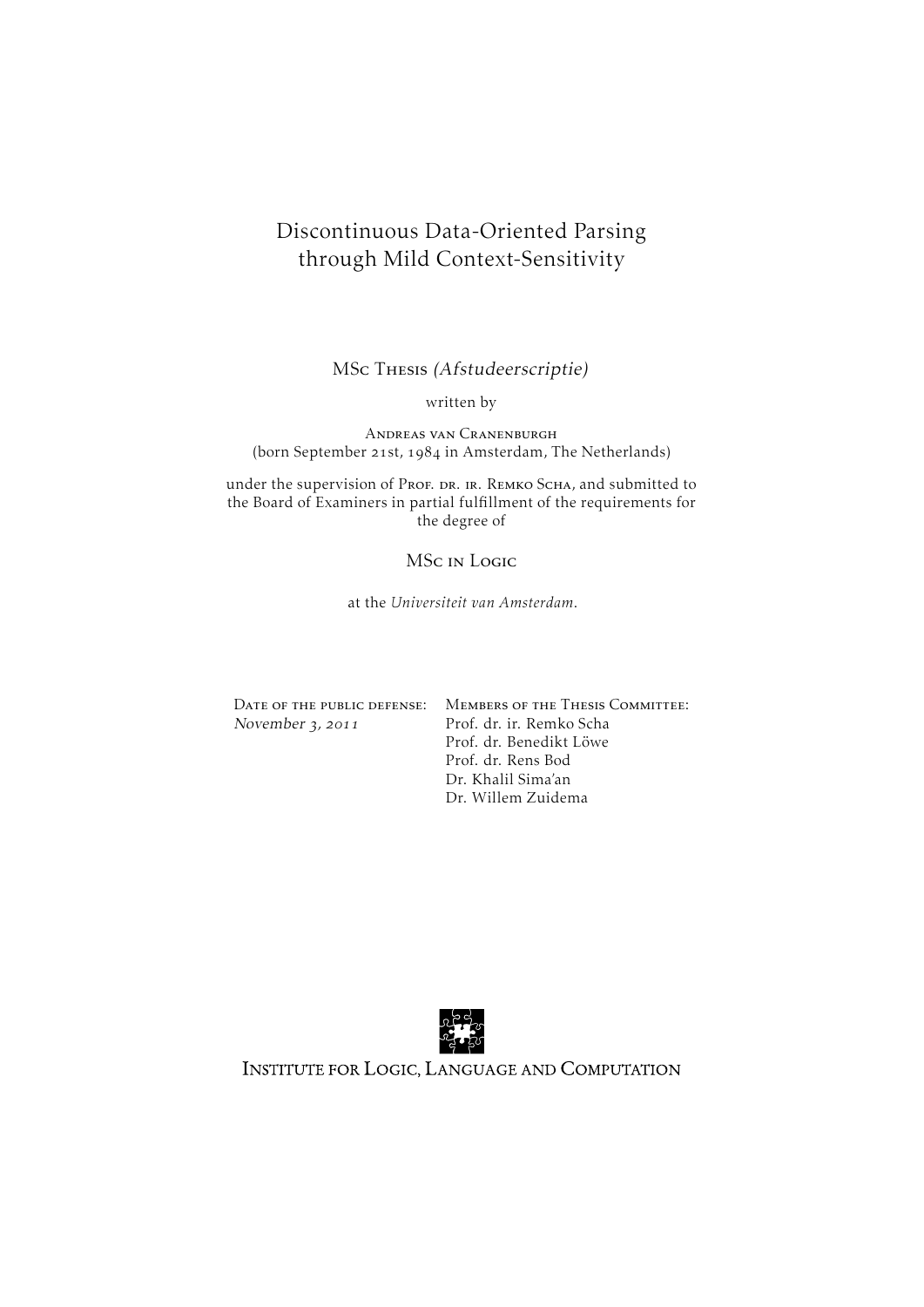*Es gibt eine und nur eine vollständige Analyse des Satzes.* — Wittgenstein (TLP 3.25)

There is one and only one complete analysis of the sentence. (my translation)

#### $\left[\ldots\right]$

*Die Sprache verkleidet den Gedanken. Und zwar so, daß man nach der äußeren Form des Kleides, nicht auf die Form des bekleideten Gedankens schließen kann; weil die äußere Form des Kleides nach ganz anderen Zwecken gebildet ist als danach, die Form des Körpers erkennen zu lassen.*

*Die stillschweigenden Abmachungen zum Verständnis der Umgangssprache sind enorm kompliziert.* — Wittgenstein (TLP 4.002)

Language veils thought. And in such a manner that by the form of the cloak one cannot tell the form of the thought which has been cloaked; because the outer form of the cloak was designed with entirely different purposes than revealing the form of the body.

The implict conventions for understanding common language are enormously complicated. (my translation)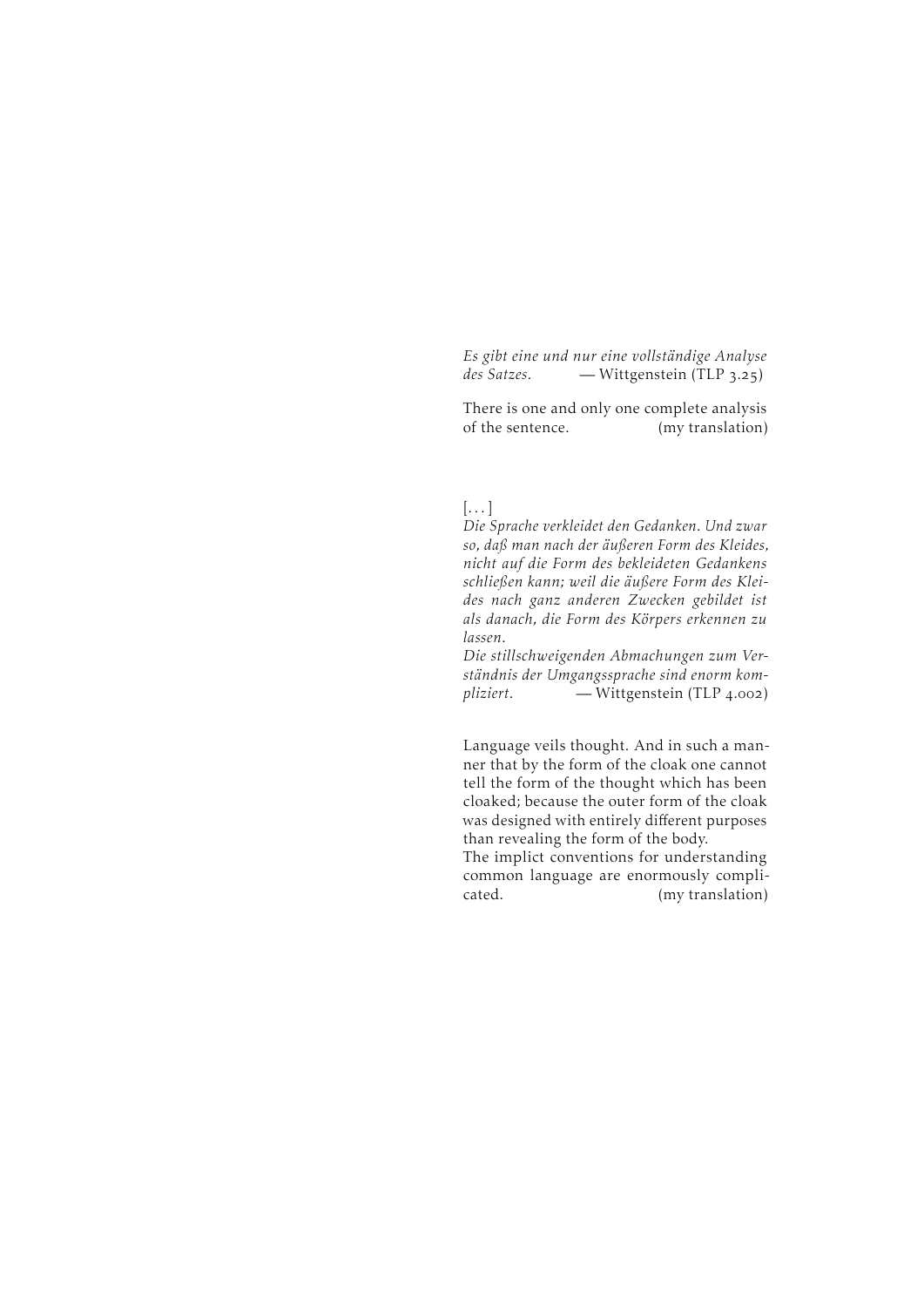#### **ABSTRACT**

It has long been argued that incorporating a notion of discontinuity in phrase-structure is desirable, given phenomena such as topicalization and extraposition, and particular features of languages such as cross-serial dependencies in Dutch and the German *Mittelfeld*. Up until recently this was mainly a theoretical topic, but advances in parsing technology have made treebank parsing with discontinuous constituents possible, with favorable results.

We improve on this by applying Data-Oriented Parsing (pop) to a mildly context-sensitive grammar formalism which allows for discontinuous trees. Decisions during parsing are conditioned on all possible fragments, resulting in improved performance. Despite the fact that both pop and discontinuity present formidable challenges in terms of computational complexity, the model is reasonably efficient. Our results emulate and surpass the state of the art in discontinuous parsing.

ACKNOWLEDGMENTS: I am grateful to Wolfgang Maier for correspondence and making the code of his parser rparse available, which was an invaluable resource. Federico Sangati offered advice and, at a crucial moment, convinced me the results might be good enough for a paper. Sandra Kübler provided the Tepacoc corpus. Tikitu de Jager prompted me to take typography seriously. Mark Dufour improved his compiler specifically to optimize my parser. Henk Zeevat persuaded me to pursue the master of logic. Rens Bod introduced me to discontinuous constituents in one of his lectures. Finally, I am most grateful for the continuous moral support from my supervisor.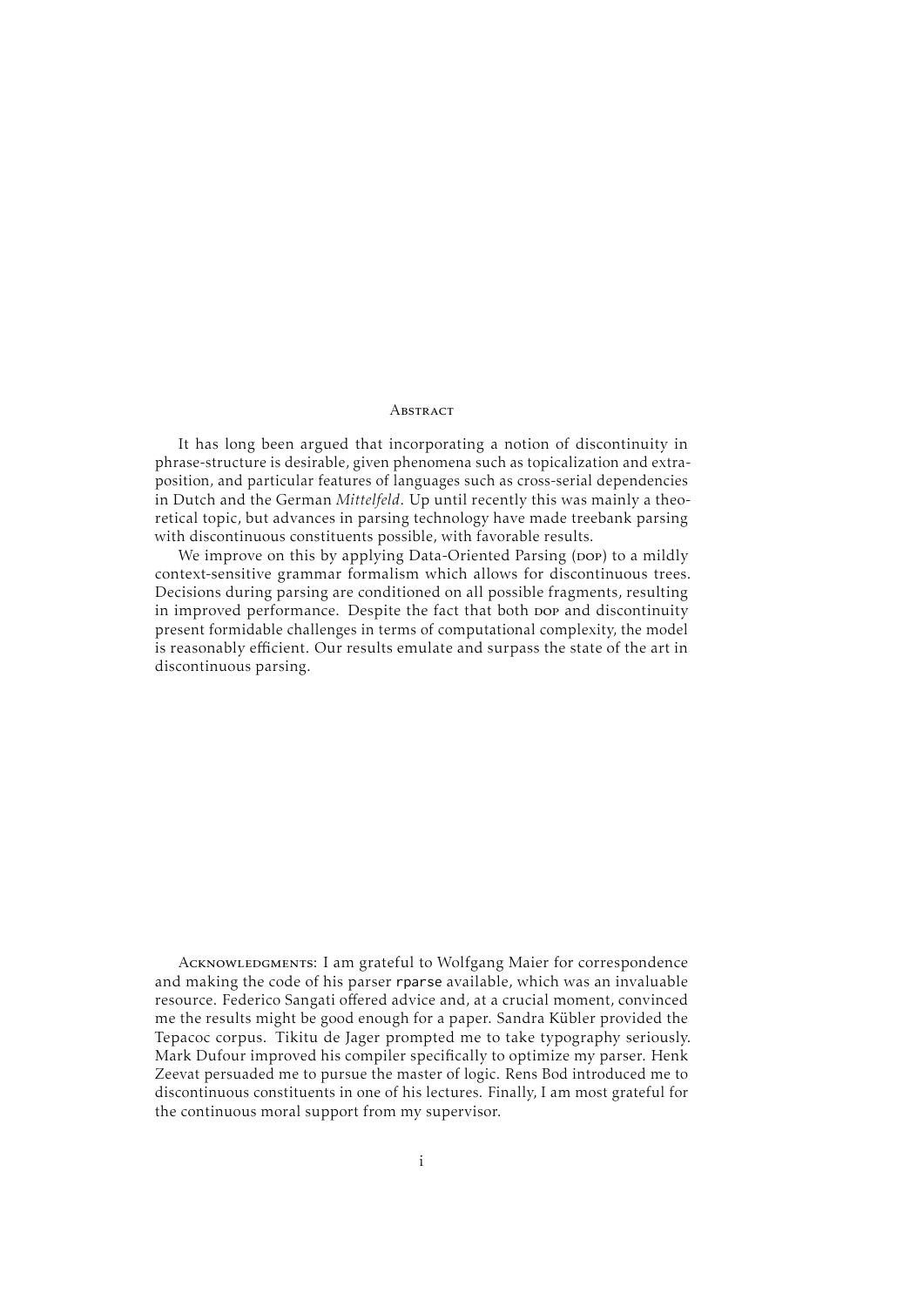# *Contents*

| 1              | Introduction                                          | 1  |
|----------------|-------------------------------------------------------|----|
| $\mathbf{2}$   | Discontinuity                                         | 4  |
|                | 2.1 Linguistic motivation<br>4                        |    |
|                | 2.2 Corpora<br>7                                      |    |
|                | 2.3 Previous work<br>10                               |    |
| 3              | Linear Context-Free Rewriting Systems                 | 11 |
|                | 3.1 The grammar formalism<br>11                       |    |
|                | 3.2 Grammar extraction<br>15                          |    |
|                | 3.3 Parsing<br>16                                     |    |
|                | 3.4 Binarization<br>18                                |    |
| $\overline{4}$ | Data-Oriented Parsing                                 | 26 |
|                | 4.1 The probabilistic framework<br>27                 |    |
|                | 4.2 Estimators<br>29                                  |    |
|                | 4.3 Discontinuous fragments<br>32                     |    |
|                | 4.4 Goodman's reduction of DOP<br>32                  |    |
|                | 4.5 Double-DOP<br>35                                  |    |
| 5              | Disco- <sub>DOP</sub>                                 | 36 |
|                | Simplicity Likelihood DOP<br>36<br>5.1                |    |
|                | 5.2 Finding the k-best derivations<br>37              |    |
|                | 5.3 Coarse-to-fine PLCFRS parsing<br>39               |    |
|                | 5.4 Even coarser-to-fine parsing: from PCFG to PLCFRS | 41 |
| 6              | Implementation                                        | 43 |
|                | 6.1 Python<br>43                                      |    |
|                | 6.2 Cython<br>45                                      |    |
|                | 6.3 Data structures<br>50                             |    |
|                | 6.4 Code overview<br>52                               |    |
| 7              | Evaluation                                            | 53 |
|                | 7.1 Metrics<br>53                                     |    |
|                | 7.2 Results<br>56                                     |    |
| 8              | Remaining challenges                                  | 60 |
| 9              | Conclusion                                            | 63 |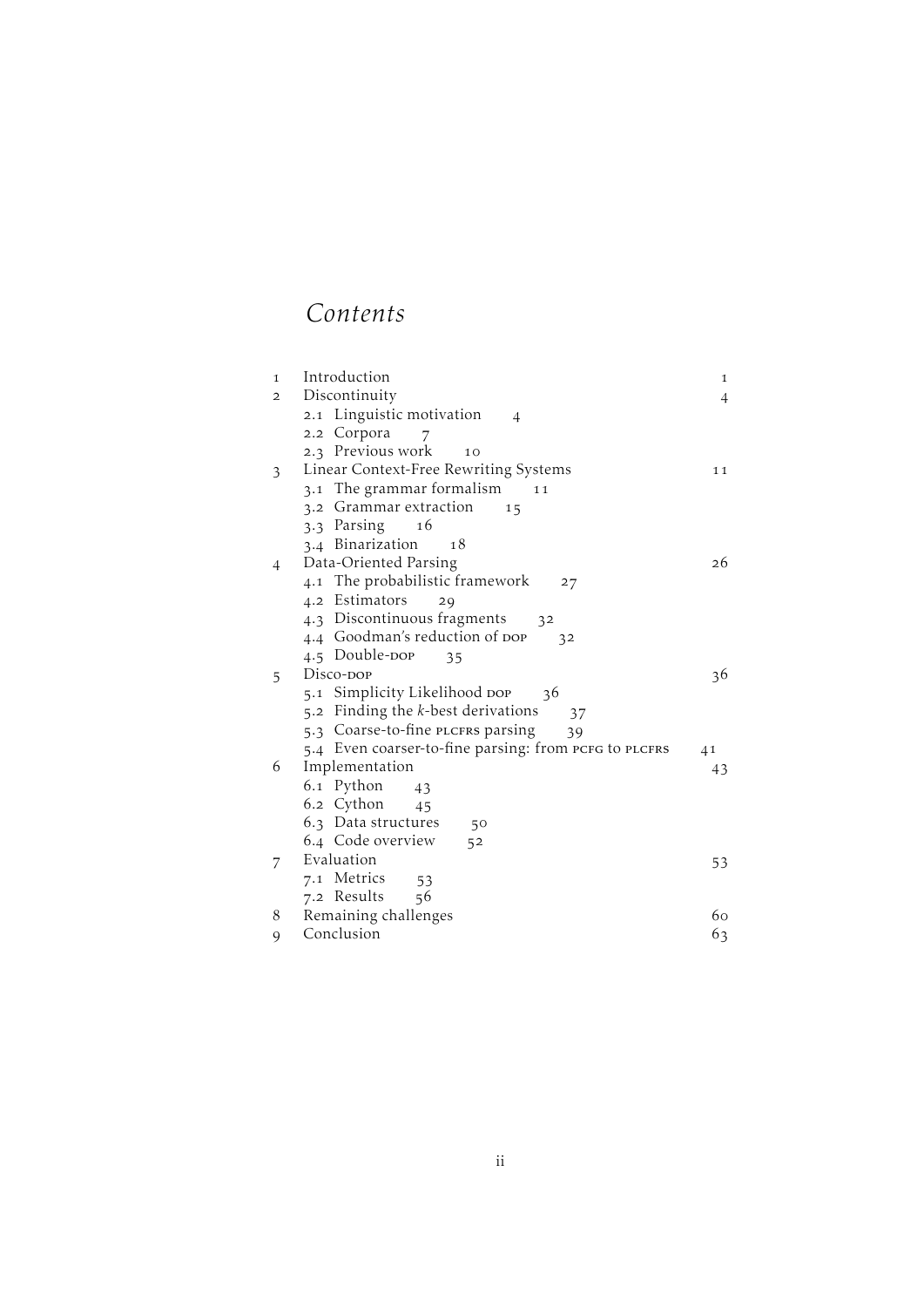# *List of Figures*

- 1 [Discontinuity does not imply non-projectivity](#page-10-0) 5 [A sentence with topicalization from Negra](#page-11-0) [Distribution of trees w.r.t. discontinuous constituents per tree](#page-13-0) 4 [A containment hierarchy of grammar formalisms](#page-19-0) 14 5 [A tree with crossing branches from the Tiger corpus](#page-20-1) 15 6 [Grammar rules extracted from the tree in figure](#page-21-1)  $5 - 16$  $\sigma$  Gildea's (2010[\) production and its binarizations](#page-26-0) 21 8 [Head-outward binarization](#page-29-0) 24 9 [A right-factored head-driven binarization of the tree in figure](#page-30-0) 5 25 10 [Fragments of "Daisy loved Gatsby"](#page-33-0) 28 11 A DOP1 [derivation](#page-33-1) 28 12 [The relation between depth and weight in various estimators](#page-36-0) 31 13 [Discontinuous fragments of "is Gatsby rich?"](#page-37-2) 32 14 A discontinuous pop [derivation of the tree in figure](#page-38-0)  $2 \times 33$ 15 [Goodman's reduction as pairwise Cartesian product](#page-39-0) 34  $16$  k[-best coarse-to-fine inference](#page-45-0)  $40$ 17 [Transformations for a context-free coarse grammar](#page-47-0) 42 18 [An illustration of the representation](#page-49-0) 44 19 [Type annotations and incrementing a variable in Cython](#page-51-0) 46 [F-score as a function of the number of words](#page-64-0)
- 21 Effi[ciency as a function of the number of words](#page-64-1) 59

# *List of Tables*

- [Constituent gap degrees in Tiger/Negra](#page-14-0)
- 2 The eff[ect of binarization strategies on parsing e](#page-29-1)fficiency 24
- 3 [A comparison of parse selection methods for](#page-42-1) DOP 37
- 4 [Number of sentences and rules](#page-62-0) 57
- 5 [Results for discontinuous parsing on two di](#page-63-0)fferent corpora 58
- 6 [Tree-distance evaluation](#page-63-1) 58
- 7 [Results on the Tepacoc test set](#page-63-2) 58

# *List of Algorithms*

- 1 [Procedure for extracting](#page-20-2) LCFRS rules from a treebank 15
- 2 [An agenda-based chart-parser for](#page-22-0) LCFRS 17
- [Finding optimal binarizations](#page-24-0)
- 4 [Verifying compatiblity of two bit vectors according to a rule](#page-54-0) 49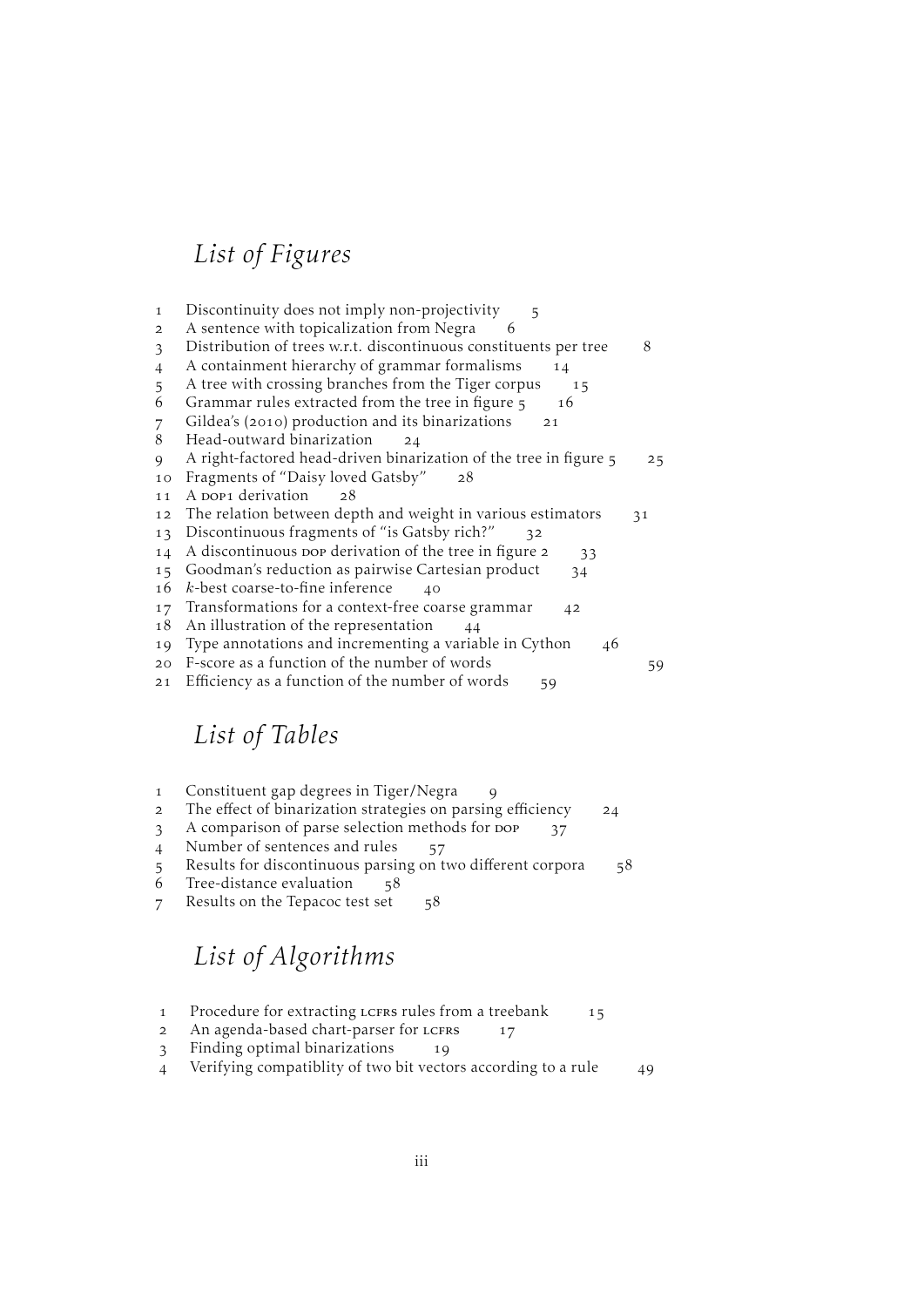# *List of Acronyms*

- np Noun Phrase
- pp Prepositional Phrase
- ap Adjective Phrase
- vp Verb Phrase
- pos Part-of-Speech
- wsj Wall Street Journal
- c<sub>FG</sub> Context-Free Grammar
- pc<sub>FG</sub> Probabilistic Context-Free Grammar
- hg Head Grammar
- LFG Lexical-Functional Grammar
- FUG Functional Unification Grammar
- dpsg Discontinuous Phrase-Structure Grammar
- rcg Range Concatenation Grammar
- srcg Simple Range Concatenation Grammar
- LMG Literal Movement Grammar
- tag Tree-Adjoining Grammar
- ccg Combinatory Categorial Grammar
- MCFG Multiple Context-Free Grammar
- mg Minimalist Grammar
- LCFRS Linear Context-Free Rewriting Systems
- plcfrs Probabilistic Linear Context-Free Rewriting Systems
- cky Cocke-Kasami-Younger
- Dop Data-Oriented Parsing
- tsg Tree-Substitution Grammar
- ptsg Probabilistic Tree-Substitution Grammar
- MPD Most Probable Derivation
- mpp Most Probable Parse
- sL-DOP Simplicity Likelihood DOP
- ewe Equal Weights Estimate
- ex Exact Match
- lp Labeled Precision
- lr Labeled Recall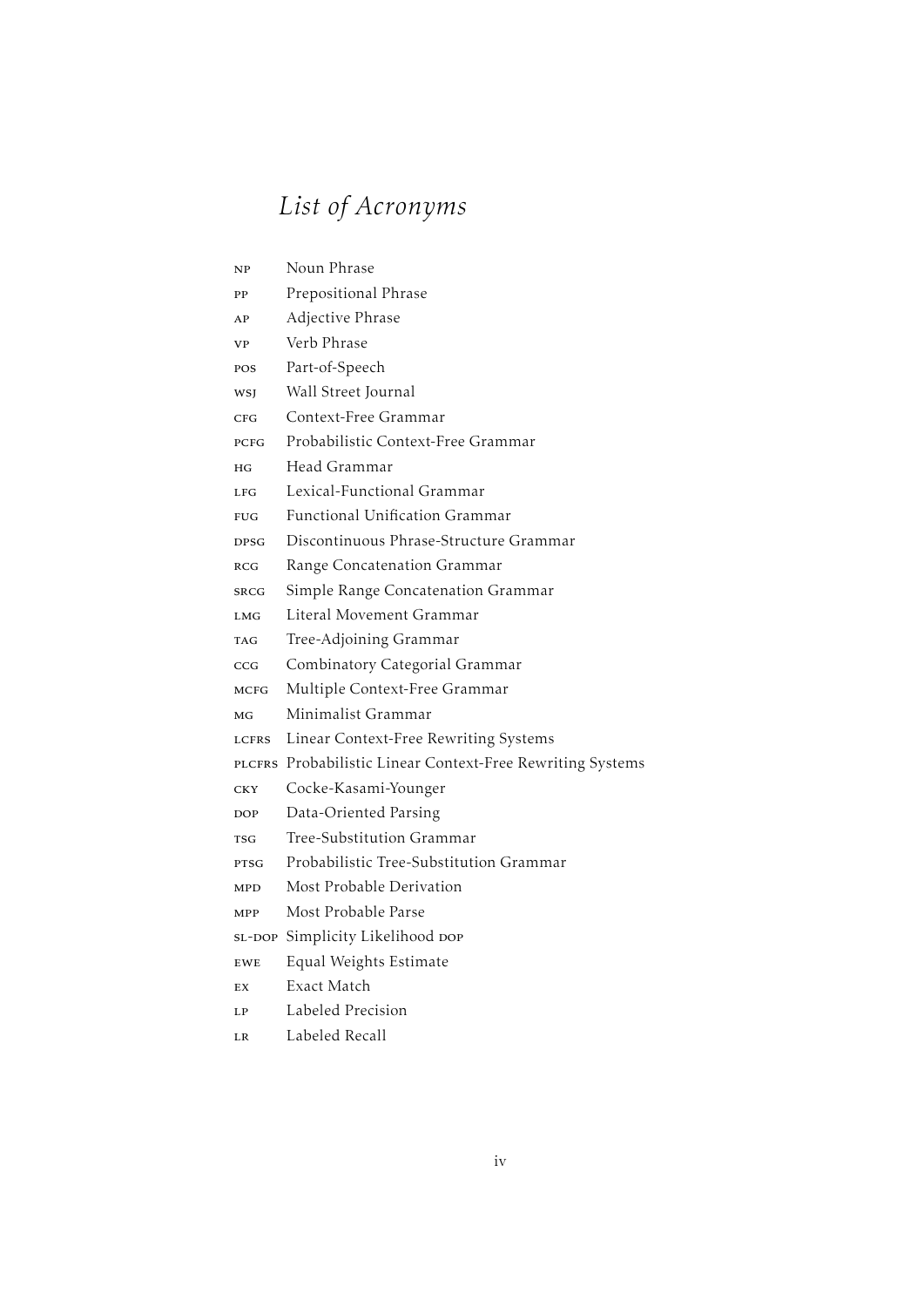### *Chapter*

# *Introduction*

<span id="page-6-0"></span>*In which we introduce the problem of parsing as the challenge of coping with structural ambiguity.*

THE STUDY of language is broadly divided into two fields: philology & linguistics. Philology (love of words) treats texts in their historical and aesthetic dimensions. Linguistics aims to study language in a disinterested He study of language is broadly divided into two fields: philology & linguistics. Philology (love of words) treats texts in their historical and aesthetic dimensions. Linguistics aims to study language in a disinterfor a language, or even a 'meta-grammar' encompassing all possible languages. grammar In modern linguistics a grammar is a clear and precise specification of what constitutes a sentence of the language (and consequently, what does not). There is a tradition of formulating formal rules of grammar going back to Pāṇini's work on Sanskrit, more than two thousand years ago. It is, however, a difficult and tedious task, because "all grammars leak" [\(Sapir,](#page-74-0) 1921, p. 39)-i.e., they accept ungrammatical sentences, or they reject certain grammatical sentences (typically both).

With the advent of the computing age, it has become possible to put intricate grammars and theories to the test—provided that they be specified in sufficient detail—and this has vindicated Sapir's sentiment. Statistics was then introduced into the picture, encouraged by its success in speech recognition. The reason for employing statistics is not just the difficulty of demarcating what is and what is not grammatical, but especially the discovery that finding the right analysis for a grammatical sentence involves discriminating between a huge number of possible analyses—a phenomenon called structural ambiguity. To a human, ambiguity most of these analyses are not apparent, but a formal grammar by itself has no way of pinning down the right one. Although the introduction of statistics was seen as a compromise to the formal (abstract) nature of linguistics by some (such as Chomskians), statistics is not not merely a means to an end motivated from an engineering perspective. Its use can be motivated by a cognitive agenda, as a key part of the answer to the problem of ambiguity. In a nutshell, the whole field of statistical parsing revolves around coping with ambiguity.

A hand-written grammar can be enriched with statistics from a corpus of sentences manually annotated with structures, from which the occurrence frequency of grammatical rules can be inferred. Such probabilistic grammars proved to be much more effective than those relying on manually specified disambiguation criteria. The next step was to abandon manually written grammars altogether, and infer the grammar directly from the structures in the corpus; this is known as *treebank parsing*.

The structures that are produced by such a parser are not intended for particular applications; they are theoretical objects specifying in detail the form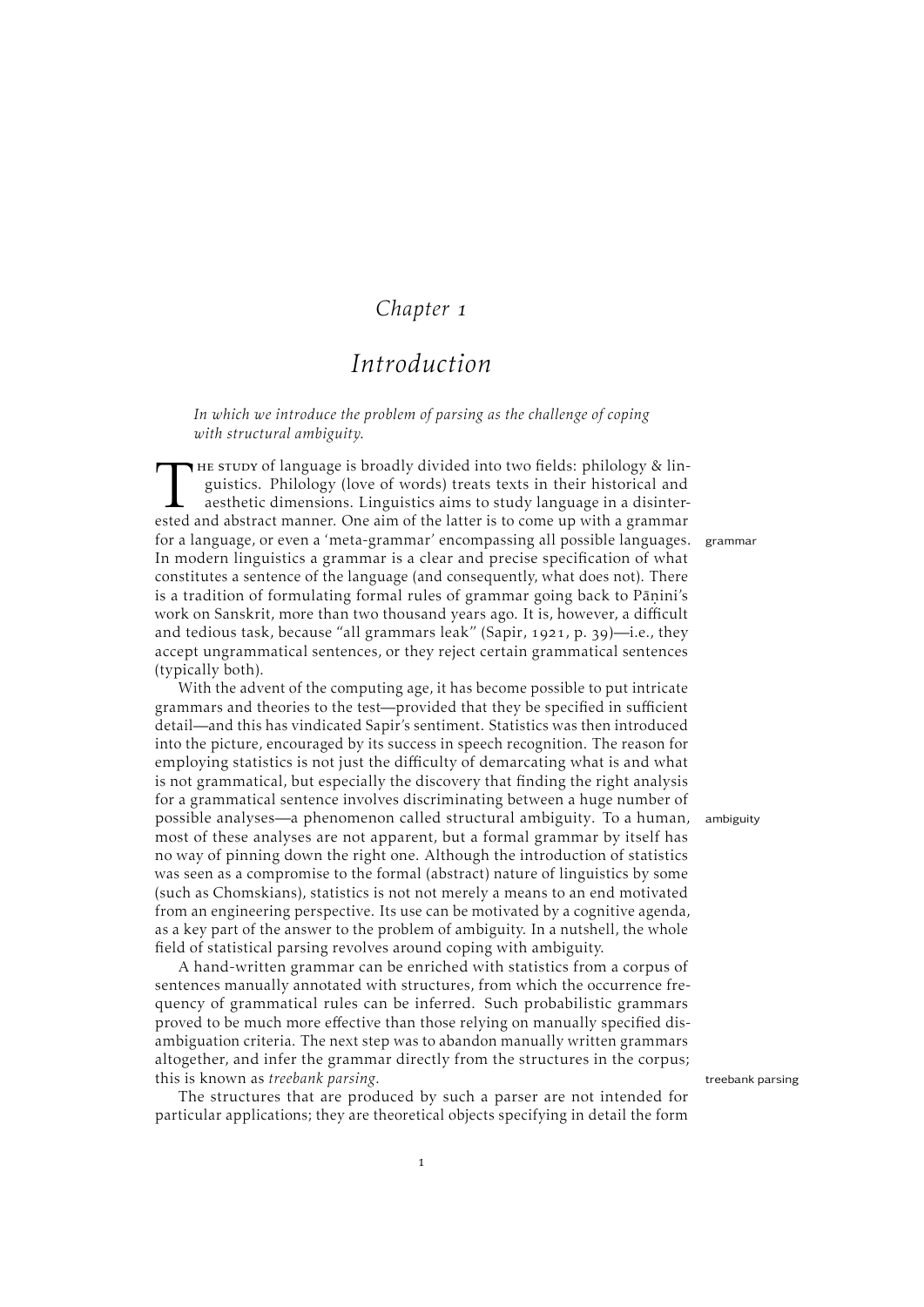of an isolated sentence without treating its content. While they can be employed as a source of information in a speech recognition or machine translation system, it turns out that getting this to work well is rather tricky, most likely due to data sparseness; thus the state of the art in those fields still relies largely on shallow training data.

Informally, the structure of a sentence indicates 'who does what to whom, and how, why' More specifically, the structure of a sentence relates words to other words or parts of the sentence until all words or parts have some relation to each other. A collection of such structures, referred to as a corpus treebank or treebank, encodes information such as that 'the unicorn' and 'the unicorn over there' behave similarly; e.g., they can both combine with a verb to form a sentence.

phrase-structure trees A concrete instance of such structures are phrase-structure trees, which group words into labeled constituents.<sup>1</sup> A constituent is defined as a unit which can be substituted for other instances of its kind while maintaining grammaticality. A phrase-structure tree is then made up of constituents which are in turn part of higher-level constituents, until the whole sentence belongs to a single constituent. It is usually assumed that every non-root node has a single parent, and that every node dominates a sequence of adjacent nodes or words in the sentence. It has been noted, however, that both constraints appear to be violated in commonly occurring linguistic phenomena.

The first constraint is arguably violated in complex co-ordinations such as 'Mary sees and John recognizes Jane,' in which 'Jane' is the object of two distinct propositions. Instead of duplicating 'Jane,' it would be more elegant to let words appear in multiple constituents of a sentence. This topic is not treated in this work, so unique parents will be assumed hereafter.<sup>2</sup> The second constraint is also violated in many cases, which gives rise to the phenomenon discontinuity of discontinuity, which will be discussed at some length in the next section. Both constraints have been upheld for reasons of computational and theoretical complexity. But as formalisms, theories and computers developed, treebank parsing with grammars that produce richer structures has come within reach. This forms the point of departure for the present thesis. The aim of this thesis is as follows:

- We will develop a treebank parser with the specific purpose of taking discontinuity into account.
- Specifically, we will extend the Data-Oriented Parsing model to handle discontinuous phrase structures.
- We will evaluate this model on two German corpora which directly encode discontinuity in their annotations.

There exists an alternative representation of sentence structure, namely dependency structures, which encode (labeled) relations between words. However, the present work focuses exclusively on phrase-structure trees.

<sup>2</sup> Note, however, that range concatenation grammar, which will be introduced in [section](#page-16-1) 3.1, allows for parsing structures with multiple parents in polynomial time, so there is not a strong argument for avoiding them on computational grounds.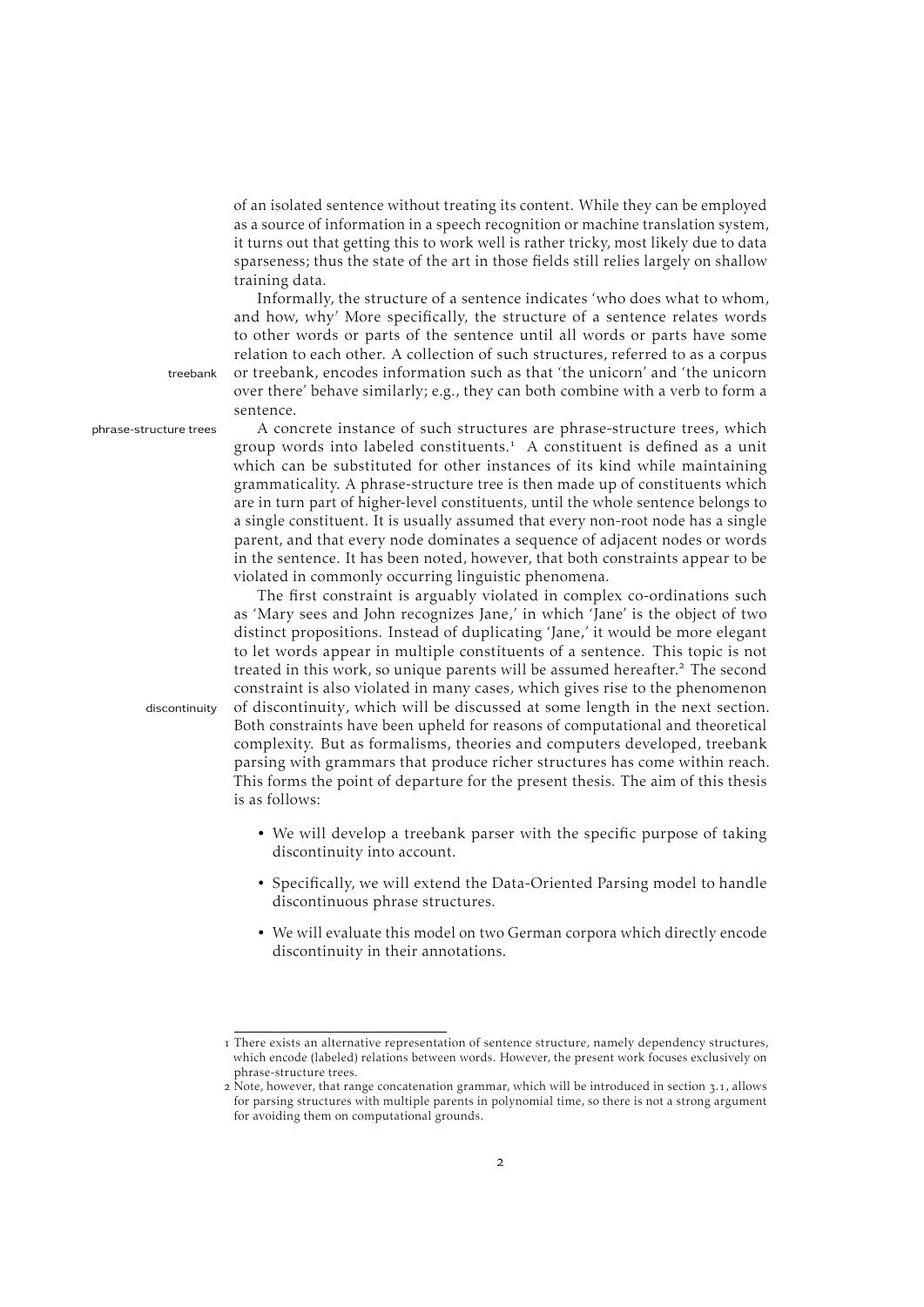# *Analytical Index*

*Being a Sketch of the Main Argument*

1 [Introduction](#page-6-0) 1

*In which we introduce the problem of parsing as the challenge of coping with structural ambiguity.*

2 [Discontinuity](#page-9-0) 4

*Discontinuity is a pervasive phenomenon in language, which suggests that it should be part of theoretical and computational accounts of language. Corpora are presented in which discontinuity is a central feature of the annotation scheme.*

### 3 [Linear Context-Free Rewriting Systems](#page-16-0) 11

*A mildly context-sensitive formalism is able to recognize and parse discontinuity effectively and efficiently. Rules can be read off directly from a treebank and assigned probabilities based on relative frequencies. A chart-parser is presented and methods of binarization are investigated.*

[Data-Oriented Parsing](#page-31-0)

*We turn to data-oriented parsing for a conceptually simple and general account of the interpretation of new utterances given a corpus of previous utterances. Methods for extending existing pop implementations with discontinuity are presented.*

5 [Disco-](#page-41-0)Dop 36

A synthesis of LCFRS and DOP realizes the goal of discontinuous data*oriented parsing. To approximate the most probable parse, we employ a general method for* k*-best derivation enumeration. A new method for parsing* dop *efficiently using coarse-to-fine techniques is introduced.*

6 [Implementation](#page-48-0) 43

*A high-level prototype can be incrementally adapted with low-level optimizations. This is achieved by starting from an implementation in a high-level, dynamic language, and adding type annotations to performance-critical parts, without sacrificing integration with the rest of the code.*

7 [Evaluation](#page-58-0) 53

*We now review evaluation metrics for parser performance and present our results, which improve on previous work.*

8 [Remaining challenges](#page-65-0) 60

*The current work has limitations: it fails to model grammatical functions, morphology, and word-order variation.*

9 [Conclusion](#page-68-0) 63

*To recapitulate, discontinuity and data-oriented parsing can be combined fruitfully, but much remains to be done.*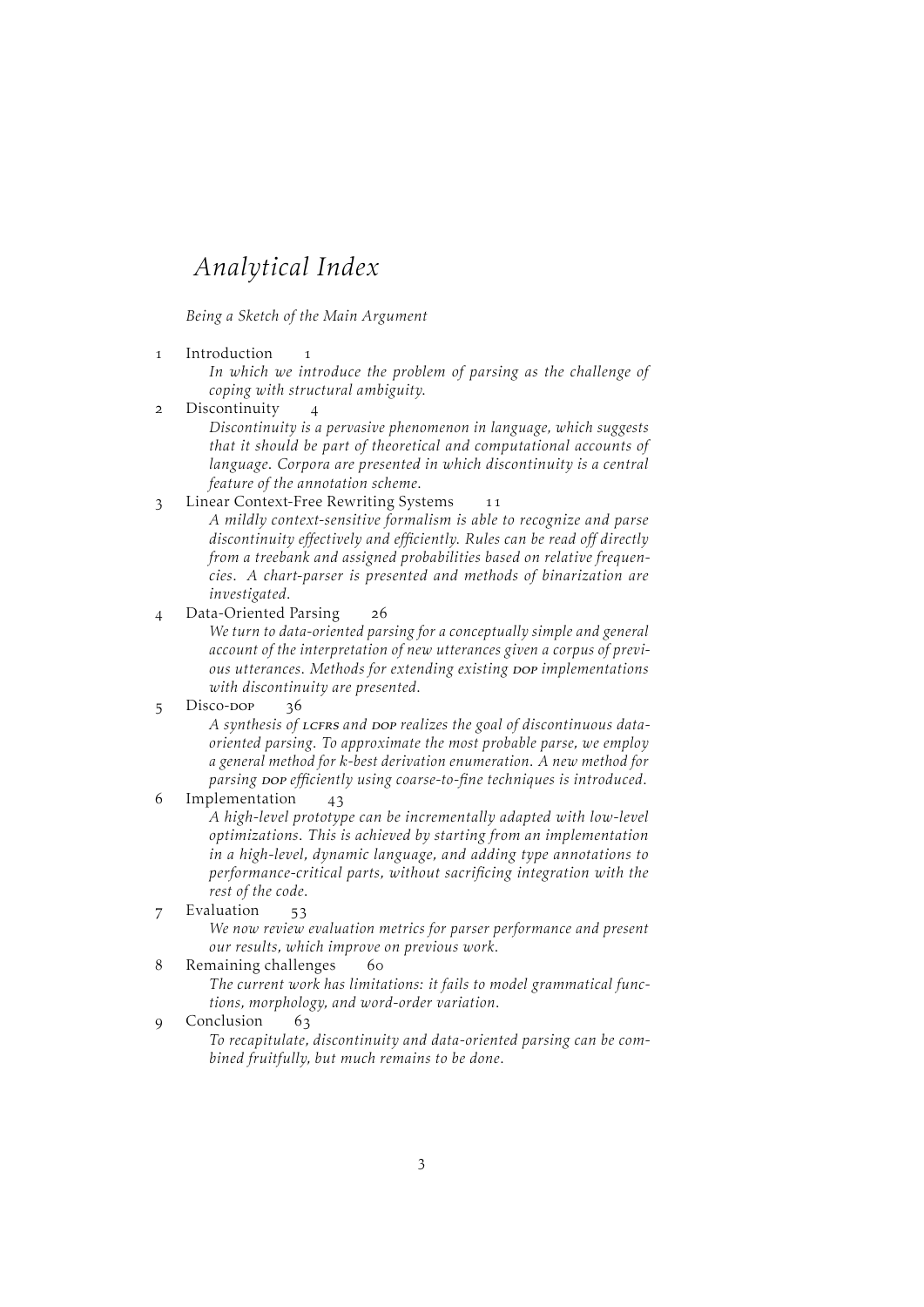### *Chapter*

## *Discontinuity*

<span id="page-9-0"></span>*Discontinuity is a pervasive phenomenon in language, which suggests that it should be part of theoretical and computational accounts of language. Corpora are presented in which discontinuity is a central feature of the annotation scheme.*

ISCONTINUITY refers to a "want of continuity [...] or disunion of parts' (Webster's Revised Unabridged Dictionary, 1913). In the case of constituency trees it refers to the possibility of discontinuous constituents which h iscontinuity refers to a "want of continuity [...] or disunion of parts" (Webster's Revised Unabridged Dictionary, 1913). In the case of constituency trees it refers to the possibility of discontinuous constituents, constituents, such that the constituent containing the whole sentence is by definition continuous, since no words are left to interrupt it.

### 2.1 LINGUISTIC MOTIVATION

<span id="page-9-1"></span>THERE ARE TWO MOTIVATIONS for discontinuous constituency. The first is a particular phenomenon displayed by some languages which is outside the class of context-free languages. The second is that certain representations mi here are two motivations for discontinuous constituency. The first is a particular phenomenon displayed by some languages which is outside the class of context-free languages. The second is that certain represenlies in its independence of linguistic theory, although it relies on this single phenomenon. In contrast, the latter has lots of supporting examples which are arguably more elegantly expressed with discontinuity, while not strictly necessary to produce a grammar which recognizes and produces precisely the strings in the language.

This section deals with discontinuous constituency, but some of these phenomena apply to dependency structures as well, where the stronger notion of non-projectivity non-projectivity is employed. A dependency structure is projective iff<sup>3</sup> the head and all nodes it dominates are a contiguous sequence of words. This notion is stronger because not every discontinuous constituent is non-projective when converted to a dependency structure (cf. [figure](#page-10-0) 1), while every non-projective dependency structure is necessarily discontinuous as a constituent structure (trivial).

A well-known phenomenon which is beyond the power of context-free gramcross-serial dependencies mars is called cross-serial dependencies. It has been attested in two languages, namely Dutch [\(Bresnan et al.,](#page-70-0) 1982) and Swiss-German [\(Shieber,](#page-74-1) 1985). Before we move on to cross-serial dependencies, consider the following clauses in English and German:

'iff' stands for 'if and only if.'

 $\alpha$  These examples are adapted from [Kolb et al.](#page-72-0) (2000).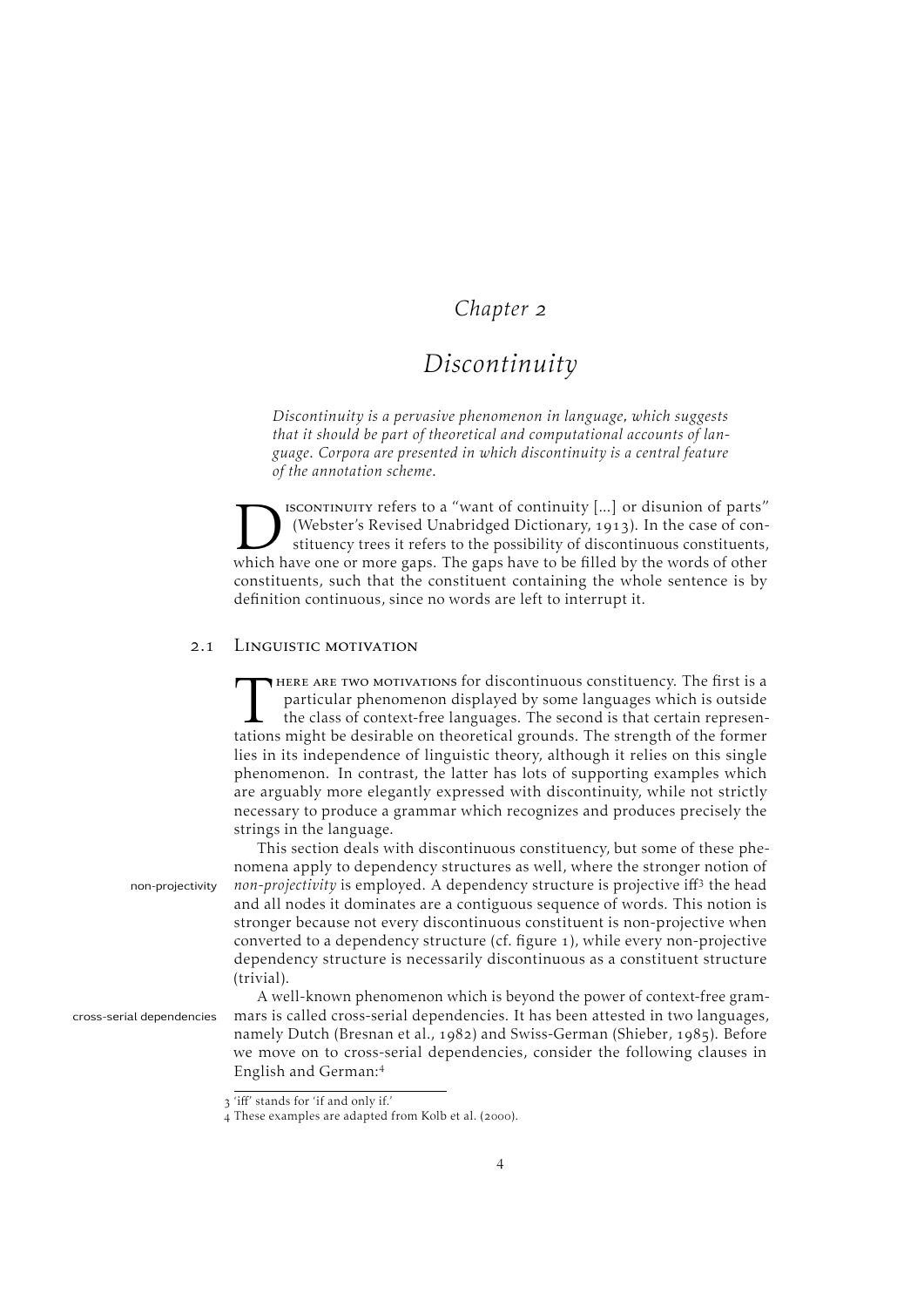that Charles lets Mary help Peter teach Hans to swim  $\mathbb{R}^n$ 

daß der Karl die Maria dem Peter den Hans schwimmen lehren helfen lässt

The lines indicate dependencies between verbs and their objects; other dependencies are left out, for simplicity's sake. English shows a flat structure where each verb and its argument is directly adjacent, while German shows a nested, palindromic structure. Both of these structures are easily formalized in a context-free grammar using recursive rules.

In Dutch and Swiss-German, the equivalent clauses display cross-serial dependencies:





These structures cannot be produced by a context-free grammar, if it is to support an arbitrary number of such crossed dependencies. More strongly, [Shieber](#page-74-1) shows that regardless of particular constituent structures, it is not even possible to devise a context-free grammar which accepts exactly the strings of Swiss-German. This is because Swiss-German requires case markings on all nps, in contrast to Dutch. Without formally treating the cross-serial dependencies, i.e., by generating each verb together with its complement, a crg would invariably generate sentences with incorrect case markings.

These sentences may seem contrived, but findings from psycholinguistics report that cross-serial dependencies are actually easier to process than nested dependencies [\(Bach et al.,](#page-69-0) 1986; [Vogel et al.,](#page-75-0) 1996). This suggests that the unrestricted recursion of context-free grammars has no cognitive plausibility, while in cognitive processing certain operations can be employed that are beyond context-free, such as detection of duplication. All of this appears to happen in linear time, on average, while most statistical parsers, especially ones with strong stochastic models, require at least cubic time in theory and in practice. [Vogel et al.](#page-75-0) suggest a meta-grammatical approach in which a context-free back-



<span id="page-10-0"></span>Figure 1: Discontinuity does not imply non-projectivity: a discontinuous constituency structure with a projective dependency structure.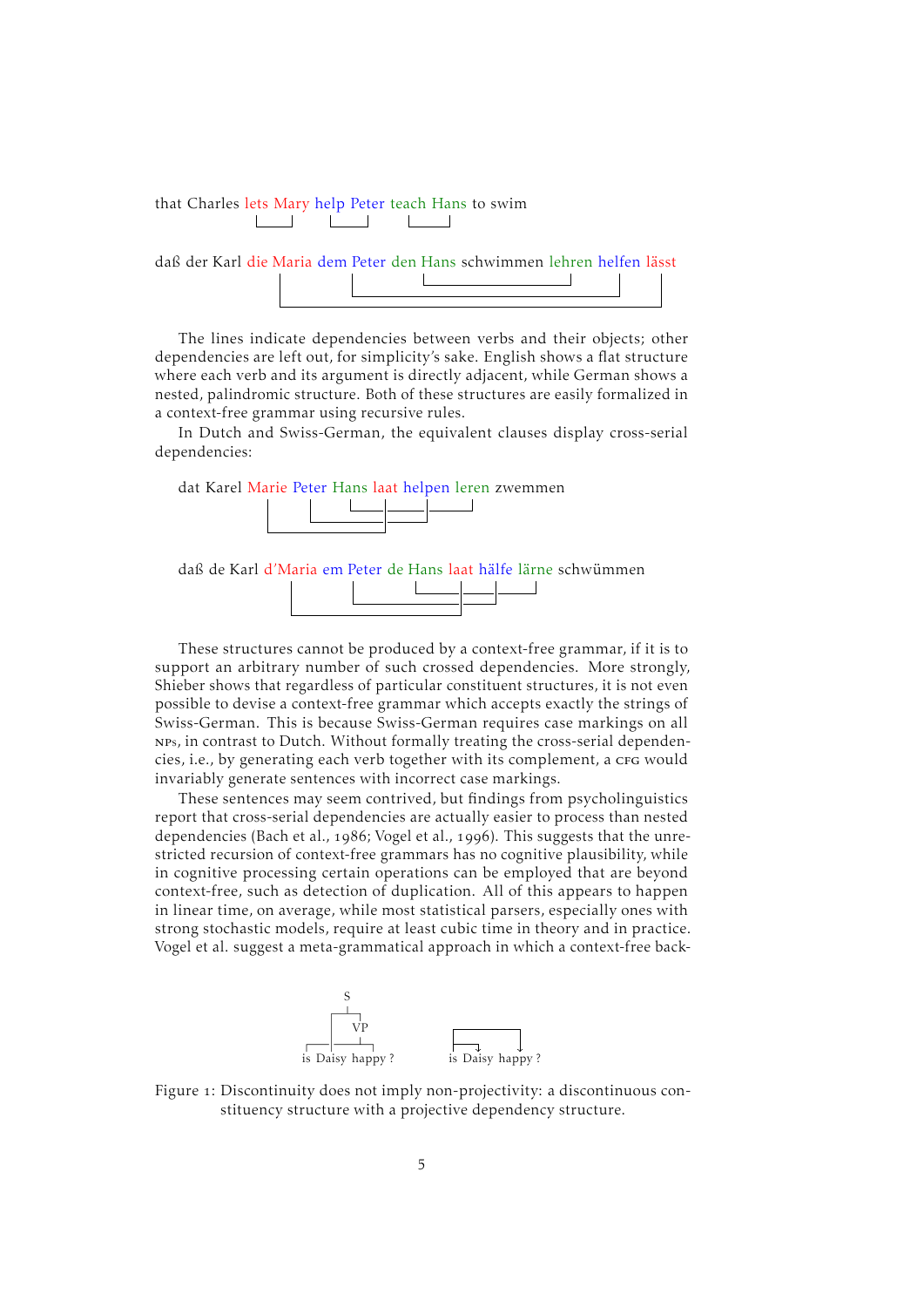<span id="page-11-0"></span>bone is filtered to accept or generate only correct cross-serial dependencies. In essence the approach is for certain rules to expect a duplication, or at least a duplication of a certain feature such as case. The filter is triggered by a special feature on the non-terminals in the cra rules. In the case of the Swiss-German sentence, the first half is parsed with plain crg rules, which triggers filtering through features in the vp rules; each of the vp<sup>s</sup> will expect an np with a certain case marking in the rest of the sentence.



Figure 2: A sentence with topicalization from the Negra corpus. Translation: *As for the insurance, one can save it.*

A different class of phenomena deals with constructions that can be readily produced by a context-free grammar, but arguably require richer represenextraposition tations to be treated elegantly. The main example of this is extraposition. Extraposition describes a situation where part of a constituent seems to have moved from where it would be expected.<sup>5</sup> A concrete example of this is the case topicalization of topicalization, in which a new topic is introduced by giving it prominence, expressed by moving a constituent to a salient position such as the start of the sentence. [Figure](#page-11-0) 2 shows an example.

extraposed relative clauses Another case is constituted by extraposed relative clauses. An np such as 'a man' can be modified by a relative clause such as in 'a man who was PRED'; in principle these are adjacent, to make the relation clear. However, for pragmatic reasons it might be desirable to express the relation of the subject to the verb first:

A man entered the room who was seeking a unicorn

Arguably in this case "A man [...] who was seeking a unicorn" should still be a constituent, because it constitutes a semantic unit—the argument to the verb 'enter' is not just any man, but the one who was seeking a unicorn.

Further examples are given in [Bunt](#page-70-1) (1996) and [Dowty](#page-71-0) (1996), showing that not only np<sup>s</sup> but also vp<sup>s</sup> and ap<sup>s</sup> can be discontinuous, and that discontinuities do not just wrap around other constituents, but readily cross each other, even without cross-serial dependencies:

I say 'seems' because in this thesis I assume that discontinuous phenomena are to be described by appropriate representations instead of rich operations on arbitrarily limited representations, such as in the transformational approach.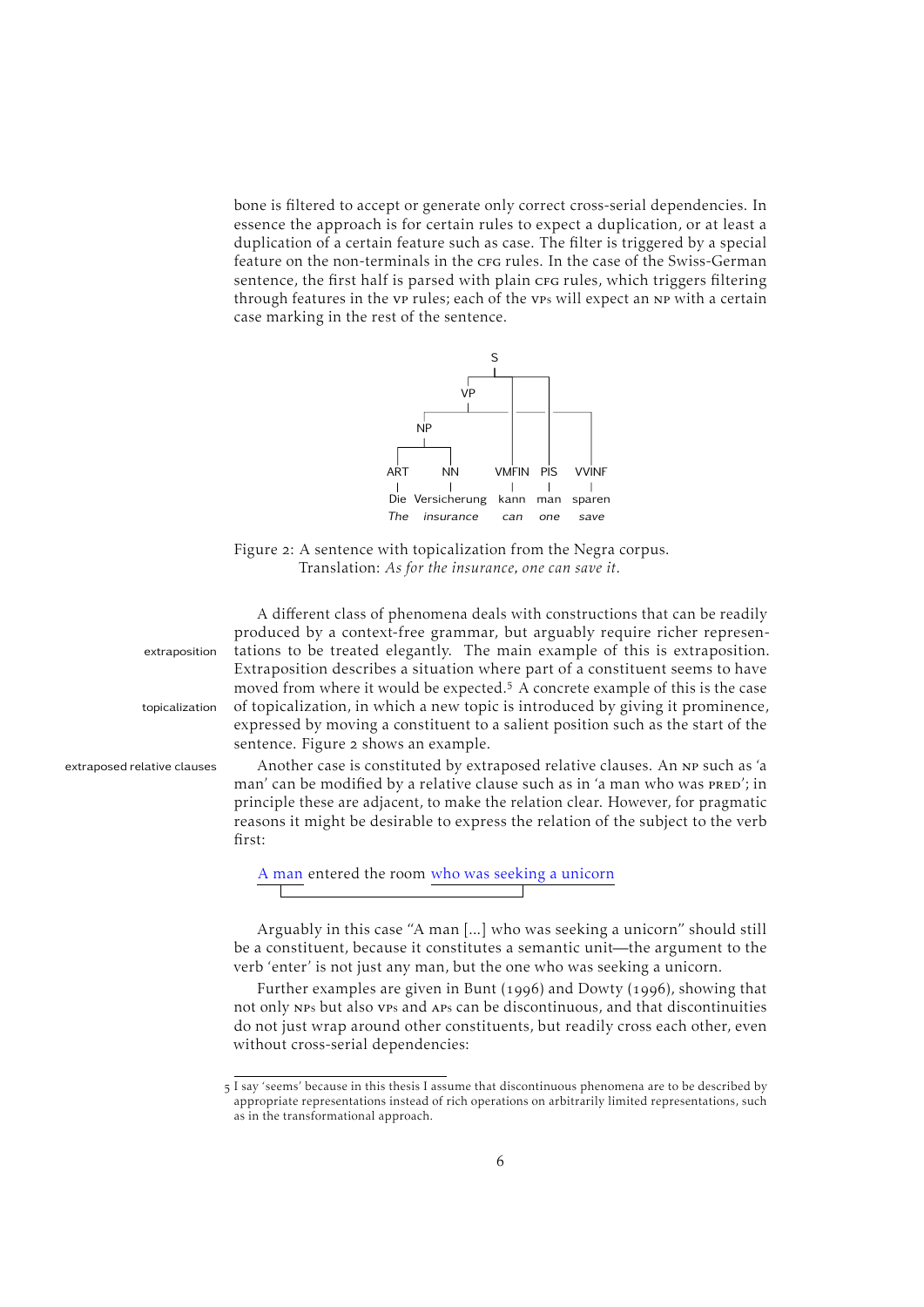# Some guy was hired that Sue knew to fix the plumbing

If the syntactic representation explicitly<sup>6</sup> encodes discontinuities introduced by extraposition and other forms of 'movement,' then it becomes possible to express argument structure directly in the syntactic annotation. This was one argument structure of the motivations for the designers of the Negra corpus [\(Skut et al.,](#page-75-1) 1997) to allow discontinuous constituents. By relaxing the adjacency constraints of traditional phrase-structure trees, it becomes possible to employ constituency to express relationships between heads and *all* of their arguments and adjuncts, instead of arbitrarily attaching them to the nearest possible constituent to satisfy some mathematical stipulation. This means that even if one is not convinced about the reality of discontinuities or movement, there is still a very compelling argument that these representations are better suited for semantic purposes.

#### 2.2 CORPORA

<span id="page-12-0"></span>M <sup>OST</sup> CORPORA are annotated with traditional (context-free) phrase-structure trees or projective (non-crossing) dependencies. Two German code discontinuities directly in their representations. A tree is represented as ost corpora are annotated with traditional (context-free) phrase-structure trees or projective (non-crossing) dependencies. Two German corpora, Negra [\(Skut et al.,](#page-75-1) 1997) and Tiger [\(Brants et al.,](#page-70-2) 2002) enan arborescence, viz. a directed acyclic graph such that there is exactly one arborescence path from its root vertex  $u$  to any non-root vertex  $v$ . Additionally, there is a total order on its terminals (contrast this with phrase-structure trees, which rely on a partial order among sibling nodes). See [figure](#page-20-1)  $\frac{1}{5}$  for an example of a tree encoded with discontinuities.

The annotation of both corpora is similar, although Tiger provides some additional information in secondary edges,<sup>7</sup> morphological tags and lemmas. The tree structures in these corpora are flatter (less hierarchical) than those of the Wall Street Journal (wsj) corpus.<sup>8</sup> Because of the discontinuous representations it is possible to employ immediate dominance to express argument structure directly, allowing a tight fit between syntax and semantics. Edge labels encode grammatical functions, including distinctions between complements and adjuncts. A conspicuous difference with the wsj annotation is that there are no finite vps—the main verb and its object are placed directly under the s node. Similarly there is no NP node in PPs, presumably because it can be inferred. Unary phrasal projections that can be inferred are omitted as well, such that for example a single noun will not get an np node. These annotation decisions are supported with the argument that they eliminate "redundancies" and improve the ergonomics of corpus annotation. This argument strikes me as strange, as

There exists a different strategy of encoding discontinuities: the use of special nodel labels such as traces, a method which works with a context-free backbone [\(Maier and Søgaard,](#page-73-0) 2008), and employed in corpora such as the Penn treebank [\(Marcus et al.,](#page-73-1) 1993), and Tüba-D/Z [\(Telljohann](#page-75-2) [et al.,](#page-75-2) 2004). While this approach can in principle encode exactly the same information, it is arguably more ad-hoc.

Secondary edges are used to indicate coordination information not expressible as normal grammatical functions through edges. An example of this is non-constituent coordination when for example a subject np may be shared by multiple verbs.

<sup>8</sup> The wsj corpus is part of the Penn treebank [\(Marcus et al.,](#page-73-1) 1993) and is the most common benchmark in statistical parsing.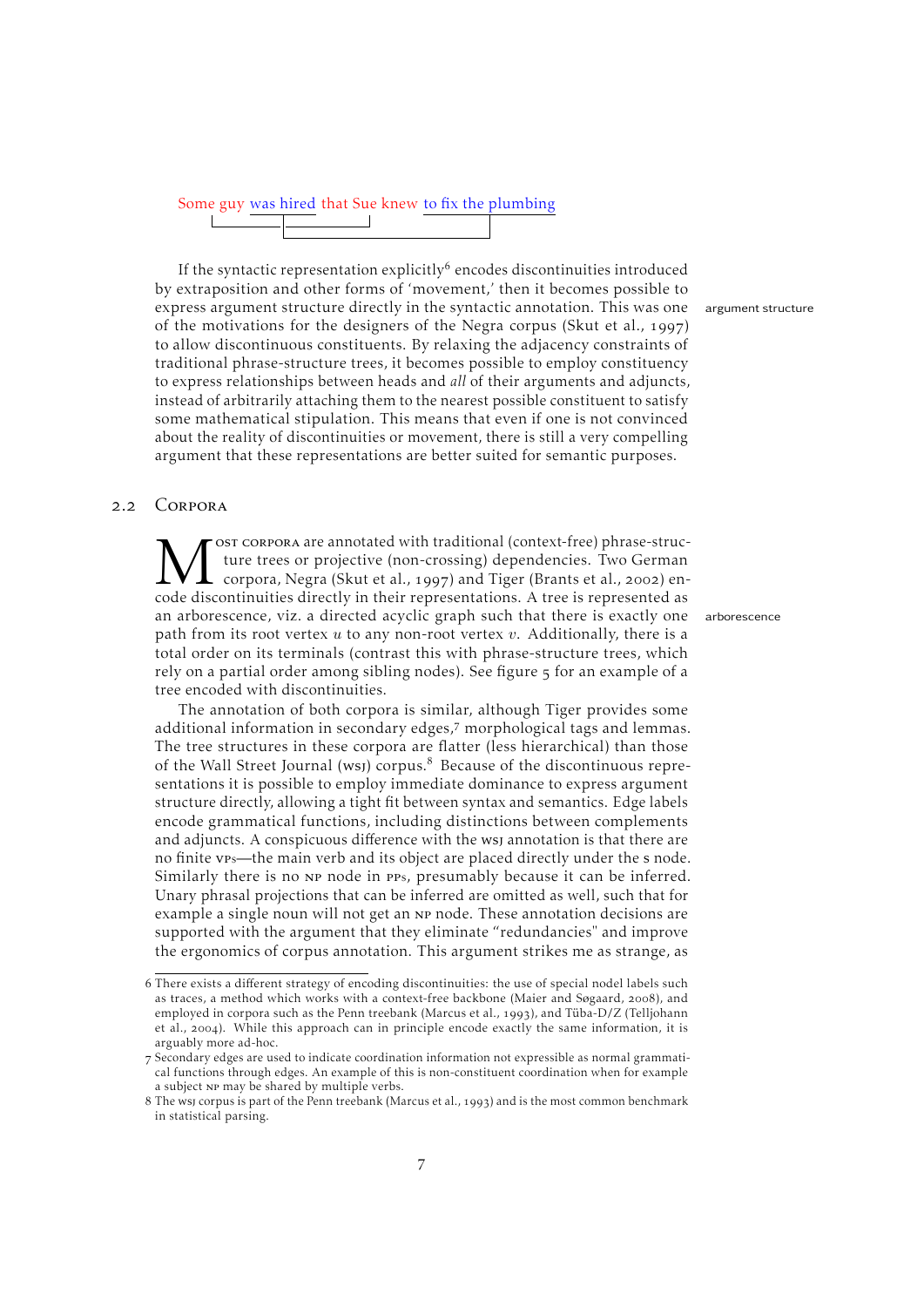this aspect of the annotation can be automated, and the redundancies can be linguistically relevant. As a constituent is often defined in terms of what it can substitute for, it would appear especially relevant for a statistical parser that an np occurring as subject could also appear in a pp.

[Figure](#page-13-0) 3 shows a graph of the number of discontinuities per tree in the Negra and Tiger corpora. While the majority of trees has no discontinuities at all, approximately thirty percent are annotated with one or more discontinuities per tree. Alternatively the degree of the discontinuities can be compared, which is defined as the maximum number of discontinuities in a single constituent; see [table](#page-14-0) 1. From these figures it can be concluded that discontinuity forms a nonnegligible component of the data, and that the discontinuity is not limited to singular gaps. These statistics are based on the original trees from the treebank; later on it will turn out that when binarized (see [section](#page-23-0)  $3.4$ ), the number of discontinuities increases. This is because in longer constituents it is possible that there are latent discontinuities which are resolved if all non-terminals are combined at once, but surface when the constituent is built up in multiple steps.

<span id="page-13-0"></span>

Figure 3: Distribution of trees in the Negra and Tiger corpora with respect to the number of constituents with gaps per tree. The y-axis has a logarithmic scale.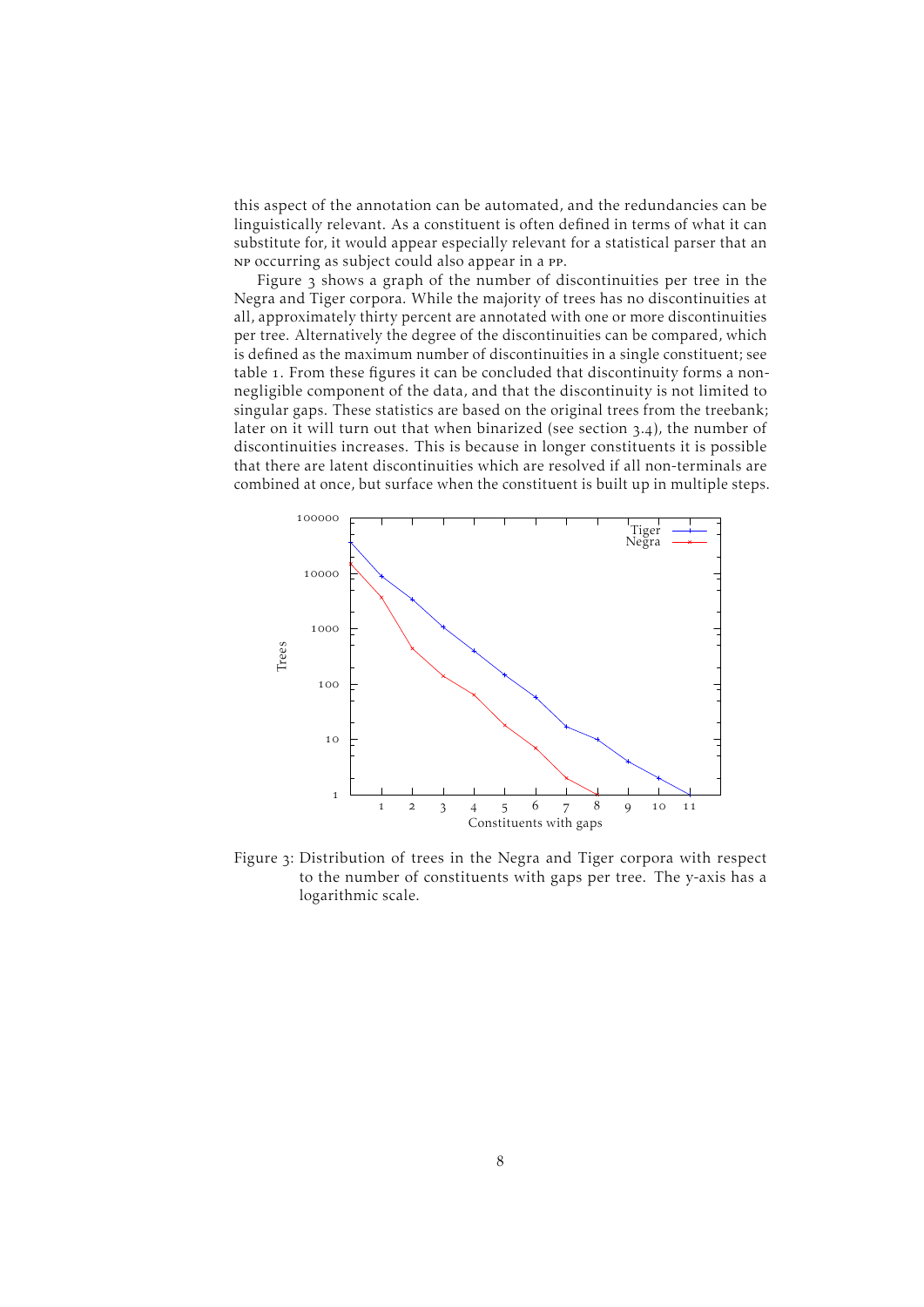<span id="page-14-0"></span>

| Negra   |                     | Tiger           |  |
|---------|---------------------|-----------------|--|
|         |                     |                 |  |
| $c = o$ | 14,924 (72.44%)     | 36,573 (72.46%) |  |
| $C = 1$ | $4,991$ $(24.23\%)$ | 12,302 (24.37%) |  |
| $C = 2$ | $677(3.30\%)$       | $1,585(3.14\%)$ |  |
| $c = 3$ | $8(0.04\%)$         | $14(0.03\%)$    |  |

Table 1: The constituent gap degrees of Tiger/Negra trees, as reported by [Maier](#page-73-0) [and Søgaard](#page-73-0) (2008). The constituent gap degree of a tree is the maximum number of gaps in a constituent.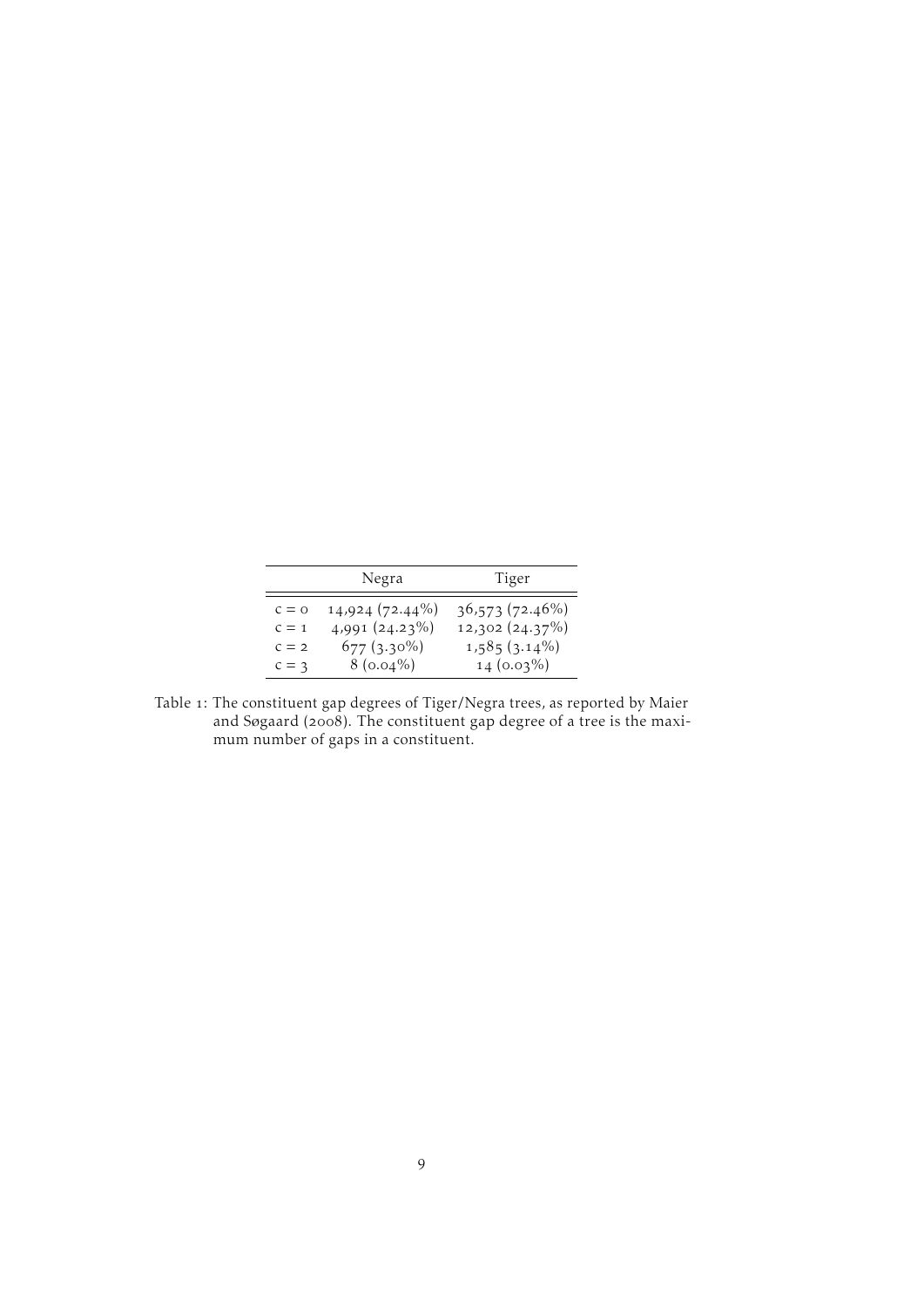#### <span id="page-15-0"></span>2.3 PREVIOUS WORK

EXECUTE: ARLY WORK ON discontinuity (Yngve, 1960; Harman, 1963) extended the representation of phrase structures with the notion of wrapping a constituent around the next constituent. The idea of wrapping has been further ARLY WORK ON discontinuity [\(Yngve,](#page-75-3) 1960; [Harman,](#page-71-1) 1963) extended the wrapping  $\rightarrow$  representation of phrase structures with the notion of wrapping a con-I stituent around the next constituent. The idea of wrapping has been a single gap per constituent to bridge an arbitrary number of constituents; the resulting parser is shown to have a complexity of  $\mathcal{O}(n^6)$ ; compare this to context-free grammar which can be parsed in  $\mathcal{O}(n^3)$  time. Formalisms and parsers that allow for arbitrary discontinuity have been reported as well [\(John](#page-72-1)[son,](#page-72-1)  $1985$ ; [van Noord,](#page-75-4) 1991). The first probabilistic discontinuous parser evalu-ated on a large treebank is reported by [Plaehn](#page-73-2) ( $2004$ ), who uses a discontinuous phrase-structure grammar (ppsg; [Bunt,](#page-70-1) 1996). A serious problem with these latter formalisms is that they have exponential time complexity.

> Fortunately a compromise is possible, which allows arbitrary discontinuity with polynomial time complexity. The crucial difference is that the exponential time grammar formalisms provide a way for derivations to share an unbounded amount of information among its nodes. In the case of ppsg this is because each discontinuous production is constrained to skip particular non-terminals in its gaps, so a production depends on a non-terminal which is not being rewritten, making the formalism context-sensitive. If, however, the derivation trees themselves are context-free, then we can obtain non-context-free parse trees in polynomial time [\(Vijay-Shanker et al.,](#page-75-5)  $1987$ ).

> It is instructive to distinguish three orthogonal senses in which a formalism can transcend the different aspects associated with context-free grammars:

- . the form of productions
- . independence assumptions of the probabilistic model
- . objects being rewritten and structure of the resulting derivations

In the strongest sense a formalism can have productions which violate context-freeness in a formal sense. Instead of the original, narrow definition of context-free from the Chomsky-Schützenberger hierarchy [\(Chomsky and](#page-70-3) [Schützenberger,](#page-70-3) 1963), [Vijay-Shanker et al.](#page-75-5) (1987) suggest more general criteria to capture the efficiency that comes with context-free rewriting operations. When (a) a formalism's derivation trees can be described by a context-free grammar, and when (b) only a bounded amount of structure can be added or removed by applying productions, recognition will have polynomial time complexity. Examples of formalisms that violate these criteria are ppsg, LFG and FUG (Lexical Functional Grammar and Functional Unification Grammar, respectively; [Trautwein,](#page-75-6) 1995). The weakest sense is when parsing decisions are weighted using non-local statistical dependencies, while the string language remains unchanged; an example of this is Data-Oriented Parsing (pop, cf. [chap](#page-31-0)[ter](#page-31-0)  $\phi$ . In between these is the possibility of a formalism that produces richer representations, while its productions remain context-free in a more general sense. This is achieved by adhering to conditions (a) and (b). Such a formalism will be introduced in the next section, while in a later section it will be be combined with non-local statistical dependencies as well.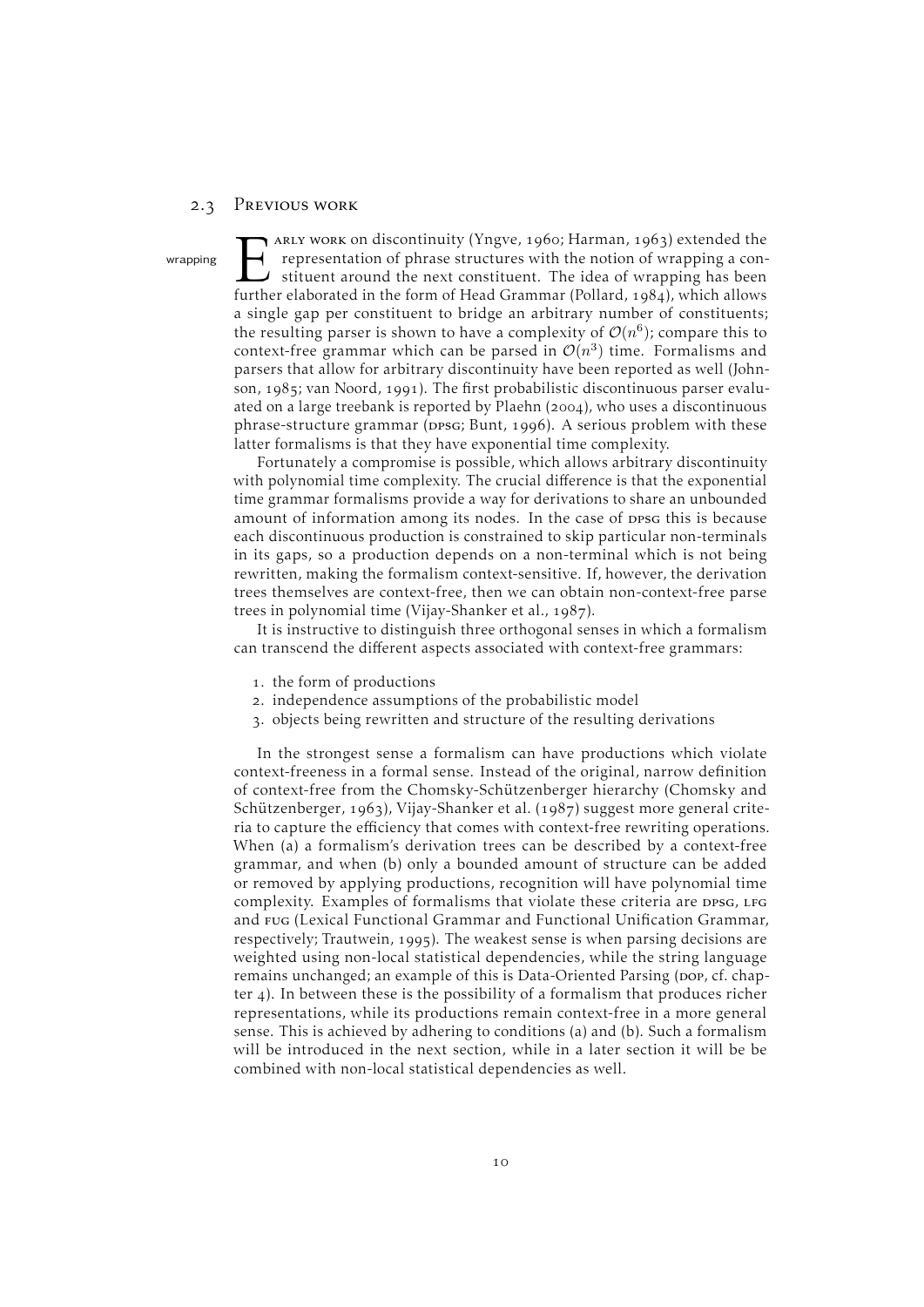### *Chapter*

### <span id="page-16-0"></span>*Linear Context-Free Rewriting Systems*

*A mildly context-sensitive formalism is able to recognize and parse discontinuity effectively and efficiently. Rules can be read off directly from a treebank and assigned probabilities based on relative frequencies. A chart-parser is presented and methods of binarization are investigated.*

The (somewhat informal) notion of mild context-sensitivity was introduced mild context-sensitivity by [Joshi](#page-72-2)  $(1985)$  to capture precisely the amount of generative capacity needed to describe natural languages—as opposed to employing richer frameworks which require ad-hoc constraints to be tractable. Mildly context-sensitive languages are characterized by the following properties:

- . limited crossed dependencies
- . constant growth
- . polynomial time parsing

For a formal description of these properties, refer to e.g., [Groenink](#page-71-2) (1997a). A diverse set of formalisms with these properties has since developed. However, while their structures and operations differ wildly, it has been observed that they share two common properties [\(Vijay-Shanker et al.,](#page-75-5)  $1987$ ; [Weir,](#page-75-7)  $1988$ ):

Linear: only a bounded amount of structure can be added or removed by applying productions, i.e., operations are size preserving

Context-free: choices during a derivation are independent of the context in the derivation (where context is anything which is not being rewritten)

Furthermore, it does not matter whether the formalism rewrites strings, tuples, or trees. This led to the introduction of Linear Context-Free Rewriting Systems (LCFRS), which subsumes all formalisms with these properties. [Groenink](#page-71-2) (1997a) states that "[t]he class of mildly context-sensitive languages seems to be most adequately approached by LCFRS." For expository purposes, we will first look at a more powerful formalism.

#### 3.1 THE GRAMMAR FORMALISM

<span id="page-16-1"></span>N ANGE CONCATENATION GRAMMAR (RCG; Boullier, 1998) is a grammar for-<br>
malism which aims to cover a wide range of linguistic phenomena while<br>
Literal Movement Grammar (LMG; [Groenink,](#page-71-3) 1995, 1997b), which has equiva-ange Concatenation Grammar (RCG; [Boullier,](#page-70-4) 1998) is a grammar formalism which aims to cover a wide range of linguistic phenomena while still being efficiently parsable. Rcg started out as a variant of simple lent generative power. A derivation in rcg is presented as a deduction where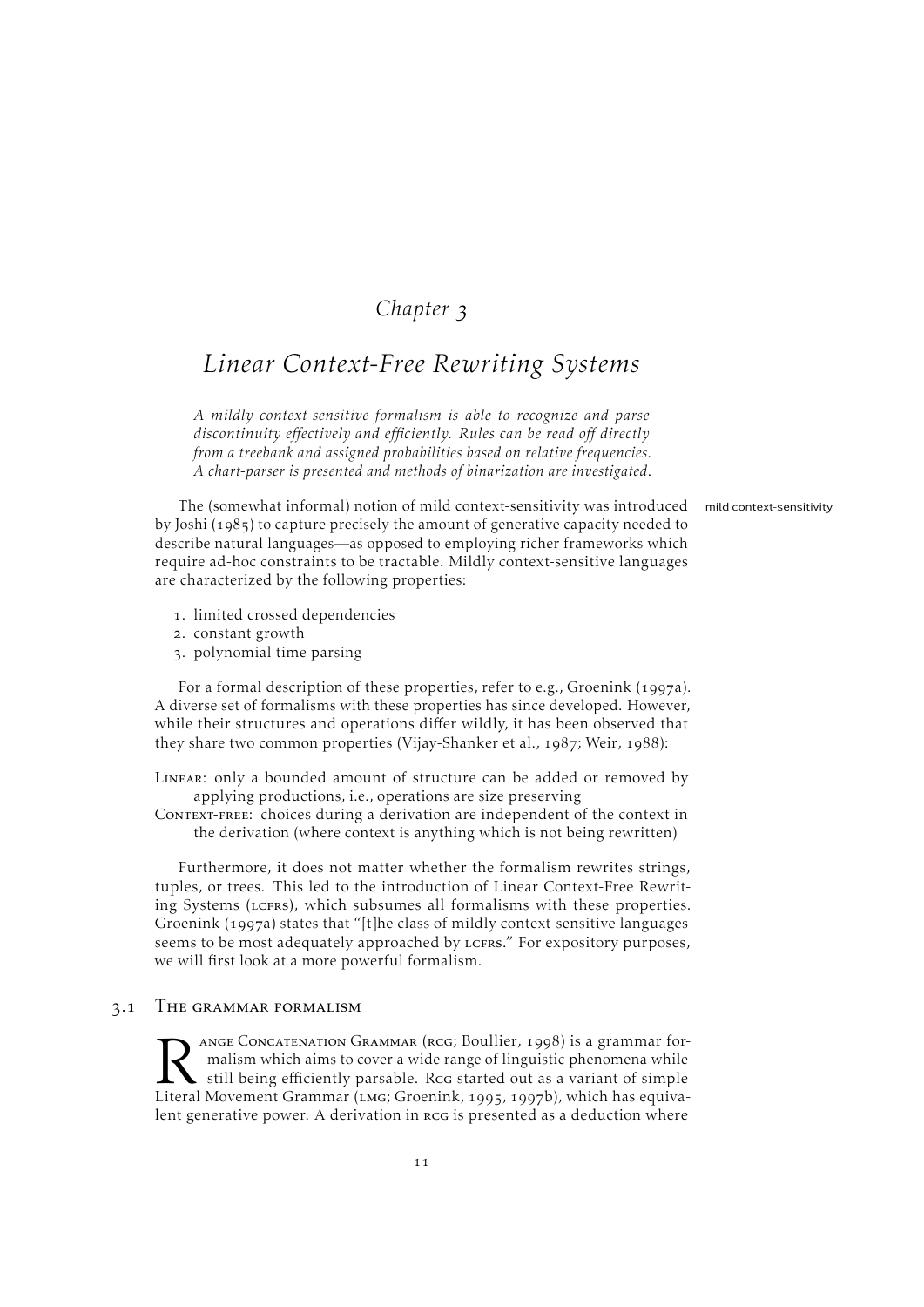non-terminals are treated as predicates holding over ranges of terminals in the input. When all predicates have arity one the formalism is equivalent to a context-free grammar (CFG), but predicates with higher arity can be used to describe an arbitrary number of discontinuities.

As an example, consider the sentence pair "Gatsby is rich" and "is Gatsby rich?". The former will be generated by a typical NP-VP rule, but in a cFG, the latter is usually described by flattening (eliminating) the vp:

$$
S \to V B \; NP \; ADJ
$$

In an rcg it can be generated as follows:

$$
S(xyz) \to NP(y) VP(x, z)
$$
  
 
$$
VP(x, z) \to VB(x) ADJ(z)
$$

ranges The variables  $x, y, z$  denote ranges, which consist of one or more consecutive terminals. Each non-terminal in a rule is a predicate that covers one or more yield function ranges. The left-hand side of the rule defines a yield function specifying how the ranges on the right-hand side compose to form the non-terminal on the left-hand side. The yield function combines the ranges into a new, potentially discontinuous, constituent. Consecutive ranges may be concatenated to form a new range, while non-consecutive ranges must remain discontinuous, resulting in a discontinuous production. Concatenation is expressed on the left-hand side by a sequence of variables not separated by commas. The number of arguments fan-out to a predicate will be referred to as its fan-out (in other contexts referred to as arity). Note that the order of non-terminals on the right-hand side is not significant, as everything is determined by the order of the ranges.

A complete grammar for the declarative and polar question can be expressed as a simple recognizer in Prolog:

```
s(ABC) :- np(B), vp(A,C), append([A, B, C], ABC).
s(AB) : - np(A), vp(B), append([A, B], AB).
vp(AB) :- v(A), adj(B), append([A, B], AB).
vp(A,C) :- v(A), adj(C).
np(A) :- n(A).
v([ is ]).
n([ gatsby ]).
adj([ rich ]).
```
Since ABC is an arbitrary identifier, we have to append the variables manually. The recognizer can distinguish grammatical and ungrammatical sentences:

```
-? s([gatsby,is,rich]), s([is,gatsby,rich]).
Yes
-? s([rich,gatsby,is]).
No
```
It is also possible to encode an rcg in Datalog, a restricted subset of Prolog with efficient bottom-up query evaluation. Datalog does not admit compound structures (such as lists), so rules must be rewritten to employ ranges instead. The interested reader is referred to [Kanazawa](#page-72-3) (2011).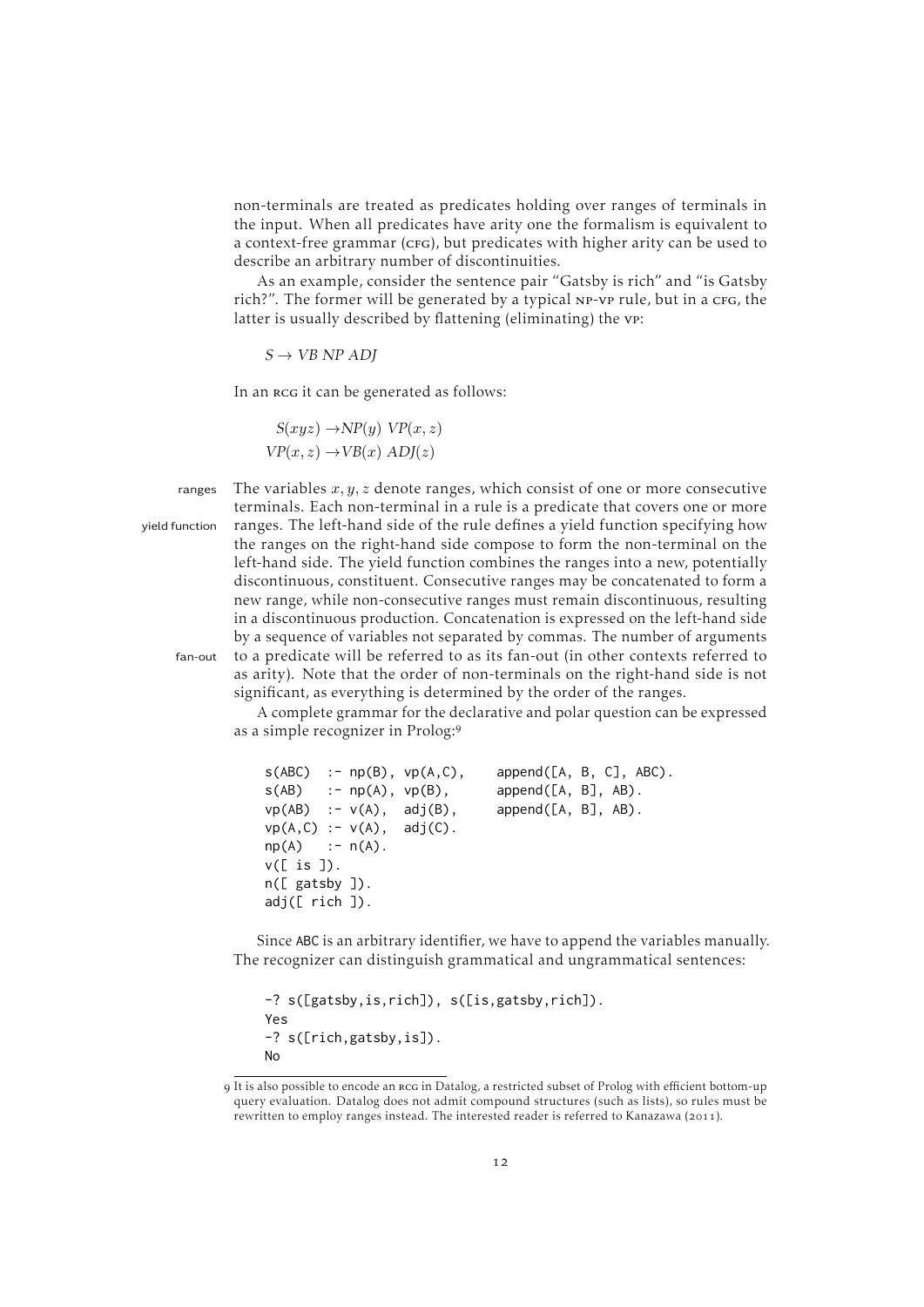Simple Range Concatenation Grammar (srcg) is a restricted subset of rcg where each variable must occur at most once on either side (linear), and each linear variable on the right-hand side must occur on the left-hand side (non-erasing). non-erasing Together, these two restrictions make for a mildly context-sensitive formalism, which further improves the time complexity, although at the cost of reduced expressiveness. Furthermore, an *ordered* grammar is one where the ranges ordered (equivalently, variables) on each non-terminal on the right-hand side are ordered according to the order in which they appear on the left-hand side. This has the effect that no 'word-order switch rule' can be introduced (i.e., one that converts the order of adjuncts & complements to some canonical order), but it greatly increases efficiency.

The formalism Linear Context-Free Rewriting Systems is equivalent to Simple Range Concatenation Grammar. This formalism is known to subsume a wide variety of mildly context-sensitive formalisms such as tree-adjoining grammar (tag), combinatory categorial grammar (ccg), minimalist grammar (mg) and multiple context-free grammar (MCFG), in terms of weak generative equiva-lence<sup>10</sup> [\(Vijay-Shanker and Weir,](#page-75-8) 1994; [Kallmeyer,](#page-72-4) 2010). Even a synchronous context-free grammar can be encoded as an lcfrs, by having one gap in each rule, where the first yield is the source sentence and the second is the target sentence:

 $S(xy, pq) \rightarrow NP(x, p) VP(y, q)$ 

Additionally, it is possible to parse dependency structures (projective or not) with an LCFRS [\(Gómez-Rodríguez et al.,](#page-71-5) 2009; [Kuhlmann and Satta,](#page-72-5) 2009). [Maier](#page-73-3) [and Kallmeyer](#page-73-3) (2010) present the first results for grammar-based non-projective dependency parsing.

More strongly, srcq is a syntactic variant of LCFRS [\(Kallmeyer,](#page-72-4) 2010), but arguably the notation of the former is more readable. The notation for LCFRS specifies the production and the composition function separately, which obscures the relation between the non-terminals and their associated variables. See [section](#page-23-0) 3.4 for an example. On the other hand, RCG and sRCG operate on ranges of the sentence, i.e., intervals, while an LCFRS is more general because it can operate on any kind of structure, in our case on tuples of strings. In the rest of this thesis I will employ the srcg notation for grammar rules while working with the LCFRS formalism.

Formally, an LCFRs is a tuple  $G = \langle N, T, V, P, S \rangle$ . N is a finite set of nonterminals; every non-terminal symbol has a unique fan-out characterized by a function  $dim : N \to \mathbb{N}$ . T and V are disjoint finite sets of terminals and variables. S is the distinguished start symbol with  $dim(S) = 1$ . P is a finite set of rewrite rules of the form:

$$
A(\alpha_1, \ldots \alpha_{\dim(A)}) \to B_1(X_1^1, \ldots, X_{\dim(B_1)}^1)
$$
  
 
$$
\ldots B_m(X_1^m, \ldots, X_{\dim(B_m)}^m)
$$

for  $m \ge 0$ , where  $A, B_1, \ldots, B_m \in N$ , each  $X_j^i \in V$  for  $1 \le i \le m$ ,  $1 \le j \le n$  $dim(A_j)$  and  $\alpha_i \in (T \cup V)^*$  for  $1 \leq i \leq dim(A_i)$ .

<sup>10</sup> Weak generative equivalence characterizes the strings a grammar produces; contrast with strong generative equivalence, which considers trees as well.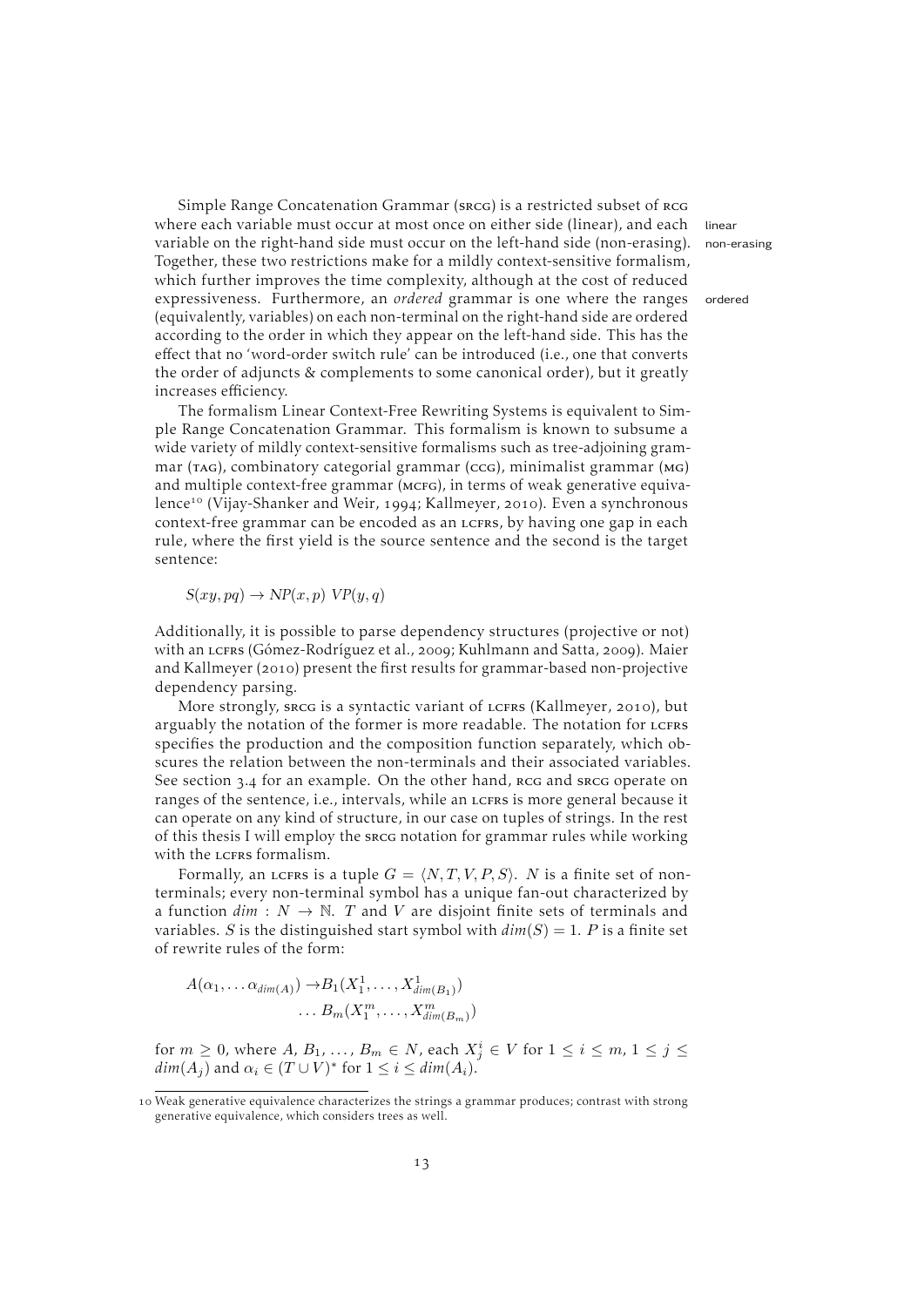<span id="page-19-0"></span>

Figure 4: A containment hierarchy of grammar formalisms. Note that while LCFRS, MCFG & MG define an infinite hierarchy of languages, it is not known whether they fully exhaust the class of mildly context-sensitive languages.

instantiated A rule can be *instantiated* when its variables can be bound to spans such that for each component  $\alpha_i$  of the LHS, the concatenation of its terminals and bound variables forms a contiguous span in the input, while the endpoints of each span are non-contiguous.

> The parsing complexity of Range Concatenation Grammars is exactly that of ptime (polynomial time on a deterministic Turing machine). How this relates to context-sensitive grammars of the Chomsky-Schützenberger hierarchy is unknown—although membership in a context-sensitive grammar is known to be pspace-complete, it is not known whether an rcg forms a subset of the contextsensitive languages—i.e., the range concatenation languages could include languages outside the class of context-sensitive languages.

The problem of fixed grammar recognition with a Linear Context-Free LOGCFL Rewriting System is in LOGCFL<sup>11</sup> [\(Kanazawa,](#page-72-6) 2007). The parsing complexity for a given grammar is dependent on the maximum fan-out of the grammar, where the fan-out of a grammar is defined as the maximum number of gaps (discontinuities) in the LHS non-terminal of a rule. If  $\varphi$  is the fan-out after binarization, and  $|w|$  the number of words, the asymptotic complexity of fixed grammar recognition is  $\mathcal{O}(|w|^{3\varphi})$  [\(Gómez-Rodríguez et al.,](#page-71-6) 2009). A tighter bound for fixed grammar recognition is given by [Gildea](#page-71-7) (2010). Define the parsing complexity parsing complexity of a rule as the sum of the fan-outs in the rule (LHS and RHS). Let  $p$  be the maximum parsing complexity in the grammar rules; the parsing complexity of the grammar is then  $\mathcal{O}(|w|^p)$ . Note that in both of these characterizations, the grammar constant  $|G|$  has been left out, because it does not dominate asymptotically. In practice, however, it is a very important factor.

Note that binarization can increase the fan-out (cf. [section](#page-23-0)  $3.4$ ). If the fan-out is 1, we get a context-free grammar, and hence cubic time, while higher fan-outs define a natural progression of complexities beyond context-free. See [figure](#page-19-0) for a diagram showing the containment hierarchy of complexities of the various formalisms.

<sup>11</sup> LOGCFL is the class of problems that can be rewritten in logarithmic space as membership in a context-free language. It is a class of problems which can be efficiently parallelized.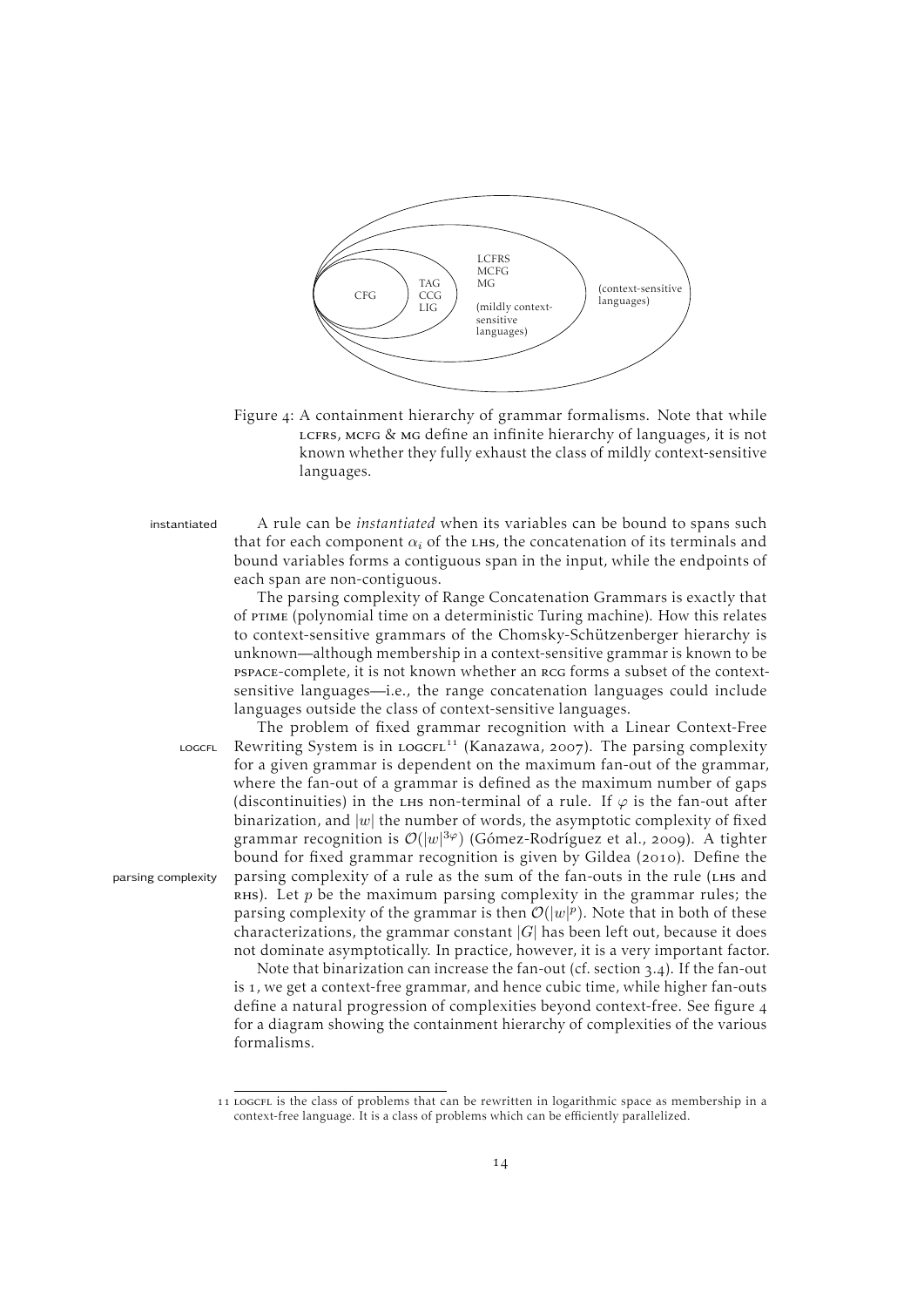#### . Grammar extraction

<span id="page-20-0"></span>The source is a straightforward manner, similarly to a crea. The process is slightly more involved, because the yields and their composition functions have to be sorted out. It is spelled out in [algorithm](#page-20-2) 1, which follows ules can be read off from (discontinuous) phrase-structure trees in a straightforward manner, similarly to a crG. The process is slightly more involved, because the yields and their composition functions have [Søgaard](#page-73-0) (2008). [Figure](#page-21-1) 6 shows the rules extracted from the tree in [figure](#page-20-1)  $\frac{1}{2}$ .

<span id="page-20-1"></span>

Figure 5: A tree with crossing branches from the Tiger corpus. In this case the subject np is surrounded by the children of the vp.

To obtain the equivalent of a treebank pcFG for an LCFRS, we can trivially collect the relative frequencies of each production. This maximum likelihood estimate produces a proper probability distribution because just as for a PCFG, there is an isomorphism (one-to-one correspondence) between constituents and productions. And since it is known that relative frequencies form a maximum likelihood estimate for a pcFG, this must also hold for a PLCFRS.

<span id="page-20-2"></span>

|     | 1: FOR ALL trees $t \in T$                                                                    |
|-----|-----------------------------------------------------------------------------------------------|
| 2:  | FOR ALL nodes $n \in t$                                                                       |
| 3:  | IF lexical? $(n)$                                                                             |
| 4:  | add $pos(word) \rightarrow \epsilon$ to $\mathcal{R}$ , given a tag 'ros' and terminal 'word' |
| 5:  | <b>ELSE</b>                                                                                   |
| 6:  | $k \leftarrow$ number of children of n                                                        |
| 7:  | FOR $i=1$ to k                                                                                |
| 8:  | <i>yield</i> $\leftarrow$ set of indices of terminals that $n_i$ dominates                    |
| 9:  | $args \leftarrow \{x \mid x \in yield \land x - 1 \notin yield\}$                             |
| 10: | right-args, $\leftarrow$ args                                                                 |
| 11: | $B_i \leftarrow \langle$ label of $n_i$ ,  args  $\rangle$                                    |
| 12: | left-args $\leftarrow$ sorted concatenation of right-args                                     |
| 13: | replace indices in left-args and right-args with new variables                                |
| 14: | $A \leftarrow \langle$ label of <i>n</i> ,   left-args  $\rangle$                             |
| 15: | add to R: $A(left-args) \rightarrow B_1(right-args_1) \dots B_k(right-args_k)$                |

```
Algorithm 1: The procedure for extracting LCFRS rules from a treebank. Discon-
             tinuous yields are identified by abstracting over terminals and
             examining ranges of indices instead.
```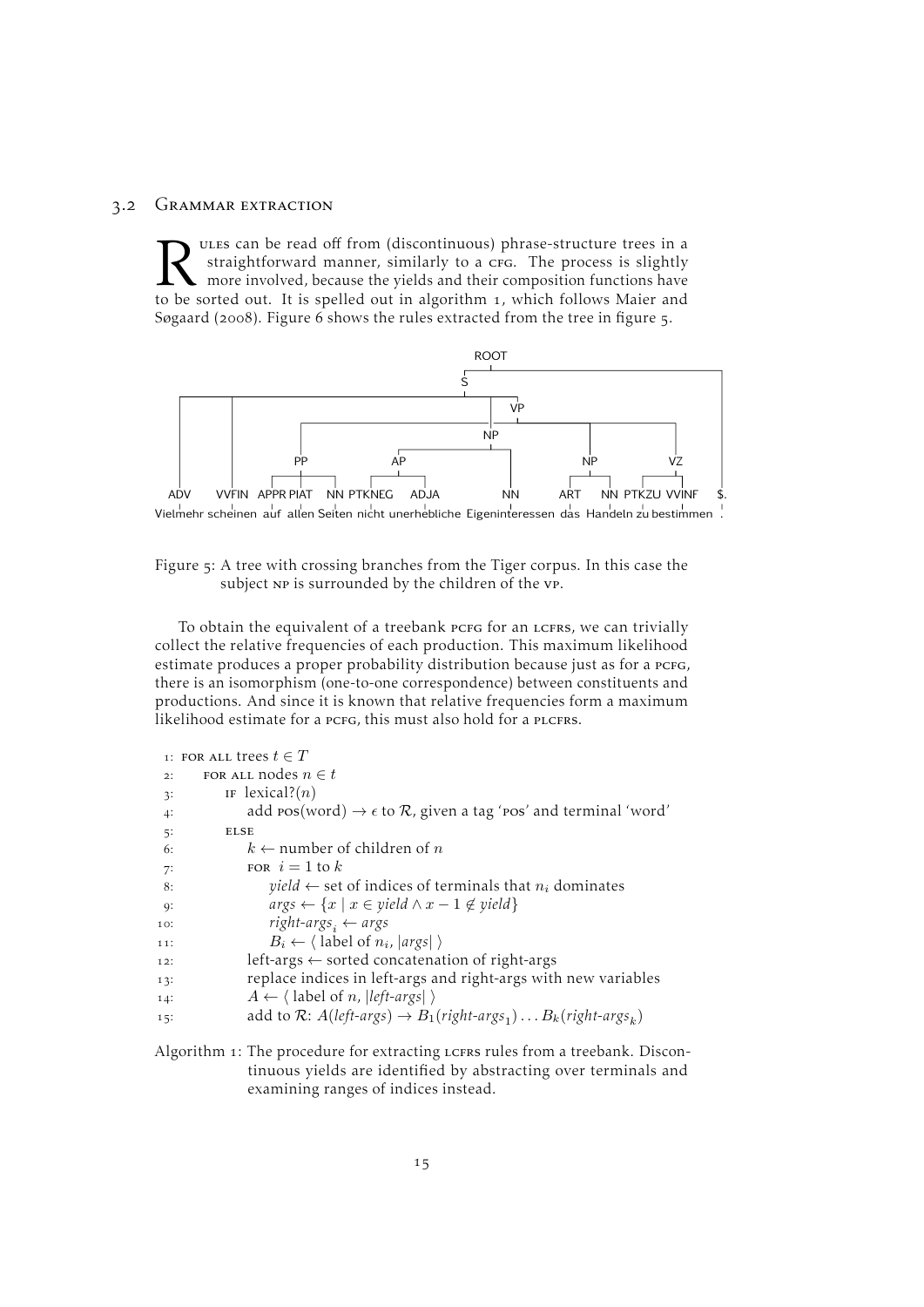```
ROOT(x_0x_1) \rightarrow S(x_0) $.(x_1) ADV(Vielmehr) \rightarrow \epsilonS(x_0x_1x_2x_3x_4) \rightarrow ADV(x_0) NP(x_3) VP_2(x_2, x_4) VVFIN(x_1) \qquad VVFIN(sch einen) \rightarrow \epsilonNP(x_0x_1) \rightarrow AP(x_0) NN(x_1) APPR(auf) \rightarrow \epsilonAP(x_0x_1) \rightarrow PTKNEG(x_0) ADJA(x_1) PIAT(allen) \rightarrow \epsilonVP_2(x_0, x_1x_2) \rightarrow PP(x_0) NP(x_1) VZ(x_2) NN(Seiten) \rightarrow \epsilonPP(x_0x_1x_2) \rightarrow APPR(x_0) NN(x_2) PIAT(x_1) PTKNEG(nicht) \rightarrow \epsilonNP(x_0x_1) \rightarrow ART(x_0) NN(x_1) ADJA(unerhebliche) \rightarrow \epsilonVZ(x_0x_1) \rightarrow PTKZU(x_0) VVINF(x_1) NN(Eigeninteressen) \rightarrow \epsilonART(das) \rightarrow \epsilonNN(Handeln) \rightarrow \epsilonPTKZU(zu) \rightarrow \epsilonVVINF(bestimmen) \rightarrow \epsilon\$(.) \rightarrow \epsilon
```
Figure 6: Grammar rules as extracted from the tree in [figure](#page-20-1) 5. Note that the vp is marked as having fan-out 2.

#### 3.3 PARSING

<span id="page-21-0"></span>**P** ARSING is made difficult by the fact that there is no canonical order in which the search space can be systematically and optimally explored. A typical  $cov^{12}$  parser traverses this space using three nested for-loops, arsing is made difficult by the fact that there is no canonical order in which the search space can be systematically and optimally explored. A typical cky<sup>12</sup> parser traverses this space using three nested for-loops, straightforwardly going from left to right. This is not possible for an LCFRS, because discontinuous constituents skip an arbitrary number of non-terminals. Since the formalism allows an arbitrary number of discontinuities, enumerating all spans exhaustively runs into combinatorial problems.

Instead an explicit agenda is used. Following the framework of deductive deductive parsing parsing [\(Shieber et al.,](#page-74-3) 1995; [Nederhof,](#page-73-4) 2003), propositions are taken from the agenda and all possible deductions are put on the agenda, until the goalproposition, the top node covering the whole input string, is reached or the agenda is empty. The propositions consist of instantiated grammar rules, which are rules in which the variables have been bound to tuples of strings in the input string.

We will employ an extended version of the agenda-based chart-parser for LCFRS by [Kallmeyer and Maier](#page-72-7) (2010). The algorithm is Knuth's generalization of Dijkstra's shortest path algorithm to the case of hypergraphs, where the shortest path is the Viterbi derivation and the hypergraph is the chart defining possible derivations. As with cky, this parser requires that rules are binarized; for efficiency, we also restrict the parser to ordered rules. The search space of a pcfg can be explored systematically from left to right with constituents of increasing size; this is what makes typical cky parsers efficient. Unfortunately this approach does not translate to LCFRS because discontinuous constituents

<sup>12</sup> The Cocke-Kasami-Younger algorithm [\(Younger,](#page-76-0) 1967) is a bottom-up tabular parsing algorithm that relies on productions being in binary form. Although the original formulation is specifically about context-free languages and requires the grammar to be in the more restricted Chomsky Normal Form (CNF), this CNF conversion is not strictly necessary and in fact detrimental to parsing efficiency as it may produce an exponential increase in grammar size [\(Lange,](#page-73-5) 2009).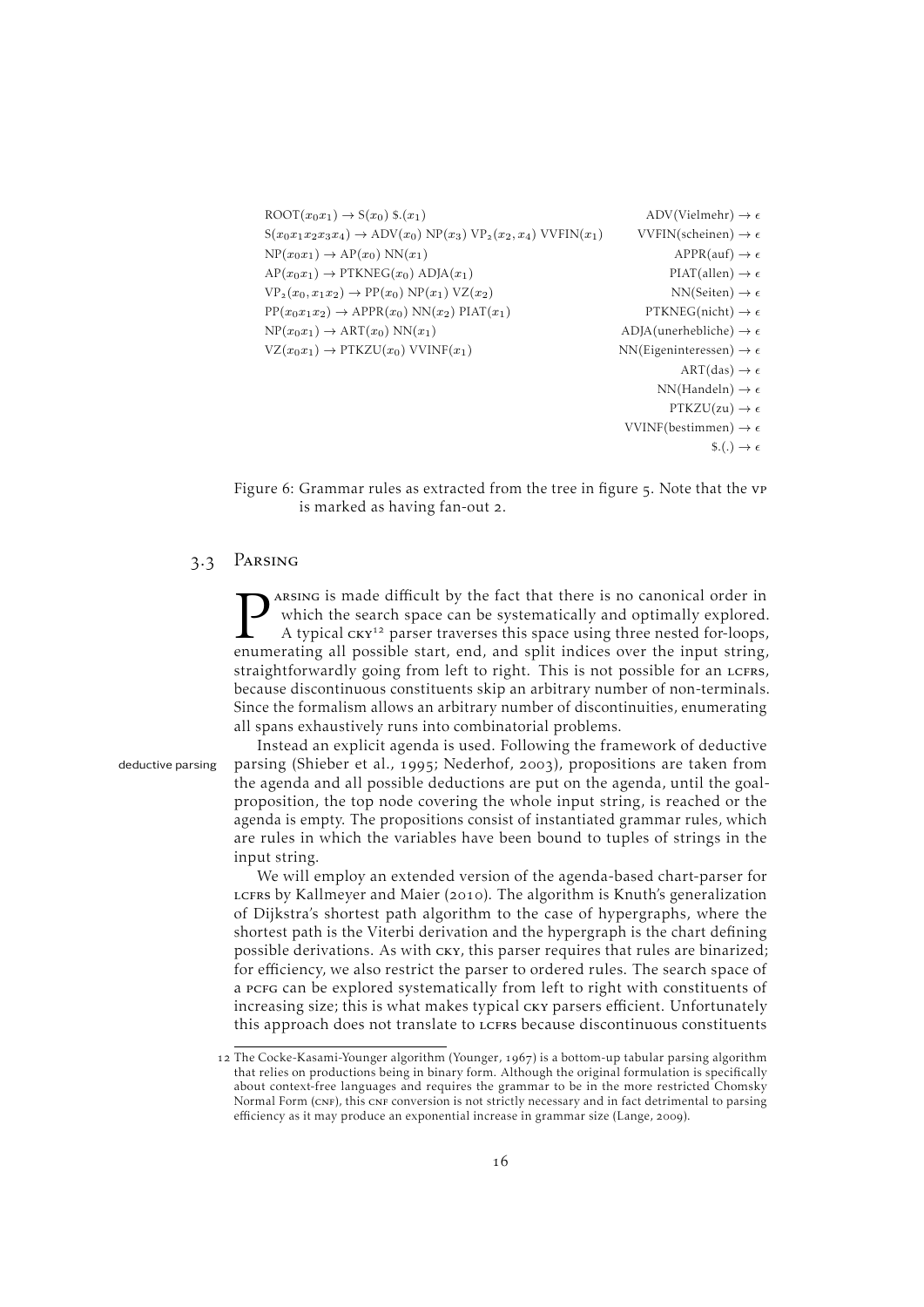```
1: initialize agenda A with pos tags
 2: WHILE \mathcal{A} \neq \emptyset\langle I, x \rangle \leftarrow item with lowest score on agenda
 4: add \langle I, x \rangle to C and F
 5: FOR ALL \langle I', y \rangle deduced from \{\langle I, J \rangle, \langle J, I \rangle, \langle I \rangle \mid J \in \mathcal{C}\}\6: IF I' \notin A \cup C7: enqueue \langle I', y \rangle in A
 8: ELSE IF I' \in A \wedge y < score for I' in A
 9: add I' with old score to \mathcal F10: update weight of I' in A to y11: ELSE
12: add \langle I', y \rangle to \mathcal F
```
Algorithm 2: An agenda-based chart-parser for LCFRS.

can cover any subsequence of the input. For this reason an explicit agenda has to be used, ordered by inside probability; alternatively the agenda can employ figures of merit or A\* heuristics to order the agenda, but this is not explored in this work.

The pseudo-code for the parser is given in [algorithm](#page-22-0) 2. An item  $I$  is defined item by a label (e.g., np) and one or more spans, which can be represented as a bit vector to allow efficient set operations (e.g., 1001 to denote the first and last word in a sentence of four words). Items are associated with weights and backpointers to other items to form edges which make up complete derivations, edges but when determining whether an item is already on the agenda or in the chart, only the label and the spans are considered. The data structures  $A$  and  $C$  are the agenda and the chart of Viterbi items, as in [Kallmeyer and Maier](#page-72-7) (2010). An additional data structure,  $F$ , keeps track of all edges encountered, including suboptimal ones. This structure implicitly defines a parse forest, from which derivations can be sampled or extracted in descending order of probability. Another important difference is that the algorithm does not terminate upon reaching the first goal node, but only when the agenda has been completely exhausted.

The algorithm is deceptively simple. Most of the work is in producing all items that can be deduced from a given item and an item in the chart. This involves iterating over all grammar rules with matching labels, and verifying whether the yields are compatible according to the rule. This can be optimized by representing yields as bit vectors and first verifying that the two yields do not overlap. The next step is verifying that each variable in the rule corresponds to a component of one of the yields of the RHS non-terminals, and that these components are adjacent if and only if they are concatenated in the rule. Rules that can be instantiated are given a score that is the sum of the weights of their RHS (assuming log probabilities).

The parser just presented relies on having rules in binarized form, because when an item is taken from the agenda it needs to derive all possible new items from it. If the grammar rules were not binarized and have the maximum rank  $n$ (i.e., the maximum number of non-terminals on a right-hand side is  $n$ ), then obtaining the set of new items involves evaluating the Cartesian products from to  $n$  items against all rules. Explicitly enumerating this Cartesian product is clearly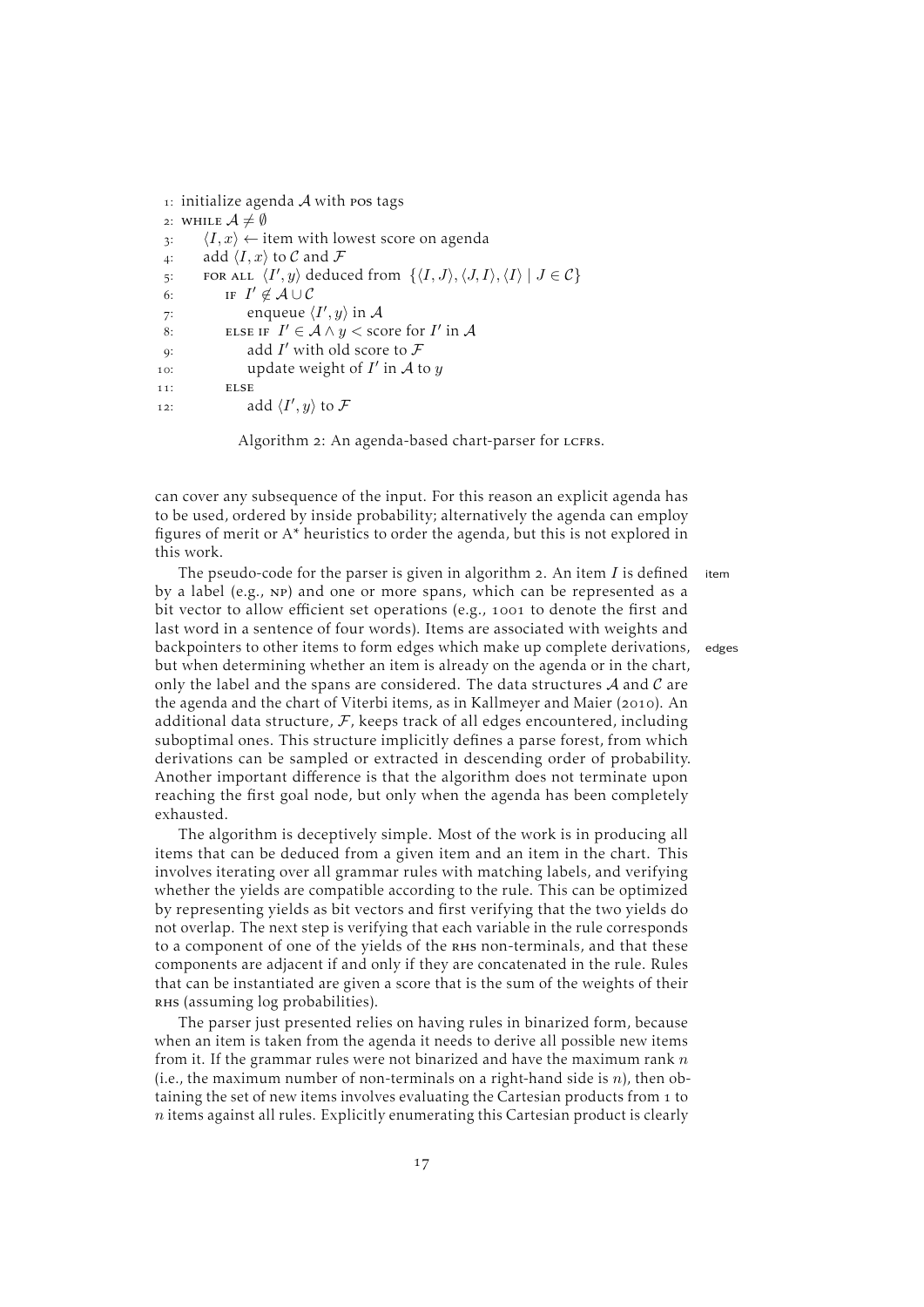not feasible, so a parser for unbinarized grammars would have to work with incomplete edges. This has been done, using thread automata [\(Villemonte de la](#page-75-9) [Clergerie,](#page-75-9) 2002), and in the form of an incremental Earley parser [\(Kallmeyer](#page-72-8) [and Maier,](#page-72-8) 2009). However, it appears that it entails a prohibitive amount of bookkeeping in the context of treebank parsing.

When rules are binarized, the current item taken from the agenda only has to be paired with all possible items in the chart for a given rule (unary productions can be allowed as well, without further ado). For efficiency the Viterbi chart is implemented as a mapping from labels to spans with scores. An outer loop treats all rules compatible with the item from the agenda according to its label. An inner loop evaluates all items from the chart matching the rule under consideration, again indexed on the label, this time prescribed by the rule. The final step is then to see whether the spans of the two items combine in the manner prescribed by the yield function of the rule. This is implemented as a loop iterating over the spans and the yield function until either an incompatibility is found, or the end of the spans is reached, indicating success.

This strategy is much less efficient than a cky parser for a crG, because there the only items compatible with an item under consideration are the ones whose span is directly adjacent, which translates to a simple array look up. For an LCFRS an arbitrary number of spans have to match in just the way prescribed, such that a brute force search for compatible spans is necessary, aside from optimizing for matching labels.

If discontinuity is suitably limited (preferably to singular gaps), it is feasible to use a geometric data structure to represent chart items as  $n$ -dimensional points [\(Waxmonsky and Melamed,](#page-75-10) 2006); candidate items can then be retrieved using a range query. However, such a data structure quickly becomes unwieldy with higher dimensions or when the chart is densely packed. This strategy is therefore not pursued in this work.

#### <span id="page-23-0"></span>. Binarization

THE BINARIZATION<br>because it has<br>binarization strategies. he binarization of lcfrs grammars is a considerable topic in itself, first because it has a large influence on parsing complexity, and second because the freedom of reordering the right-hand side results in  $\mathcal{O}(n!)$ 

Binarization has an influence on the parsing complexity because certain binarizations will increase the fan-out (introduce discontinuities). Another reason, which also holds for a crG, is that the order of binarization affects the number of useless edges that will be produced (edges not part of a complete derivation). For example an adverb can be part of many kinds of constituents, because it can modify verbs, adjectives and other adverbs. It would therefore not be a good idea to binarize productions with adverbs such that the initial trigger for a rule is the presence of an adverb, because this could trigger a needless search for a vp which could have been avoided if the verb had been the trigger. To counter this, binarizations can be made with respect to the head of a constituent, which is the linguistically most important part of a constituent. The first reason, however, affects not just the size of the grammar (the grammar constant) or the resulting chart, but the asymptotic complexity, which could be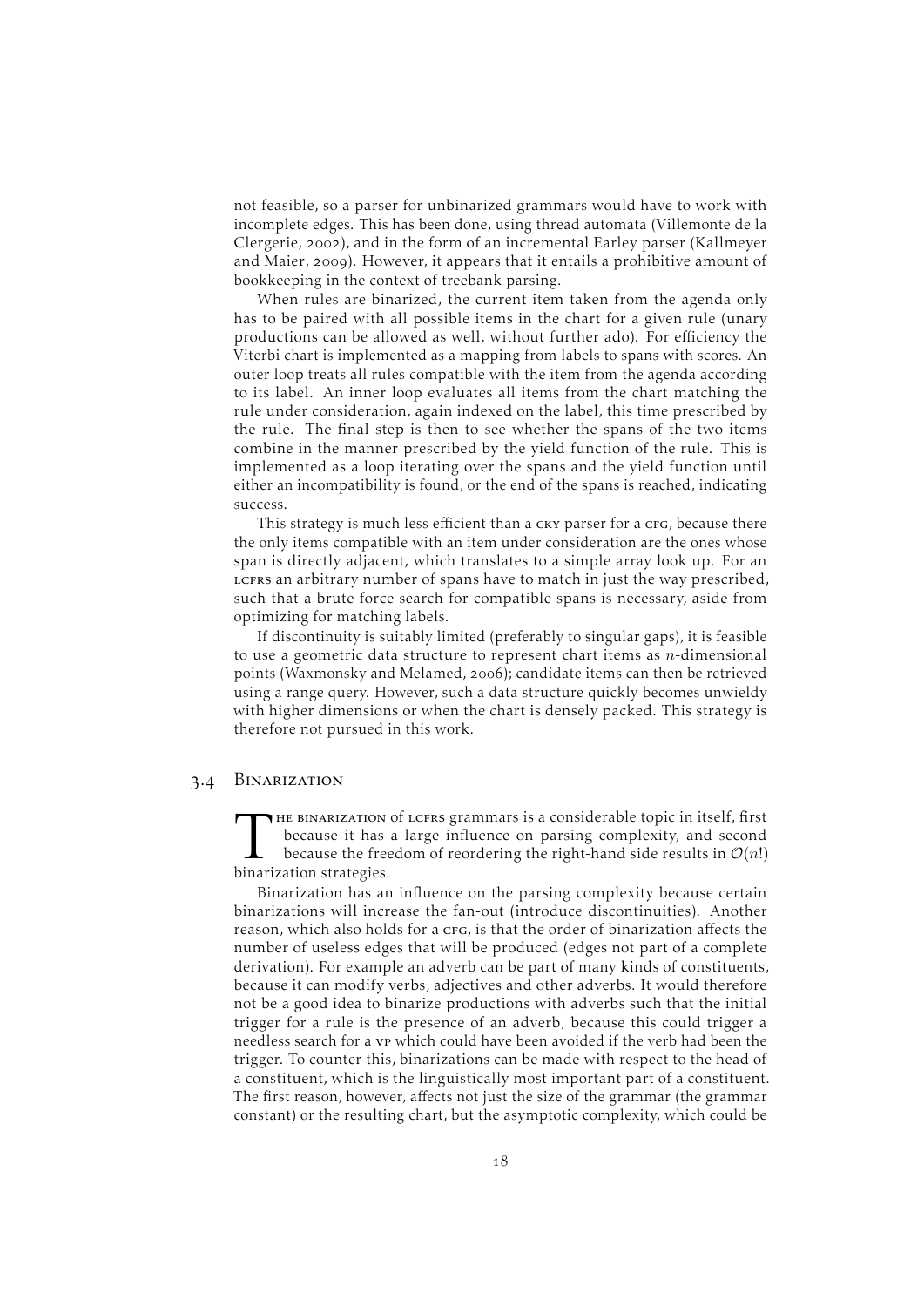a more serious problem.

Consider a production  $X(pqrs) \rightarrow A(p,r) B(q) C(s)$ . This is a continuous production (fan-out ), but one of its non-terminals on the right-hand side has one gap. If we were to apply a right binarization, the non-terminals  $B$  and  $C$ would be combined first, but the variables  $q$  and  $s$  are not consecutive, so this binarization introduces a discontinuity in the resulting grammar. If we apply a left binarization, however, the non-terminals  $A$  and  $B$  will be combined, whose variables concatenate to pqr, after which  $C$  can be introduced, maintaining the continuity of the original production. For this reason it is interesting to see whether we can minimize the number of discontinuities introduced through binarization.

[Gildea](#page-71-7) (2010) gives an algorithm to find the minimal binarization of a rule in terms of a given function, which has exponential running time. Parsing complexity can then by minimized by using a function that returns a tuple of the number of the number of variables in a production and the fan-out of the left-hand side; the former minimizes the parsing complexity and the latter breaks ties in a way that minimizes the fan-out. The algorithm proceeds by taking the lowest scoring item from the agenda (a priority queue) and combining it with another, resulting in a new production with an artificial label, until a production covering the whole right-hand side is found. The ordering of the agenda guarantees that the minimal binarization is found first.

```
1: FOR ALL children c of t: workingset ← workingset ∪ {c}
 \alpha: enqueue c in A
 4: WHILE \mathcal{A} \neq \emptyset\mathfrak{s}: \mathfrak{p} \leftarrow \text{minimum from } \mathcal{A}6: if p \notin workingset
 : continue
 8: ELSE IF nonterms(p) = children of t
 q: RETURN p10: FOR ALL p_1 \in <i>workingset</i> such thatnonterms(p) ∩ nonterms(p<sub>1</sub>) = \emptyset11: p_2 \leftarrow \text{newprod}(p, p_1)12: IF \neg \exists p_3 \in \textit{workingset} such that
            \text{nonterms}(p_2) = \text{nonterms}(p_3) \wedge \text{score}(p_3) < \text{score}(p_2)13: workingset ← \{p_2\} ∪ \{p_3 | p_3 \in w \text{or } k \text{ in } \mathbb{R} \} ∧
                                                 nonterms(p_2) \neq nonterms(p_3)}
14: enqueue p_2 in A
```
Algorithm  $\alpha$ : Finding the optimal binarization of a constituent t according to a given scoring function.

See [algorithm](#page-24-0) 3 for a specification. The function 'newprod' takes two nonterminals and returns a new production with an artificial label, covering the union of their yields. The score for a production is the maximum of the scores for the productions leading up to a production and of the production itself.

The algorithm is an adaptation of [Gildea](#page-71-7) (2010). First, when an item is popped from the agenda, it confirms whether the item is still in the working set (it might have been superseded meanwhile; an alternative would be to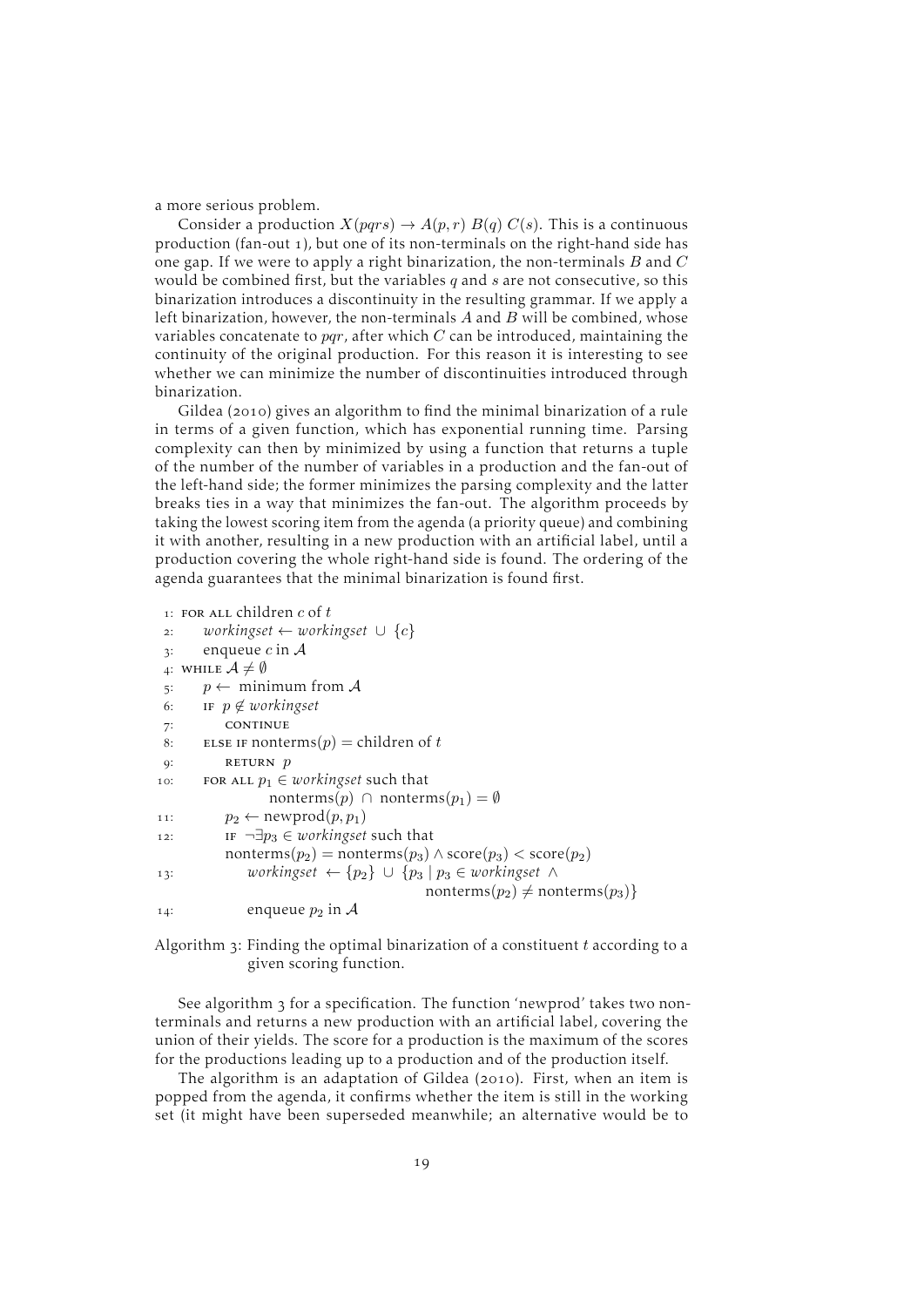remove inferior items from the agenda immediately, but that is a more expensive operation). Second, when producing new candidate productions, only items without overlap should be evaluated. Lastly, when evaluating a new production, it should be added not just when it is better than a previous item covering the same non-terminals, but also when no such item had been found thus far.

[Gildea](#page-71-7) (2010) further gives a production which demonstrates that minimizing fan-out and parsing complexity can be mutually exclusive. [Gildea](#page-71-7) presents a production with an optimal binarization according to parsing complexity that differs from the binarization with minimal fan-out. The fan-out is simply the number of spans on the left-hand side (gaps plus one), while the parsing complexity is defined as the total number of variables in the rule (the sum of the fan-outs of the left and right-hand side). There is a binarization with an optimal parsing complexity of  $14$  and a fan-out of 6, versus a binarization with parsing complexity of 15 and fan-out of 5. The production in question is as follows in LCFRS notation:

$$
A \rightarrow g(B1, B2, B3, B4)
$$
  
\n
$$
g(\langle x_{1,1}, x_{1,2} \rangle, \langle x_{2,1}, x_{2,2}, x_{2,3} \rangle, \langle x_{3,1}, x_{3,2}, x_{3,3}, x_{3,4}, x_{3,5} \rangle, \langle x_{4,1}, x_{4,2}, x_{4,3} \rangle)
$$
  
\n
$$
= \langle x_{4,1}x_{3,1}, x_{2,1}, x_{4,2}x_{1,1}x_{2,2}x_{4,3}x_{3,2}x_{2,3}x_{3,3}x_{2,3}x_{3,3}, x_{1,2}x_{3,4}, x_{3,5} \rangle
$$

Converted to srcg notation, this reads:

$$
A(x_0x_1,x_2,x_3x_4x_5x_6x_7x_8x_9,x_{10}x_{11},x_{12})
$$
  
\n
$$
\rightarrow B4(x_0,x_3,x_6) B1(x_4,x_{10}) B2(x_2,x_5,x_8) B3(x_1,x_7,x_9,x_{11},x_{12})
$$

If we optimize first for complexity and then for fan-out, we get these productions (with complexity and fan-out listed in the first two columns):

| 14 | $-5$ | $A(x_0x_1, x_2, x_3x_4x_5x_6, x_7, x_8)$                                   |
|----|------|----------------------------------------------------------------------------|
|    |      | $\rightarrow B4(x_0, x_3, x_5) A_{B1,B2,B3}(x_1, x_2, x_4, x_6, x_7, x_8)$ |
|    |      | $A_{B1,B2,B3}(x_0,x_1,x_2x_3,x_4,x_5x_6,x_7)$                              |
|    |      | $\rightarrow$ $A_{B2,B3}(x_0, x_1, x_3, x_4, x_6, x_7) B1(x_2, x_5)$       |
|    |      | $A_{B2,B3}(x_0,x_1,x_2,x_3x_4x_5,x_6,x_7)$                                 |
|    |      | $\rightarrow B3(x_0, x_3, x_5, x_6, x_7) B2(x_1, x_2, x_4)$                |
|    |      |                                                                            |

If we optimize first for fan-out and then for complexity, we get these productions:

|    | $15 \quad 5$ | $A(x_0x_1, x_2, x_3x_4x_5x_6, x_7x_8, x_9)$                                                                                                                              |
|----|--------------|--------------------------------------------------------------------------------------------------------------------------------------------------------------------------|
|    |              | $\rightarrow$ $A_{B1,B2,B4}(x_0,x_2,x_3,x_5,x_7) B3(x_1,x_4,x_6,x_8,x_9)$                                                                                                |
| 12 | $-5$         | $A_{B1,B2,B4}(x_0,x_1,x_2x_3x_4,x_5,x_6)$                                                                                                                                |
|    |              | $\rightarrow$ A <sub>B1,B4</sub> (x <sub>0</sub> , x <sub>2</sub> , x <sub>4</sub> , x <sub>6</sub> ) B <sub>2</sub> (x <sub>1</sub> , x <sub>3</sub> , x <sub>5</sub> ) |
|    |              | $A_{B1,B4}(x_0, x_1x_2, x_3, x_4) \rightarrow B4(x_0, x_1, x_3) B1(x_2, x_4)$                                                                                            |

See [figure](#page-26-0)  $7$  for the production and its minimal binarizations rendered as tree structures.

These results on optimal parsing complexity are not the whole story, however. There is another motivation for binarization: a treebank grammar contains many unique  $n$ -ary productions, and therefore it is likely that it lacks many unseen productions. Breaking them up into re-usable binary productions is a reasonable way to smooth them [\(Sima'an,](#page-75-11) 2000).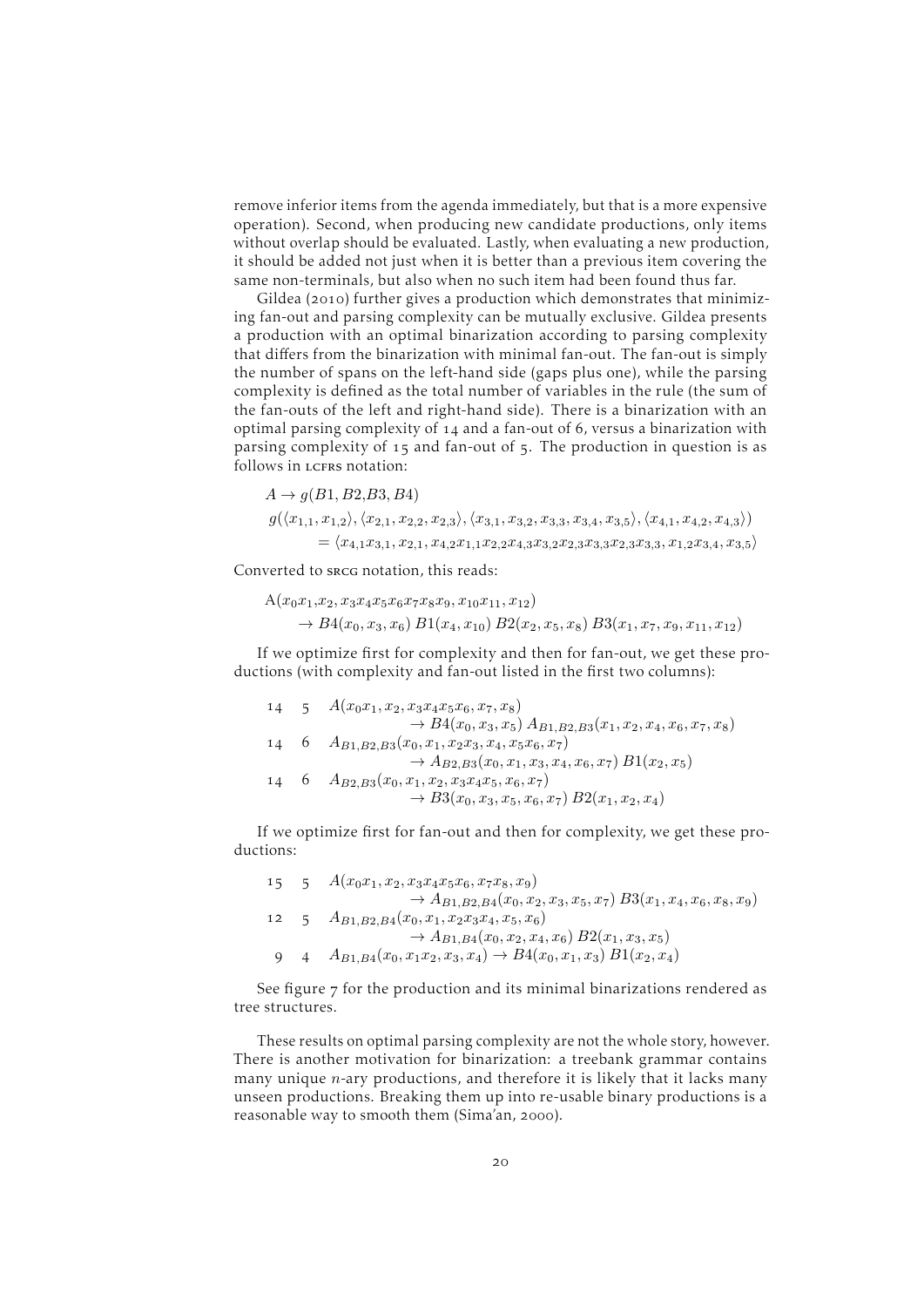<span id="page-26-0"></span>

Figure 7: From top to bottom: the production from [Gildea](#page-71-7) (2010) for which minimal complexity and fan-out are exclusive; an optimal binarization that minimizes complexity, which must sacrifice minimal fan-out; an optimal binarization that minimizes fan-out, which must sacrifice minimal complexity.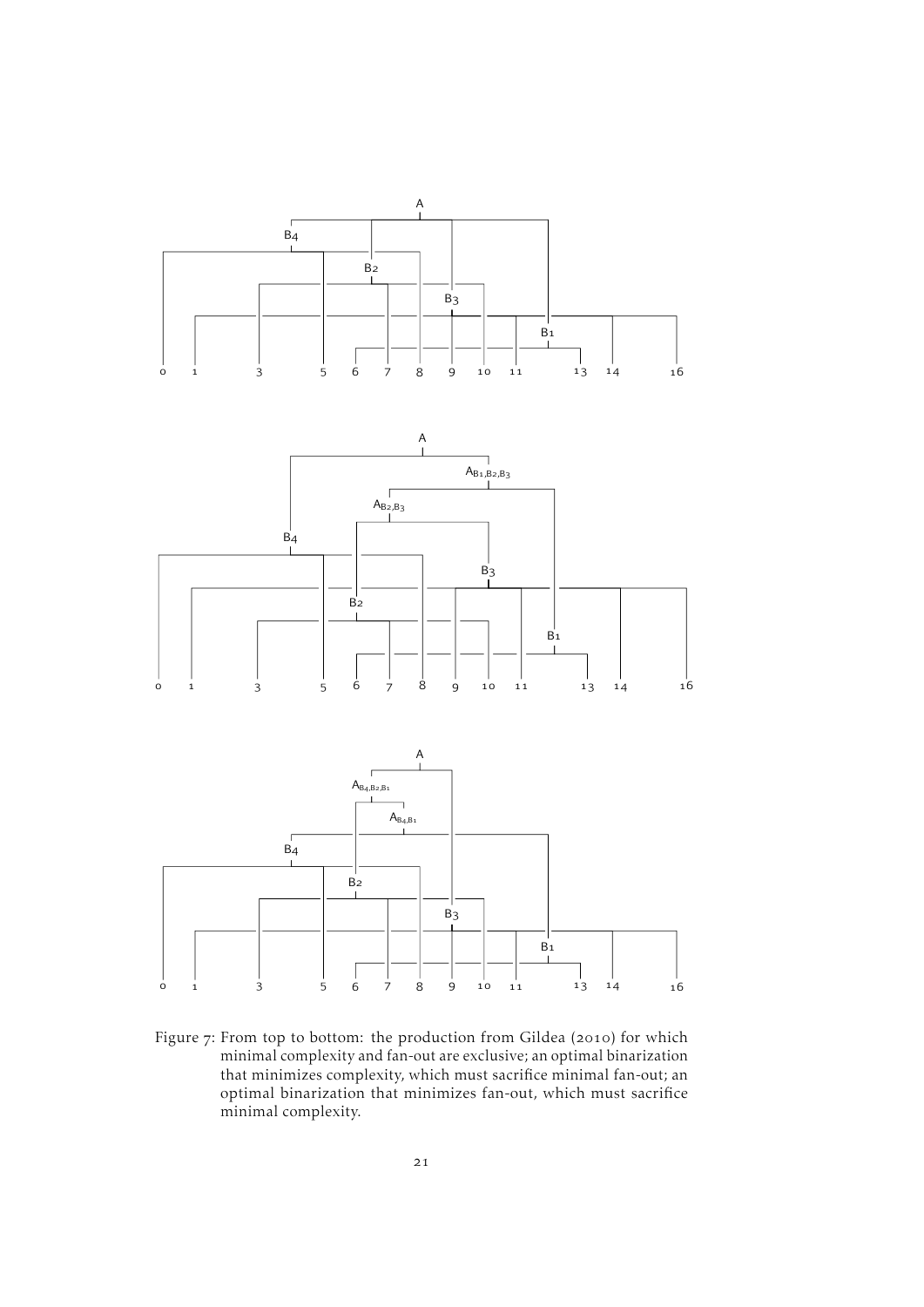The artificial labels introduced by the optimal binarization are unique such that they are only applicable when the particular set of non-terminals on the right-hand side of the original production is present. When instead labels horizontal context are introduced with a limited amount of horizontal context—for example the previous sibling—two binarized productions can be combined to recognize a new sequence of non-terminals [\(Klein and Manning,](#page-72-9) 2003a). On the one hand binarizations can be restricted by markovization in the vertical direction by parent annotation adding parent annotation. A setting of  $v=1$  corresponds to a default binarization equivalent to the original grammar, while  $v=2$  adds a grandparent as well; conversely  $v=0$  gives a grammar that is less restrictive than the original. On the other hand we can smooth in the horizontal direction instead of using the default  $h=\infty$ . With a pcrg on Negra, the best results are obtained with  $v=2$ ,  $h=1$  (Raff[erty and Manning,](#page-74-4) 2008).

lexical heads Additionally, when information about lexical heads is present in the corpus this can be exploited by making sure the head will be parsed first [\(Collins,](#page-70-5) 1999). Negra and Tiger contain annotations marking certain pre-terminals as head, but it is useful to ensure that all constituents contain exactly one head. This has been realized by the use of heuristic rules based on those employed by the Stanford parser [\(Klein and Manning,](#page-72-10) 2003b).

> Unfortunately, incorporating this information in a search for an optimal parsing strategy results in an NP-hard problem<sup>13</sup> [\(Crescenzi et al.,](#page-71-8) 2011). A simpler approach is to employ a simple head-driven strategy without regard for efficiency, following [Maier and Kallmeyer](#page-73-3) (2010). The right-hand side is ordered by linear precedence of its yields, after which everything after the head is reversed and moved to the front, so that the head will be the final element. This effectively produces a head-outward binarization.<sup>14</sup> The result is that when parsing bottom-up, the head is covered first (incomplete constituents are restricted to ones covering a head). To increase coverage, the first and last element of the right-hand side are binarized to unary productions; this allows stringing together parts of constituents not only when they match somewhere in the middle, but at the boundaries as well. [Figure](#page-29-0) 8 illustrates the binarization for a single constituent, while [figure](#page-30-0) 9 shows the result of binarization on a full tree.

> Note that binarization is sometimes presented as a grammar transformation, but considering it as a transformation on trees has important advantages. For one, parent annotation becomes trivial: one simply adds parents to each label in the trees, after which rules are read off. With grammar rules one would have to keep track of the contexts in which a rule was used, and introduce a new copy of the rule for each distinct parent. Another reason is probabilities. When binarizing trees, no special attention has to be given to probabilities or frequencies; reading of a pcfg or plcfrs automatically gives the right frequencies, also for artificial nodes introduced by the binarization procedure. This distinction has direct ramifications. In the work of [Kallmeyer and Maier](#page-72-7) (2010), binarization operates on a grammar, and as a consequence of the requirement in LCFRS that every non-terminal has a unique fanout, a continuous and discontinuous np are

<sup>13</sup> An NP-hard problem is a problem that is at least as hard as any problem solvable in nondeterministic polynomial (np) time. In practice, this means it is not efficiently solvable, irrespective of computing hardware, when the problem size is sufficiently large.

<sup>14</sup> Reversing the part after the head is equivalent with switching the direction of binarization from right to left in a c<sub>FG</sub>.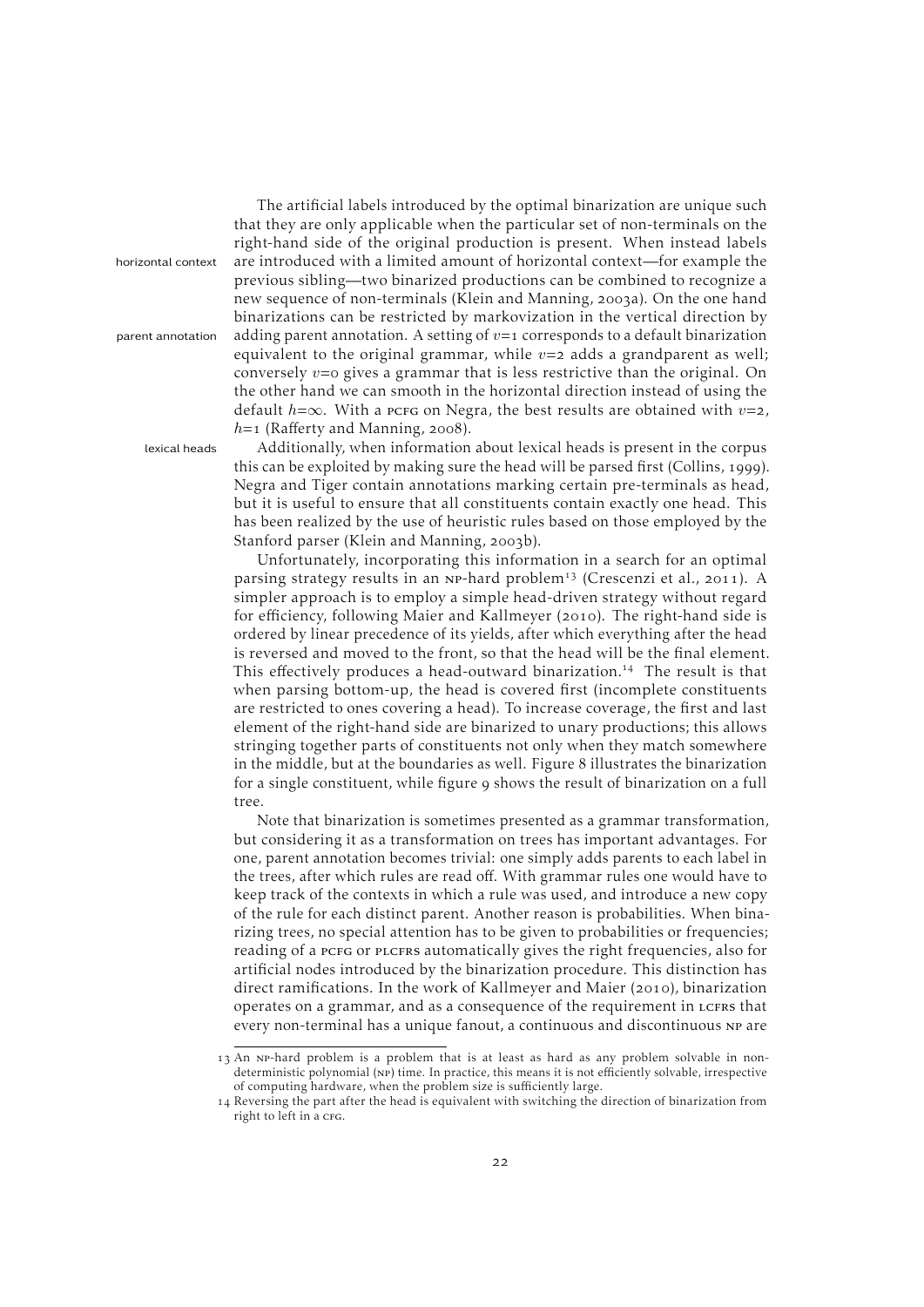labeled differently, even before binarization. The result is that their markovization is more strict: a discontinuous np below an S node will introduce the artificial node  $S_{NP}$ , which selects a discontinuous np specifically. Furthermore, this means that these fan-out markers are introduced twice: before and after binarization. In our system the trees from the treebank are binarized directly without adding such fan-out markers; only after binarization the grammar is read off and such markers are added at which point they are strictly necessary.

To evaluate the actual effects on efficiency, different binarizations need to be compared empirically on real data. To this end, a grammar was read off from sentences of up to 25 words in the first 7200 sentences of the Tiger treebank, and the next 100 sentences of up to 25 words were parsed using this PLCFRS, using the different binarization schemes. First with a right branching, leftto-right binarization, and second with the minimal binarization according to parsing complexity and fan-out. The last two binarizations are head-driven and markovized—the first straightforwardly from left-to-right, the latter optimized for minimal parsing complexity. With markovization we are forced to add a level of parent annotation to tame the increase in productivity caused by  $h=1$ .

[Table](#page-29-1) 2 shows the results. Despite the optimal binarizations being exponential and np-hard, they can be computed relatively quickly on this data set. There is no improvement on fan-out or parsing complexity, so no asymptotic improvement in parsing. On the other hand, the values of fan-out and parsing complexity only reflect the worst-case production in the grammars, so the optimal binarizations might still have improved the average case for them. It is strange that the optimal non-markovized binarization is slower than the right branching binarization, while it has better accuracy. This has to be due to the fact that they introduce different kinds of artificial nodes. Despite that, the optimal head-driven binarization does give a considerable speedup with respect to the non-optimal head-driven binarization, but this is also paid for in terms of accuracy, so it could be a side-effect of the lower number of labels, instead of optimality with respect to parsing complexity.

I have also been able to apply optimal binarization to all of the 30 word sentences of Negra. This took just 179.91 seconds, and it did not result in a lower fan-out with respect to the default right-factored binarization, while the parsing complexity was  $14$  compared to  $15$  for a right-factored binarization. As an optimization, continuous constituents<sup>15</sup> were detected and given a default right-factored binarization instead. The fact that only a modest improvement in parsing complexity could be gained on a sizable amount of real-world data does suggest that the preoccupation with binarization and its effects on complexity is unwarranted. When it is not very difficult to obtain empirical results, as in this case,<sup>16</sup> it should be *de rigueur* to consider these data instead of relying completely on formal proofs of complexity, which can be highly misleading. This is because complexity proofs consider the general case, which may not coincide with the 'interesting' case: constant factors can be either too low or too high for the optimistic or pessimistic conclusions to apply. Despite this, formal proofs tend to be perceived as 'the final word'; empirical evaluations are

<sup>15</sup> A constituent is continuous iff it has a fan-out of 1 and in addition its children have a fan-out of 1. End-to-end testing with treebank parsing results is rather involved, of course, but the algorithm for reading off LCFRS rules [\(Maier and Søgaard,](#page-73-0) 2008) is very simple and would have demonstrated that the increase in fan-out is modest. Specifically, the observed increase in fan-out is linear.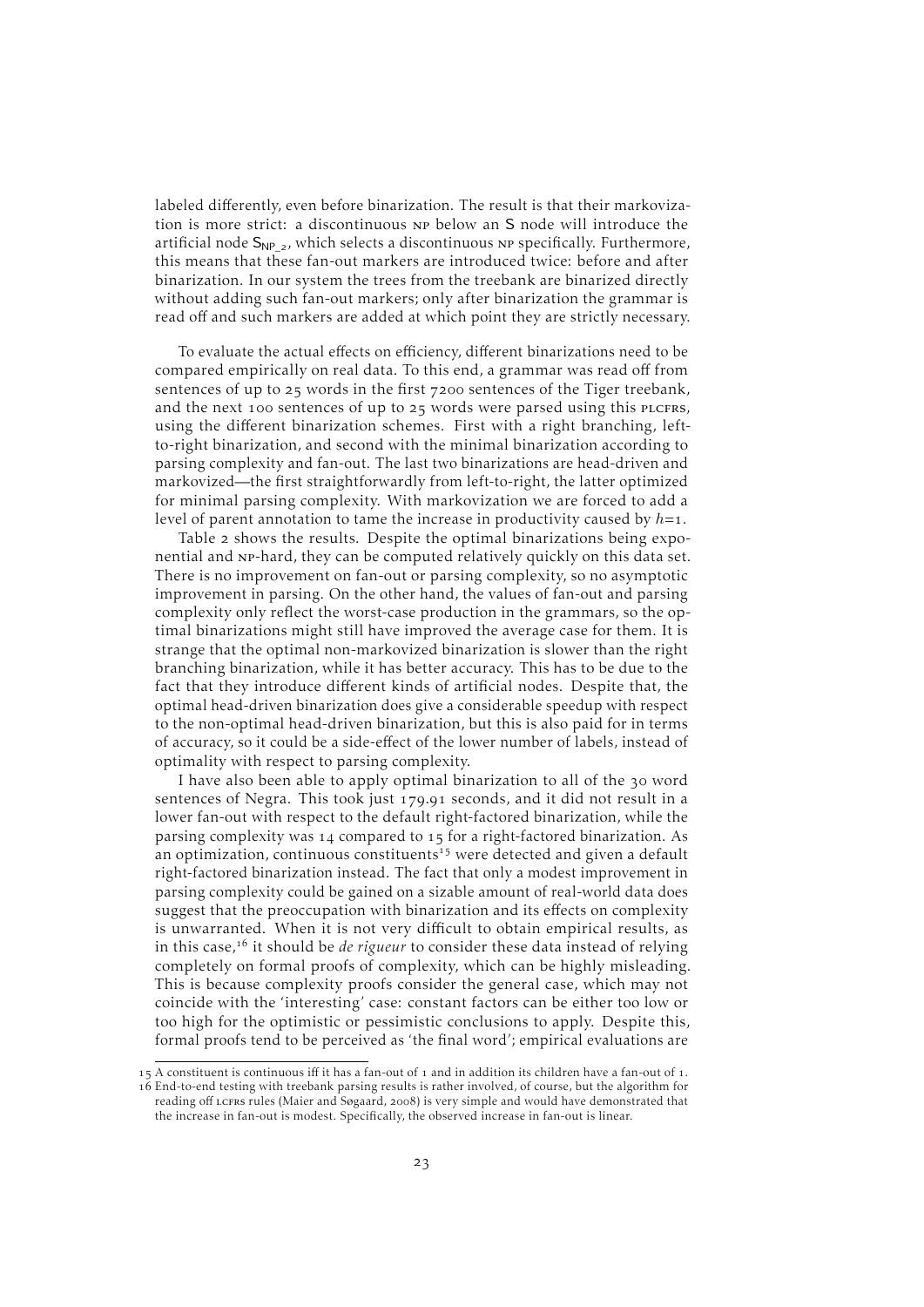<span id="page-29-1"></span>

|                  | right<br>branching | optimal            | head-driven       | optimal<br>head-driven |
|------------------|--------------------|--------------------|-------------------|------------------------|
| markovization    | $v=1$ , $h=\infty$ | $v=1$ , $h=\infty$ | $v = 1$ , $h = 2$ | $v=1$ , $h=2$          |
| fan-out          | 6                  | 6                  | 6                 | 6                      |
| complexity       | 12                 | 12                 | 12                | 12                     |
| labels           | 6104               | 5737               | 3027              | 2193                   |
| clauses          | 29373              | 29732              | 26513             | 25491                  |
| time to binarize | $0.81$ s           | 20.59S             | 1.67 s            | 17.75 s                |
| time to parse    | 33.25 S            | 42.21 S            | 167.12 s          | 45.61 s                |
| coverage         | $90.0\%$           | $94.0\%$           | $97.0\%$          | $95.0\%$               |
| $F_1$ score      | $65.89\%$          | 68.60%             | $71.05\%$         | 68.98%                 |

necessary to correct such perceptions.

Table 2: The effect of binarization strategies on parsing efficiency, with sentences of up to 25 words. For an explanation of the  $F_1$  scores refer to [section](#page-58-1) 7.1.

<span id="page-29-0"></span>

Figure 8: A head-outward binarization with  $h=$  2  $v=$  1 markovization; C is the head node.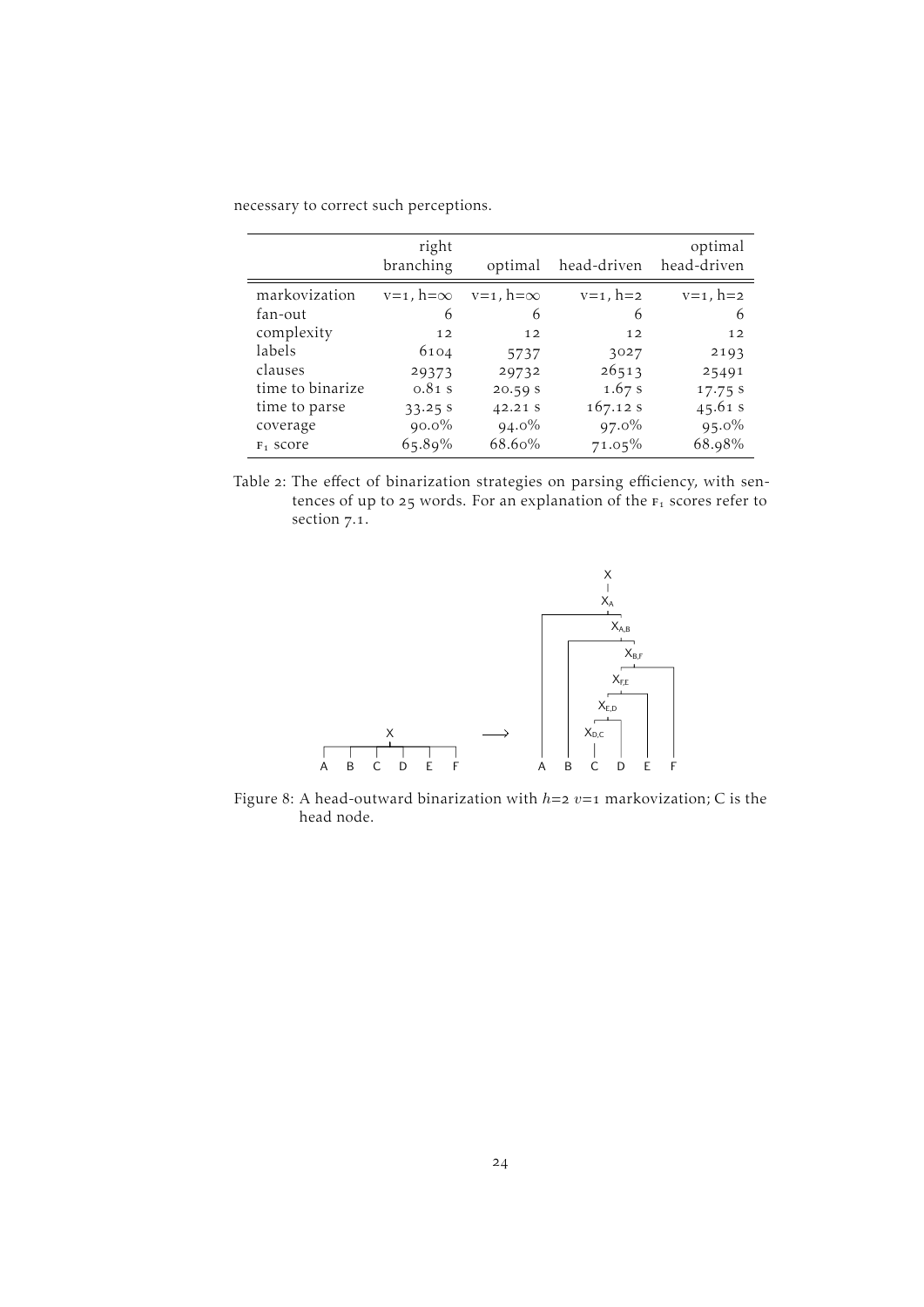<span id="page-30-0"></span>

Figure 9: A right-factored head-driven binarization of the tree in [figure](#page-20-1) 5, with markovization of  $v=1$ ,  $h=1$ . Before binarization, the children are reordered so that the head is the last non-terminal. After binarization, the children of each node are sorted according to the index of their first terminal, for aesthetic purposes.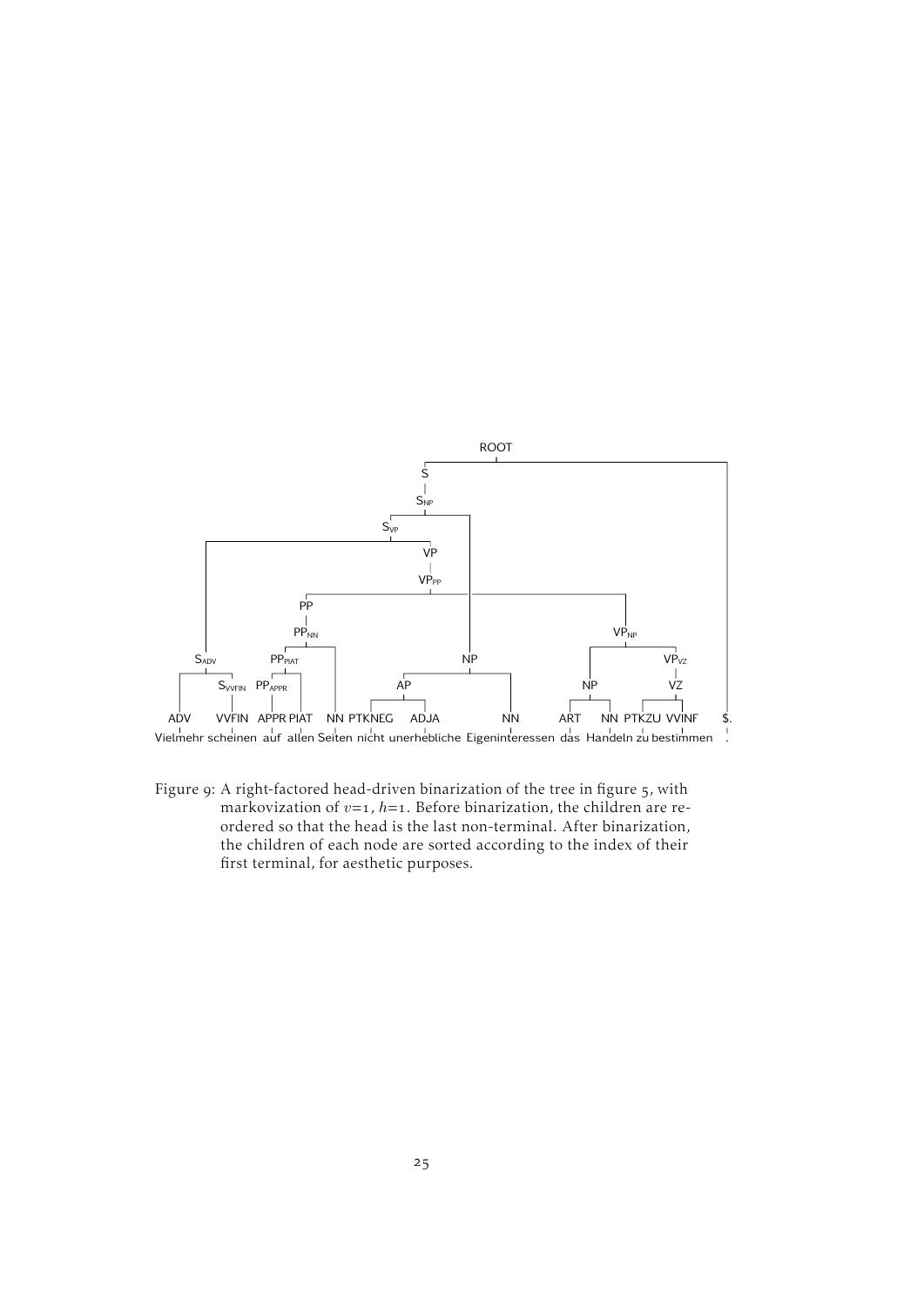### *Chapter*

# <span id="page-31-0"></span>*Data-Oriented Parsing*

*We turn to data-oriented parsing for a conceptually simple and general account of the interpretation of new utterances given a corpus of previous utterances. Methods for extending existing* dop *implementations with discontinuity are presented.*

M ost generative work in statistical parsing is based on Probabilistic Context-Free Grammars (PCFG) and extensions thereof. A PCFG consists of the minimal decomposition of the training data, viz., the individual production ost generative work in statistical parsing is based on Probabilistic Context-Free Grammars (PCFG) and extensions thereof. A PCFG consists of the minimal decomposition of the training data, viz., the individual efficient and reasonably accurate model, given simple refinements to overcome the strong independence assumptions made by the pcFG model. These assump-tions can be broken down as follows (taken from [Manning and Schütze,](#page-73-6) 1999,  $ch. 11$ :

- Place invariance: The probability of a subtree does not depend on where in the string the words it dominates are [...]
- CONTEXT-FREE: The probability of a subtree does not depend on words not dominated by the subtree. [...]
- Ancestor-free: The probability of a subtree does not depend on nodes in the derivation outside the subtree. [...]

Examples of refinements to weaken these assumptions are including parent categories in the labels and introducing linguistic distinctions not present in the original annotation [\(Klein and Manning,](#page-72-9) 2003a). Higher accuracy can be obtained with further refinements, be they manual or automatic, as well as different estimation methods. Examples are latent annotations [\(Matsuzaki](#page-73-7) [et al.,](#page-73-7) 2005), discriminative re-ranking [\(Collins and Koo,](#page-70-6) 2005), and Dirichlet processes [\(Liang et al.,](#page-73-8) 2007). This leads to models with impressive accuracy and efficiency, but the focus is on cranking up the score in any way possible, which leads to complicated procedures for something which is conceptually very simple: what parts does a sentence have and how do they relate to each other. It is by no means obvious that such methods could ever be given a linguistic or cognitive interpretation. Furthermore, it appears to me that these sophisticated machine learning applications serve to extract the most out of the limited amount of available data, while I think that actual language users face the opposite situation: an abundance of data which would preferably be processed with simple methods—in particular data would be processed extensively rather than intensively.

Data-Oriented Parsing (pop, [Scha](#page-74-5) 1990) addresses such concerns by departing from the assumption that humans process a sentence by preferring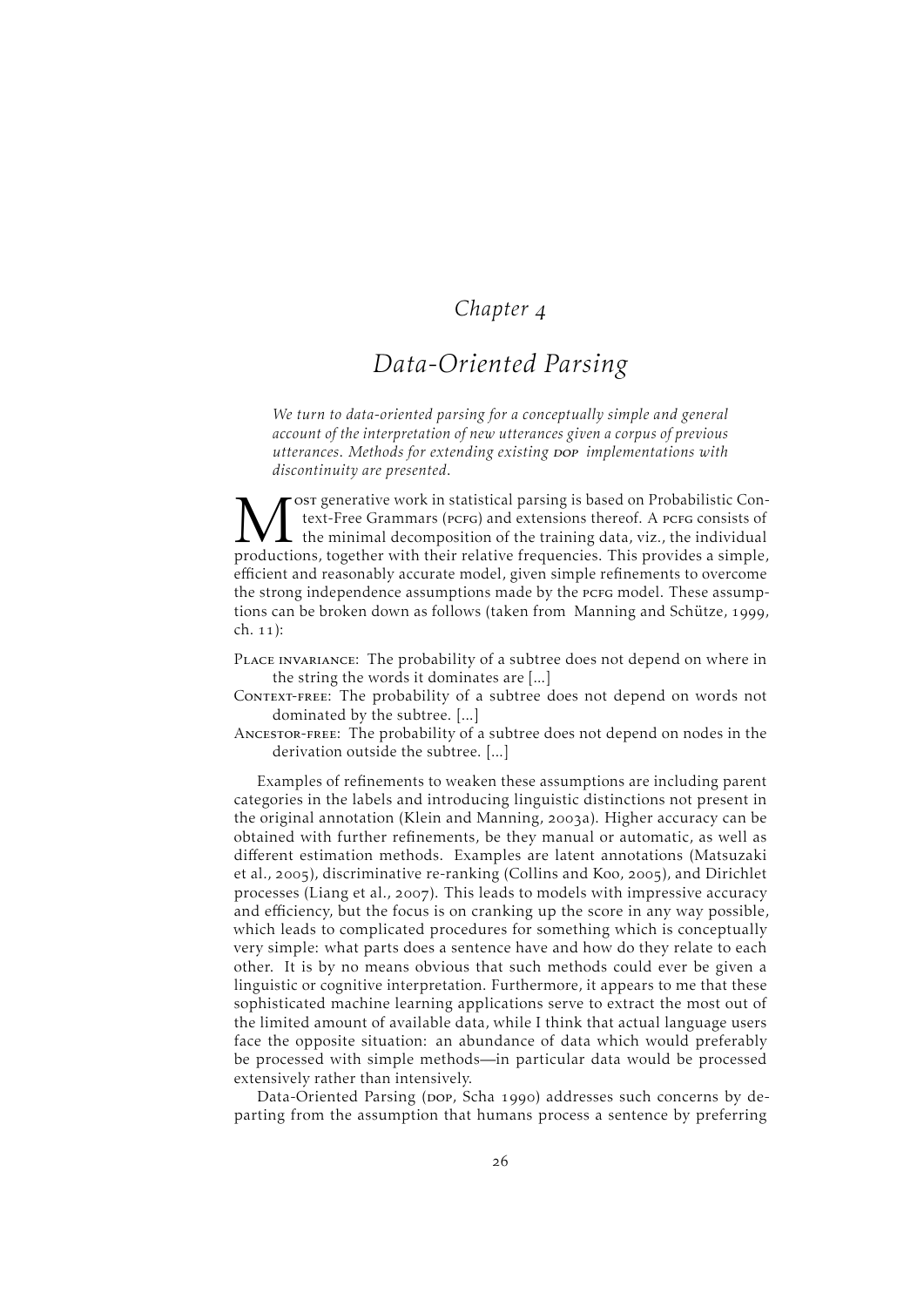structures based on previously heard fragments. Two kinds of preferences can be distinguished:

- A memory bias: "[T]he number of constructions that is used to re-construct the sentence in order to recognize it must be as small as possible." [\(Scha,](#page-74-5) 1990).
- A probabilistic bias: "More frequent constructions are to be preferred above less frequent ones." [\(Scha,](#page-74-5) 1990).

The definition of a pop model can be broken down into four parts:

FRAGMENTS: what are the units on which the model operates?

Operations: what operations can be performed to combine or alter fragments? Estimation: how will the probability of performing operations on particular fragments be determined?

Disambiguation: how will the most appropriate parse tree be selected among candidates?

This work contributes a new definition of the first part, and combines it with existing answers to the other parts.

#### 4.1 THE PROBABILISTIC FRAMEWORK

<span id="page-32-0"></span>THE FIRST INSTANTIATION of DOP is DOP1 (Bod, 1992), which is a Probabilistic<br>Tree-Substitution Grammar (PTSG).<sup>17</sup> A tree-substitution grammar can<br>be seen as a context-free grammar which rewrites trees instead of strings<br>I HE FIRST INSTANTIATION Of DOP is DOP1 [\(Bod,](#page-69-1) 1992), which is a Probabilistic Tree-Substitution Grammar (PTSG).<sup>17</sup> A tree-substitution grammar can be seen as a context-free grammar which rewrites trees instead of strings. combines these trees until they form a derivation of a complete sentence.

A derivation is defined as a sequence of elementary trees combined through derivation left-most substitution. Left-most substitution is defined for any two trees  $t_1$  and substitution  $t_2$ , such that  $t_1$  has a frontier node labeled X and root( $t_2$ ) = X; the result of  $t_1 \circ t_2$  is a new tree where  $t_2$  is substituted for the first frontier node labeled  $X$  in  $t_1$ . The probability of a derivation is the product of the weights of its elementary trees.

In general, a tree-substitution grammar is not equivalent to a context-free grammar. However, in the case of pop1, the set of elementary trees is such that their generative powers are in fact identical. Specifically, all fragments are built up out of crg rules, and all crg rules are themselves fragments of depth 1, so the generative power must coincide.

Although the generative power of the underlying grammar is identical to a context-free grammar, probabilities are estimated not just on the basis of the frequencies of crg rules, but by considering all connected fragments of the trees in the training<sup>18</sup> data. More specifically, a fragment of a tree is a tree of fragment  $depth \geq 1$ , such that every node has a corresponding node in the original tree, and has either no children, or the same children as in the original tree. When a node in a fragment has zero children, it is called a frontier node. Frontier frontier node nodes are the substitution sites of fragments, and correspond to open slots in

<sup>17</sup> Sometimes the name Stochastic Tree Substitution Grammar (srsg) is used, but 'probabilistic' avoids confusion with synchronous grammars.

<sup>18</sup> Technically, a por model is not trained, because its probabilities are directly derived from data. I will maintain the terminology of training and testing to distinguish the part of the data which the parser has at its disposal and the strictly separated part which the model is evaluated on.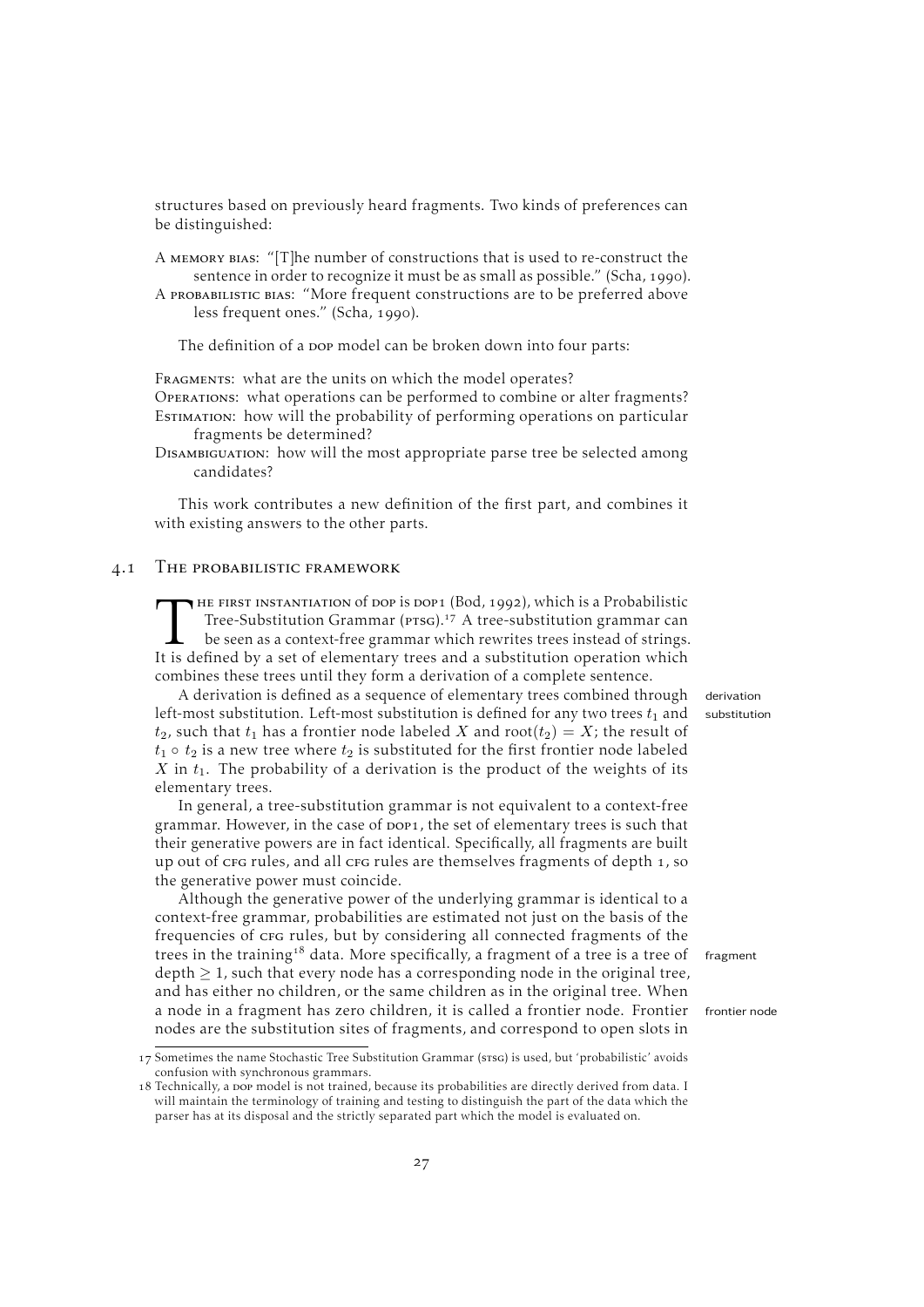constructions. [Figure](#page-33-0) 10 shows the bag of fragments extracted from a sentence; [figure](#page-33-1) 11 shows a pop1 derivation with these fragments.

<span id="page-33-0"></span>

Figure 10: The fragments as extracted from "Daisy loved Gatsby."

<span id="page-33-1"></span>

Figure 11: A pop1 derivation. Note that "Daisy" becomes the subject, because fragments are combined with left-most substitution.

Since these fragments can cover an arbitrary number of terminals *&* nonterminals, the independence assumptions made in parsing are much weaker, and much more information from the training data is exploited during parsing. It is tempting to conclude that pop models *all* possible statistical dependencies, because dop uses *all* fragments. This is not true, however, for several reasons. For one, there could be more general definitions of what constitutes a fragment; e.g., relaxing the assumption that a 'fragment' must be a connected subset. Furthermore, certain statistical regularities cannot be captured using frequencies of fragments, such as Markov processes or phenomena that violate the place-invariance assumption. Lastly, and most importantly, while pop1 is strong on modeling structural relations, it is not sensitive to lexical dependen-cies [\(Sima'an,](#page-75-11) 2000). The pop1 model does weaken both the context-free and the ancestor-free assumptions made by pcrg models, through its probabilities of larger fragments. Additionally, there can be multiple sequences of fragments which cover the sentence, because there will be overlap. This so-called spurious ambiguity should be exploited because it allows a more fine-grained comparison of possible analyses for a sentence.

This suggests two fundamental methods of disambiguation based on frequencies: the most probable derivation (MPD), and the most probable parse (mpp). The former maximizes the probability of an individual derivation (one sequence of fragments leading to a complete analysis). The latter maximizes the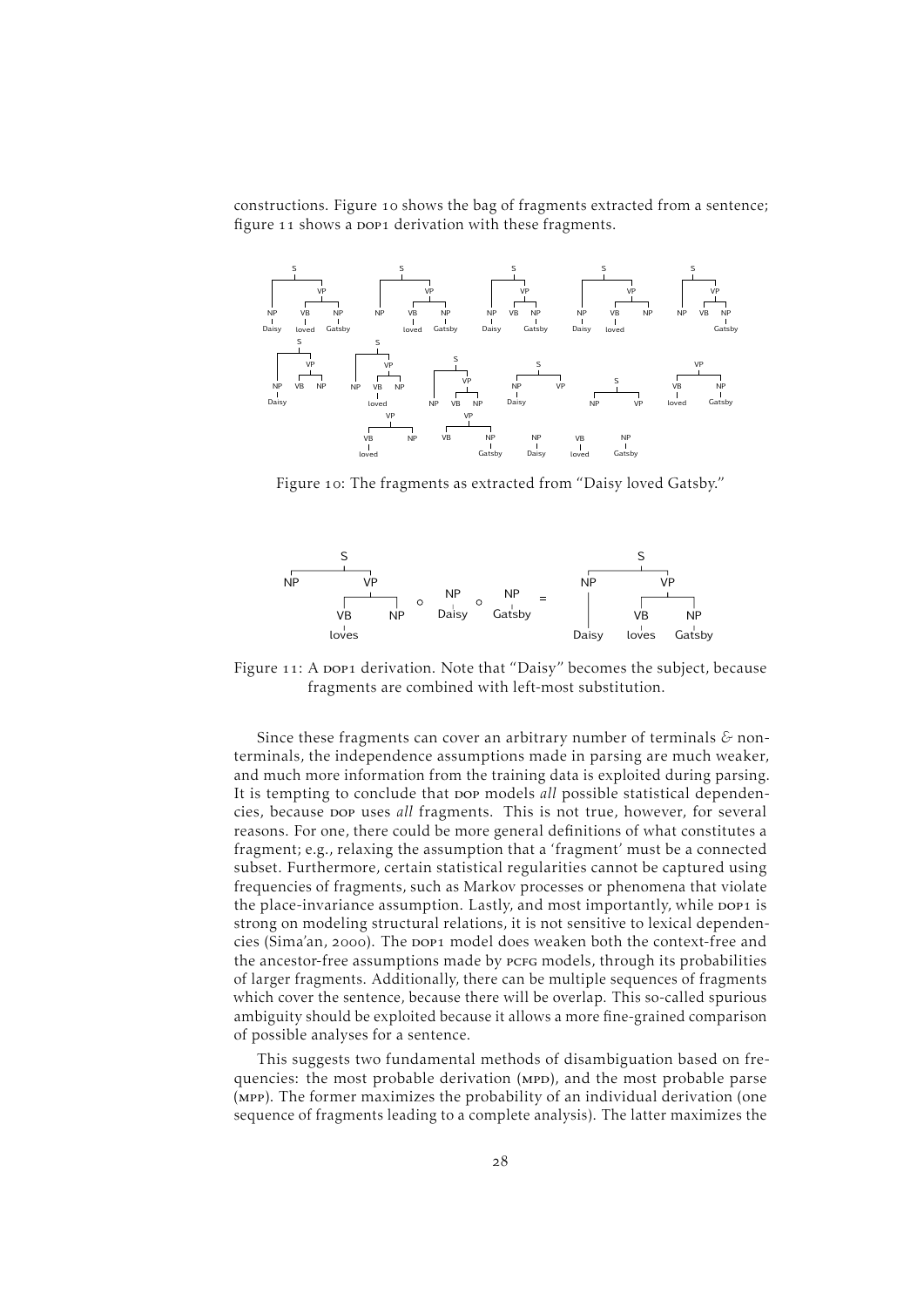sum of derivations leading to the same analysis, i.e., we choose  $t$  to maximize

$$
P(t) = \sum_{d \in D(t)} \prod_{f \in d} p(f)
$$

where  $D(t)$  is the set of possible derivations of t. [Bod](#page-69-2) (1995) cites a score of  $65\%$  when using the MPD, and 96% with the MPP. Unfortunately, this step of calculating not just the MPD but the MPP is often neglected in DOP-inspired tree-substitution grammars [\(O'Donnell et al.,](#page-73-9) 2009; [Cohn et al.,](#page-70-7) 2009; [Post and](#page-74-6) [Gildea,](#page-74-6) 2009), in pursuit of a more economical or efficient model. I believe that this kind of parsimony has unfortunate theoretical consequences (aside from the obvious decrease in accuracy), given the results on the importance of frequency in grammaticalization and the formation of idioms [\(Bybee,](#page-70-8) 2007). Since it appears that arbitrary units can partake in this process, all fragments *&* frequencies must be available. This leaves the door open to topics such as language change *&* acquisition, instead of modeling a parsimonious but synchronic snapshot provided by the sample that is the training corpus.

It has been shown that the problem of finding the most probable parse is NP-hard [\(Sima'an,](#page-75-12) 2002). Consider that there is an exponential number of fragments for each tree, hence a potentially exponential number of derivations, and it follows that the exact best parse cannot be identified in polynomial time, in the general case. However, this is not a problem in practice, as there are methods to approximate the best parse effectively, using any number of random or best derivations.

There is also a non-probabilistic method of disambiguation, the shortest derivation [\(Bod,](#page-69-3) 2000). The objective is to minimize the length of the derivation. shortest derivation In order to break ties of multiple shortest derivations, some additional criterion is necessary. An example of this is the most probable shortest derivation (MPSD), which breaks ties by looking at derivation probabilities.

#### . Estimators

<span id="page-34-0"></span>I  $\mathbf{r}$  N DOP1 the probability of a fragment f from the set of all fragments  $\mathcal F$  being substituted for a frontier node with label  $root(f)$  in a derivation is given by its relative frequency:

$$
\frac{\text{freq}(f)}{\sum_{f' \in \mathcal{F}'} \text{freq}(f')} \quad \text{where } \mathcal{F}' = \{ f' \in \mathcal{F} \mid \text{root}(f') = \text{root}(f) \}
$$

[Johnson](#page-72-11) (2002) has shown that this estimator is *biased* and *inconsistent*. The bias of an estimator is the difference between the estimator's expected value<sup>19</sup> and the true value of the parameter being estimated. For a pop estimator, a sample consists of a sequence of parse trees (a training corpus) sampled from the true distribution; the parameter being estimated is a distribution over parse trees. A dop estimator is biased iff there is a distribution such that the estimator's biased expected probability distribution given all training corpora of a certain size has a non-zero difference with the true distribution. Bias can be a good thing: it allows the estimator to make systematic generalizations not licensed by the data, e.g., a preference for re-use. It has been shown that an unbiased pop

The expected value of an estimator is the average estimate given all possible samples.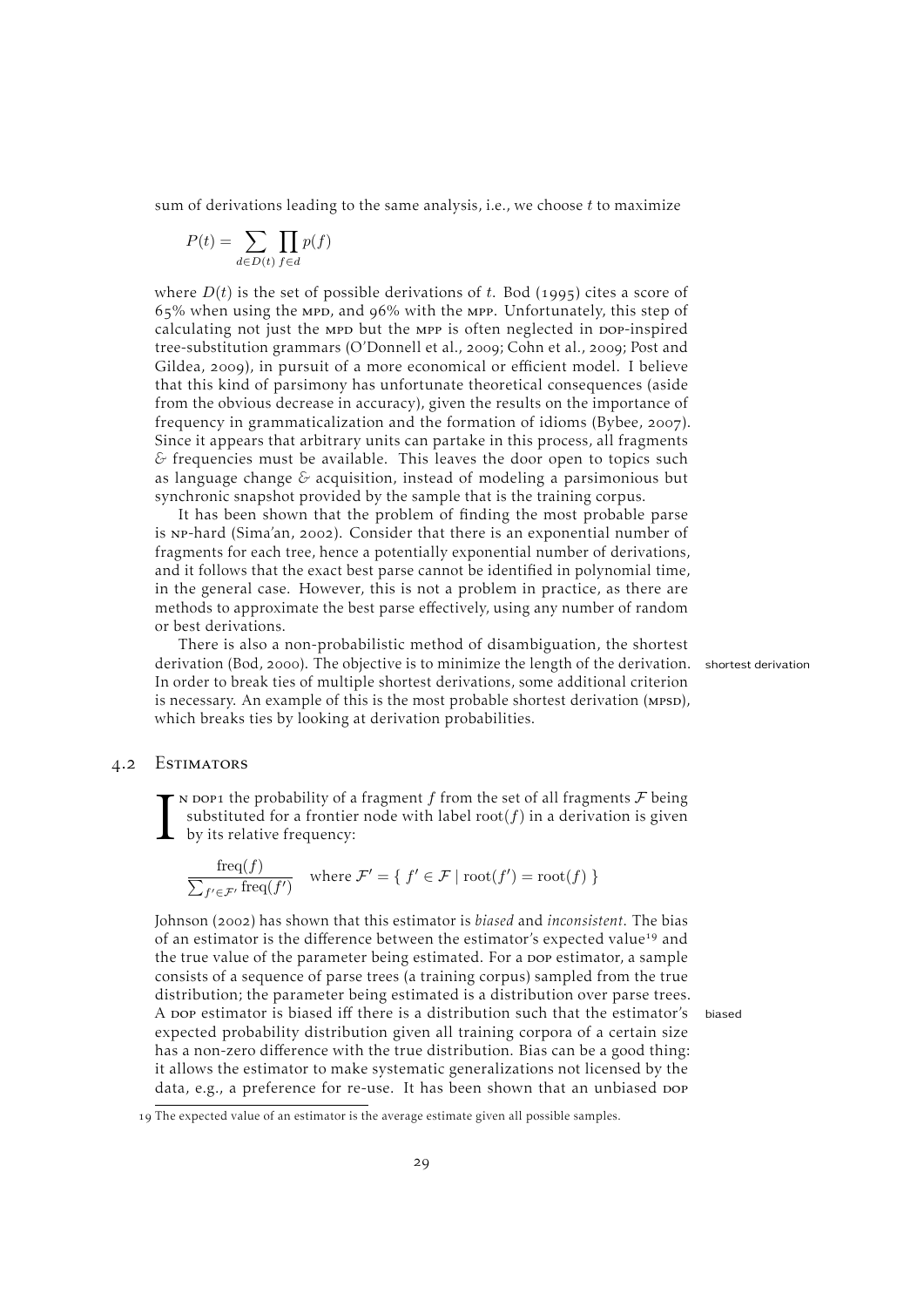estimator is worthless: it must assign a weight of zero to any parse tree not part of the training corpus [\(Prescher et al.,](#page-74-7) 2003). Still, the kind of bias is crucial. An issue with pop1 is that it has a bias for larger trees [Bonnema et al.](#page-70-9) (1999). There are many more large trees than small trees; analogously, a large tree has many more fragments than a small tree. This is reflected in pop1's probabilities since these directly reflect frequencies. However, it is rather easy to remedy this particular deficiency by scaling the probabilities appropriately, as suggested by [Bonnema et al.](#page-70-9) (1999) and [Goodman](#page-71-9) (2003). Goodman's strategy, the equal equal weights estimate weights estimate (EWE, cf. [section](#page-37-1)  $4.4$ ), is employed by [Bod](#page-69-4) (2003) and yields good results.

consistent A more serious challenge is inconsistency. An estimator is consistent iff the predictions of the estimator get arbitrarily close to the real distribution as the amount of training data grows to infinity. Note that this property only guarantees convergence in the limit; an estimator can be consistent without performing well on real-world corpora, and vice versa. A reason for pop1's inconsistency is the fact that, by design, it reserves probability mass for all fragments, even those for which productivity has not been attested. For example, in the Wall Street Journal, the contraction 'won't' is annotated as two words, but 'wo' does not combine with any other word, so the true distribution simply assigns a probability of zero for any fragment containing 'wo' but not 'n't', while pop1 will always reserve probability mass for such combinations which may never materialize [\(Zuidema,](#page-76-1) 2007).

> Observe why bias and consistency are orthogonal: bias is a property of all the estimates taken together (does the mean of the estimates equal the true distribution?), whereas consistency is a property of a sequence of estimators (will it progress towards and reach the true distribution?). If we take as an example throwing darts at a dartboard while aiming for the bulls-eye, then hitting a circular pattern around the bulls-eye is unbiased, no matter the error, while consistency refers to approaching the bulls-eye after practice.

> The statistical oddities of pop1 have instigated a search for more reasonable pop estimators. Back-off pop [\(Sima'an and Buratto,](#page-75-13) 2003) estimates probabilities of larger fragments by backing off to smaller fragments, similar to Katz smoothing for Markov models. However, Backoff-pop starts with pop1 probabilities, so it inherits pop1's inconsistency problems.

> $\text{pop}^*$  [\(Zollmann,](#page-76-2) 2004; [Zollmann and Sima'an,](#page-76-3) 2005) splits the training data in a held-out corpus and an extraction corpus. Fragments are taken from the extraction corpus, while probabilities are estimated based upon the shortest derivations of trees from the held-out corpus, which results in a consistent estimator. While this results in a considerably smaller number of fragments (fragments not part of any shortest derivation can be given a probability of zero), this efficiency is conditional on having sufficient coverage of the held-out corpus with respect to the extraction corpus. Without such coverage, a smoothing factor will introduce non-zero probabilities for all fragments, just as with pop1 (ch. 4.3; [Zollmann,](#page-76-2) 2004). Note that the kind of conservative estimation of dop\* is different from the parsimonious (Bayesian) models criticized earlier. Because  $\text{pop*}$  is just an estimator, the original fragments and frequencies can be retained for an online model which is continually or periodically re-estimated. One could surmise that in language acquisition *&* usage, conservative estimation is precisely what separates active from inactive constructions.

The estimator *popα* [\(Nguyen,](#page-73-10) 2004) provides a different property, *rank*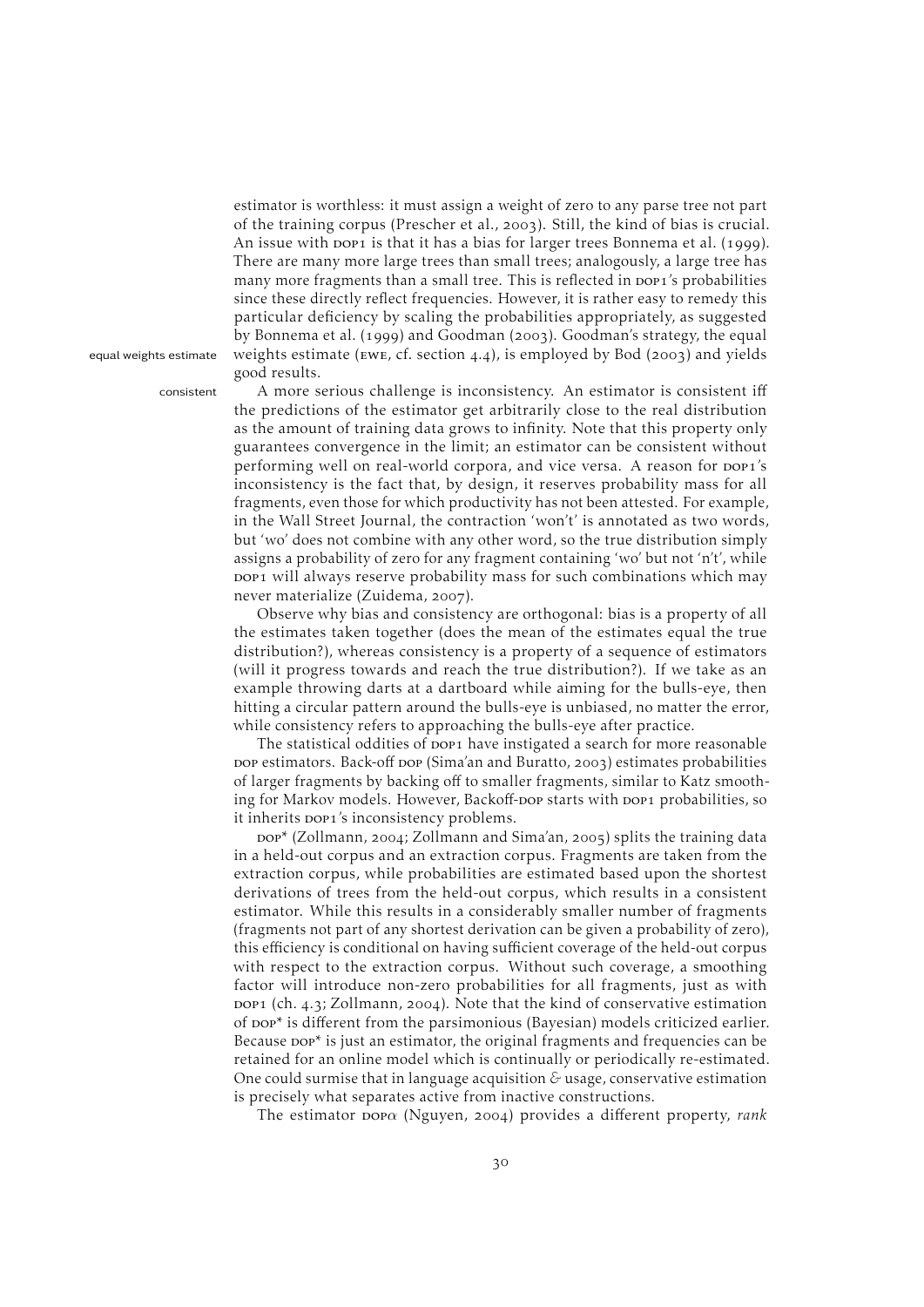<span id="page-36-0"></span>

Figure 12: A sketch of the relation between depth and weight in various estimators, showing the contribution of fragments after the type frequencies of nodes have been factored out. 'Bonnema' refers to the estimator introduced in [Bonnema et al.](#page-70-0) (1999). The Gaussian Weights Estimate proposed here is shown with  $\mu = 4$  and  $\sigma = 8$ .

*consistency*, such that for every two fragments in the training data, the more rank consistency frequent one will also be assigned a higher probability. Contrary to Back-off bop, probabilities of fragments are built starting from the smallest fragments. While rank consistency does not imply consistency, the former is arguably more desirable than the latter. This is because rank consistency is stronger in the sense that it affects the estimates for all corpus sizes, while consistency only guarantees eventual convergence.

However, [Zuidema](#page-76-0) (2006) argues convincingly that bias and consistency are simply not useful criteria for judging prsg estimators: the problem of estimating fragment weights from corpora is *underdetermined*. We can also consider the frequencies of trees produced by a prsg compared to the expected frequencies of trees in the true distribution. In this case it is possible to achieve consistency, as dop\* does, but only with an estimator that, in the limit, assigns all its weight to full parse trees. Different criteria such as speed of convergence [\(Zollmann,](#page-76-1) 2004) or robustness in the face of noise might yield more immediate benefits.

I also wonder whether basing an estimator on the shortest derivation (explicitly or implicitly) is the optimal choice. A 'medium' length derivation could increase re-use of fragments—'basic-level constructions' which are neither too basic-level constructions specific (sparse) nor too general (not informative). While the ewe removes all bias regarding fragment size, we could also shift the bias. We can scale weights with a Gaussian, where  $\mu$  defines the preferred (basic-level) depth, and  $\sigma$  determines the strength of this preference—i.e., a 'Gaussian weights estimate' Gaussian weights estimate (gwe). Stock phrases and idioms can still be parsed as one big chunk, but they have to be exceptionally frequent before they trump derivations with the more common, medium-sized fragments. [Figure](#page-36-0) 12 sketches the relation between depth and weight in various estimators.

Despite their desirable theoretical properties, these estimators have not been applied to large treebanks, because the computational techniques for DOP parsing of large corpora with a fragment-based parser were not available at the time. On the contrary, it is an inconsistent estimator (ewe) which has attained state-of-the-art performance for generative models on the wsj [\(Bod,](#page-69-0) 2003). The non-trivial estimators just discussed were all evaluated on the Dutch ovis corpus, with utterances collected from a public-transport information system. Its sentences follow common patterns, and have only 4.6 words on average [\(Zoll](#page-76-1)[mann,](#page-76-1)  $2004$ ). This is in stark contrast to newspaper corpora such as wsj or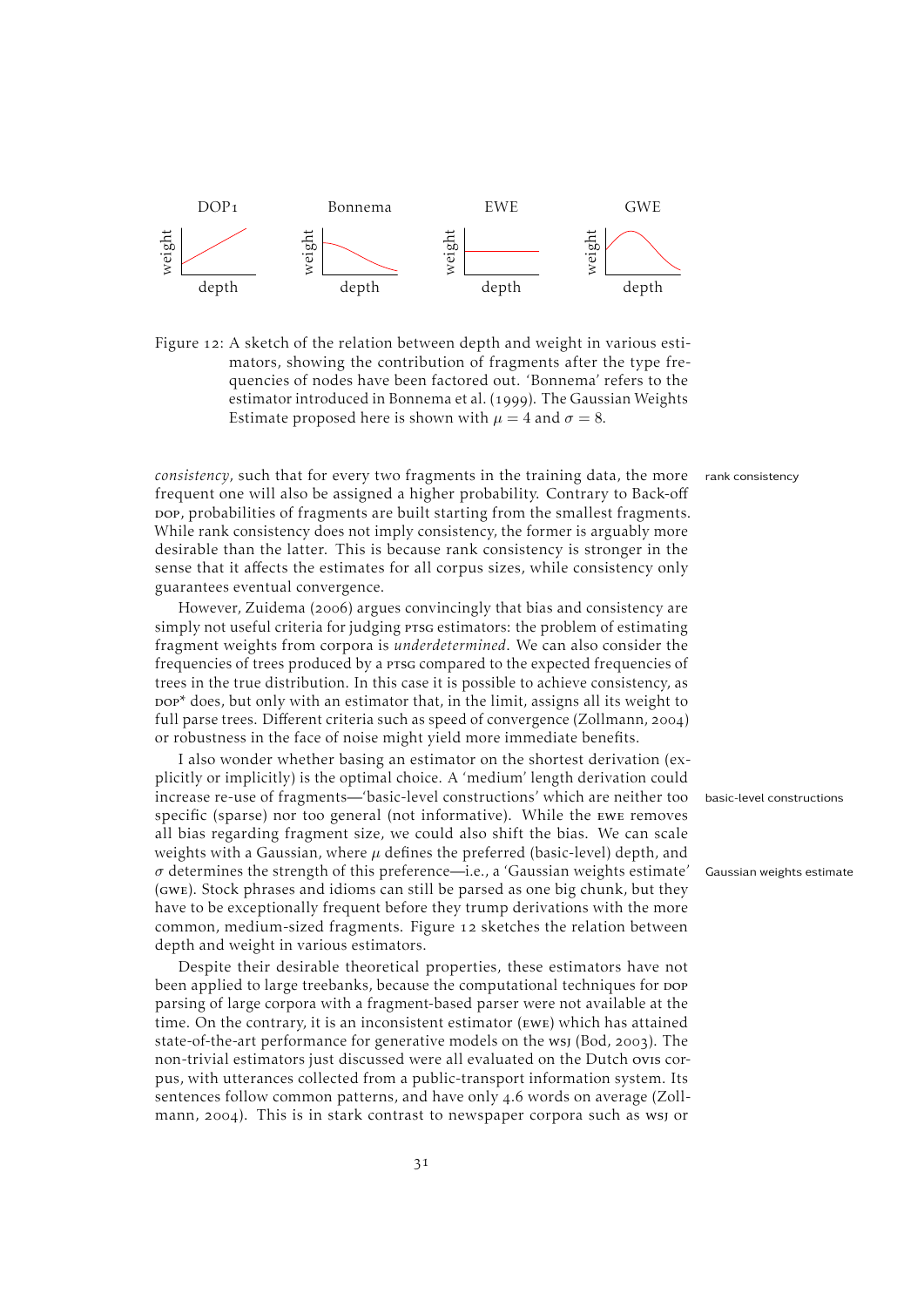Tiger, with five times as many sentences, which are at least three times longer on average, and covering a much more diverse domain. It is likely that on such corpora the results for these estimators would be very different, for better or for worse. An empirical evaluation of these more sophisticated estimators on large corpora remains an important goal.

<span id="page-37-0"></span>

Figure 13: Discontinuous fragments as extracted from "is Gatsby rich?"

#### 4.3 DISCONTINUOUS FRAGMENTS

**A** pop1 model includes frequencies for non-contiguous fragments. A fragment is non-contiguous when it has a frontier node that is surrounded by terminals. As such it is possible for pop1 to model arbitrary constructions s pop1 model includes frequencies for non-contiguous fragments. A fragment is non-contiguous when it has a frontier node that is surrounded by terminals. As such it is possible for DOP1 to model arbitrary conof a single crg production. However, this non-contiguity is only a property of the fragment as a whole, and has to be resolved to attain a full parse tree.

A discontinuous fragment contains at least one constituent whose terminals will still be non-contiguous after all frontier nodes have been substituted. As such, the discontinuity is part of the annotation, whereas non-contiguous fragments only exist in a statistical sense as co-occurrences in surface forms. Discontinuity reflects a richer representation that is independent of pop's inherent strengths of modeling non-local dependencies.

The discontinuous tree structures in the Negra and Tiger annotations, combined with the definition of fragments as connected subsets of nodes from pop<sub>1</sub>, suggest a natural generalization to discontinuous fragments. Note that, just as with pop1, either all or none of a node's children are present; this is no different for discontinuous nodes. However, a discontinuous frontier node does specify explicitly where its components end up in the yield of the tree; in a pop1 fragment this is implicitly specified through the order of nodes. [Figure](#page-37-0) 13 shows the fragments extracted from a sentence with discontinuity. Refer to [figure](#page-38-0) 14 for an example of a discontinuous derivation.

#### . Goodman's reduction of dop

G  $0$ OODMAN (1996; 2003) offers a reduction of DOP to a PCFG where the number of rules is linear in the size of the training corpus. This allows polynomial time parsing, because the exponential number of fragments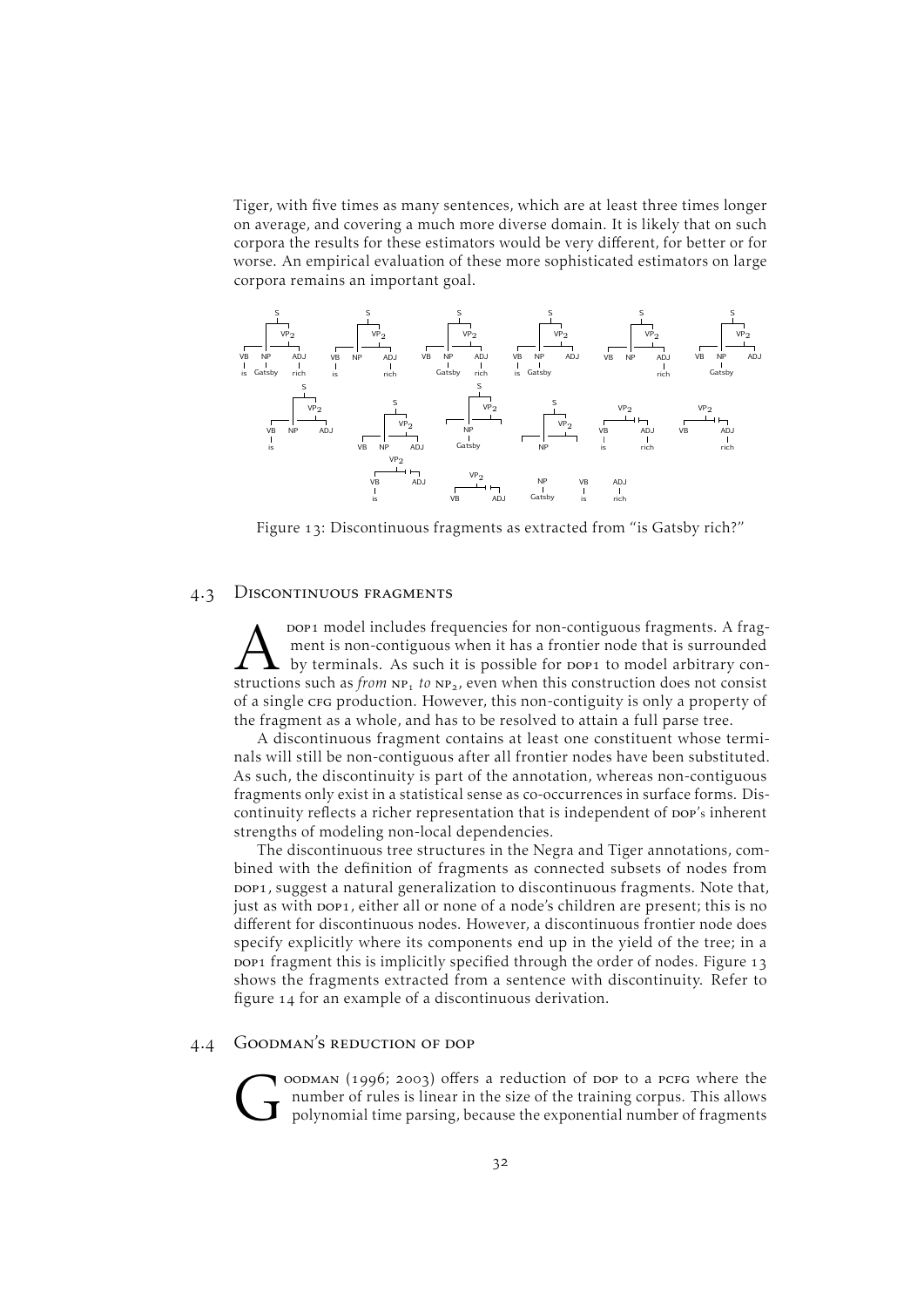<span id="page-38-0"></span>

Figure 14: A discontinuous pop derivation of the tree in [figure](#page-11-0) 2.

is implicitly represented in the reduction. Note that it does not solve the problem of efficient disambiguation. Finding the most probable parse is still np-hard and must be approximated.

Each node in the training data with label  $A$  gets a unique address,  $A_i$ . The probabilities reflect the number of subtrees headed by a node. Given a node  $A_j$ with children  $B_k$  and  $C_l$ , the number of subtrees is given by  $a_j=(b_k+1)(c_l+1)$ , which counts the subtrees of  $B_k$  and  $C_l$  and the possibility of them being frontier nodes. The total number of subtrees for A, including its occurrences in other trees in the training data, is given by  $a=\sum_j a_j.$  The normalization factor  $\bar a$ is the frequency of non-terminals of type  $A$  in the training data. Using these frequencies, the reduction for a given node in the training data is as follows:

| $A_j(\vec{\alpha}) \rightarrow B(\vec{\alpha_B}) C(\vec{\alpha_C})$     | $(1/a_i)$       | $A(\vec{\alpha}) \rightarrow B(\vec{\alpha_B}) C(\vec{\alpha_C})$     | $(1/(a\bar{a}))$       |
|-------------------------------------------------------------------------|-----------------|-----------------------------------------------------------------------|------------------------|
| $A_j(\vec{\alpha}) \rightarrow B_k(\vec{\alpha_B}) C(\vec{\alpha_C})$   | $(b_k/a_i)$     | $A(\vec{\alpha}) \rightarrow B_k(\vec{\alpha_B}) C(\vec{\alpha_C})$   | $(b_k/(a\bar{a}))$     |
| $A_i(\vec{\alpha}) \rightarrow B(\vec{\alpha_B}) C_l(\vec{\alpha_C})$   | $(c_l/a_j)$     | $A(\vec{\alpha}) \rightarrow B(\vec{\alpha_B}) C_l(\vec{\alpha_C})$   | $(c_l/(a\bar{a}))$     |
| $A_i(\vec{\alpha}) \rightarrow B_k(\vec{\alpha_B}) C_l(\vec{\alpha_C})$ | $(b_k c_l/a_j)$ | $A(\vec{\alpha}) \rightarrow B_k(\vec{\alpha_B}) C_l(\vec{\alpha_C})$ | $(b_k c_l/(a\bar{a}))$ |

Where  $\vec{\alpha}$  refers to the arguments of the LHs non-terminal. Each addressed non-terminal represents an internal node of a fragment, while the unaddressed nodes represent both the root and the frontier nodes of fragments. The latter allow a switch from one fragment to another during parsing, viz. they simulate substitution sites of pop fragments.

The use of the normalization factor is called the Equal Weights Estimate; this formulation follows [Bod](#page-69-0) (2003). [Goodman](#page-71-1) (2003) first suggested this normalization but his formula appears to contain a mistake, having  $a_i$  in the denominator of the last four rules instead of a. The normalization is intended to counter the bias for large subtrees in  $pop_1$ —when all fragments are considered, the majority will consist of large fragments, which results in the majority of probability mass being assigned to rare, large fragments.

The difference with the pcfg reduction and this plcfres version is that a rule is not just defined by a set of non-terminals and their ordering, but also by a yield function specifying how the spans on the right-hand side compose the span(s) on the left-hand side. This does not affect the reduction because the discontinuities are only expressed in the yield of the tree, whereas the same subtrees can be (implicitly) enumerated by traversing the tree.

[Figure](#page-39-0) 15 shows a concrete example of the reduction, using the trees on which [figure](#page-37-0) 10 and figure 13 are based. The eight productions per node of the reduction can be considered as the pairwise Cartesian product of the original production and the one with addressed nodes. In other words, the productions  $A \rightarrow B C$  and  $A_1 \rightarrow B_2 C_3$  give rise to the eight productions given above by evaluating  $\{A, A_1\} \times \{B, B_2\} \times \{C, C_3\}$  and interpreting the resulting tuples as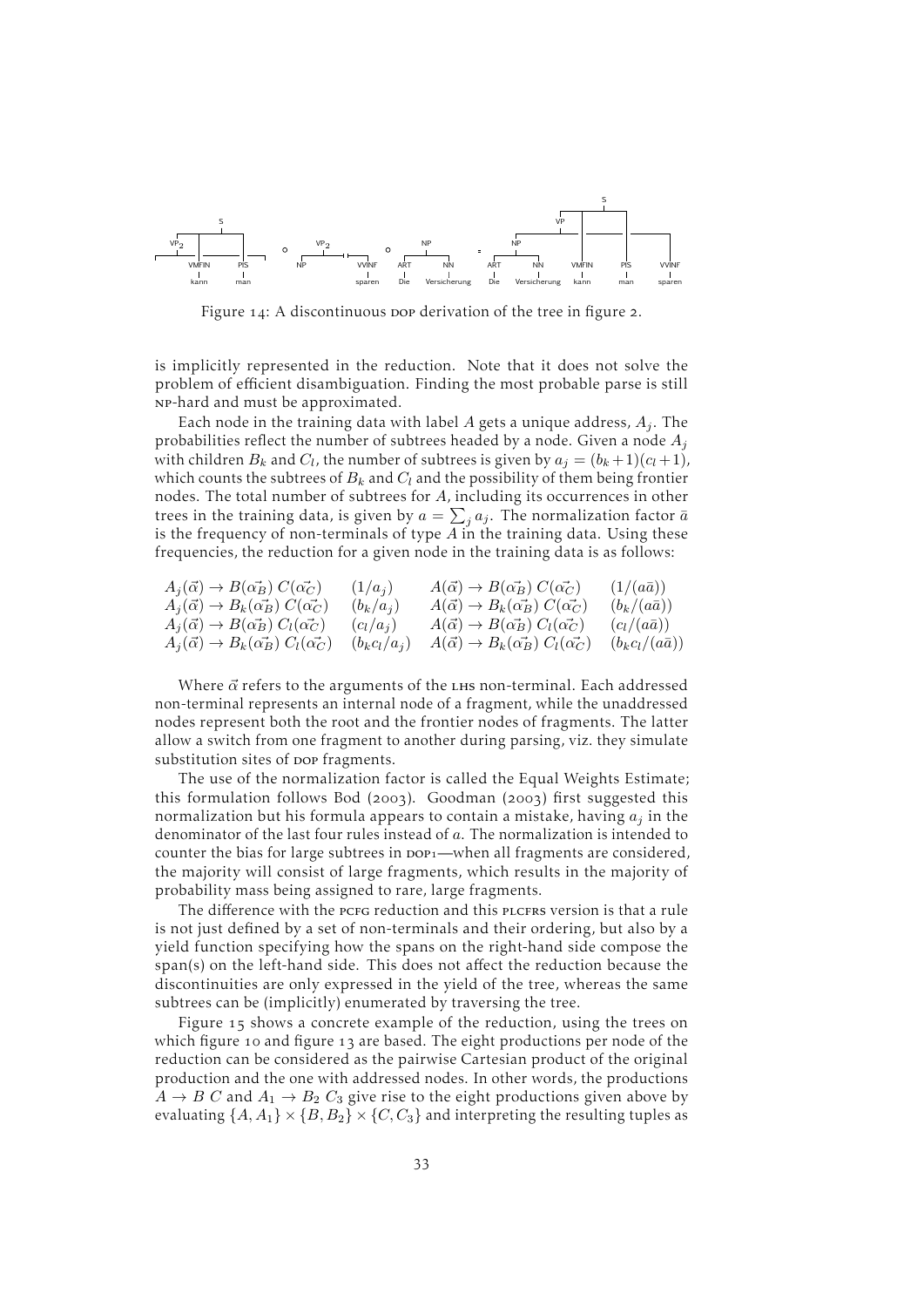<span id="page-39-0"></span>

Figure 15: The pairwise Cartesian product of the original and the addressed tree gives the productions in the reduction.

productions. To get the reduction of a complete tree, this operation is applied to all productions of both trees in parallel. The probabilities are derived from the number of subtrees, shown in brackets after the node labels. In this case with only one tree, applying the normalization has no effect (i.e.,  $\bar{a} = 1$  for all  $\bar{a}$ ). Productions without addressed nodes, i.e., the original productions, will recur, and their probabilities must be summed. In our case productions are considered equivalent when both the non-terminals and their arguments match.

state-splitting in the limit Intuitively, the reduction can be seen as state-splitting in the limit. A statesplit partitions a non-terminal into two or more new non-terminals to cover more specific and fine-grained contexts. Taken to the extreme, we can keep splitting non-terminals until each resulting non-terminal refers to one specific occurrence of that non-terminal in a single sentence, which greatly increases the amount of hierarchical information that can be extracted and exploited from the training corpus. This is exactly what happens in Goodman's reduction. Compared to other automatic state-splitting approaches such as latent variable grammars, this approach has the advantage of being conceptually much simpler.

The clear advantage of this reduction is that it makes it possible to parse pop using existing, off-the-shelf tools. This comes at a price, however. The pop model in this reduction is reduced to a mere probabilistic 'upgrade' over a pcrg or plcfrs. This is because the actual fragments of pop are only represented implicitly in the reduction. The parser is not actually working with fragments, it just ends up with homomorphic derivations and probabilities, which yield equivalent parse trees after addresses are stripped away and probabilities summed.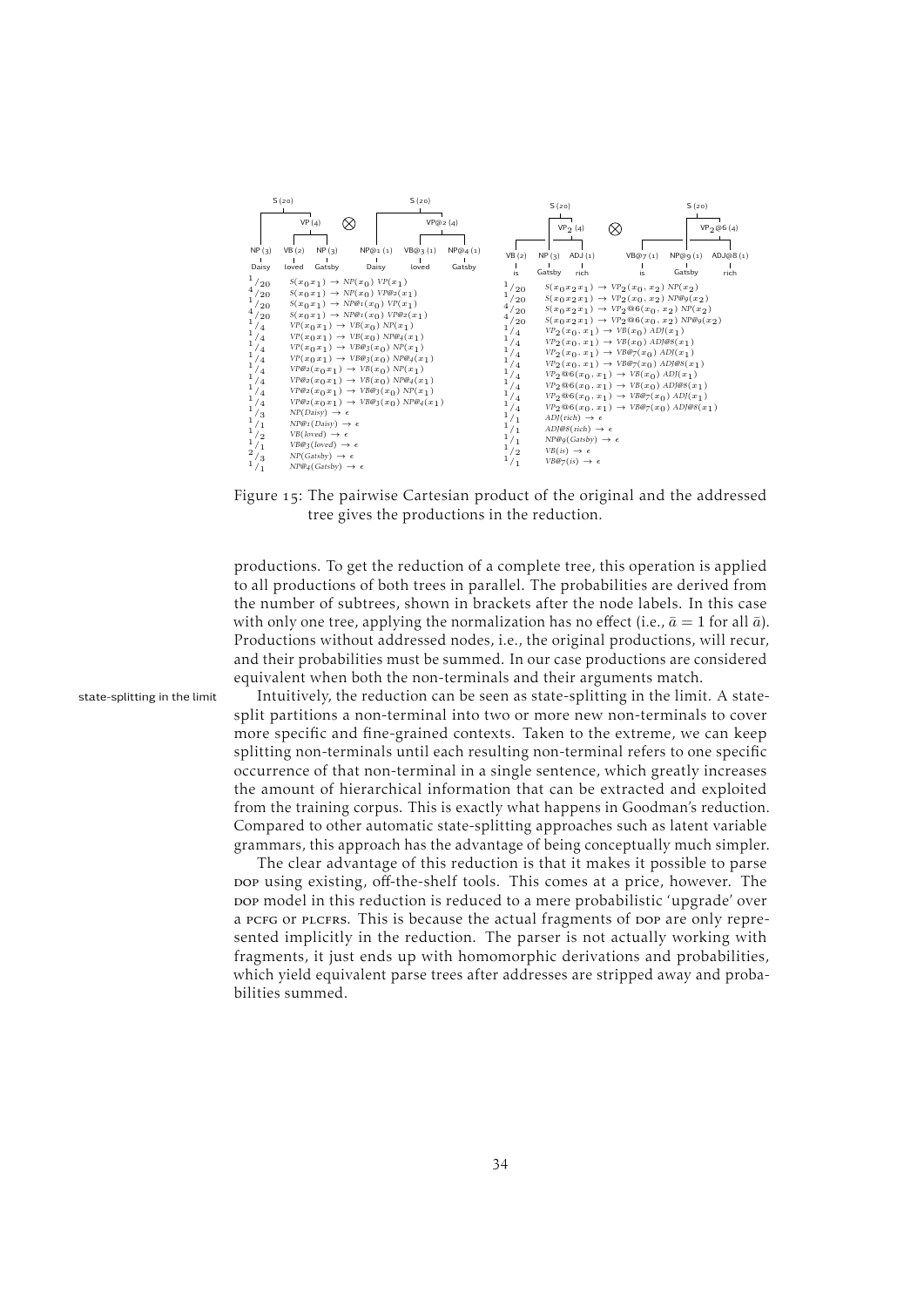#### 4.5 DOUBLE-DOP

**DELE-DOP** (Sangati and Zuidema, 2011) is a new instantiation of DOP which represents fragments explicitly. The number of fragments is exponential, so this requires a method of pruning the full set of fragments. Previous a ouble-dop [\(Sangati and Zuidema,](#page-74-0) 2011) is a new instantiation of dop which represents fragments explicitly. The number of fragments is exponential, so this requires a method of pruning the full set of fragrestrictions such as the number of frontier or terminal nodes, or the depth of fragments [\(Sima'an,](#page-74-1) 1999; [Bod,](#page-69-1) 2001). A downside of all these methods is that they are rather arbitrary. There is no linguistic or cognitive reason why fragments should be restricted to such criteria. To put it succinctly, the problem is that these criteria are not data-oriented.

In Double-pop the number of fragments is made manageable by extracting only the largest fragments that occur at least twice in the training corpus. This has obvious advantages over random sampling, because the majority of fragments are made of large subtrees occurring only once, while fragments occurring multiple times are all more or less productive. It also has advantages over Goodman's reduction, because the probability model is explicitly defined over fragments, and each step of a derivation is available.

To apply Double-pop to discontinuous trees, we need only generalize the pro-cedure for extracting fragments [\(Sangati et al.,](#page-74-2) 2010) to trees that are described by LCFRS rules. Where normally the extraction traverses trees by comparing each non-terminal label to ones in other trees, here we must compare the yield function as well.

For two given nodes in trees  $t_1$  and  $t_2$  to match, it suffices that they have the same label (and, consequently, the same fan-out). If, additionally they should become an internal node of a fragment, their children need to match as well. In this case the LCFRS productions need to be equivalent.<sup>20</sup> After a collection of matching nodes has been obtained, the fragments can be collected by looking for connected subsets of nodes.

A working proof-of-concept implementation of discontinuous Double-pop has been made, but no large scale experiments have been performed as this demands careful optimization. An explicit fragment grammar like Double-pop is a prerequisite to implementing non-trivial estimators, so further developing discontinuous Double-pop is a worthwhile endeavor.

 Formally this implies that their rules should be unifiable, but with the given algorithm for rule extraction, variables can be numbered deterministically, so that no unification is necessary.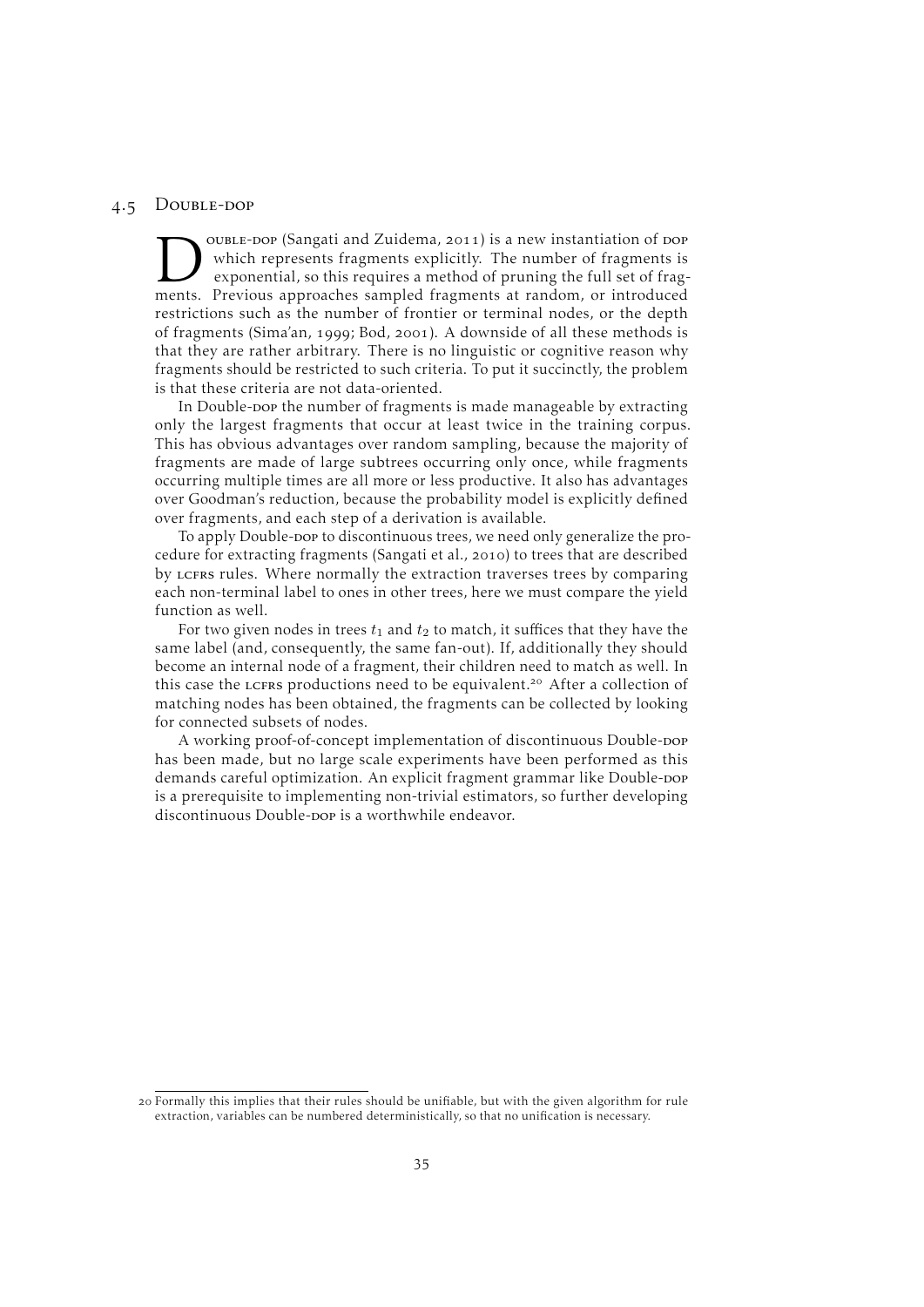### *Chapter*

### Disco-<sub>DOP</sub>

A synthesis of LCFRS and DOP realizes the goal of discontinuous data*oriented parsing. To approximate the most probable parse, we employ a general method for* k*-best derivation enumeration. A new method for parsing pop efficiently* using coarse-to-fine techniques is introduced.

We can now formulate a synthesis between LCFRS and DOP, to achieve discontinuous data-oriented parsing, or Disco-Dop. For practical reasons we will work with Goodman's reduction, albeit reluctantly. Since optimal binarization did not offer a clear advantage, we will disregard this aspect during binarization. We will use information on heads of constituents and binarize constituents head-outward; binarized constituents will be markovized to increase coverage of unseen productions.

However, before this model can be implemented, a number of technical issues need to be worked out. We first present the method of disambiguation that will be adopted. Next we discuss how to obtain a list of derivations so that the most probable parse can be approximated. This still leaves us with tractability issues, due to the large number of rules and non-terminal symbols in the pop reduction. To address this, we present a novel method to prune the search space of the pop grammar.

#### . Simplicity Likelihood dop

M ost pop models rely only on probabilities to identify the best analy-<br>sis. This corresponds to the bias for frequently occurring fragments,<br>derivations as well. Simplicity Likelihood pop [\(Bod,](#page-69-0) 2003) realizes this by sele ost pop models rely only on probabilities to identify the best analysis. This corresponds to the bias for frequently occurring fragments,  $\mathsf{\mathsf{L}}$  but the original formulation of pop included a preference for shorter ing the  $n$  most probable parses, approximated with a  $k$ -best list of derivations, and choosing the parse tree with the shortest derivation among these  $n$  parse trees (ties are resolved with probabilities again). This method gives better results than either method on its own. The probabilistic component makes use of the equal weights estimate (ewe).

Using Goodman's reduction the length of a derivation can be read off by counting the number of nodes and subtracting the number of addressed nodes, which reflect interior nodes of fragments, leaving only the unaddressed nodes which are the substitution sites of fragments. While approximating the most probable parse trees, the minimum derivation length for each parse tree can be tracked, so that the best parse tree can be extracted by sorting on both the probabilities and the minimal derivation lengths.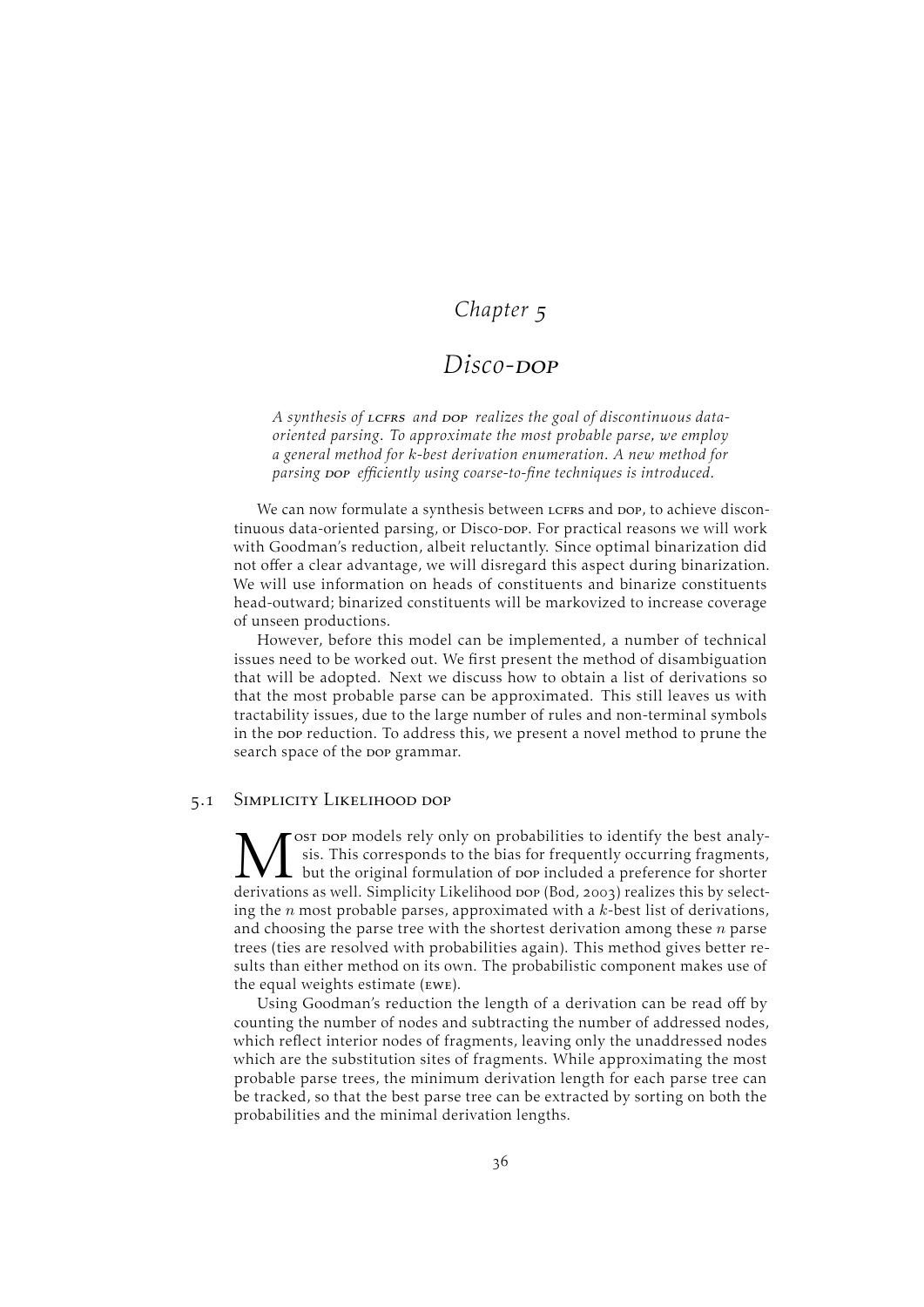<span id="page-42-0"></span>

|                   | derivations  |                          |      | $F_1\%$ EX % CPU time (s) |
|-------------------|--------------|--------------------------|------|---------------------------|
| <b>PLCFRS</b>     |              | $1\quad 82.03\quad 46.0$ |      | 17.39                     |
| MPP DOP1          | 10,000 83.37 |                          | 46.0 | 238.30                    |
| MPP EWE           | 10,000       | 83.99                    | 47.0 | 234.70                    |
| $SL$ -DOP $n = 7$ | 10,000       | 84.02                    | 46.0 | 251.62                    |

Table 3: A comparison of parse selection methods for pop. The methods were tested on 100 sentences of 15 words, with a grammar based on 15 word sentences in the first 7200 sentences of Tiger. For an explanation of the  $F_1$  and  $EX$  scores refer to [section](#page-58-0) 7.1.

To select a suitable value for the parameter  $n$ , we could try a variety of values, bisecting until we find the best score. [Bod](#page-69-0) (2003) reports  $12 \le n \le 14$  to be the optimal values for the wsj. On the one hand it is of course important to know the behavior of the model for different values of this parameter, but on the other hand it is crucial that the parameter has been chosen independently (i.e., without any knowledge) of the test set. To satisfy this restriction we could use a held-out part of the corpus (a development set), and determine the optimal value of the parameter given our grammar on the development set before touching the test set.

Instead of taking this route with methodological pitfalls,<sup>21</sup> I have opted early on to settle for a fixed value for  $n$ , namely  $7$ . This was based on the observation that with a training corpus of 7200 sentences, most of the time there were less than 14 parse trees, especially with longer sentences. This means that the probabilistic bias would actually play no role if we were to consider up to parse trees. On the other hand  $n$  should not be too low, because this gives less opportunity for simpler derivations to surface. See [table](#page-42-0)  $\beta$  for a performance breakdown of the different methods compared to sL-DOP with  $n = 7$ . The gain of sL-DOP is very small in this comparison, but it is reasonable to expect it to grow with a larger training corpus, which offers more potential for short derivations.

#### . Finding the *k*-best derivations

NORDER TO APPROXIMATE the most probable parse, the probabilities of a suitably large number of equivalent derivations need to be combined. In early pop instantiations this was done by taking a random sample of derivations n order to approximate the most probable parse, the probabilities of a suitably large number of equivalent derivations need to be combined. In early bop instantiations this was done by taking a random sample of derivations these are not explicitly represented in Goodman's reduction. An alternative, employed in this work, is to use the  $k$ -best derivations, i.e., the top  $k$  items from the list of all derivations sorted in descending order of probability.

Extracting the 1-best derivation from the chart as produced by the parser described previously is trivial: start at the root node and follow the backpointers, each time picking the edge with the best inside score. But what about the second best? It has to be a derivation where at least one edge is suboptimal, such that the difference in score compared to the best derivation is minimized. We

Although there is a commonly used split of training, testing and development sets for Negra, this is not used by [Kallmeyer and Maier](#page-72-0) (2010), whose experiments I set out to replicate. Therefore using a proper development set was not an option.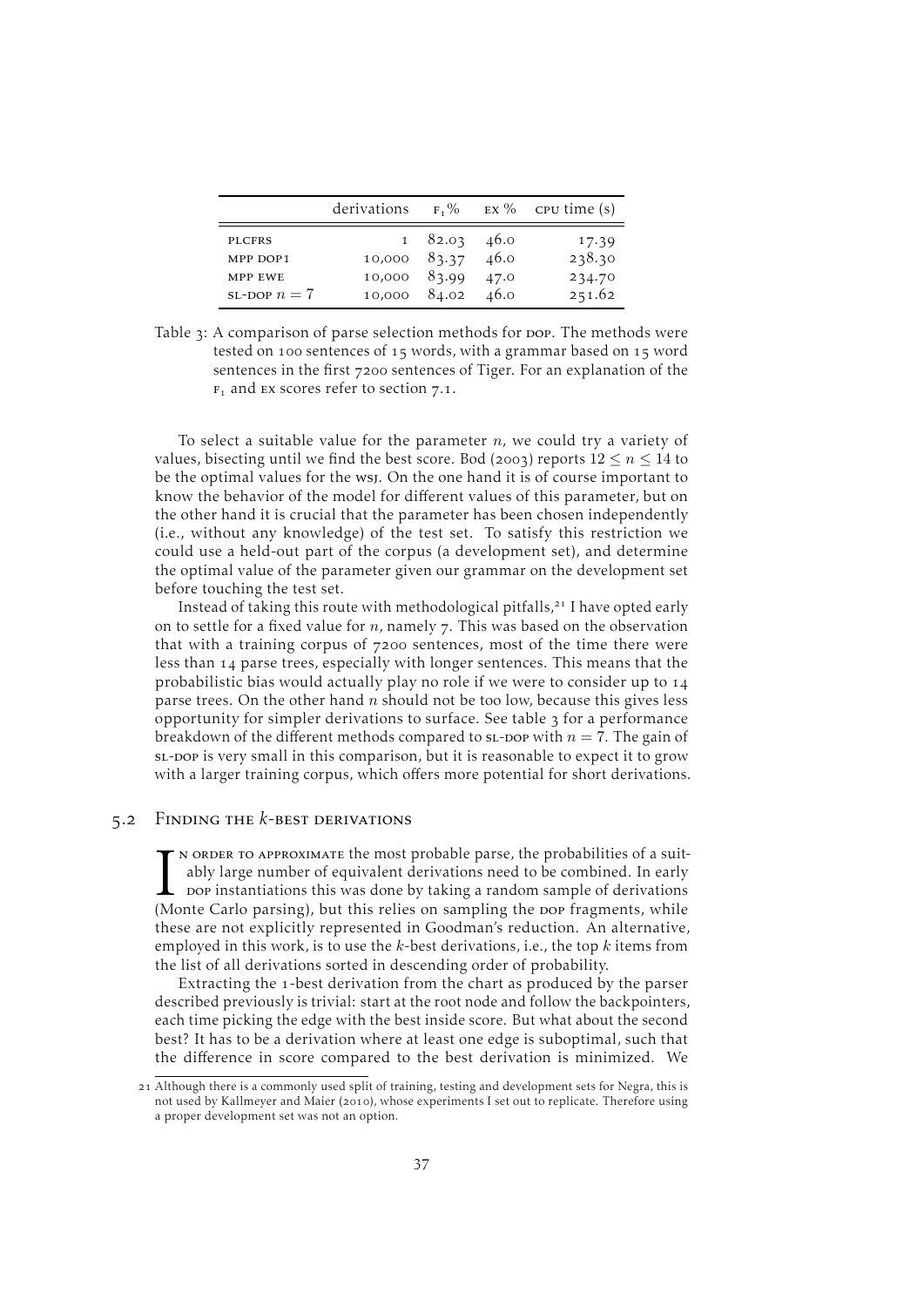could enumerate derivations systematically by recursively taking the Cartesian product of edges and the children to which they point; but while the space of edges as traversed by the parser is quadratic (in a binarized grammar), the space of derivations (complete and partial) is exponential (i.e., intractable in general).

An algorithm for efficiently computing  $k$ -best lists given an exhaustive chart is given by [Huang and Chiang](#page-72-1) (2005).<sup>22</sup> They cast the problem as enumerating hypergraph traversals hypergraph traversals. A  $k$ -best list is an enumeration of paths from the root node to terminals in a hypergraph, in descending order of probability. The hypergraph is simply the chart, the vertices are chart items (non-terminals and spans), and hyperedges are directed and (positively) weighted links between a chart item and one or more other items.

Their algorithm initializes a priority queue<sup>23</sup> of edges for each chart item<sup>24</sup> and lazily<sup>25</sup> builds up derivations by taking a minimal number of items from these queues and incorporating the best one in the next derivation, until  $k$ derivations have been produced. So to find the second best derivation, the second best edges for all of the edges in the best derivation are explored and enqueued, after which it is guaranteed that the second best derivation is at the top of the queue. The insight which makes this efficient is that derivations do not have to be represented explicitly, but can be formed from ranked edges. ranked edge A ranked edge not only has backpointers to chart items, but also specifies a derivation by including a rank for them, pointing to an item in the k-best list for that chart item. For example, given an NP with an NP and a PP as children, a derivation with backpointers could be  $NP-(2,3)$ , meaning that its children are the 2nd best and 3rd best derivations, respectively. Note that this is different from the 2nd and 3rd best edges for that label and span, which could be trivially obtained by sorting the list of edges; instead, the ranked edge in turn points to other ranked edges.

> Although the algorithm itself is very efficient and performs only the work that is absolutely necessary to make sure it arrives at the  $k$ -best items, the requirement of an exhaustive chart with Viterbi probabilities<sup>26</sup> is problematic with large grammars and long sentences. In a large grammar, there may be plenty of derivations which are far from the k-best derivations in terms of probability, which ideally should not have to be explored. Long sentences

<sup>22</sup> Caveat lector: the published version of this paper contains mistakes; be sure to refer to the corrected version. Even so, I have found it necessary to further adapt their algorithm to fully rule out the possibility of generating duplicate derivations. I have replaced the part where the algorithm checks whether a new derivation is not yet in the queue of candidates by a check whether a derivation was ever seen before, because otherwise a situation could arise where a derivation has already left the queue and is enqueued once more.

<sup>23</sup> Another caveat: the priority queue should resolve ties in priorities (probabilities) by falling back to insertion order, something which a typical heap-based priority queue does not keep track of, because heap sort is not a stable sort. This can be remedied by adding a monotonically increasing sequence number to each item as it is enqueued.

 $24$  As noted by [Huang and Chiang,](#page-72-1) an early optimization is to only add the  $k$ -best edges to this priority queue. This can be done optimally by employing Quicksort  $k$ -best selection, a variant of the Quicksort algorithm. In contrast to typical  $k$ -best selection methods, this algorithm returns its results in the original, unsorted order. Indeed, a commonly used  $k$ -best selection method actually inserts all elements into a heap and extracts  $k$  items, which is especially wasteful if the same items are then immediately added to a priority queue which duplicates the sorting effort.

Lazy computation is a technical term which implies that computations are deferred until it is sure that they are needed to obtain the next result.

<sup>26</sup> Viterbi probabilities are the optimal (highest) probabilities to reach a certain non-terminal with a certain subset of terminals.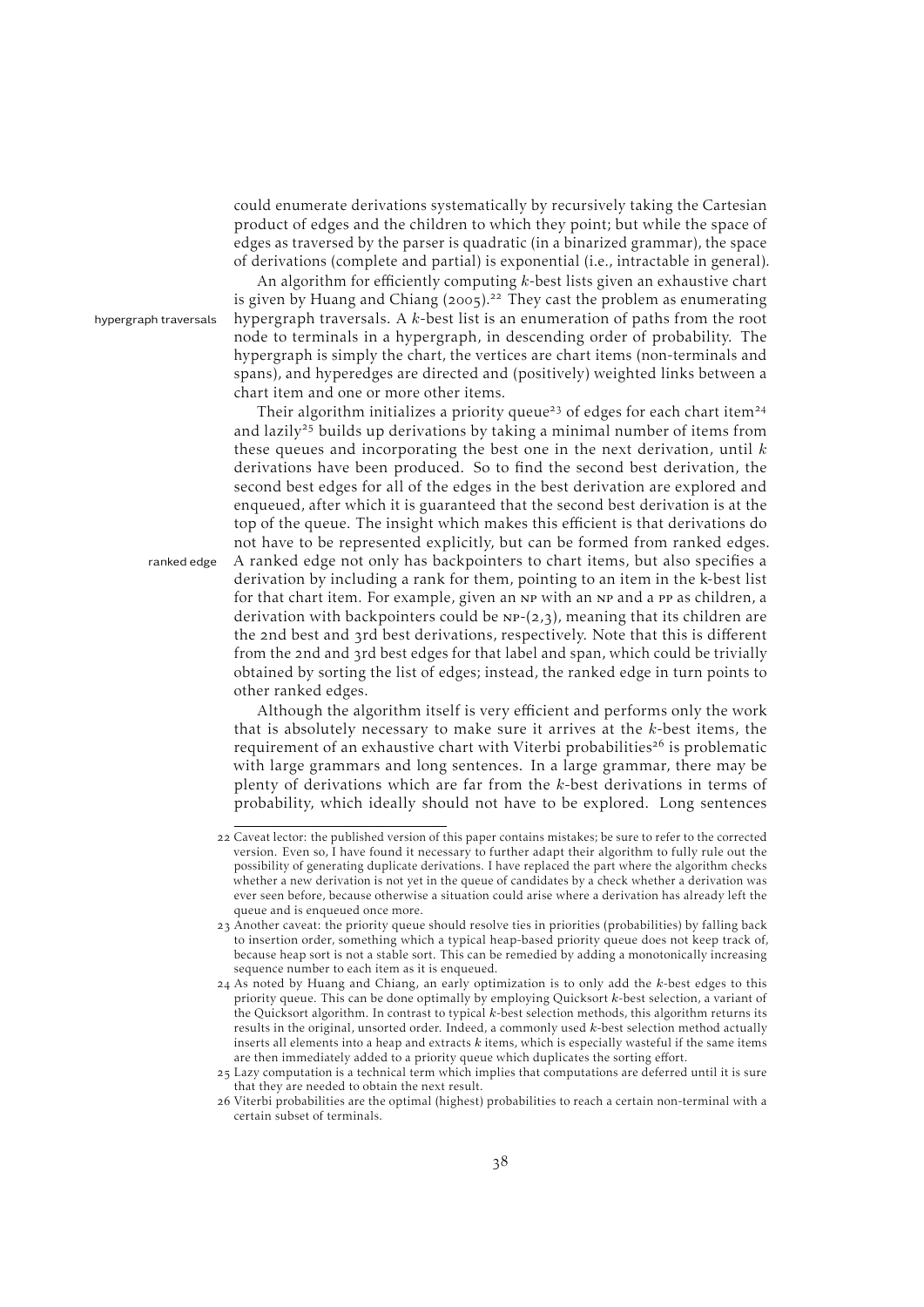further exacerbate the situation because they afford a much higher number of possible analyses.

A better algorithm exists which incorporates the search for  $k$ -best derivations in the parsing algorithm given a heuristic:  $\kappa A^*$  [\(Pauls and Klein,](#page-73-0) 2009). With a suitable heuristic, the parser can construct the requested number of derivations long before all edges have been explored. A KA\* parser for PLCFRS has not been implemented yet. It is unclear whether it would work well without a consistent heuristic which is admissible and monotone, a property which is assumed by [Pauls and Klein](#page-73-0) (2009). Monotonicity guarantees that the Viterbi parse will be found first. Generalizing the (consistent)  $A^*$  heuristics of [Klein](#page-72-2) [and Manning](#page-72-2) (2003b) to LCFRS has proven to be infeasible [\(Kallmeyer and](#page-72-0) [Maier,](#page-72-0) 2010). Therefore in this thesis we will employ the algorithm of [Huang](#page-72-1) [and Chiang](#page-72-1)  $(2005)$ .

#### 5.3 COARSE-TO-FINE PLCFRS PARSING

THE GRAMMARS produced by Goodman's reduction are still<br>Sangati and Zuidema (2011) cite a figure of 2.5 million<br>commonly used training section of the Wallstreet Journal<br>2-21). Therefore it is crucial to tame the search spac HE GRAMMARS produced by Goodman's reduction are still rather large— [Sangati and Zuidema](#page-74-0) (2011) cite a figure of 2.5 million rules for the commonly used training section of the Wallstreet Journal corpus (section

[Bansal and Klein](#page-69-2) (2010) use the technique of coarse-to-fine parsing [\(Char](#page-70-1)[niak et al.,](#page-70-1) 2006) to prune parsing with the Goodman reduction. Given a grammar, one or more coarser levels are used, each defined as a projection of the previous level. The simplest coarse grammar projects all non-terminals to a single label, say X, except for the pre-terminals and the distinguished root label. Alternatively, a treebank pcrg can also be seen as a coarse grammar for a pcFG reduction of pop, where all the addressed nodes project to their original labels.

Sentences are first parsed with the coarsest grammar, and using information from the resulting chart, items in the fine grammar can be blocked. At the very least items not contributing to a complete derivation will be eliminated (e.g., a derivation which fails to cover all of the terminals in the sentence). Additionally, the chart can be used to compute outside scores which can be used as estimates of the outside scores in the fine grammar; items whose score does not pass a threshold will then be pruned. However, these outside scores are computed with the inside-outside algorithm, which typically relies on enumerating bracketings. This is of course not possible for discontinuous constituents, as there are exponentially many.

The present work employs a middle road where items not occurring in the k-best derivations of the coarse grammar are blocked when parsing with the fine grammar; see [figure](#page-45-0) 16. I have used  $k = 50$  for all reported experiments. This method can be seen as an indirect implementation of a re-ranker, because the fine grammar will only consider derivations composed of the items in the derivations found by the coarse grammar.<sup>27</sup>

This strategy appears to work rather well, such that the exhaustive phase using the coarse grammar is the bottleneck. For short sentences  $(< 15$  words)

 $27$  Although it could well be the case that other derivations than the  $50$ -best can be composed of the items in those derivations.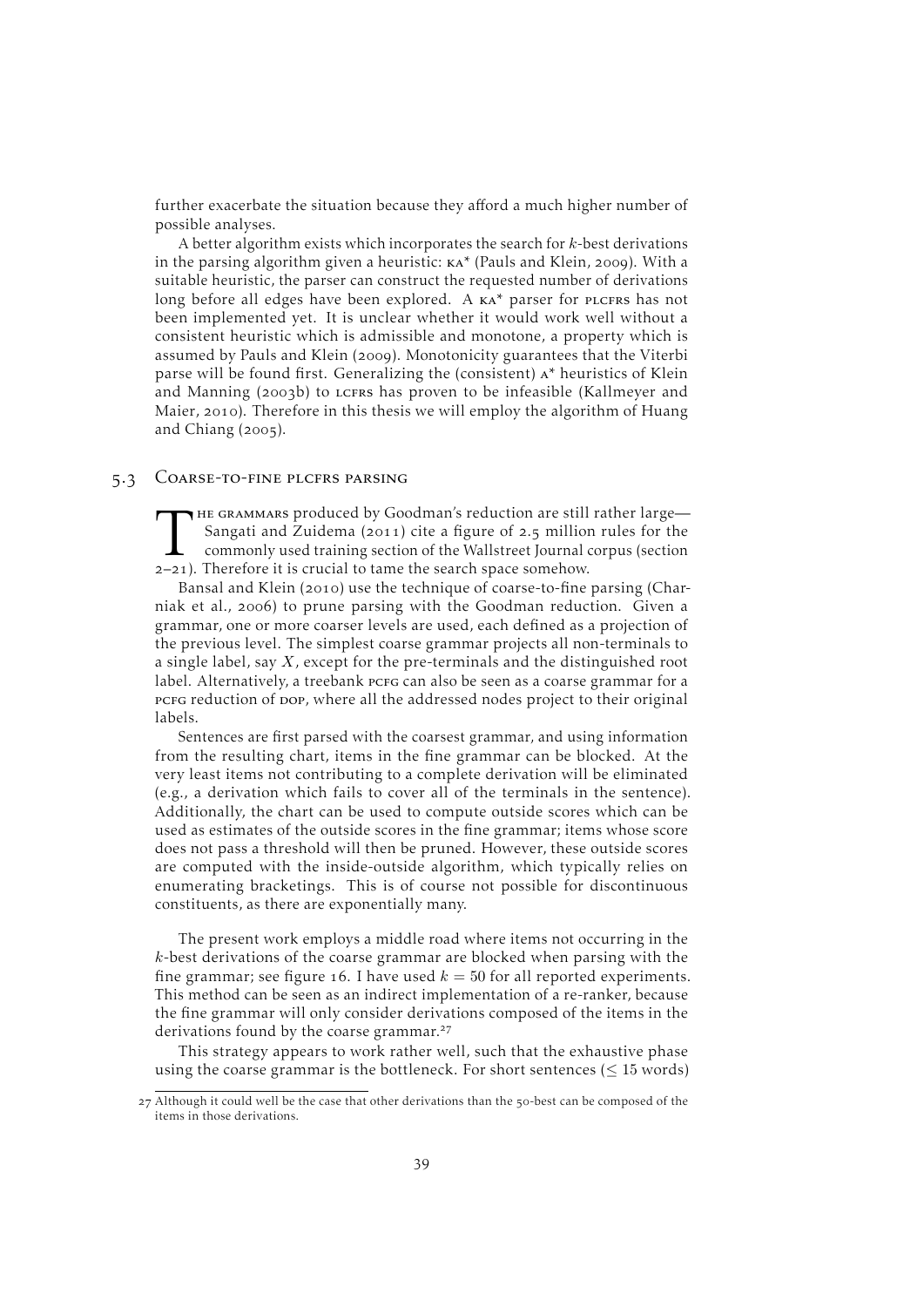parsing with the pop model takes less than a second. For longer sentences the coarse grammar requires much more time than the fine grammar, which suggests that parsing is slowed down by a large amount of improbable derivations, and not for example frequent ties between high probability chart items. This is supported by the observation of [Levy](#page-73-1) (2005) that most of the observed complexity of LCFRS is caused by the high number of possible discontinuous items that can be derived. When parsing for the MPP with pop1 as in [table](#page-42-0)  $\alpha$ , turning coarse-to-fine off results in a parsing time of  $780$  seconds, such that the speedup is roughly threefold. This factor will increase for larger grammars and longer sentences, which allow for more ambiguity. There is also an accuracy gain of almost 1 percent with coarse-to-fine in this case, but this may well be fortuitous. A similar finding is reported by [Bansal and Klein](#page-69-2) (2010).

<span id="page-45-0"></span>

Figure  $16$ :  $k$ -best coarse-to-fine inference. On the left are the  $k$ -best derivations from the coarse chart. In the middle the chart items (category and spans) occurring in those derivations. On the right is the result of projecting these items to the categories in the fine grammar. This will form the white list when parsing with the fine grammar.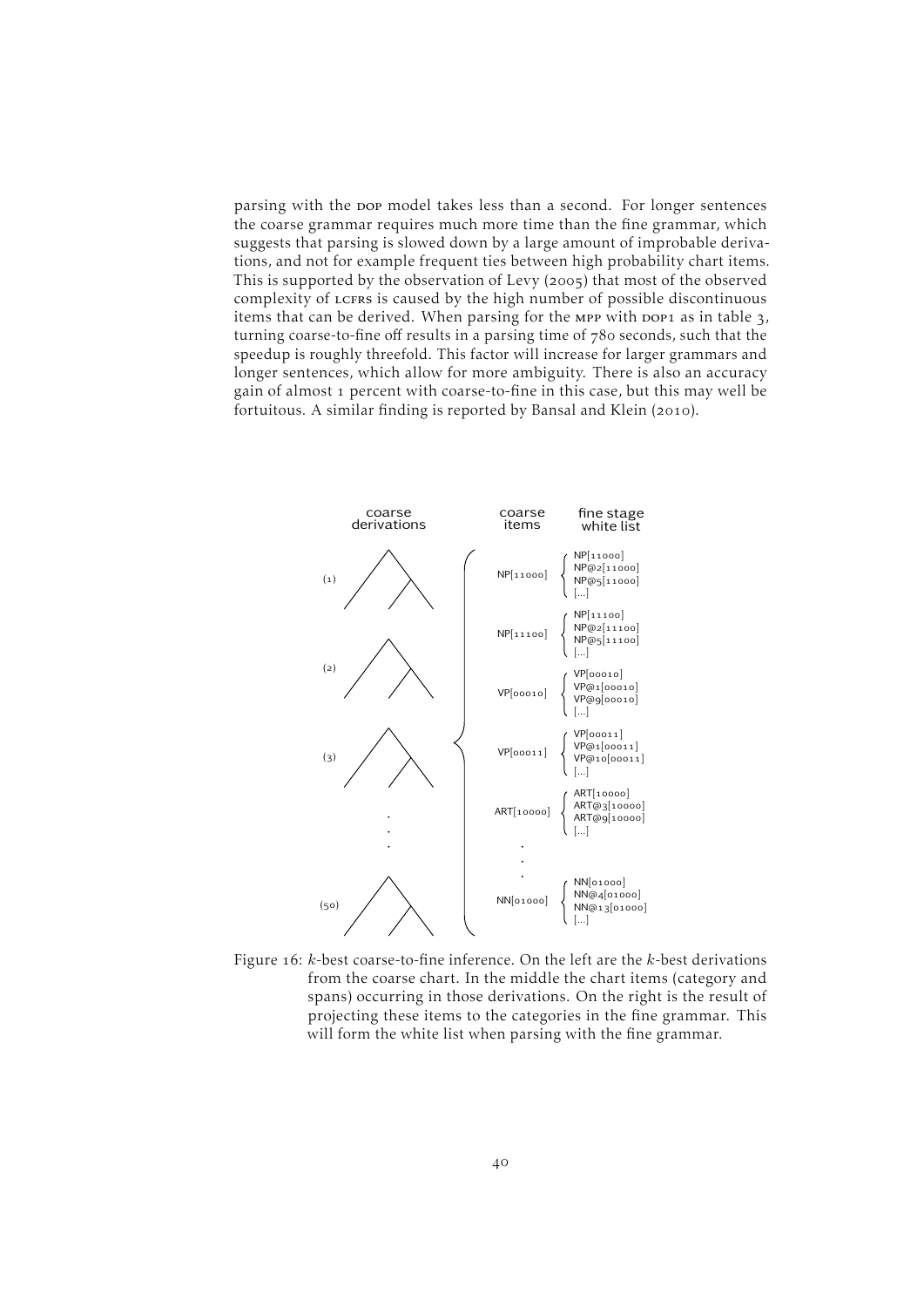#### . Even coarser-to-fine parsing: from pcfg to plcfrs

The coarse-to-fine approach just sketched helps a great deal, but as will be shown in [section](#page-61-0)  $7.2$ , the coarse stage presents a bottleneck which makes parsing long sentences impossible.

Instead of only making the categories coarser, we can also resort to a coarser formalism. Following [Barthélemy et al.](#page-69-3) (2001), we can extract a grammar that defines a superset of the language we want to parse, but with a fan-out of 1. Concretely, a context-free grammar can be read off from discontinuous trees that have been transformed to context-free trees by the procedure introduced by [Boyd](#page-70-2) (2007). Each discontinuous node is split into a set of new nodes, one for each component; for example a node  $NP<sub>2</sub>$  will be split into two nodes labeled  $NP^*$ 1 and  $NP^*$ 2 (like [Barthélemy et al.,](#page-69-3) we can mark components with an index to reduce overgeneration). Because Boyd's transformation is reversible, derivations from this grammar can be converted back to discontinuous trees, and can guide parsing with an LCFRS. The latter approach will be referred to as cfg-ctf. So far I have only implemented  $pcrG \Rightarrow Disco-DOP$ , but more elaborate multi-level schemes such as  $p_{CFG} \Rightarrow p_{LCFRS} \Rightarrow Disco-p_{OP}$ , as well as the previously mentioned collapsing of categories by [Charniak et al.](#page-70-1)  $(2006)$ , could conceivably increase both efficiency and accuracy, since extra levels of coarse pcrg grammars can be readily optimized with off-the-shelf tools.

However, markovized binarization presents an issue. It may me tempting to split the discontinuous nodes before binarization, because binarization might introduce spurious discontinuity, but this conflicts with markovization. The new constituents that can be covered by binarized productions depend on the number and order of non-terminals in productions, but these will differ when discontinuous nodes have been split into a set of new nodes—to obtain a context-free production, these new nodes have to be re-ordered.

Therefore we should binarize twice. The first time is before splitting discontinuous nodes, and this is where we introduce markovization. This same binarization will be used for the fine grammar as well, which ensures the models make the same kind of generalizations. The second binarization is after splitting nodes, this time with Chomsky normal form (modulo unary productions). [Figure](#page-47-0) 17 illustrates this approach.

Parsing with this approach proceeds as follows. First, the sentence is parsed using the split-pcfg; using the resulting chart the  $k$ -best derivations are extracted. From these derivations, the second level of binarization is undone, after which the split labels are merged back into discontinuous nodes. From these k-best discontinuous derivations the chart items for the white list are read off. Using this white list parsing with the fine grammar can be pruned.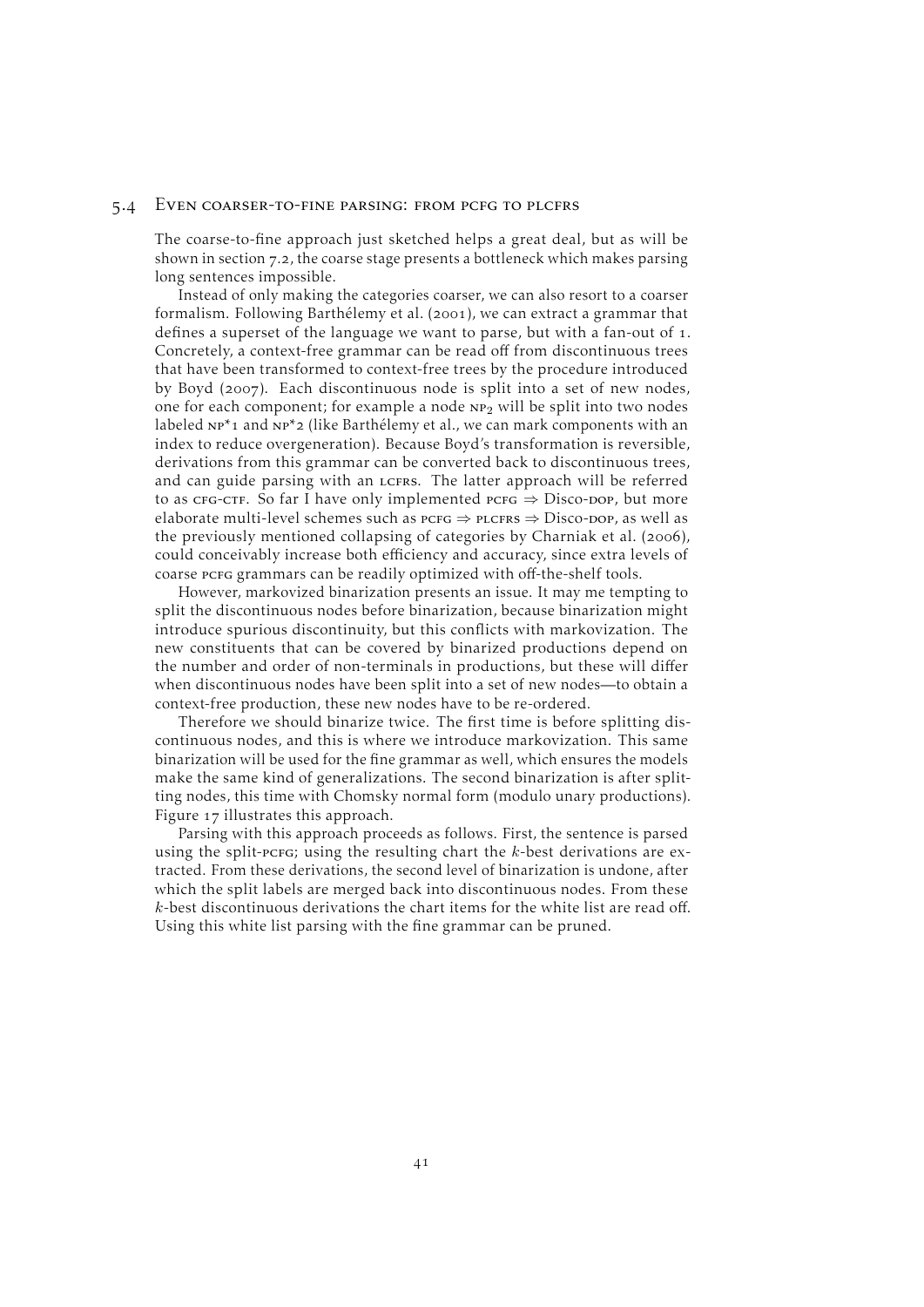<span id="page-47-0"></span>

Figure 17: Transformations for a context-free coarse grammar. From left to right: the original constituent, markovized with  $h=1$   $v=1$ , discontinuities resolved, normal form (second binarization).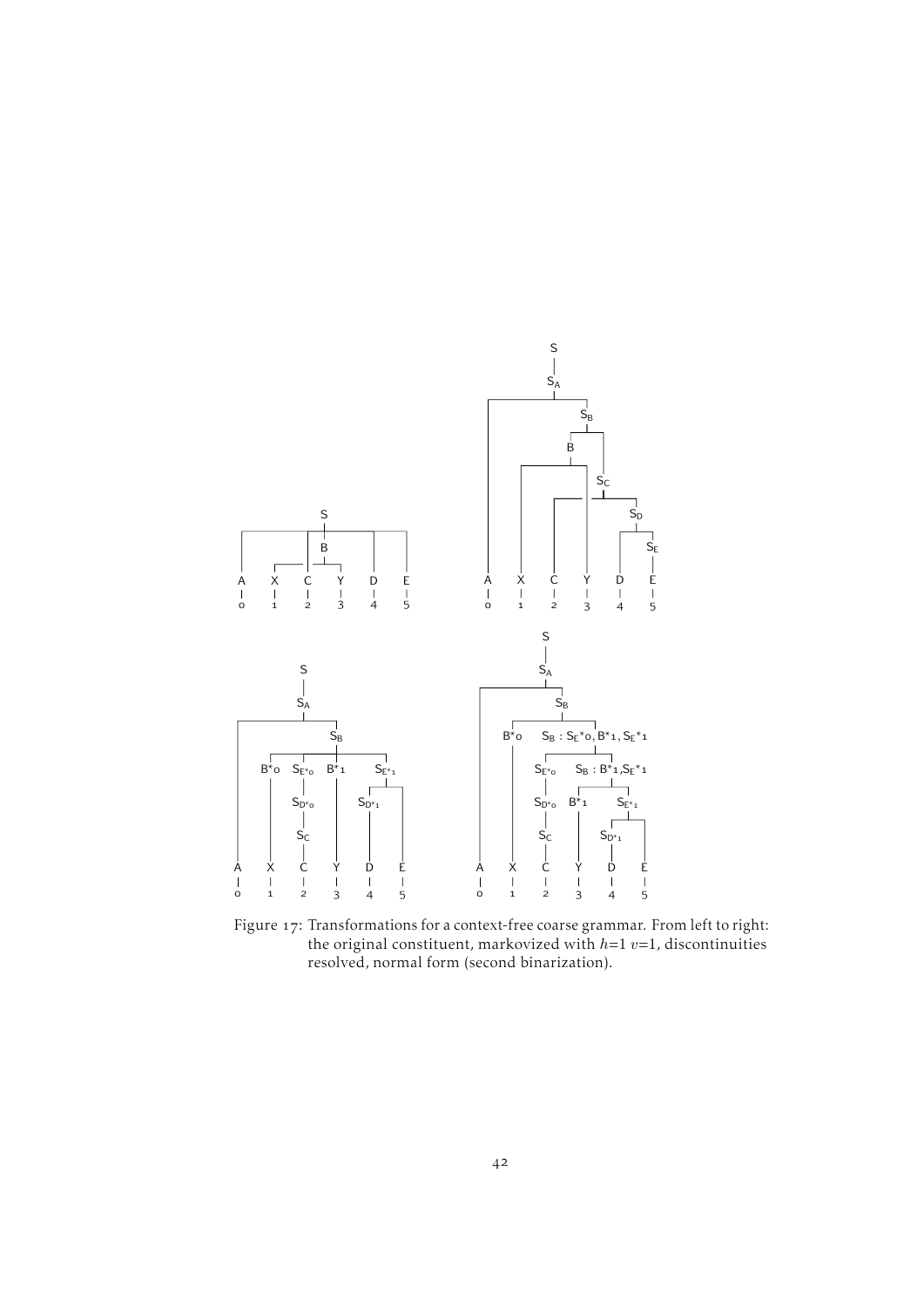### *Chapter*

# *Implementation*

*A high-level prototype can be incrementally adapted with low-level optimizations. This is achieved by starting from an implementation in a high-level, dynamic language, and adding type annotations to performance-critical parts, without sacrificing integration with the rest of the code.*

M Inguistics, or at best in a cursory fashion. Implementation is, like methodology, considered a boring aspect. If at all possible, off-the-shelf components are employed. I believe, however, that in order to gain a deep atters of implementation are usually not reported in computational linguistics, or at best in a cursory fashion. Implementation is, like methodology, considered a boring aspect. If at all possible, off-theunderstanding of algorithms and the problems they solve, one has to implement them. Especially in the case of discontinuous constituency parsing, the right implementation is crucial to getting things off the ground at all, because of the challenge in terms of efficiency.

#### 6.1 PYTHON

MPLEMENTATION<sup>28</sup> started with the tools provided by the Natural Language<br>Toolkit (NLTK; Bird et al., 2009), which is a comprehensive Python library<br>written with didactic purposes in mind. Python is a high-level, dynamic<br>l  $\sim$  mplementation<sup>28</sup> started with the tools provided by the Natural Language Toolkit (NLTK; [Bird et al.,](#page-69-4) 2009), which is a comprehensive Python library written with didactic purposes in mind. Python is a high-level, dynamic syntax that, in the best case, reads like pseudo-code. At first, unification appeared to be a natural way to instantiate rules. NLTK provides feature structure objects which can contain variables and strings, as in the following example:

rule = FeatStruct("[[VP\_2, [?X], [?Y]], [PROAV, ?X], [VVPP, ?Y]]")

The next step was to devise a representation for discontinuous parse trees. The Tree object of NLTK provides an implementation of traditional phrasestructure trees, where the order of leaves is implicitly specified through the order of non-terminals. Initially it seemed a good idea to create a subclass of Tree, but a far simpler idea suggested itself: separate the representations of the sentence and its tree structure. The leaves on the tree can refer to positions in the sentence with integer indices, which means all of the methods on tree structures, such as binarization, post-order traversal, and enumeration of leaves, could be re-used. This separation neatly fits the conceptual picture of the

<sup>28</sup> The source code of the parser and all other components is publicly available from [http://github.](http://github.com/andreasvc/disco-dop) [com/andreasvc/disco-dop](http://github.com/andreasvc/disco-dop)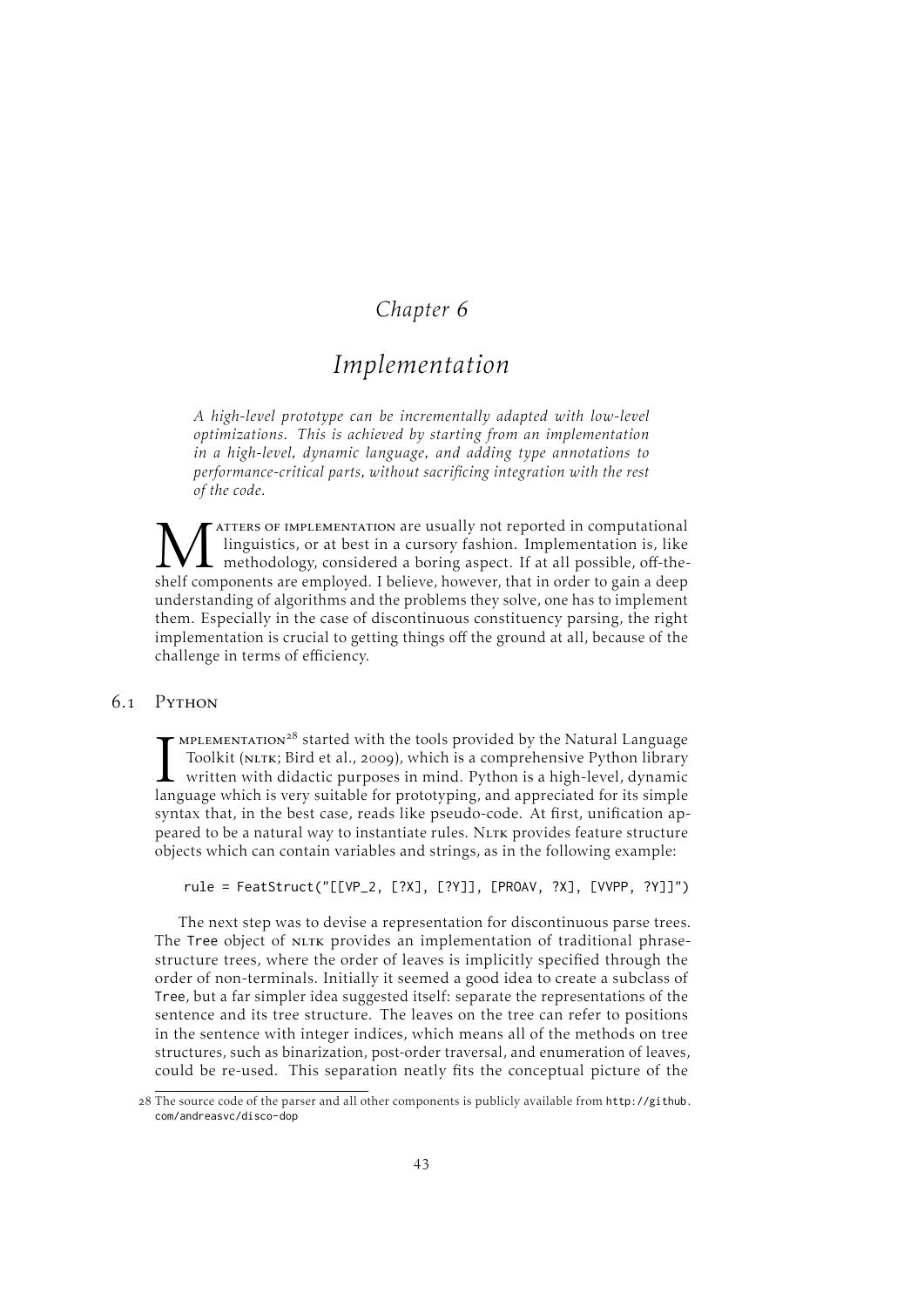<span id="page-49-0"></span>

Figure 18: An illustration of the representation. Shown on the left is the original discontinuous tree from the Negra corpus. On the right is a version in which the phrase structure has been decoupled from its surface form.

trees in the Negra format—horizontally there is a total order on terminals, while vertically every non-root node has exactly one parent. This allows for the representation shown in [figure](#page-49-0) 18. Internally, this is represented in two separate objects (note that indexing is zero-based):

#### tree = Tree("(S (VP\_2 (VP\_2 (PROAV 0) (VVPP 2)) (VAINF 3)) (VMFIN 1))") sent = ["Darüber", "muss", "nachgedacht", "werden"]

A working prototype, based on the pseudo-code given in [Kallmeyer and](#page-72-0) [Maier](#page-72-0) (2010) coupled with the idea of rules as feature structures was ready in a few hours, in about 130 lines of code. Using a manually derived Goodman reduction, there was an immediate proof of concept for discontinuous pop parsing.

However, due to the didactic focus of NLTK, unification turned out to be a very slow operation. Even when rewritten to use only the built-in data structures of Python (sets, tuples, lists, dictionaries), the parser was much too slow.

At this point most people would conclude that Python is somehow an inherently slow language and not suited for the task. There has historically been little attention given to the speed of the main Python implementation (called CPython, because it is written in C). The general sentiment is that the currently popular dynamic languages (such as Python, Ruby, Perl) are inherently unsuited for efficient implementation. This is because of far-reaching dynamicity; for example a function call may end up executing arbitrary code, through late binding (whereas in a static language, a function such as printf is de-referenced at compile time, and is executed immediately). These and other dynamic features, are part of the language design—not just particular implementations of them.

However, a great deal of code does not exploit these dynamic features, or only to a limited extent. This makes it possible to take a program written in such a dynamic language, but treat it as a statically typed program, enabling compiletime optimizations. One method for doing this is Just-In-Time compilation. This means that while the program is running, the code is analyzed in search for performance-critical parts, which can then be optimized using potentially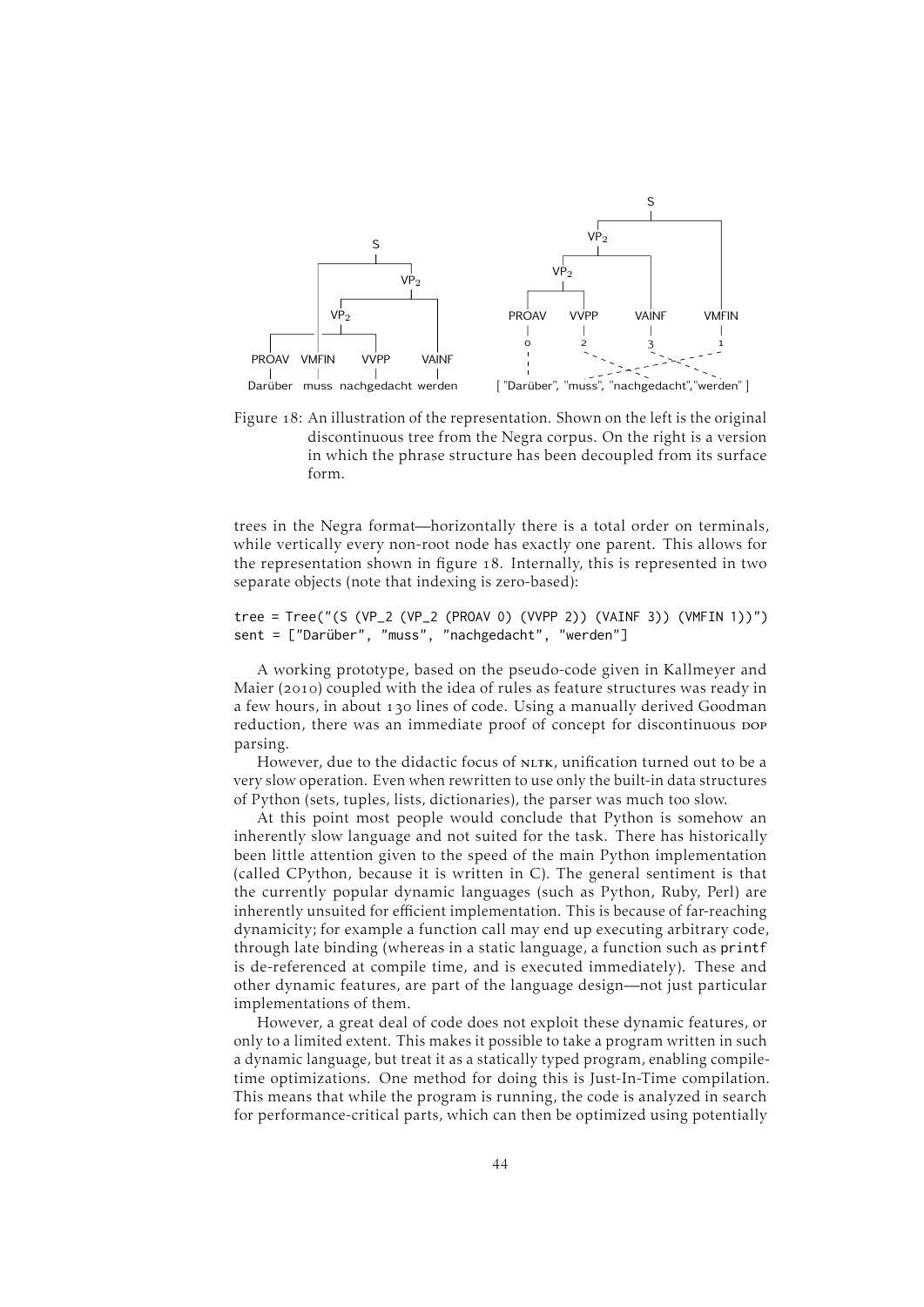costly methods. The PyPy project (e.g., [Bolz et al.,](#page-70-3) 2009) is a good example of this. The advantage is that unmodified Python code can be accommodated—the project already supports the complete Python language. The downside is that everything has to run in PyPy's specialized virtual machine, and there is no good way to interface with native C code—which is actually one of CPython's strong points.

Another approach is taken by ShedSkin [\(Dufour,](#page-71-2) 2006), which translates a restricted subset of Python to static C++ code. To achieve this it performs a whole program analysis with the Cartesian Product Algorithm in order to infer the most specific types that can be assigned to variables and arguments of functions. All of the supported Python built-ins and modules are replaced with C++ equivalents.

Both of these projects are theoretically very appealing, but their approach did not suit the needs of the parser under discussion. PyPy did not seem to offer significant speedup, and with its virtual machine magic there seemed to be little transparency and control over performance. ShedSkin was tricky to get off the ground at all: if the program is not written in a very particular style, i.e., implicitly typed, ShedSkin's attempt at translation simply will not terminate. It did work in the end with a tweaked version of the parser, but there is a lack of transparency—getting things to work well requires tweaking and guesswork. Both projects are challenged with respect to integration with other code; PyPy lacks proper support for C code, while ShedSkin does not support arbitrary Python code.

#### 6.2 CYTHON

FORTUNATELY, Python is a very active area of research, so a third option<br>presented itself: Cython (Behnel et al., 2011). The idea of Cython is also<br>to translate Python code, this time to C, but the difference is that stati ortunately, Python is a very active area of research, so a third option presented itself: Cython [\(Behnel et al.,](#page-69-5) 2011). The idea of Cython is also to translate Python code, this time to C, but the difference is that static With a few exceptions, Cython can translate most Python code completely to C code. This will typically not improve performance, however. It does mean that there is now a bridge between the dynamic Python semantics, and the static close-to-the-metal semantics of C. The basic idea of optimized Cython code is to add strategically placed type annotations. [Figure](#page-51-0) 19 compares the translation to C of plain Python and a type-annotated version of incrementing a variable (some error-checking boilerplate has been elided from the part without type annotations). This demonstrates the overhead that is involved with Python code.

The next step is to analyze the code to identify 'hot spots' which should be optimized. This is typically done through profiling—measuring how long each function call takes, and how often it is called. Cython also provides another source of information: it can create an annotated source file, showing for each line of Python code the resulting C code. As a heuristic of candidates for optimization, lines which involve more Python calls are marked with darker shades of yellow. This is only a heuristic, however, because replacing Python's heavily optimized dictionary with some other implementation is probably not going to give an improvement, although it will remove all the yellow lines caused by dictionary operations. Other simple changes will give significant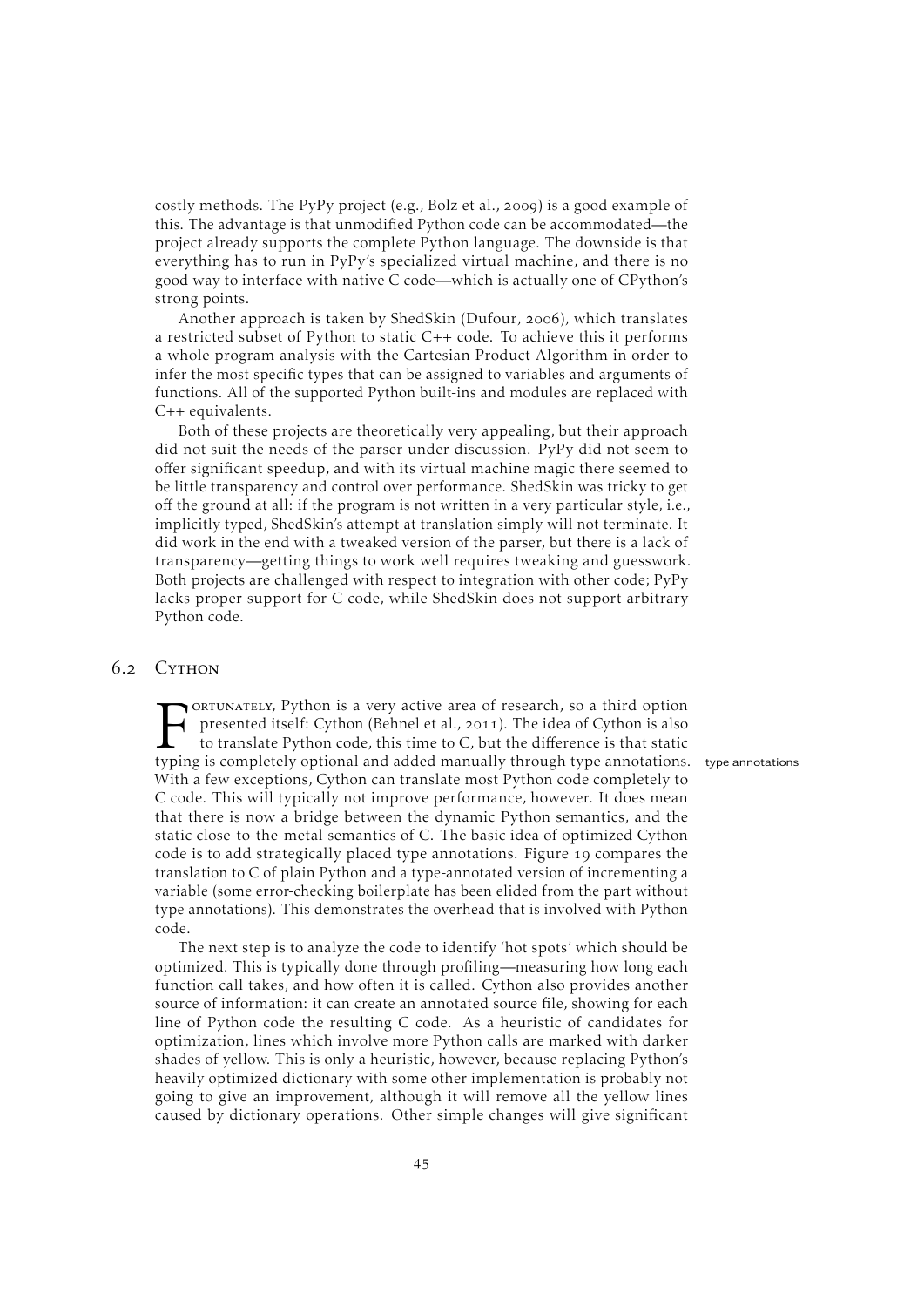```
/* "test.pyx":1   a = 0 */
if (PyObject_SetAttr(__pyx_m, __pyx_n_s__a, __pyx_int_0) < 0) {
    _{\text{up}}yx_filename = _{\text{up}}yx_f[0]; _{\text{up}}yx_lineno = 1;
     _{\text{upyx}\text{-}\text{clineno}} = \text{_{\text{allNE}\_\text{1}}} goto _{\text{upyx}\text{-}\text{L1}\_\text{error}}; }
/* "test.pyx":2   a == 2 */
_{\text{up}}yx_t_1 = __Pyx_GetName(__pyx_m, __pyx_n_s__a);
__Pyx_GOTREF(__pyx_t_1);
_{\text{up}}yx_t_2 = PyNumber_InPlaceAdd(__pyx_t_1, __pyx_int_2);
LPyx_GOTREF(Lpyx_t_2);
L_Pyx_DECREF(L_Pyx_t_1); L_Pyx_t_1 = 0;
if (PyObject\_SetAttr(\_\_pyx_m, \_\_pyx_n_s,\_\_s,\_\_pyx_t_2) < 0) {
    _{\text{up}}yx_filename = _{\text{up}}yx_f[0]; _{\text{up}}yx_lineno = 2;
     __pyx_clineno = __LINE__; goto __pyx_L1_error; }
L-Pyx_DECREF(L-pyx_t_2); L-pyx_t_2 = 0;
/* "test.pyx":3 cdef int b = 0 */
\anglepyx_v_4test_b = 0;
/* "test.pyx":4   b == 2 */
_{2.}pyx_v_4test_b = _{(-.}pyx_v_4test_b + 2);
```
Figure 19: The effect of type annotations on incrementing a variable in Cython.

speedups, for example replacing the Python function max() with a C function that only operates on primitive data types; this is because in C comparisons are compiled to dedicated cpu instructions, while Python allows any object to define its own comparison operators, and resolves this at run-time.

If the code is primarily numerical, then adding some primitive type declarations can provide a sufficient speedup. But arguably Python's strength is in more high-level and abstract code. General purpose optimization also involves complex data structures such as lists, dictionaries, and user-defined classes. Properly optimizing data structures requires parametrized polymorphism, i.e., being able to specify that  $l$  is of type list whose elements will be of type  $t$ . Such a feature is not available yet in Cython, but if we sacrifice type safety, we can have the same performance gain using type casts. Whenever we take an element from a list or a dictionary, we cast it to the right type:

rule = <Rule>rules[i]

When rule is declared to be of type Rule, this cast avoids a type check to see whether the assignment is valid. On the other hand, if some other kind of object made its way into rules, the first operation on rule will result in undefined behavior, such as reading an illegal memory location, which will abruptly halt the program. Usually this can be ruled out, though. When some line of code is executed, say, a million times per sentence, the benefits can be worthwhile.

So far the improvements only avoid calling the Python libraries and hence provide little in the way of drastic improvements. The biggest improvement came from replacing container data structures, in our case rules, chart items extension types and edges, with so-called extension types (also known as cdef classes, after their keywords). Extension types appear in Python code as if they were normal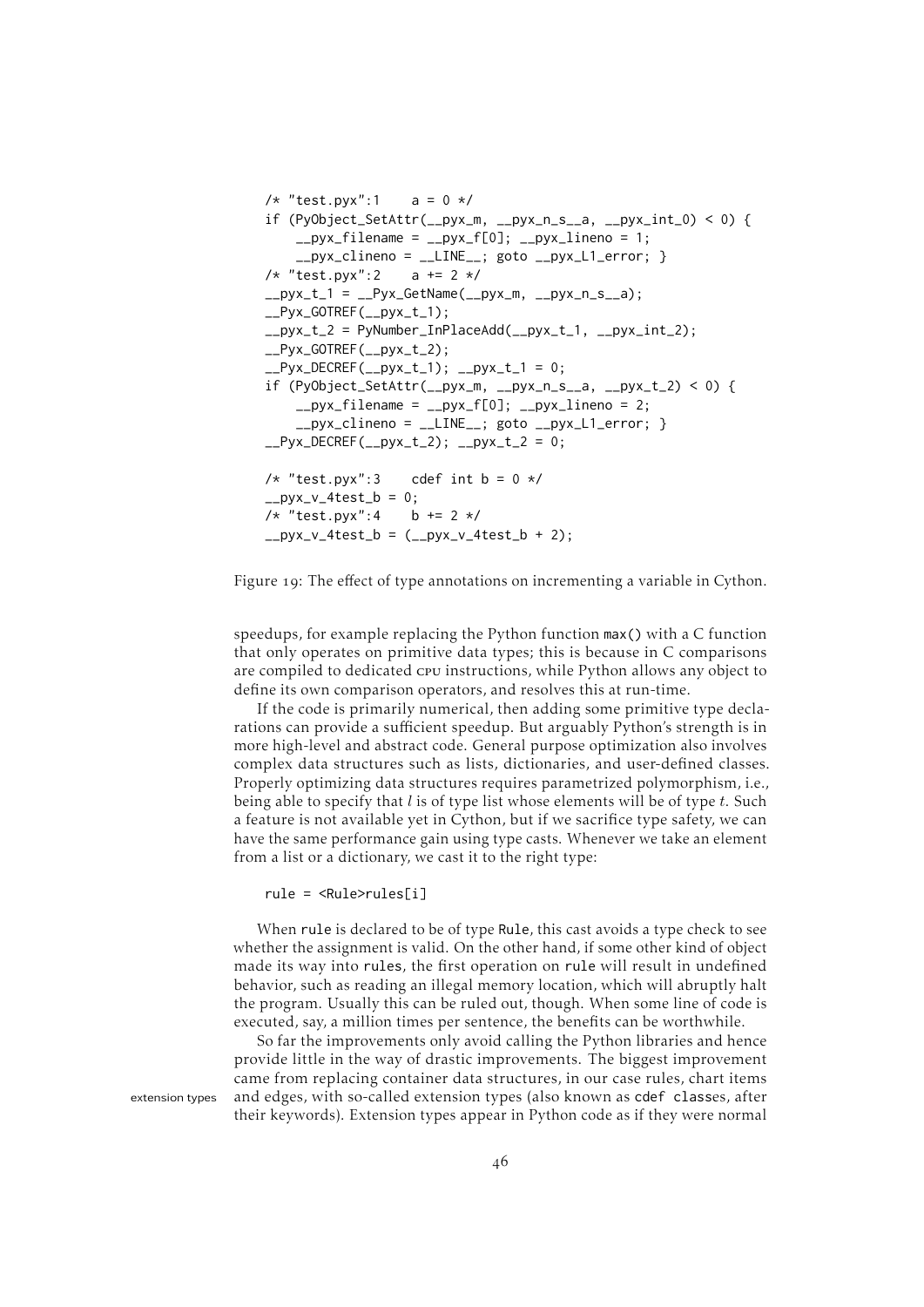objects, but internally they are completely implemented in C. In the case of Cython this means that on the one hand an object can inter-operate with plain Python code, while on the other hand being handled efficiently in Cython code because of static type annotations. Conceptually, an extension type can be thought of as a C struct—that is, a complex data type where the type of each element is known at compile time—augmented with glue code to interface with plain Python code when needed. Like other classes, an extension type can contain methods as well. Take the example of getting the inside probability from an edge:

#### prob = edge.inside

If edge is a normal Python object this would involve a dictionary lookup of the key 'inside' in the edge object; if this Python object would be accessed from Cython code where prob is a C variable of double precision, the Python float object would also have to be converted to C format (unboxed). If, on the other hand, edge is of type Edge, implemented as a cdef class, then this statement translates to a direct lookup using pointer arithmetic, i.e., edge->inside in C parlance. This is because the structure of an Edge object is fully known at compile time, such that getting the value of the member inside is as simple as adding an offset to the memory location of the edge object.

As a case study, we will now look at the most performance-critical part of the parser: verifying whether two chart items can be combined according to a grammar rule. The rule specifies two non-terminal labels, and all matching candidates can be easily found with a lookup table. And since each non-terminal label is required to have a unique fan-out, their yields will always have the number of components prescribed by the rule. Checking whether their yields actually follow the pattern prescribed by the rule is a more involved process. The yield of a chart item is represented with a bit vector. For example the number 0b110010 specifies a constituent covering the second, fifth, and sixth word in a six word sentence (indices are read from right to left, because the leftmost bit is the most significant bit). With this representation, it is already trivial to check whether the two chart items overlap—given two bit vectors, their bitwise and should be zero. This still leaves some other cases to check for. Assume a rule where the second non-terminal is to be wrapped around the first, resulting in a continuous yield:

 $S(xyz) \rightarrow NP(y) VP(x, z)$ 

These are some example cases:

>>> concat(rule, 0b001100, 0b100011) False # last two components not contiguous >>> concat(rule, 0b11001100, 0b00110011) False # unexpected second component in first vector >>> concat(rule, 0b001100, 0b110011) True # success; new yield will be 0b111111

Clearly, to verify compatibility we have to check each component (i.e., contiguous sequences of bits), of each bit vector. A naive strategy is to simply check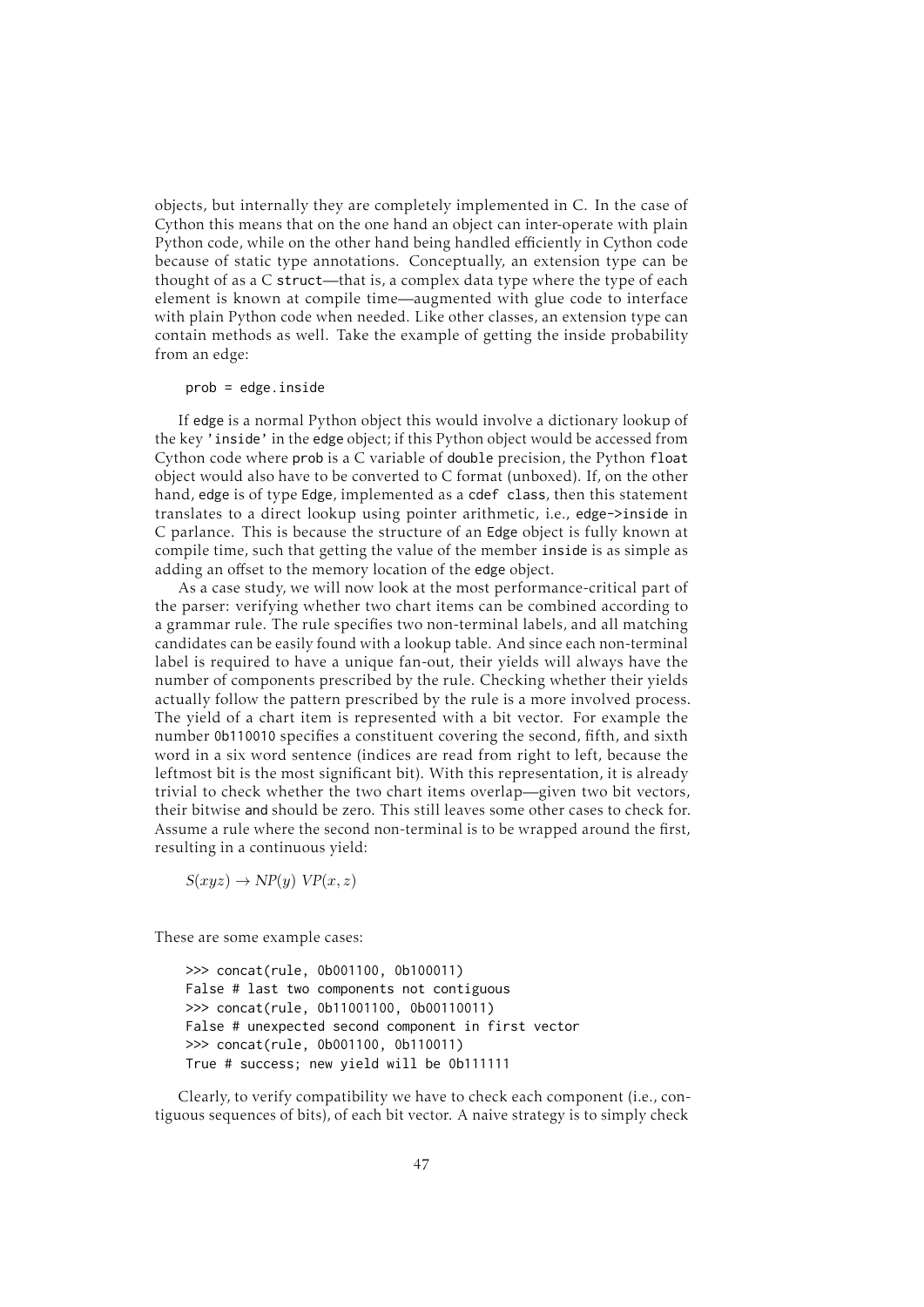each bit of both vectors, giving an  $\mathcal{O}(n)$  algorithm, where *n* is the length of the sentence. Fortunately, we can do much better, by exploiting well-known methods on bit vectors. Specifically, we can jump right to the boundaries of each component by asking for the next set or unset bit of a bit vector. By shifting the vector we can get the next set or unset bit from a specific position.

The code is given in [algorithm](#page-54-0) 4; the algorithm is from Maier's rparse.<sup>29</sup> What is special about this implementation is that it translates to 100% native C code. The operations on bit vectors, testbit, nextset, nextunset, are implemented with built-in functions of the C compiler (which exploit specialized cpu instructions when available). A rule is composed of non-terminal labels lhs, rhs1, and rhs2 (not used here), and two arrays args and lengths. The former, args contains a bit vector for each component of the left-hand side. With the previously mentioned rule this would be just xyz. Since rules are binary and ordered, we can represent variables originating from the left corner of the rule (rhs1) with a 0, and the right corner variables with a 1. The first occurrence of a 0 refers to the first variable of the corresponding non-terminal, and similarly for the other variables and for the right corner variables. So the arguments  $xyz$ from the example rule would come out as the value 0b010 in args[0]. The only thing that's missing is to know where it stops, because in a bit vector represented as an integer, there is of course an infinity of zeroes after the most significant set bit. The second array, lengths, takes care of this, by simply giving the number of variables for each argument position, i.e., lengths[0] equals 3.

This is all very neat, but what is the advantage, the reader may now wonder? Most parsers, e.g., bitpar [\(Schmid,](#page-74-3) 2004) and Mark Johnson's cky, are simply implemented in static languages from the start, to avoid these performance issues. In the past the most commonly used languages were C and C++. Nowadays Java is getting more popular—rparse, Double-pop, the Stanford parser, and the Berkeley parser were all written in Java, for example. C is closest to the machine, and one little mistake in memory handling will lead to inscrutable error messages. C++ adds abstraction to this, but resolves all abstraction at compile time so that it does not affect the performance of the final program. Unfortunately this leads to very cryptic error messages, because the underlying mechanism is a templating (macro) language, such that the source of an error can be hard to track down. Java is not as 'close to the metal,' (e.g., it provides garbage collection so that no memory management is needed) but is able to provide good performance through its highly optimized virtual machine (which uses a tracing  $\mu$  like PyPy). These languages do solve performance issues adequately, but, arguably, at the cost of increased development time and unnecessary complexity. They require that the *whole* program be written in a verbose, error-prone, statically-typed style. Of course, static typing also *prevents* errors by detecting type errors at compile time, but it does so by forcing the user to 'draw within the lines,' rather than supporting free expression of ideas. Unless the typing system is truly baroque (i.e., Turing-complete), static typing can only give a modest lower bound on program correctness.

With Cython, one can rapidly complete a prototype, and optimize only its performance-critical parts. Corpus pre-processing, reading off grammar rules, evaluation—these have little to gain from optimization, but implementing them in a different language and interfacing with text files is also an error-prone

Cf. <http://www.wolfgang-maier.net/rparse>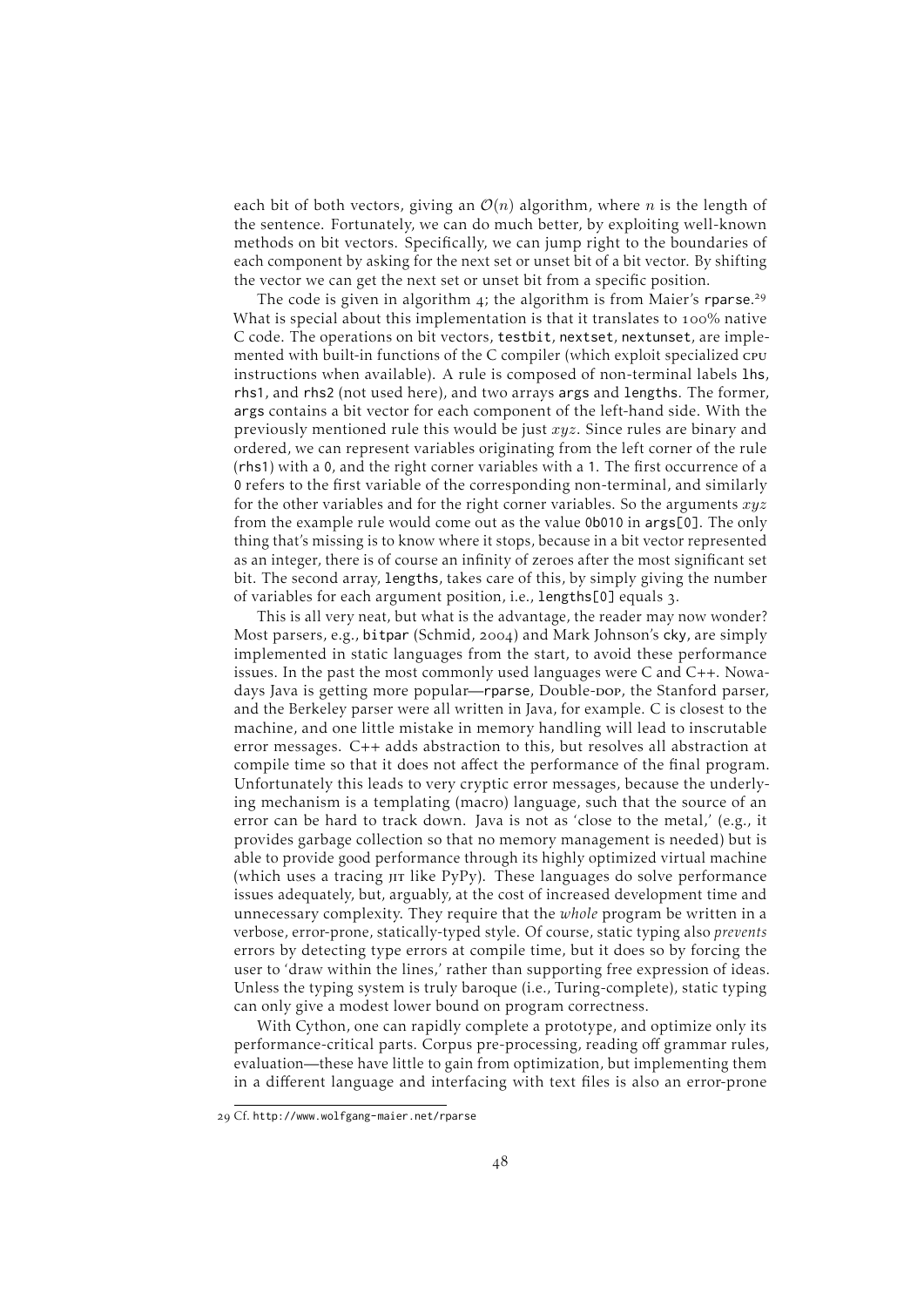```
cdef bint concat(Rule rule, unsigned long lvec, unsigned long rvec):
    if lvec & rvec: return False
    cdef int lpos = nextset(lvec, 0)
   cdef int rpos = nextset(rvec, 0)
    cdef unsigned int n, x
    cdef unsigned short m
    # this algorithm was adapted from rparse, FastYFComposer.
    for x in range(rule.args.length):
       m = rule. lengths[x] - 1
        for n in range(m + 1):
            if testbitint(rule._args[x], n):
                # check if there are any bits left, and
                # if any bits on the right should have gone before
                # ones on this side
                if rpos == -1 or (lpos != -1 and lpos <= rpos):
                    return False
                # jump to next gap
                rpos = nextunset(rvec, rpos)
                if lpos != -1 and lpos < rpos:
                    return False
                # there should be a gap if and only if
                # this is the last element of this argument
                if n == m:
                    if testbit(lvec, rpos):
                        return False
                elif not testbit(lvec, rpos):
                    return False
                # jump to next argument
                rpos = nextset(rvec, rpos)
            else:
                [...]
    # success if we've reached the end of both left and right vector
    return lpos == rpos == -1
```

```
Algorithm 4: The function that verifies whether two bit vectors can be combined
              according to a rule. The elided part is analogical to the first part,
              except that left and right are swapped.
```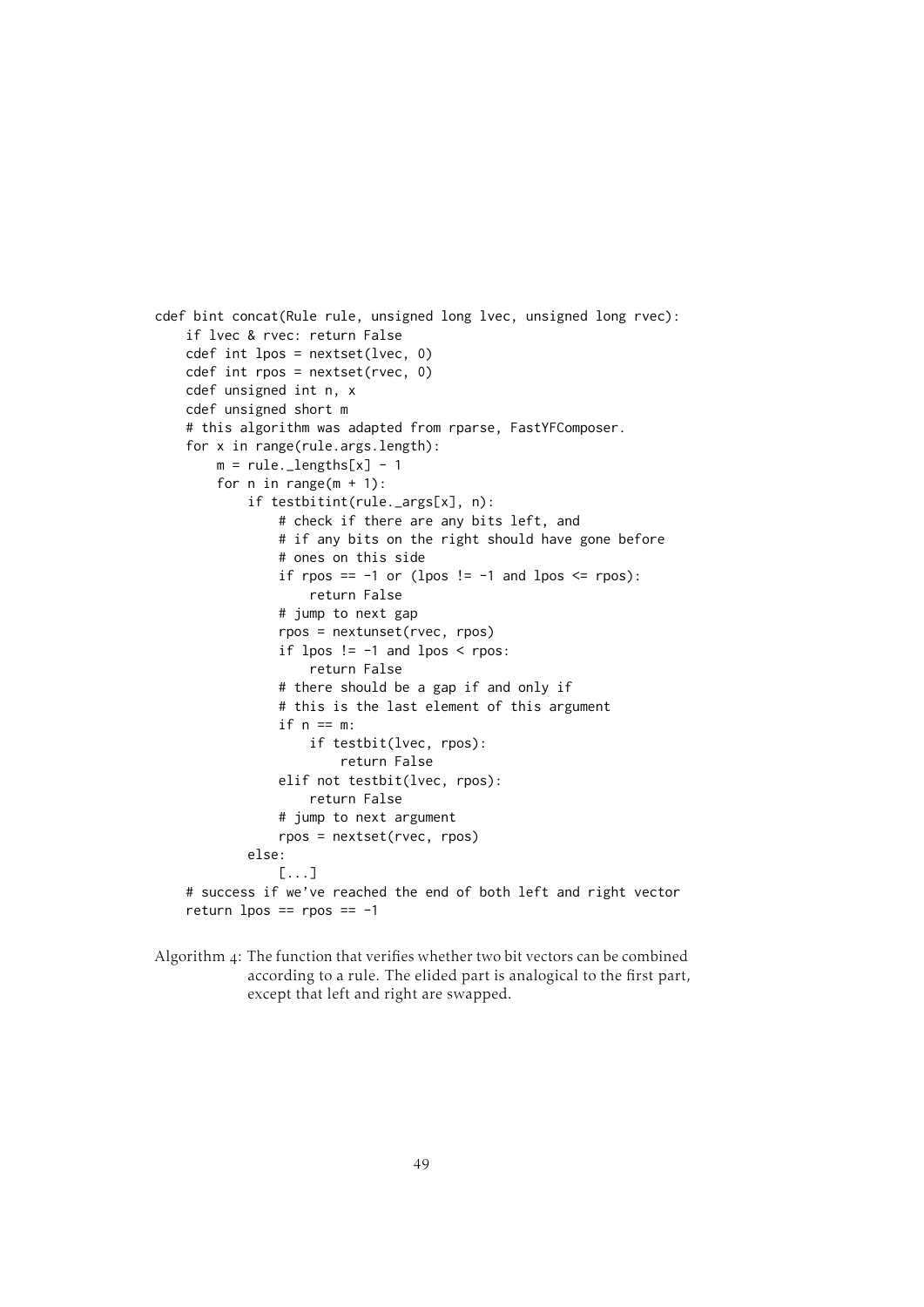process. With Cython one can implement a Rule object, for example, that can be instantiated from plain Python code, while type annotations allow direct access to its underlying C array from the Cython-optimized parser.

### 6.3 DATA STRUCTURES

THE RIGHT ALGORITHMS are the first pre-requisite of an efficient program<br>The second is choosing the right data structures. There are three impor-<br>tant data structures in the parser: the agenda, the Viterbi chart, & the<br>ful HE RIGHT ALGORITHMS are the first pre-requisite of an efficient program. The second is choosing the right data structures. There are three important data structures in the parser: the agenda, the Viterbi chart, & the operation, whose operations have logarithmic time complexity; additionally the agenda maintains a dictionary so that the probabilities of items can be looked up. The two charts are also dictionaries. The grammar is a minor data structure in terms of efficiency because it is read-only. It is implemented with lookup tables indexed on the label of the first and second part of the right-hand side.

The decrease-key operation can be implemented in logarithmic time [\(Cor](#page-71-3)[men et al.,](#page-71-3) 2001), by locating the item and sifting it up until it reaches the right place in the heap.<sup>30</sup> There is a much simpler algorithm, though. In the Python documentation<sup>31</sup> it is suggested to remove and change the priority of items by marking the original one as invalid. By maintaining a mapping of keys and values in the heap, the old item can be efficiently located, and marked invalid by assigning it a sentinel value. When popping items from the heap, items marked as invalid are simply ignored. This simplifies the algorithms, and appears to work efficiently as well. Marking items as invalid has minimal computational overhead, at the expense of memory efficiency. However, the number of items in the agenda, valid or invalid, is bounded by the number of items which have to be stored in the full chart anyway, so memory is of no concern. Compared to a complex priority queue such as the Fibonacci heap, this implementation has unremarkable asymptotic performance, but the advantage is that it does not have prohibitive constant factors or amortized costs.

Python dictionaries are implemented as open addressing hash tables, which have constant amortized time complexity. However, the performance of hash tables is strongly dependent on the choice of hash function. The objects which are used as keys in the charts and the agenda are chart items, defined by a label and bit vector. Initially a generic hash function was used, which is equal to Python's internal hash function for tuple objects:

#item.\_hash = hash((label, vec)) item.\_hash =  $(1000003UL \times ((1000003UL \times 0x345678UL))$  $\land$  label))  $\land$  (vec & ((1 << 15) - 1) + (vec >> 15))

The suffix UL indicates an unsigned long value, ˆ is the bitwise exclusive or, and  $a \ll b$  shifts a to the left by adding b zero bits to its right;  $\gg$  is the

The terminology 'to sift up' in the context of heaps refers to performing rotations on a heap until the heap property is restored.

<sup>31</sup> Python documentation, 8.4.2. Priority Queue Implementation Notes, cf. [http://docs.python.org/](http://docs.python.org/library/heapq.html) [library/heapq.html](http://docs.python.org/library/heapq.html)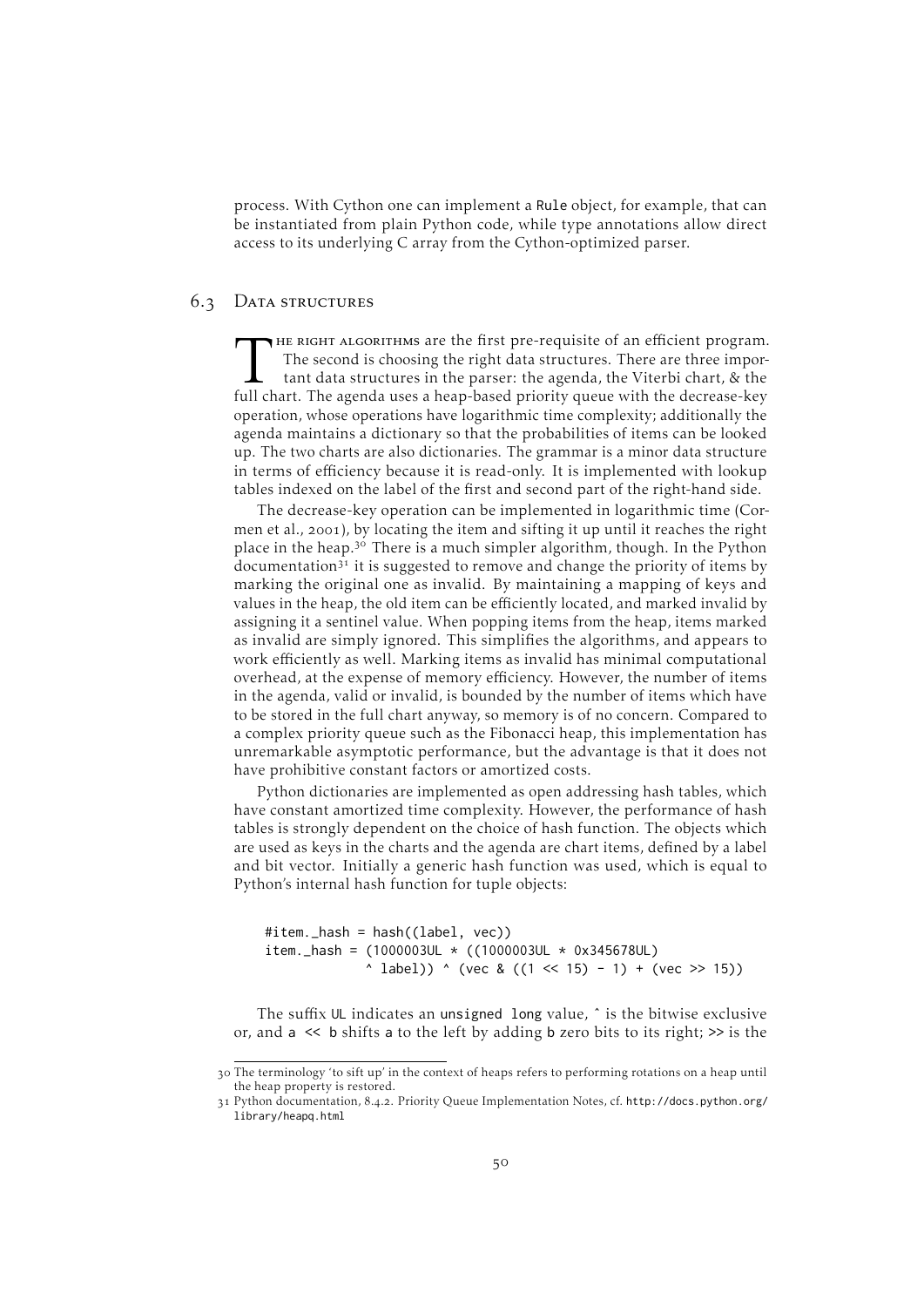corresponding right shift. $32$  This formula pseudo-randomly shuffles the bits in label and vec.

Maier's rparse uses a famous hash function due to Daniel J. Bernstein:

```
def DJBHash(key):
    hash = 5381for i in key:
       hash = ((hash \le 5) + hash) + ord(i)return hash
```
The variable key is a sequence of items to be hashed, and the function ord gives an ordinal (bitwise) representation of its argument. This hash function is widely used, but like the previous function, there is no theoretical justification for why it should lead to good results. Pseudo-random number generators (of which hash functions are an instance) are only studied stochastically, not deterministically. It is possible to analyze the collision rate of a hash function under a given distribution of data with statistical techniques. However, it is not possible to say what makes a good hash function; or for instance what the effect of certain constants will be. Why prime numbers are good candidates for such constants is probably a deep mathematical question, but for all we know it is just superstition to insist on them.

Generic hash functions are designed to summarize an arbitrary amount of information into a hash value. The size of this hash value typically reflects the word size<sup>34</sup> of the machine, which is  $64$  bits on modern machines. In our case, however, there is a much better solution than shuffling bits around. Recall that the bit vector represents the presence of a word in a constituent as a single bit. The category of a non-terminal is represented by an integer, derived from a mapping of the labels in the grammar to the natural numbers. We can optimize for the common case where sentences have much less than 64 words, and assume that the category of an item can fit in the rest of the  $64$  bits. This gives us a hash function which, in most cases, exactly represents the original information:

item.\_hash = label  $\land$  (vec << 31UL)  $\land$  (vec >> 31UL)

This function gave a significant performance improvement. One particular sentence was processed in  $283$  seconds with the first hash function, and in only 164 seconds with the last hash function. The reason for this is probably locality of reference. Python's dictionary implementation is designed to approximate the behavior of an array in case of densely packed hash values. Since the bit vector is shifted to the left, the least significant bits are taken by the category. The consequence is that, with high probability, all possible categories for one

Caveat lector: when doing right bit shifts, use unsigned values to ensure a logical shift instead of an arithmetical shift. An arithmetical shift will extend the sign bit which only makes sense for numerical data in two's complement format. Regrettably, The Python language does not include a logical right shift operator, but in Cython its use can be forced by declaring (or casting) values to be unsigned.

I have not been able to locate the original source for this algorithm, but cf. [http://www.cse.yorku.](http://www.cse.yorku.ca/~oz/hash.html) [ca/~oz/hash.html](http://www.cse.yorku.ca/~oz/hash.html) and <http://www.partow.net/programming/hashfunctions/index.html>. These links are also the source of the observations in the following paragraph.

<sup>34</sup> In computer architecture, the word size refers to the number of bits that a cpu operates on. Many operations on word sized data execute in a single cycle, and memory addresses are word sized.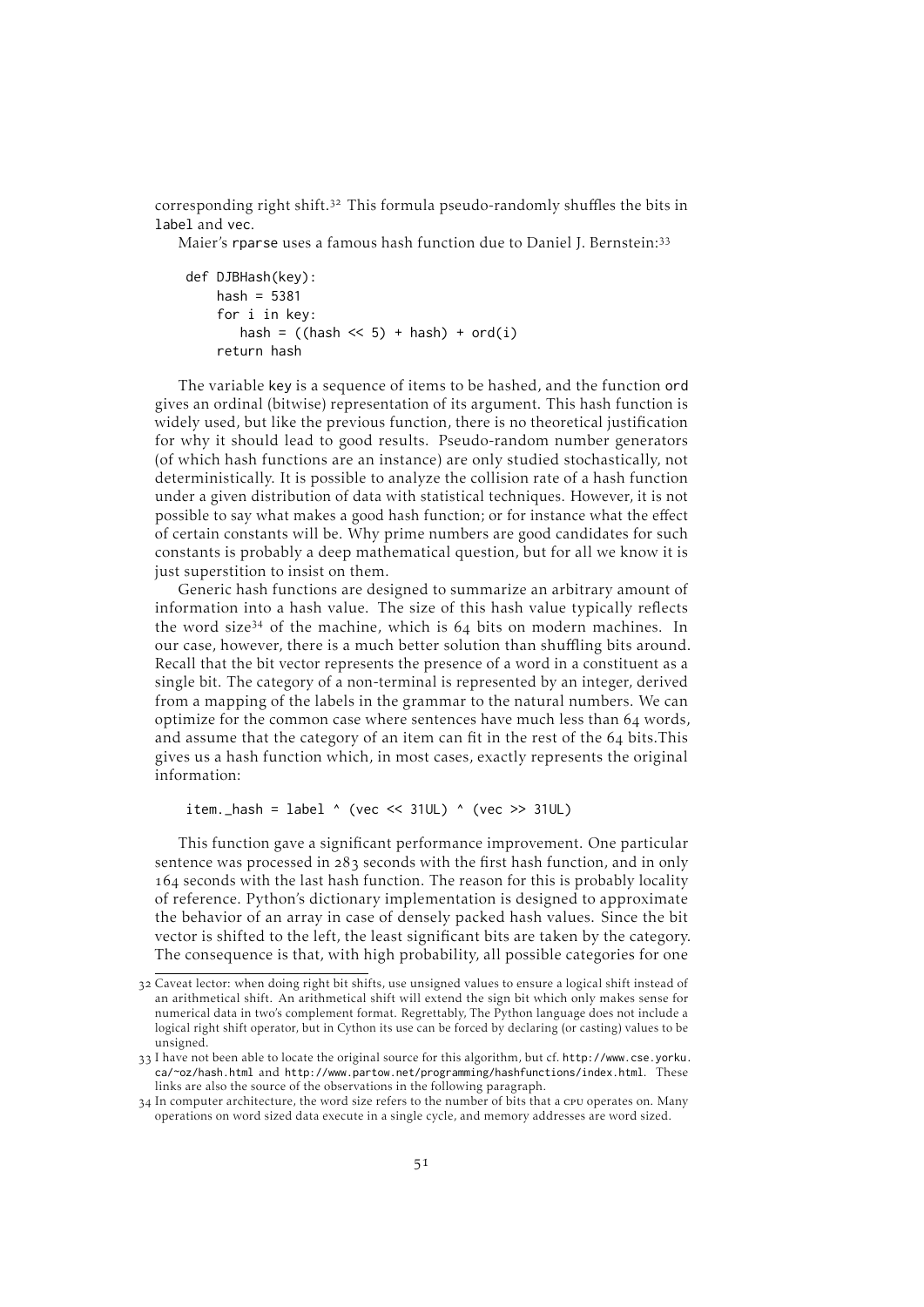particular span now form a contiguous part of the array implementing the hash table.<sup>35</sup> while with the generic hash functions they would be randomly distributed, by design.

Note that this discussion tacitly assumed that there will be no sentences longer than 64 words, as this is not feasible with the current algorithms and techniques anyway. However, it is not difficult to replace the word sized integers with generic bit vectors represented in an array of integers. It will come with some performance penalty because operations like equality, intersection (bitwise and) and union (bitwise or) will require more than a single cru cycle and memory access. However, the idea of optimizing for the common case of shorter sentences will still hold.

#### 6.4 CODE OVERVIEW

Python code:

grammar reads off plcfrs or Goodman reduction from trees

treetransforms markovized & optimal binarization methods, splitting discontinuous nodes

negra corpus reader for the Negra format; also assigns heads using head rules eval parseval evaluation

gen experiment in plcFRS generation

runexp script to run an experiment based on parameters such as the corpus, number of training sentences, and length restrictions

tikzdtree semi-automatic discontinuous tree drawing

Cython code:

plcfrs the parser

kbest enumerate the  $k$ -best derivations

coarsetofine produces a list of items which should not be pruned

disambiguation various pop disambiguation methods based on a list of derivations

agenda a heap-based priority queue

bit operations on bit vectors such as 'find next set bit after position  $x'$ containers defines objects such as chart items, edges & grammar rules fragmentseeker experimental implementation of [Sangati et al.](#page-74-2) (2010)

estimates experimental implementation of the sxlx context-summary esti-mates described in [Kallmeyer and Maier](#page-72-0) (2010)

Together these modules make for  $3,375$  source lines of code (sLoc).<sup>36</sup>

The actual results will depend on the implementation of the hash table, specifically how it deals with collisions and resizing—before the hash table reaches the high watermark, collisions will occur, spreading items randomly.

This figure was generated using David A. Wheeler's 'SLOCCount'.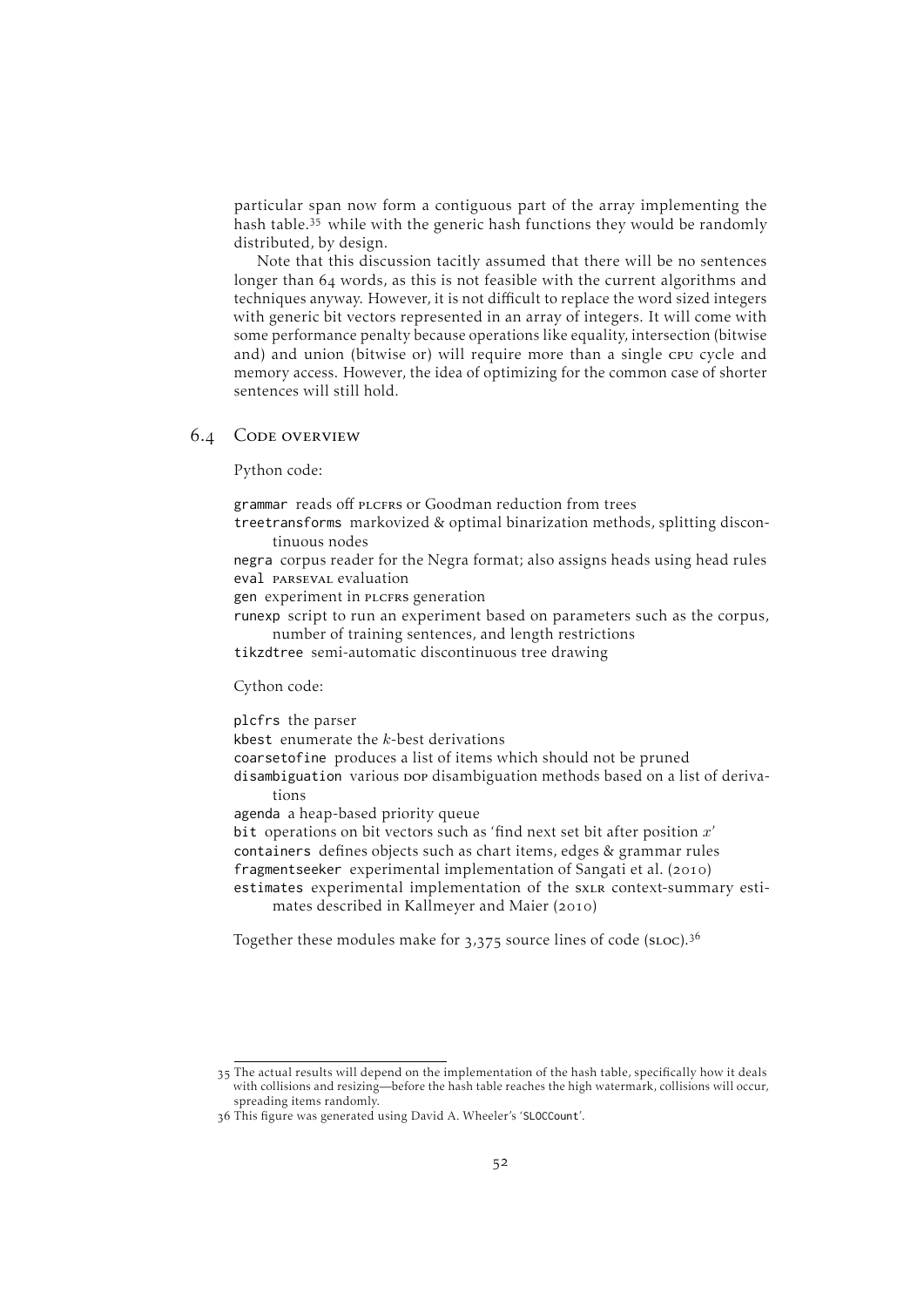### *Chapter*

# *Evaluation*

*We now review evaluation metrics for parser performance and present our results, which improve on previous work.*

ONE OF the defining features of computational linguistics is the way work<br>in the field is evaluated against common benchmarks. This practice has<br>downsides—the competitive nature can cause one to lose sight of the<br>original ne of the defining features of computational linguistics is the way work in the field is evaluated against common benchmarks. This practice has downsides—the competitive nature can cause one to lose sight of the but to parse well. On the other hand it has also brought the field together and fostered progress.

#### 7.1 METRICS

<span id="page-58-0"></span>JUDGING the quality of a parser can be automated by defining a metric for<br>a sequence of parses relative to the so-called gold standard trees from gold standar<br>the treebank. The most objective and stringent metric is the ex udging the quality of a parser can be automated by defining a metric f a sequence of parses relative to the so-called gold standard trees from the treebank. The most objective and stringent metric is the exact mat sponding gold trees. The downside is that it is coarse-grained; i.e., it does r discriminate between almost-correct and not-even-close parses. Inconsisten or spurious ambiguity in the annotations will cause the score to plummet.

A different strategy is taken by the Parseval measures [\(Black et al.,](#page-69-6) 199 which is the most commonly used evaluation for phrase-structure trees. compares individual constituents of the parse trees to the annotated trees from the treebank. Specifically, a constituent is considered as a labeled bracketing that defines which terminals the constituent dominates. However, it is r enough to simply consider the percentage of correct constituents. This because the parser might well produce a different number of constituents th the annotators of the gold corpus. This mean that evaluation could be based on the ratio of correct constituents to either the constituents in the pars or those in the gold corpus. But in either case it is trivial to maximize t score. In the former case (called precision), the parser can aim to produce the predicted precision). smallest number of constituents, which minimizes the number of potential mistakes. Conversely, in the latter case (called recall) the parser can maximi the number of constituents to catch more of the gold constituents. To count this, the average of the precision and recall can be used, but this still affords t possibility of artificially raising the score at the expense of either precision recall (just as scoring 2 out of 10 on a midterm and 9 out of 10 on the final do not make a passing grade in most courses). A solution is the f-score (technical the  $F_1$  measure), which is the harmonic mean of the precision and recall. The harmonic mean is more strongly affected by (gravitates to) the lowest score.

| LOT  |                    |
|------|--------------------|
| om   | gold standard      |
| :ch  |                    |
|      | Te- exact match    |
| ıot  |                    |
| icy  |                    |
|      |                    |
| (2), | PARSEVAL           |
| It   |                    |
| om   |                    |
| ng   |                    |
| ıot  | labeled bracketing |
| is   |                    |
| an   |                    |
| ed   |                    |
| ses  |                    |
| he   |                    |
| he:  | precision          |
| ial  |                    |
| ize  | recall             |
| ter  |                    |
| the  |                    |
| or   |                    |
| pes  |                    |
|      | lly, f-score       |
| `he  |                    |
|      |                    |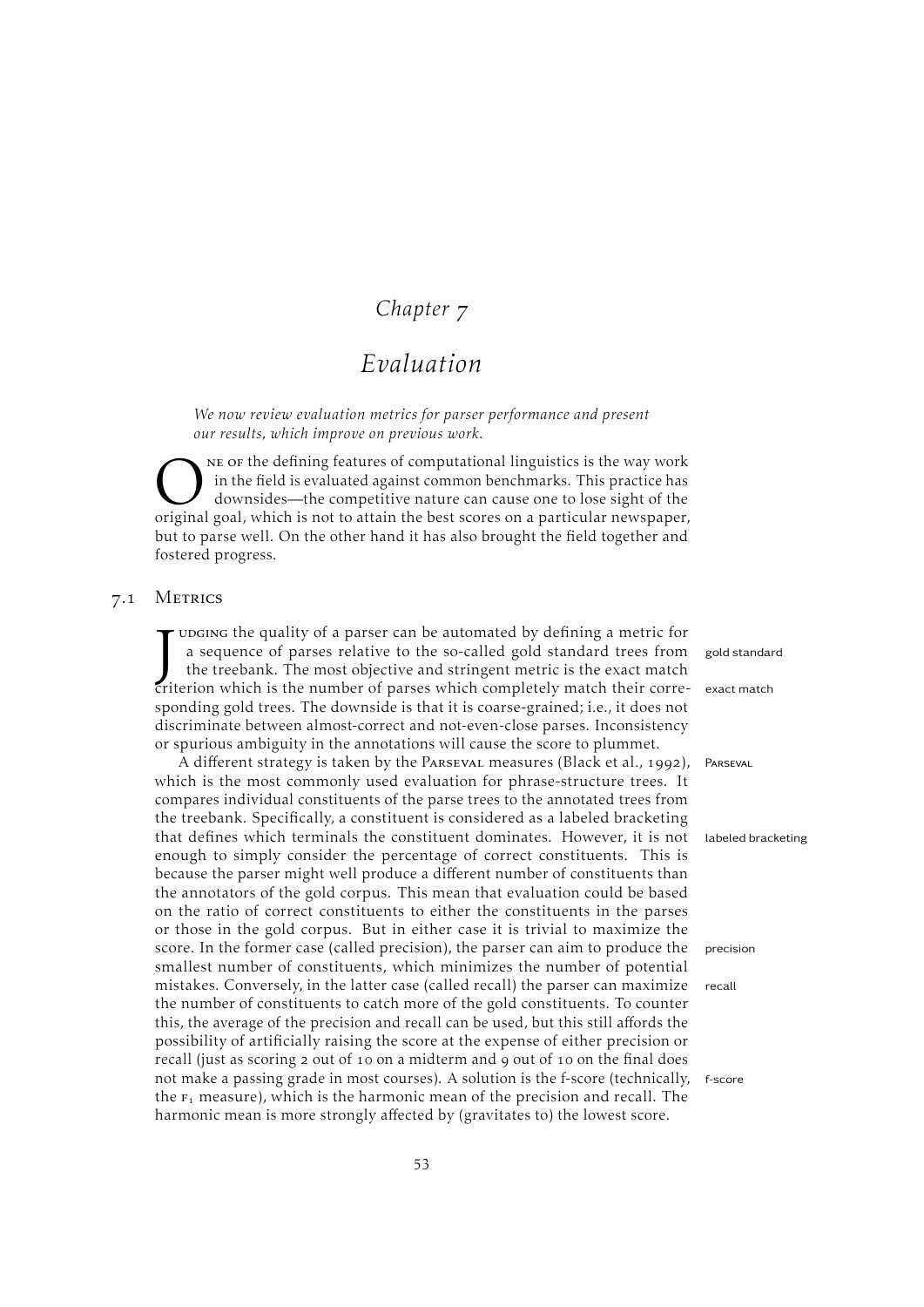A constituent for a sentence is considered correct if a constituent with the same label and covering the same terminals exists in the tree in the treebank. This means that to evaluate a set of parses, we read off the set of constituents in the parses and in the corresponding trees in the treebank, of which the intersection represent the correct constituents. Precision, recall and f-score are then calculated as follows, given sets  $P$  and  $G$  with the constituents from the parser and the treebank, respectively:

$$
precision = \frac{|P \cap G|}{|P|}
$$

$$
recall = \frac{|P \cap G|}{|G|}
$$

$$
f-score = \frac{2}{precision^{-1} + recall^{-1}}
$$

For continuous phrase-structure trees, a constituent is defined by a category and the indices of the beginning and end of its yield, e.g.,  $\langle NP, \langle 2, 5 \rangle$ . To generalize this to discontinuous trees, we can straightforwardly consider the yield as a subset of indices, for example  $\langle NP_2, \{2, 3, 5, 6\}\rangle$ .

Note that comparing individual constituents in this way conveniently follows the independence assumptions made by context-free grammars (and to a lesser extent pop). As such, the scores reflect the quality of individual parsing decisions, but not how appropriate these decisions are in combination.

It has been observed that the Parseval measures have a bias for larger trees; i.e., the score for trees annotated with more constituents will necessarily be higher when the number of mistakes is constant (e.g.,  $\frac{9}{10} > \frac{4}{5}$ ). This can also be expressed as the node-to-terminal ratio in the annotation. An important consequence is that this makes comparisons of scores between different treebanks problematic [\(Rehbein and van Genabith,](#page-74-4) 2007). A score of 80% is state-of-the-art for Negra, while on wsj it is just above the pcFG baseline. It should not be concluded from this that parsing German or Negra specifically is harder than English or the wsj.

Another issue with Parseval is that when a constituent is attached to the wrong part of the tree in the parser output, there will be multiple constituents missing that part of their yield, such that a single attachment error is actually treated as a series of errors. One could reasonably conclude that attachment errors are in fact punished too severely.

A particular issue with the generalization to discontinuous trees of Parseval is that discontinuous constituents are harder to get right for the parser. With the commonly used method to transform the Negra and Tiger treebanks to continuous constituency trees, all components except the one with the head are re-attached to higher nodes in the tree, until no discontinuity remains. This transformation throws away the information that these components are related, so the task of parsing is made easier. Conversely, when the parser not only has to produce discontinuous constituents, but is also evaluated on them, a single missing terminal in one component makes the whole constituent incorrect, because a discontinuous constituent is evaluated as a single unit.

<sup>37</sup> Note that the f-score is usually defined with a different but equivalent formula:  $\frac{2pr}{p+r}$ . This formula, however, obscures the reason for the name 'harmonic mean' which is due to the use of reciprocals.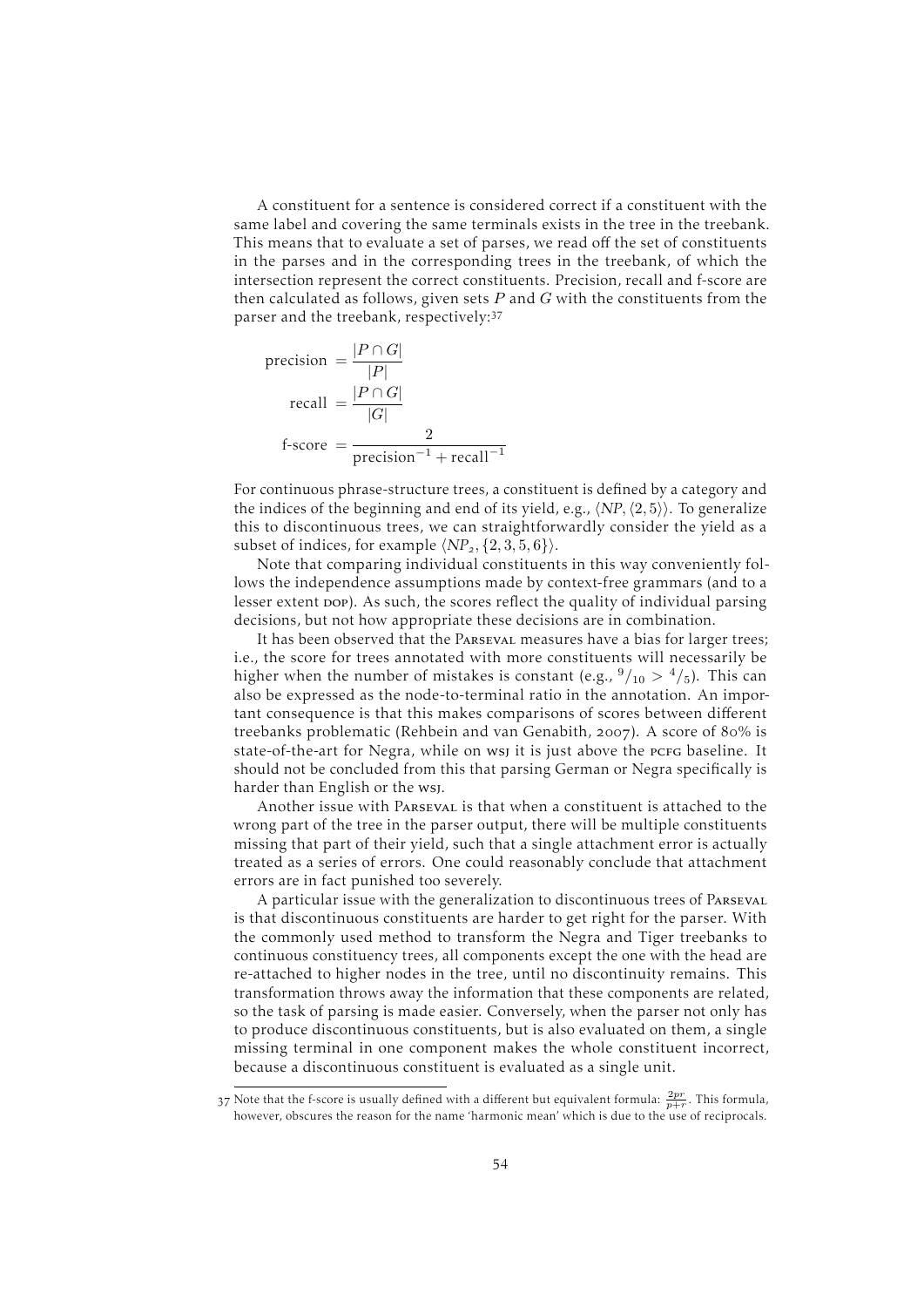Alternative metrics have been suggested. The leaf-ancestor metric [\(Samp-](#page-74-5) leaf-ancestor metric [son,](#page-74-5) 2000) looks at the path of each terminal to the root node, and scores these paths by computing the Levenshtein distance  $3^8$  against the tree from the gold corpus.

The idea of using the Levenshtein distance is interesting because it judges the parse tree according to the minimal cost to transform it to the gold tree. However, the choice to evaluate on paths to the root node is still somewhat arbitrary: why single out yet another aspect of the tree structure? There exists a generalization of the string edit distance to trees, giving the tree edit distance [\(Zhang and Shasha,](#page-76-2) 1989). This has been adapted to the case of evalu- tree edit distance ating parse trees [\(Emms,](#page-71-4) 2008). The concept of tree edit distance as a metric appears to me to be the most neutral and objective, aside from the exact match criterion, because it does not focus on a single aspect of parse trees. However, the weights and specific operations of the edit distance still have to be defined and justified—it is not obvious that the current definition of operations on individual nodes with unit costs is optimal. Emms defines two similarity metrics, Dice and Jaccard (Dice coincides with the  $F_1$ -measure in the case of comparing two sets). We will use the macro-averaged versions of these; i.e., as with Parseval, the average is computed over all trees lumped together, rather than the average of scores for each individual tree. Given the set of gold nodes  $G$ and nodes produced by the parser  $P$ , the tree-distance consists of the minimal sets  $D$ ,  $\mathcal{I}$ ,  $\mathcal{S}$ , and  $\mathcal{M}$  containing nodes that are deleted, inserted, swapped, or matched with the gold trees, respectively. The tree-distance metric is then computed as follows:

$$
\text{dice} = 1 - \frac{|\mathcal{D}| + |\mathcal{I}| + |\mathcal{S}|}{|G| + |P|} \qquad \text{jaccard} = 1 - \frac{|\mathcal{D}| + |\mathcal{I}| + |\mathcal{S}|}{|\mathcal{D}| + |\mathcal{I}| + |\mathcal{S}| + |\mathcal{M}|}
$$

However, this still assumes that it is reasonable for a parser to reproduce the full parse tree of the gold corpus in all its detail. An alternative is to look only at a pre-defined set of relations in a sentence. This approach is taken in dependency evaluation [\(Lin,](#page-73-2) 1995). Using a transformation of constituency dependency evaluation trees to dependency structures, parse trees can be evaluated against the usual metrics for dependency structures (labeled and unlabeled attachment scores).

Yet another evaluation strategy is to parse only difficult constructions. This avoids 'noise' caused by annotation schemes and characteristics of different languages, and avoids inflating the score with easy sentences. The Tepacoc<sup>39</sup> Tepacoc test set is one such approach [\(Kübler et al.,](#page-72-3) 2008, 2009). Previous work on the German treebanks appeared to indicate that the Tüba-D/Z treebank, with its wsj-inspired hierarchical annotation, resulted in better accuracies. With the Tepacoc test set, however, it is shown that Tiger and Tüba-D/Z are comparable in performance when evaluated against the linguistically most interesting & complex constructions of Tepacoc as selected from the two treebanks.

Despite these alternatives, this work still employs the PARSEVAL measures, because it is important to be able to compare results with previous work, and because it is a well-established metric. Future work should address the problem

<sup>38</sup> The Levenshtein distance is one form of an edit distance. It reflects the minimal cost required to transform one string into another, where deletions, insertions and substitutions of individual characters have pre-defined costs.

Tepacoc stands for Testing Parsers on Complex Constructions.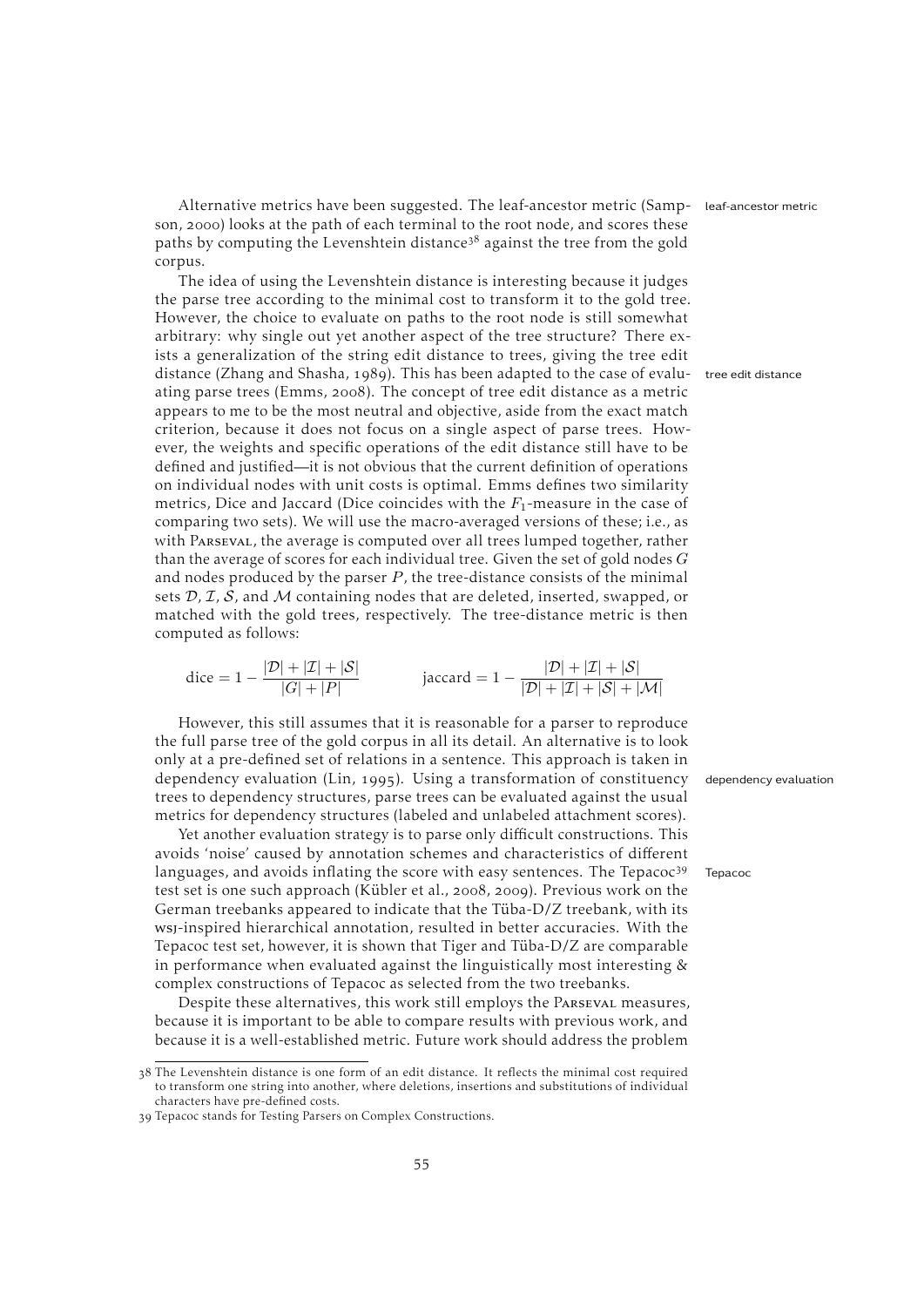of evaluating discontinuous constituents specifically (as opposed to generalizing metrics intended for continuous constituents), since it comes with its own set of issues.

#### 7.2 Results

<span id="page-61-0"></span>R ESULTS are for models based on splits of 90% training data and 10% test data. Following previous work, the parser is presented with part of speech (pos) tags from the test corpus (gold tags). The pop model however, explo esultrs are for models based on splits of 90% training data and  $10\%$ test data. Following previous work, the parser is presented with part of speech (pos) tags from the test corpus (gold tags). The DOP model, terminals, as long as the pre-terminals match the given gold tags. In a preprocessing step, function labels are discarded and all punctuation is lowered to the best matching constituent, $40$  following [Kallmeyer and Maier](#page-72-0) (2010). Heads are marked using the head finding rules for the Negra corpus used by the Stanford parser. The markovization setting is  $v=1$  (i.e., no parent annotation), and  $h \in \{1, 2, \infty\}$ , dictated by efficiency concerns. Lower values for h give better performance because they allow more flat structures to be covered through re-combinations of parts of different constituents. However, this also greatly increases the number of possible edges which have to be explored. For this reason the value of  $h$  had to be increased for parsing longer sentences, at the cost of decreased performance and coverage. [Table](#page-62-0) 4 lists the size of the training & test corpora and their grammars for the respective length restrictions.<sup>41</sup> Unparsed sentences are assigned a baseline parse with all tags directly under the root node. All scores were obtained with Maier's publicly available implementation, rparse.

The model performs consistently better than previous results on discontinuous parsing; see [table](#page-63-0)  $\frac{1}{2}$  for the results, including comparisons to previous work, and [figure](#page-64-0) 20 for a graph plotting the number of words against f-score. [Figure](#page-64-1) 21 plots the time required to parse sentences of different lengths with  $v=1$   $h=2$ , showing a strikingly steep curve, which makes clear why parsing sentences longer than 25 words was not feasible with these settings. The coarse-to-fine inference appears to work rather well, apparently displaying a linear observed time complexity on the pop grammar; unfortunately exhaustive parsing with the coarse grammar forms a bottleneck. The total time to parse was  $1$ , 16 and  $52$  hours for 15, 25, and 30 words respectively, using about 4 GB of memory.

[Table](#page-63-1) 6 shows results with tree-distance evaluation, comparing pop against our baseline plcFRs results. Although [Maier](#page-73-3) (2010) also reports results with tree-distance evaluation, his results were obtained by leaving out unparsed sentences. This makes the results incomparable across parsers. A parser that gets only a single sentence right and leaves the rest unparsed would get a perfect score, under this methodology. Assigning a default tree, as we do, is necessary to obtain a fair evaluation.

Note also that the baseline plcfrs results improve on those of [Kallmeyer](#page-72-0)

[This is necessary because punctuation is not part of the trees in the Negra annotation, and is instead](#page-72-0) [attached directly to the root node, which would imply spurious discontinuities if the punctuation is](#page-72-0) [part of the grammar. Another solution would be to ignore punctuation altogether, which has some](#page-72-0) [linguistic plausibility and would reduce data sparsity.](#page-72-0)

<sup>41</sup> Note that [Kallmeyer and Maier](#page-72-0) (2010[\) apply the length restriction before the](#page-72-0) 90-10 split, but the diff[erence is not more than](#page-72-0) 12 sentences.

Cf. [http://www.wolfgang-maier.net/rparse](#page-72-0)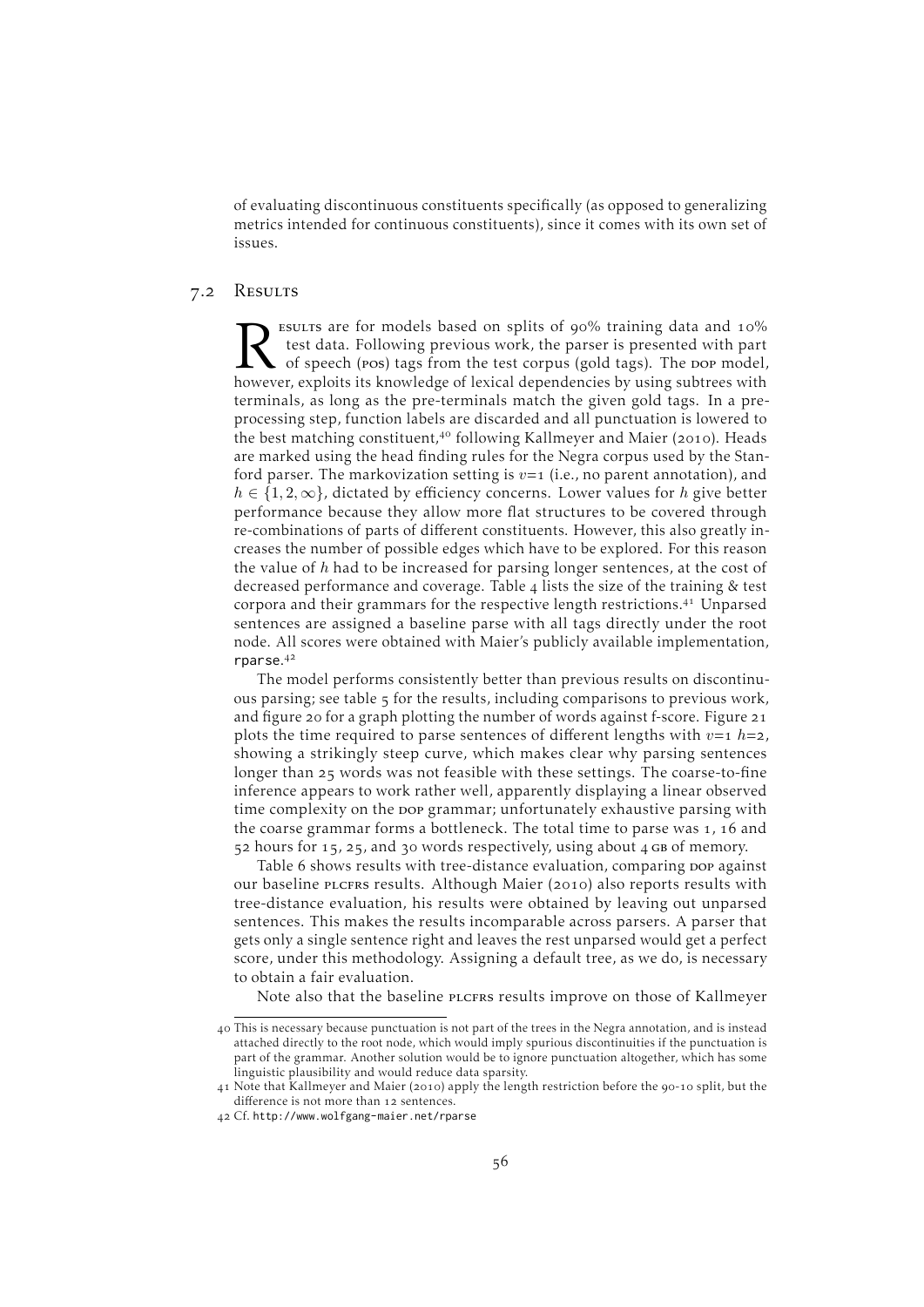[and Maier—](#page-72-0)except for the result up to  $15$  words, but it is not clear whether they also restricted the training corpus to  $15$  words as I did. I hypothesize this striking difference is caused by any or all of the following reasons:

- 1. The version of rparse used in [Maier](#page-73-3) (2010); [Kallmeyer and Maier](#page-72-0) (2010) did not correctly perform the DECREASE-KEY operation;<sup>43</sup>
- . the detrimental effect of context-summary estimates (i.e., not finding the Viterbi derivation);
- . their binarized grammars include two levels of fan-out markers (cf. [sec](#page-23-0)[tion](#page-23-0)  $3.4$ );
- . other, more incidental differences in binarization, particularly markovization.

Furthermore, [table](#page-63-1) 6 also contains results with the CFG-CTF method. These are the first results of LCFRS or discontinuous constituency parsing for sentences up to 40 words. Since the CFG-CTF method allows the use of the most optimal Markovization setting  $(h=1)$ , the results are quite good.

[Table](#page-63-2)  $7$  shows results on part of the Tepacoc test set. The categories are extraposed relative clauses (ERC), forward conjunction reduction (FCR), noun PP attachment (ppn), verb pp attachment (ppv), coordination of unlike constructions (cuc) and subject gap with finite/fronted verbs (sgF). While the PLCFRS results mostly improve on those of [Maier](#page-73-3) (2010), the results for pop are not impressive. [Kübler et al.](#page-72-3) use the first 25,005 sentences in Tiger as training set (because their goal is to compare Tiger against Tüba-D/Z). [Maier](#page-73-3) (2010) apparently uses  $90\%$  of Tiger sentences up to  $30$  words  $(31,568$  sentences) in his evaluation on Tepacoc. I have opted to stick to the set-up of [Kübler et al.,](#page-72-3) using the first 25,005 sentences for training, without length restrictions. With  $v=1$ ,  $h=\infty$ binarization, it took  $36 \text{ days}^{44}$  to parse these  $76 \text{ sentences}$ . It is likely that the combination of complex constructions with  $h=\infty$  markovization is especially unfortunate, as these constructions may require rare productions that could have been composed of others with markovization.

<span id="page-62-0"></span>

| words                            | train                  | test                 | <b>PLCFRS</b><br>rules  | Disco- <sub>DOP</sub><br>rules | fan-out | parsing<br>complexity |
|----------------------------------|------------------------|----------------------|-------------------------|--------------------------------|---------|-----------------------|
| $\leq 15$<br>$\leq$ 25<br>$<$ 30 | 9025<br>14870<br>16490 | 1015<br>1639<br>1845 | 24020<br>53773<br>50381 | 678659<br>1769507<br>1799797   | 5<br>7  | 11<br>15<br>15        |
| words                            | train                  | dev                  | <b>PCFG</b>             | Disco-dop                      | fan-out | p.c.                  |
| $\leq 40$                        | 17988                  | 968                  | 59862                   | 2659940                        | 1/a     | 3/19                  |

Table 4: Number of sentences and rules for the grammars extracted from the Negra corpus. The number of rules and fan-outs are for binarized grammars.

This shortcoming has since been addressed (Maier, personal communication).

Turning off the length restriction for the training corpus turned out to be a costly decision.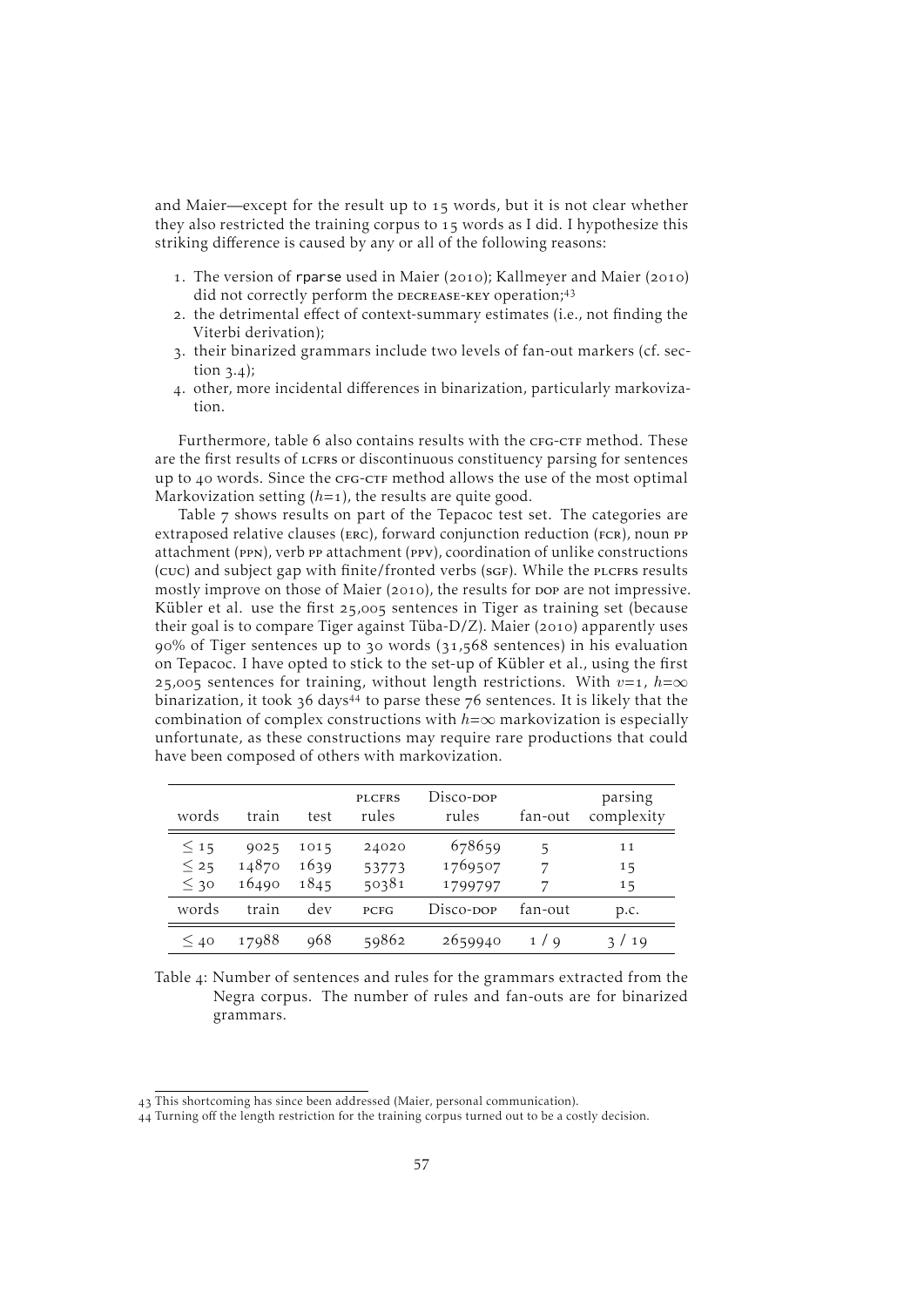<span id="page-63-0"></span>

| <b>NEGRA</b>                           | words     | LP    | LR    | F <sub>1</sub> | EX    |
|----------------------------------------|-----------|-------|-------|----------------|-------|
| Plaehn $(2004)$ : DPSG                 | $\leq 15$ | 73.61 | 72.72 | 73.16          | 39.0  |
| Kallmeyer and Maier (2010): PLCFRS     | $\leq 15$ |       |       | 81.27          |       |
| This work: Disco-pop, $v=1$ $h=1$      | $\leq 15$ | 84.26 | 85.03 | 84.65          | 55.17 |
| Kallmeyer and Maier (2010): PLCFRS     | $\leq$ 25 | 73.03 | 73.46 | 73.25          |       |
| This work: Disco-pop, $v=1$ $h=2$      | $\leq$ 25 | 77.63 | 79.12 | 78.37          | 39.11 |
| Maier (2010): PLCFRS                   | $\leq 30$ | 72.39 | 70.68 | 71.52          | 31.65 |
| This work: Disco-DOP, $v=1$ $h=\infty$ | $\leq$ 30 | 72.69 | 74.42 | 73.54          | 32.57 |
| <b>TIGER</b>                           | words     | LP    | LR    | $F_1$          | EX    |
| This work: PLCFRS                      | $\leq 15$ | 81.91 | 78.87 | 80.36          | 45.77 |
| This work: Disco-pop                   | $<$ 15    | 84.09 | 84.03 | 84.06          | 50.07 |
| This work: PLCFRS                      | $<$ 20    | 76.84 | 75.02 | 75.92          | 36.12 |
| This work: Disco-pop                   | $<$ 20    | 82.08 | 81.54 | 81.81          | 43.38 |

Table 5: Results for discontinuous parsing on two different corpora.

<span id="page-63-1"></span>

| <b>NEGRA</b>                               | words     | Dice  | Jaccard | $F_{1}$ | EX    |
|--------------------------------------------|-----------|-------|---------|---------|-------|
| PLCFRS, $v=1$ $h=1$                        | $\leq 15$ | 92.11 | 85.30   | 81.10   | 49.06 |
| Disco-pop, $v=1$ $h=1$                     | $\leq 15$ | 93.53 | 87.79   | 84.56   | 54.68 |
| PLCFRS, $v=1$ $h=2$                        | $\leq$ 25 | 89.74 | 81.21   | 75.98   | 36.79 |
| Disco-pop, $v=1$ $h=2$                     | $\leq$ 25 | 90.99 | 83.33   | 78.81   | 39.60 |
| PLCFRS, $v=1$ $h=\infty$                   | $\leq 30$ | 87.23 | 76.93   | 72.34   | 31.27 |
| Disco-pop, $v=1$ $h=\infty$                | $\leq 30$ | 87.62 | 77.57   | 73.98   | 34.96 |
| Split-PCFG, <sup>†</sup> $v=1$ h=1         | $\leq 40$ | 87.24 | 77.21   | 68.29   | 27.69 |
| Disco-DOP, <sup>†</sup> CFG-CTF, $v=1$ h=1 | $\leq 40$ | 89.24 | 80.47   | 74.21   | 32.54 |

Table 6: Tree-distance evaluation. The pop results were obtained with ewe. † This result was obtained on the development set according to the common training-test split introduced in [Dubey and Keller](#page-71-5) (2003).

<span id="page-63-2"></span>

|            |           | <b>PLCFRS</b>  |         | Disco-dop      |          |
|------------|-----------|----------------|---------|----------------|----------|
| Category   | $\leq 30$ | F <sub>1</sub> | EX      | F <sub>1</sub> | EX       |
| ERC        | 11 of 20  | 67.57          | 9.09    | 67.84          | Ο        |
| <b>FCR</b> | 18 of 20  | 76.32          | 16.67   | 80.33          | 44.44    |
| <b>PPN</b> | 9 of 10   | 72.96          | 22.22   | 71.08          | $\Omega$ |
| <b>PPV</b> | 8 of 10   | 78.91          | 50.00   | 72.85          | 25.00    |
| <b>CUC</b> | 14 of 20  | 59.35          | $\circ$ | 57.92          | $\Omega$ |
| SGF        | 16 of 20  | 77.96          | 25.00   | 73.85          | 6.25     |
| total      | 76 of 100 | 72.34          | 17.11   | 71.35          | 17.11    |

Table 7: Results on the TePaCoC test set. These results were obtained with  $v=1$ h= $\infty$  binarization.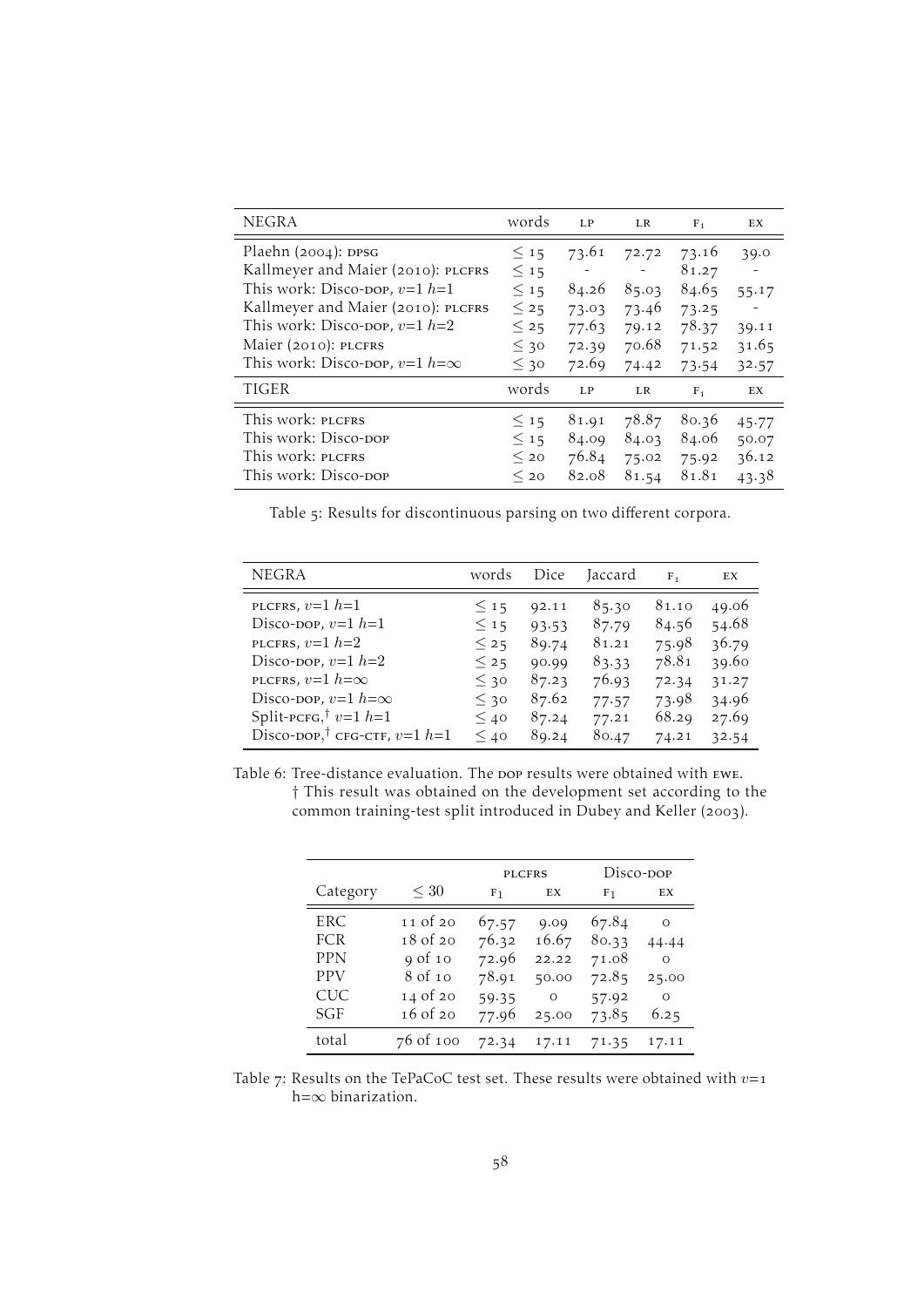<span id="page-64-0"></span>

Figure 20: F-score as a function of the number of words

<span id="page-64-1"></span>

Figure 21: Efficiency as a function of the number of words in the coarse (PLCFRS) and the fine stage (Disco-pop). The data are from parsing 10 Negra sentences, hand-picked to illustrate the worst case.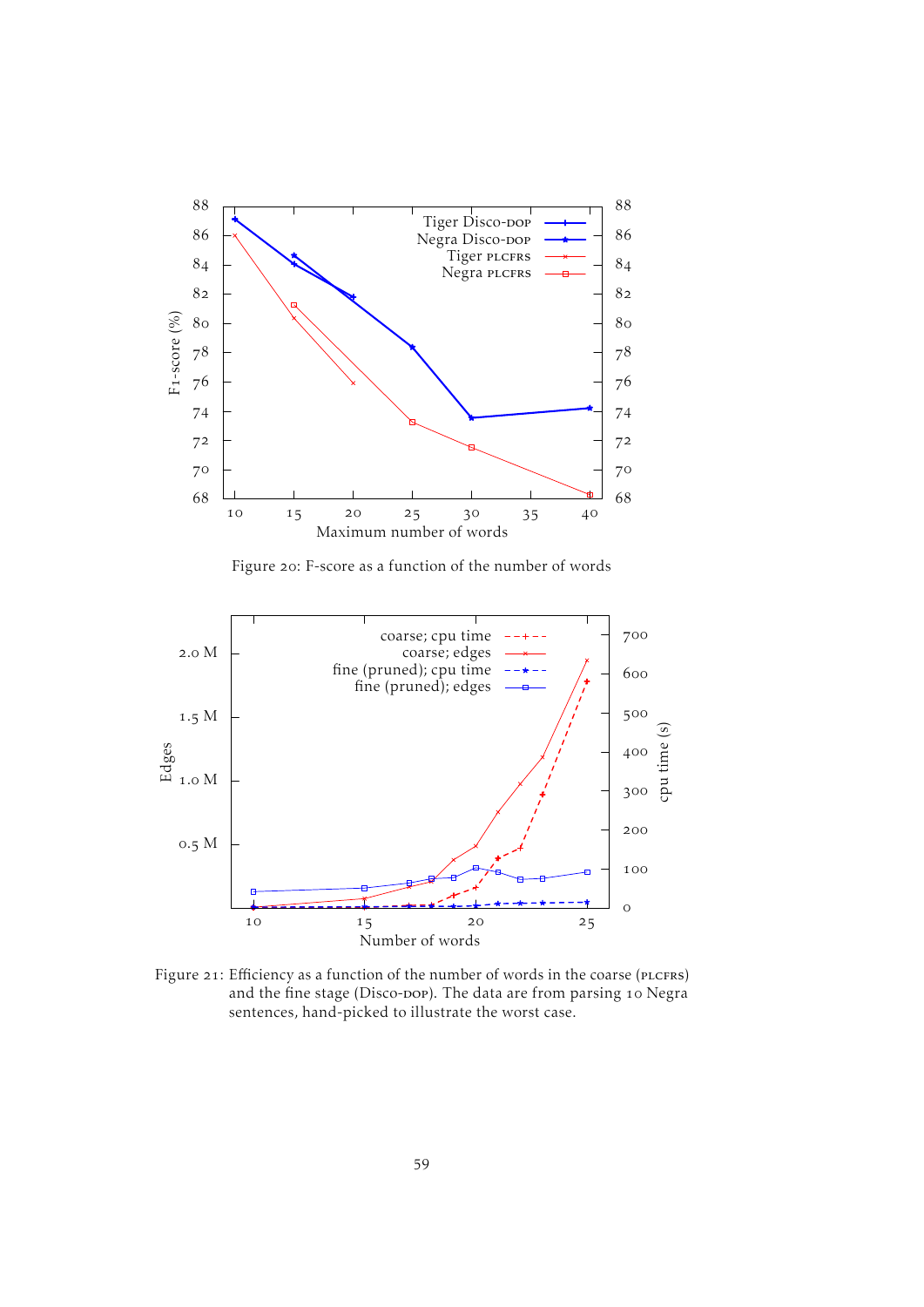### *Chapter*

## *Remaining challenges*

*The current work has limitations: it fails to model grammatical functions, morphology, and word-order variation.*

For reasons of efficiency the work in this thesis is limited to a mildly context-sensitive formalism. This provides a strong improvement in terms of the representations that are produced by the parser, because these repres or reasons of efficiency the work in this thesis is limited to a mildly context-sensitive formalism. This provides a strong improvement in terms of the representations that are produced by the parser, because hand there are two ways in which generalizations are blocked in this formalism. The first is that every non-terminal has a fixed fan-out; categories that occur with different fan-outs in the corpus must be split up, e.g.,  $NP<sub>2</sub>$  and  $NP<sub>3</sub>$  are distinct to the formalism, both in terms of rules and probabilities, while in the corpus they have the same category. The second limitation is that the order of components of each non-terminal in each particular rule is fixed—the rule represents the precise configuration of its original constituent. There are two reasons to work with these limitations: parsing efficiency and to keep the process of reading off rules straightforward, viz., to maintain an isomorphism between treebank and grammar rules.

However, this problem could be alleviated if we could separate the prob-abilistic model from the formalism. [Levy](#page-73-1) (2005, ch.  $4.8$ ) suggests a factorization of probabilities into components for immediate dominance and linear precedence, following ideas from generalized phrase-structure grammar (GPSG). Immediate dominance expresses constraints (or in this case, probabilities) on the parent-child relationship, while linear precedence expresses the possible orderings of terminals in the sentence, which potentially introduces discontinuity. [Levy](#page-73-1) suggests conditioning the probabilities for linear precedence on the sizes of other constituents, because this makes it possible to model distance sensitivity; e.g., long distance discontinuities can receive lower probabilities. Unfortunately this means that probabilities can only be assigned to completed constituents (i.e., when gaps are filled), such that all manner of optimizations based on local probabilities are ruled out, and without that we would be forced to enumerate an exponential space of derivations. [Levy](#page-73-1) admits that "this may seem an ill-formed idea" at first glance; I tentatively conclude that it is—at least for (generative) parsing. It is a perfectly sensible idea for generation, where a particular constituency tree can be assumed to have been fixed independently from its surface realization.

Another problem with the approach is that there is no longer a straightforward way to read off the rules from the treebank. It is straightforward to estimate the immediate dominance probabilities, by turning the right-hand side of each rule into a multiset and ignoring the yield functions. The estimation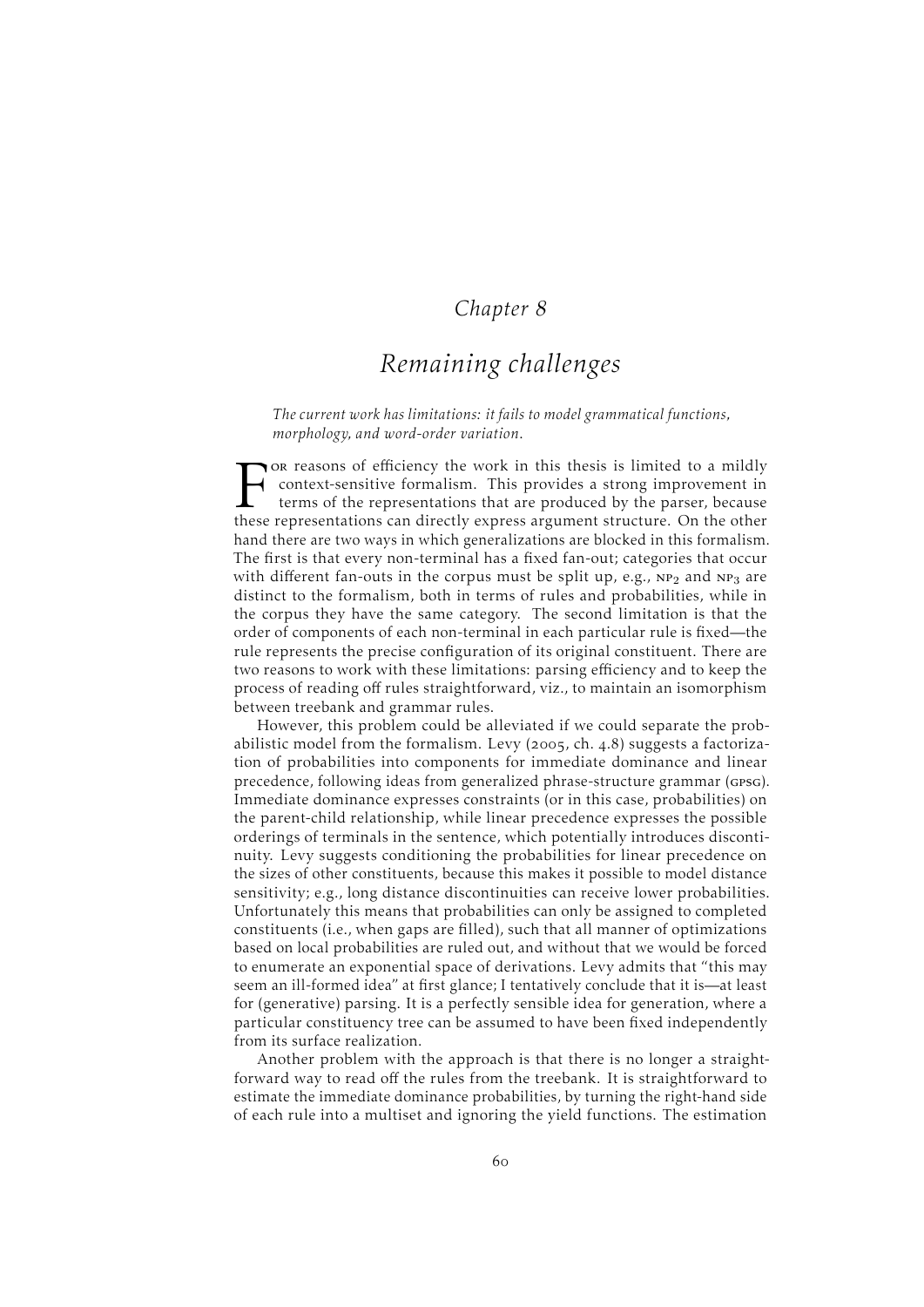of linear precedence is difficult because it must assume an implicit, canonical tree of which the tree in the treebank is a permutation. Concretely, given a vp with fan-out 2, we can either assume its second half was moved to the right, or conversely that the first half was moved to the left, with respect to the canonical tree. It is conceivable that, given a simple model of canonical structures, perhaps based on all trees without discontinuities in the treebank, probabilities for certain types of movement can be estimated. Without distance sensitivity, it would not affect the complexity of parsing while it may increase its stochastic power, because categories that only differ in fan-out can share probability mass. Once the approach is in place it can be extended to pop by factoring the probability of each fragment into immediate dominance and linear precedence, and redistributing the probability mass for immediate dominance among all fragments with a certain dominance structure.

However, there is a limit to what can be done with linear context-free rewriting systems (and consequently, mildly context-sensitive formalisms). It turns out that scrambling, a form of word-order freedom, cannot be expressed in an LCFRS [\(Becker et al.,](#page-69-7) 1992). [Boullier](#page-70-4) (1999) shows that in a full Range Concatenation Grammar, scrambling can be expressed and parsed efficiently. Compared to the grammars in this work, the yield functions in the given grammar are not ordered, not linear, and the grammar includes negative clauses (these implement the concept of negation-as-failure from logic programming). Boullier even shows that scrambling can be parsed in quadratic time. However, the given grammar is carefully crafted, including auxiliary predicates to match only ranges of length one. Inducing a scrambling grammar from a treebank is a different matter, let alone maintaining quadratic time complexity.

An issue with the current system is that the markovization is rather ad-hoc. Markovization of an optimal head-driven binarization [\(Crescenzi et al.,](#page-71-6) 2011) is an even more ill-formed idea, because it covers non-terminals in an arbitrary order, such that whether  $X$  follows  $Y$  no longer has any meaning in the resulting statistics. The idea of including a certain amount of local context in node labels conflicts with the non-local nature of discontinuous nodes. A much more elegant alternative would be to apply a tree-insertion grammar. Such a grammar has been implemented for pop [\(Hoogweg,](#page-71-7) 2000). Concretely, this model extends bop with an insertion operation. The model has two kinds of fragments. Initial fragments contain heads whose arguments can be added through substitution. Auxiliary fragments contain adjuncts (roughly, optional items) which can be inserted into derivations; e.g., new adjectives can be added to an np fragment. In other words, instead of incorporating ad-hoc generalizations through nonterminal labels, adjunction is a first-class citizen of the model, and can be modeled probabilistically. [Hoogweg](#page-71-7) had to induce the set of base fragments and those which can be added as adjunctions heuristically, but the Tiger corpus includes edge labels which indicate whether something is a complement or an adjunction.

Aside from these technical issues, many linguistic features have been glossed over in this work to limit its scope. Assigning part-of-speech tags to words is normally part of the parsing task and integrated with the probabilistic model, while in this work the correct tags from the corpus are given to the parser. Existing approaches can be employed to address this. Known words can be parsed directly by the grammar, and unknown words receive all possible tags for open class words, where their probability is based on the frequency of words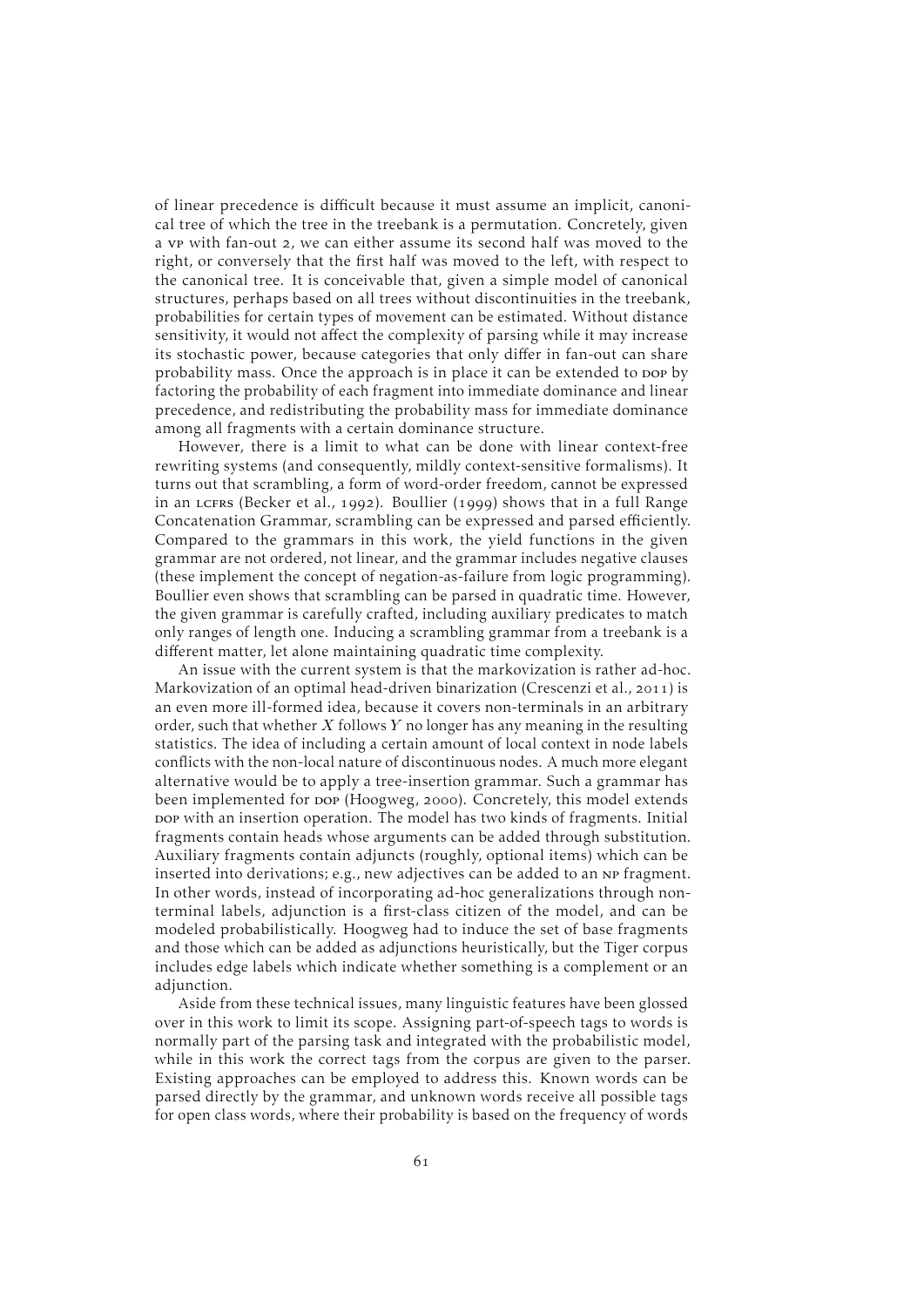occurring once (in the spirit of the Good-Turing smoothing method). Instead of choosing one tag per word before starting to parse, each possible tag will be treated as any other constituent, i.e., as an element competing to be part of the globally optimal derivation.

A proper parser and evaluation should work with grammatical functions as well, however simply adding functions to phrasal labels introduces sparsity issues (Raff[erty and Manning,](#page-74-6) 2008). Parsing languages with less strict word-order implies that morphology provides important information about constituents that have been moved or extraposed. Movement and extraposition could also be modeled statistically, which can reduce data sparsity.

One answer to this is Relational-Realizational parsing [\(Tsarfaty,](#page-75-0) 2010). Although the model is formally represented in a pcro, it integrates grammatical functions, morphology and word order in a generative, probabilistic model. This is achieved by parsing in two stages. The first stage is relational, where a clause projects a number of grammatical functions to its words. The second is realizational, which realizes word order and morphological markings in a surface form. The model improves on a plain pcrg, for parsing Modern Hebrew. What is most interesting, however, is that it integrates several important linguistic phenomena in a single, statistical model. This opens the door to the prospect of parsing a variety of typologically diverse languages with success to match that for English. Extending this model to discontinuous representations and to a data-oriented model is an interesting topic for future research.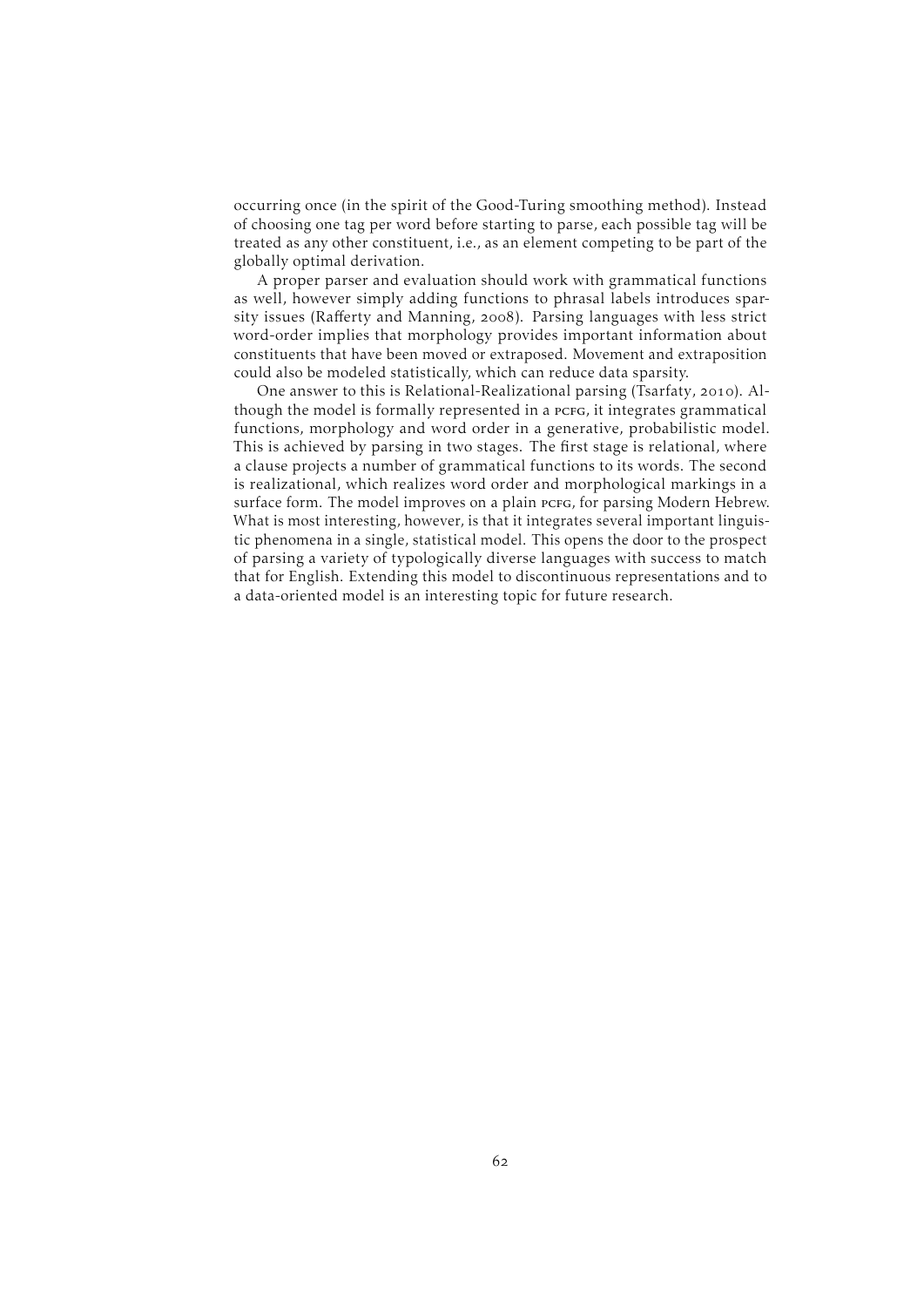## *Chapter*

# *Conclusion*

*To recapitulate, discontinuity and data-oriented parsing can be combined fruitfully, but much remains to be done.*

**AM** DATA-ORIENTED model of discontinuous phrase structure has been presented which outperforms all previously published results. This has been achieved by combining a variety of techniques. To wit, a linear context-free r DATA-ORIENTED model of discontinuous phrase structure has been presented which outperforms all previously published results. This has been achieved by combining a variety of techniques. To wit, a linear as the probabilistic framework, a general method for enumerating  $k$ -best derivations from a chart, and a coarse-to-fine optimization to tame the computational complexity of pop.

It turns out that using a grammar formalism with a parsing complexity that is well beyond cubic is not an impediment for making a pop model with considerably better performance. Most technical issues with discontinuous pop parsing have been addressed in this thesis—the next step will be to introduce linguistic improvements.

∞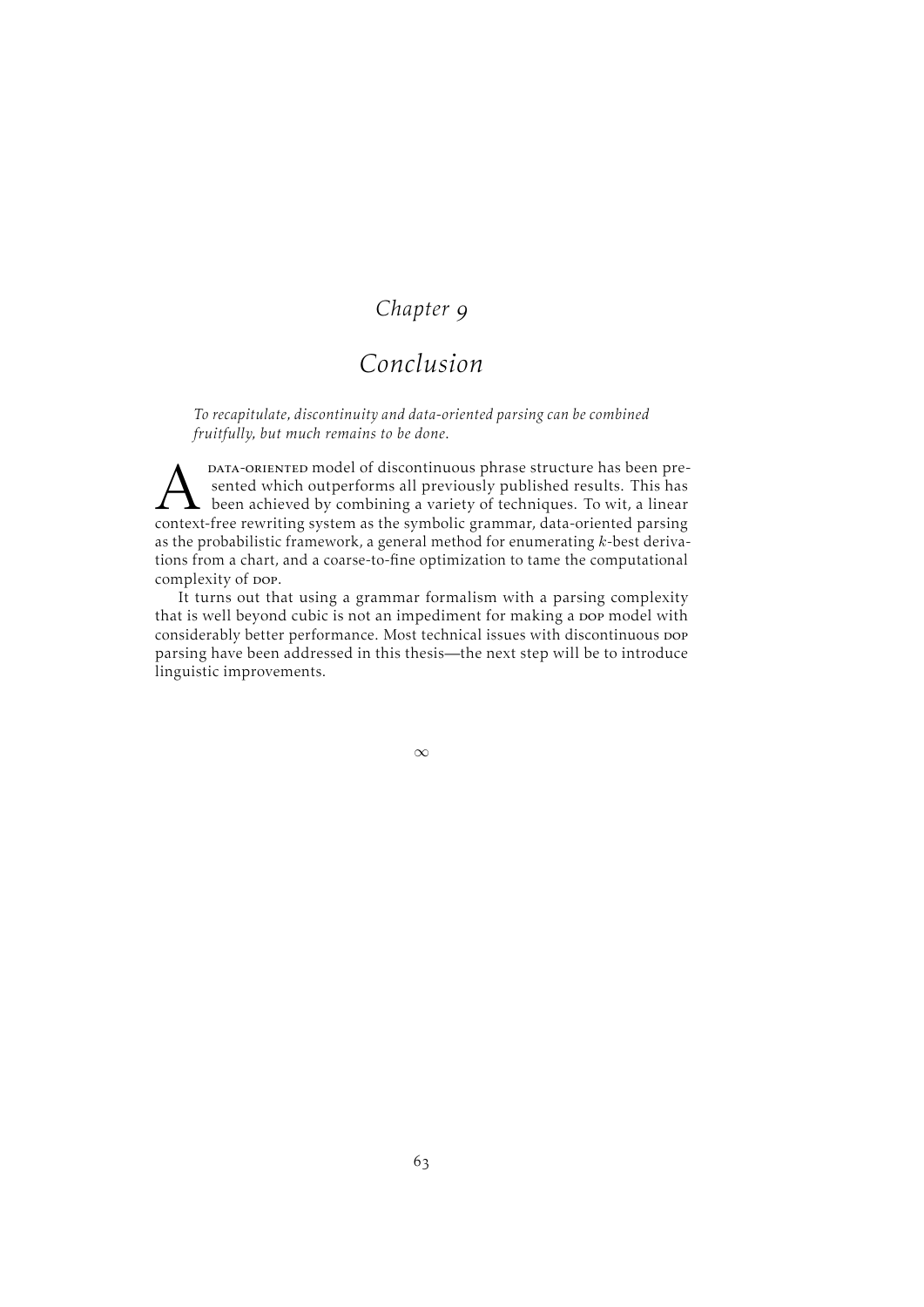# *Bibliography*

- Bach, Emmon, Colin Brown, and William Marslen-wilson (1986). Crossed and nested dependencies in German and Dutch: A psycholinguistic study. *Language and Cognitive Processes*,  $1(4):249-262$ .
- <span id="page-69-2"></span>Bansal, Mohit and Dan Klein (2010). Simple, accurate parsing with an allfragments grammar. In *Proc. of ACL*, pages 1098-1107.
- <span id="page-69-3"></span>Barthélemy, François, Pierre Boullier, Philippe Deschamp, and Éric de la Clergerie (2001). Guided parsing of range concatenation languages. In *Proc. of ACL*, pages 42-49.
- <span id="page-69-7"></span>Becker, Tilman, Owen Rambow, and Michael Niv (1992). The derivational generative power of formal systems or scrambling is beyond LCFRS. Technical Report IRCS-92-38, Institute for research in cognitive science. Available from: <ftp://ftp.cis.upenn.edu/pub/ircs/tr/92-38.ps.Z>.
- <span id="page-69-5"></span>Behnel, Stefan, Robert Bradshaw, Craig Citro, Lisandro Dalcin, Dag Sverre Seljebotn, and Kurt Smith (2011). Cython: The best of both worlds. *Computing in Science and Engineering*, 13:31-39.
- <span id="page-69-4"></span>Bird, Steven, Ewan Klein, and Edward Loper (). *Natural Language Processing with Python*. O'Reilly Media.
- <span id="page-69-6"></span>Black, Ezra, John Lafferty, and Salim Roukos (1992). Development and evaluation of a broad-coverage probabilistic grammar of English-language computer manuals. In *Proc. of ACL*, pages 185-192.
- Bod, Rens (1992). A computational model of language performance: Dataoriented parsing. In *Proceedings COLING*, pages 855-859.
- $(1995)$ . The problem of computing the most probable tree in dataoriented parsing and stochastic tree grammars. In *Proceedings of EACL*, pages 104-111. Available from: [http://aclweb.org/anthology/E/E95/E95-1015.](http://aclweb.org/anthology/E/E95/E95-1015.pdf) [pdf](http://aclweb.org/anthology/E/E95/E95-1015.pdf).
- (). Parsing with the shortest derivation. In *Proceedings of COLING*, pages  $69 - 75$ .
- <span id="page-69-1"></span> $(2001)$ . What is the minimal set of fragments that achieves maximal parse accuracy? In *Proc. of ACL*, pages 69–76.

<span id="page-69-0"></span><sup>(</sup>). An efficient implementation of a new DOP model. In *Proceedings of EACL*, volume 1, pages 19–26. Available from: [http://www.ldc.upenn.edu/](http://www.ldc.upenn.edu/acl/E/E03/E03-1005.pdf) [acl/E/E03/E03-1005.pdf](http://www.ldc.upenn.edu/acl/E/E03/E03-1005.pdf).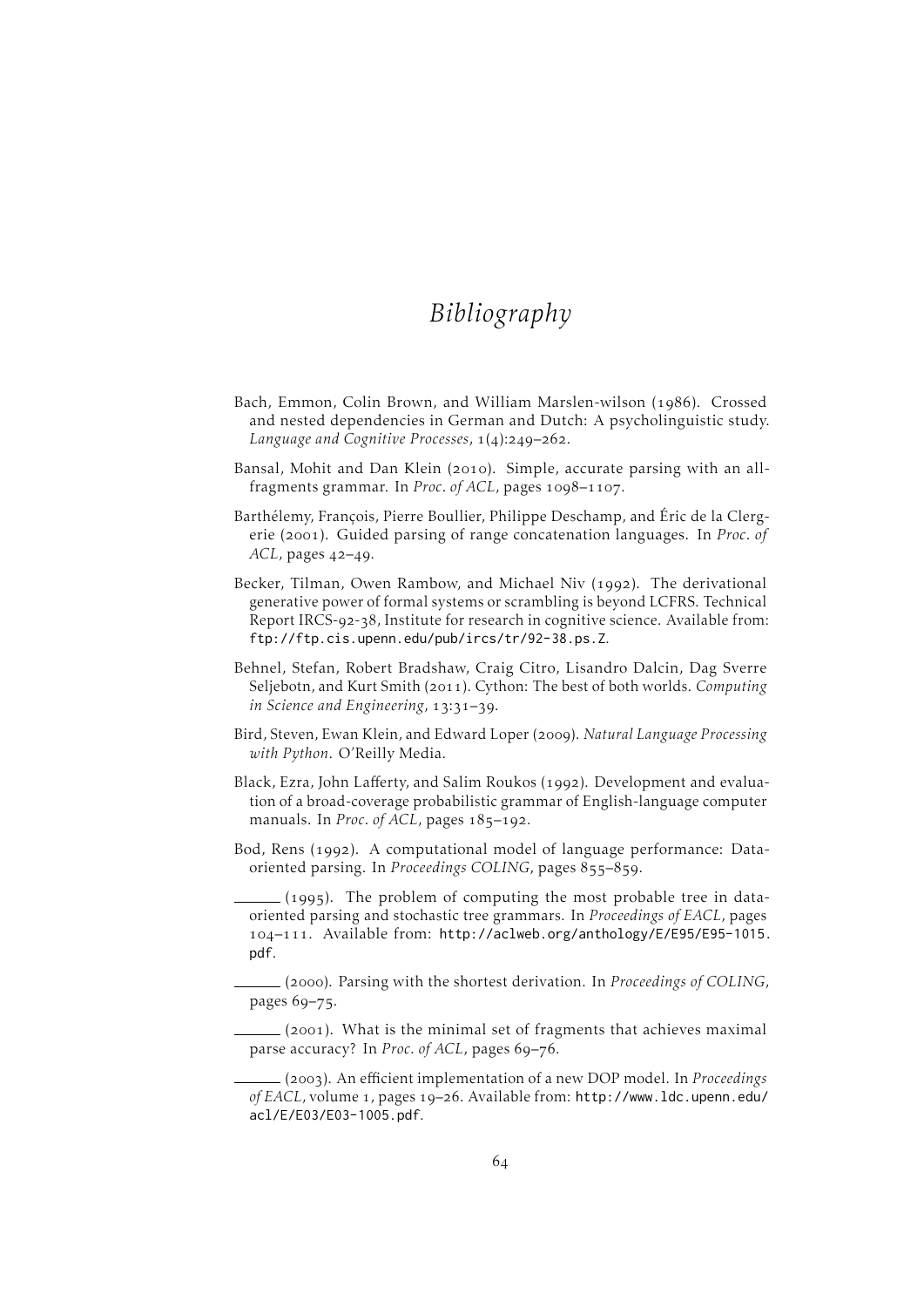- <span id="page-70-3"></span>Bolz, Carl F., Antonio Cuni, Maciej Fijalkowski, and Armin Rigo (2009). Tracing the meta-level: PyPy's tracing JIT compiler. In *Proceedings of the th workshop on the Implementation, Compilation, Optimization of Object-Oriented Languages* and Programming Systems, pages 18-25. ACM.
- <span id="page-70-0"></span>Bonnema, Remko, Paul Buying, and Remko Scha (1999). A new probability model for data oriented parsing. In *Proceedings of the th Amsterdam Colloquium*, pages 85-90.
- Boullier, Pierre (1998). Proposal for a natural language processing syntactic backbone. Technical Report RR-3342, INRIA-Rocquencourt, Le Chesnay, France. Available from: <http://www.inria.fr/RRRT/RR-3342.html>.
- <span id="page-70-4"></span> $(1999)$ . Chinese numbers, mix, scrambling, and range concatenation grammars. In *Proceedings of EACL*, pages 53–60.
- <span id="page-70-2"></span>Boyd, Adriane (2007). Discontinuity revisited: An improved conversion to context-free representations. In *Proceedings of the Linguistic Annotation Work-, pages*  $41-44$ *.*
- Brants, Sabine, Stefanie Dipper, Silvia Hansen, Wolfgang Lezius, and George Smith (2002). The Tiger treebank. In *Proceedings of the workshop on treebanks and linguistic theories*, pages 24-41.
- Bresnan, Joan, Ronald M. Kaplan, Stanley Peters, and Annie Zaenen (1982). Cross-serial dependencies in Dutch. *Linguistic Inquiry*, 13(4):613–635.
- Bunt, Harry (1996). Formal tools for describing and processing discontinuous constituency structure. In Bunt, Harry C. and Arthur van Horck, editors, Discontinuous Constituency, pages 63-83. Walter de Gruyter.
- Bybee, Joan L. (2007). From usage to grammar: The mind's response to repetition. *Language*,  $82(4):711-733$ .
- <span id="page-70-1"></span>Charniak, Eugene, Mark Johnson, M. Elsner, J. Austerweil, D. Ellis, I. Haxton, C. Hill, R. Shrivaths, J. Moore, M. Pozar, et al. (2006). Multilevel coarse-to-fine PCFG parsing. In *Proceedings of NAACL-HLT*, pages 168-175.
- Chomsky, Noam and Marcel P. Schützenberger (1963). The algebraic theory of context-free languages. In Braffort, P. and D. Hirschberg, editors, *Com*puter Programming and Formal Systems, volume 35 of Studies in Logic and *the Foundations of Mathematics, pages 118-161. Elsevier. Available from:* <http://www.sciencedirect.com/science/article/pii/S0049237X08720238>.
- Cohn, Trevor, Sharon Goldwater, and Phil Blunsom (2009). Inducing compact but accurate tree-substitution grammars. In *Proceedings of NAACL-HLT*, pages  $548 - 556.$
- Collins, Michael (1999). *Head-driven statistical models for natural language parsing*. PhD thesis, University of Pennsylvania.
- Collins, Michael and T. Koo (2005). Discriminative reranking for natural language parsing. *Computational Linguistics*,  $31(1):25-70$ .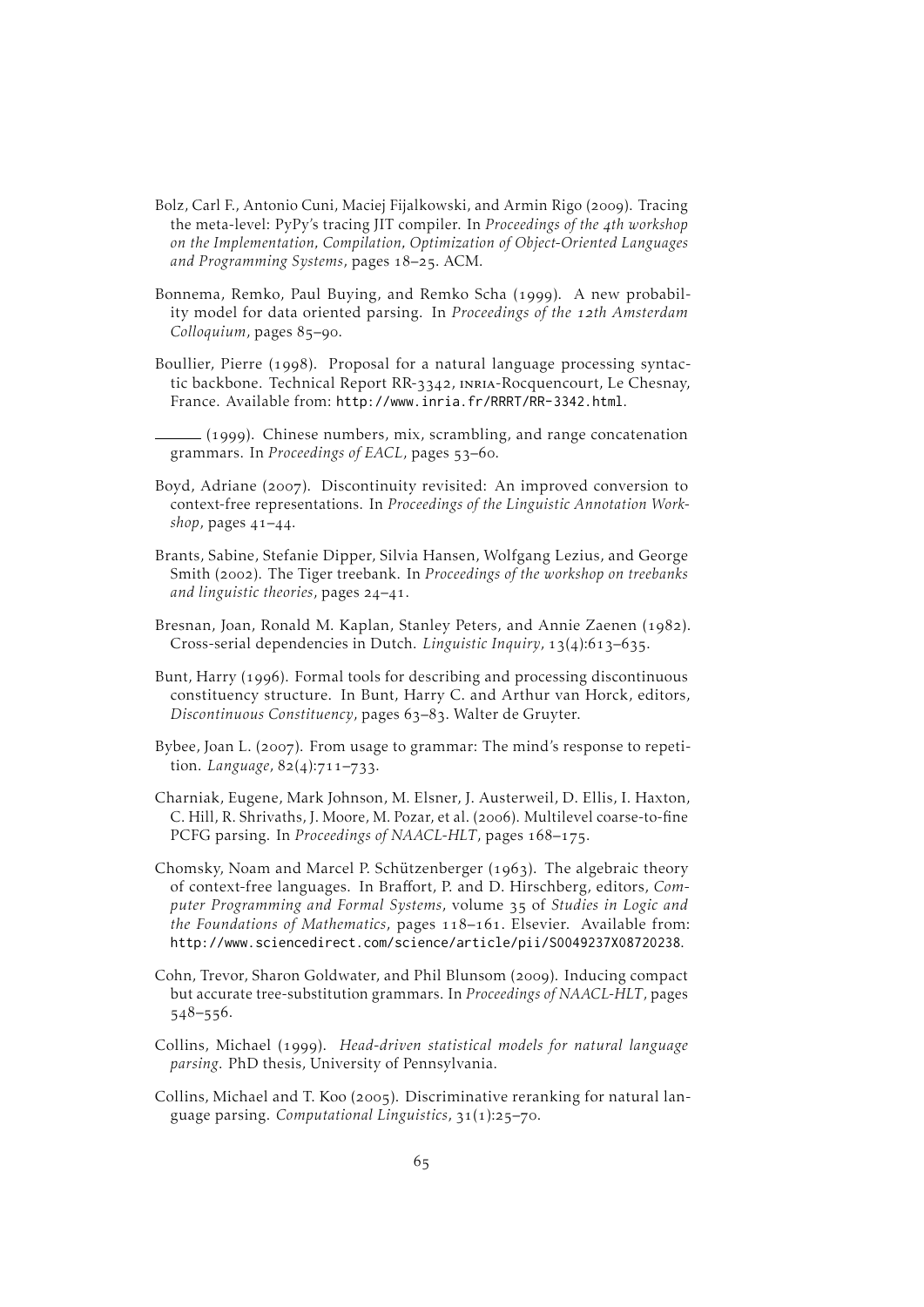- <span id="page-71-3"></span>Cormen, Thomas H., Charles E. Leiserson, Ron L. Rivest, and Clifford Stein (2001). *Introduction to algorithms*. MIT press, second edition.
- <span id="page-71-6"></span>Crescenzi, P., Daniel Gildea, A. Marino, G. Rossi, and Giorgio Satta (2011). Optimal head-driven parsing complexity for linear context-free rewriting systems. In *Proc. of ACL*.
- Dowty, David R. (1996). Toward a minimalist theory of syntactic structure. In Bunt, Harry C. and Arthur van Horck, editors, *Discontinuous Constituency*, pages 10-62. Walter de Gruyter.
- <span id="page-71-5"></span>Dubey, Amit and Frank Keller (2003). Parsing german with sister-head dependencies. In *Proc. of ACL*, pages 96-103.
- <span id="page-71-2"></span>Dufour, Mark (2006). Shed skin: An optimizing Python-to-C++ compiler. Master's thesis, Delft University of Technology. Available from: [http://mark.](http://mark.dufour.googlepages.com/shedskin.pdf) [dufour.googlepages.com/shedskin.pdf](http://mark.dufour.googlepages.com/shedskin.pdf).
- <span id="page-71-4"></span>Emms, Martin (2008). Tree-distance and some other variants of evalb. In *Proc*. of LREC, pages 1373-1379.
- Gildea, Daniel (2010). Optimal parsing strategies for linear context-free rewriting systems. In *Proceedings of NAACL HLT* 2010., pages 769-776.
- Gómez-Rodríguez, Carlos, Marco Kuhlmann, Giorgio Satta, and David Weir (2009). Optimal reduction of rule length in linear context-free rewriting systems. In *Proceedings of NAACL HLT 2009*, pages 539-547.
- Gómez-Rodríguez, Carlos, David Weir, and John Carroll (2009). Parsing mildly non-projective dependency structures. In *Proceedings of EACL*, pages 291-299.
- <span id="page-71-0"></span>Goodman, Joshua (1996). Efficient algorithms for parsing the DOP model. In *Proceedings of EMNLP*, pages 143-152.
- <span id="page-71-1"></span>Goodman, Joshua (2003). Efficient parsing of DOP with PCFG-reductions. In Bod, Rens, Remko Scha, and Khalil Sima'an, editors, *Data-Oriented Parsing*. The University of Chicago Press.
- Groenink, Annius V. (1995). Literal movement grammars. In *Proceedings of EACL*, pages 90-97. Available from: [http://aclweb.org/anthology/E/E95/](http://aclweb.org/anthology/E/E95/E95-1013.pdf) [E95-1013.pdf](http://aclweb.org/anthology/E/E95/E95-1013.pdf).

 $(1997a)$ . Mild context-sensitivity and tuple-based generalizations of context-grammar. *Linguistics and Philosophy*, 20(6):607–636. Available from: <http://www.jstor.org/stable/25001685>.

(b). *Surface Without Structure*. PhD thesis, University of Utrecht.

- Harman, Gilbert H.  $(1963)$ . Generative grammars without transformation rules: a defense of phrase structure. *Language*, 39(4):597-616. Available from: <http://www.jstor.org/stable/411954>.
- <span id="page-71-7"></span>Hoogweg, Lars (2000). Extending DOP1 with the insertion operation. Master's thesis, University of Amsterdam.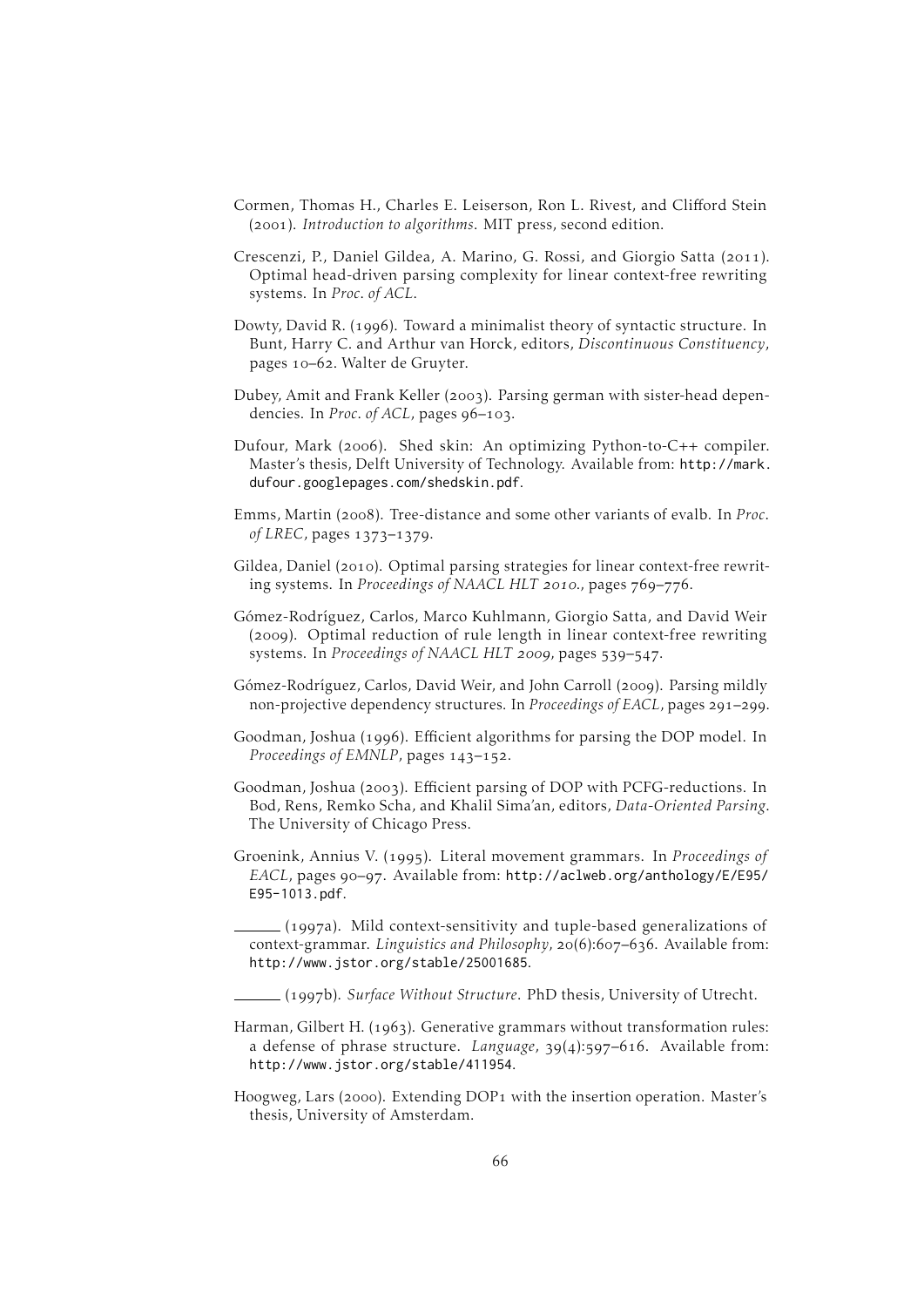- Huang, Liang and David Chiang (). Better k-best parsing. In *Proceedings of IWPT* 2009, pages 53-64.
- Johnson, Mark (1985). Parsing with discontinuous constituents. In *Proc. of ACL*, pages 127-132.
- Johnson, Mark (2002). The DOP estimation method is biased and inconsistent. *Computational Linguistics*,  $28(1):71-76$ .
- Joshi, Aravind K.  $(1985)$ . How much context sensitivity is necessary for characterizing structural descriptions: Tree adjoining grammars. In Dowty, David R., Lauri Karttunen, and Arnold M. Zwicky, editors, *Natural language parsing: Psychological, computational and theoretical perspectives, pages 206–250.* Cambridge University Press, New York.
- Kallmeyer, Laura (2010). Multiple context-free grammars and linear contextfree rewriting systems. In *Parsing Beyond Context-Free Grammars*, Cognitive Technologies, pages 109–129. Springer Berlin Heidelberg. Available from: [http://dx.doi.org/10.1007/978-3-642-14846-0\\_6](http://dx.doi.org/10.1007/978-3-642-14846-0_6).
- Kallmeyer, Laura and Wolfgang Maier (2009). An incremental earley parser for simple range concatenation grammar. In *Proceedings of the th International Conference on Parsing Technologies*, pages 61-64.
- Kallmeyer, Laura and Wolfgang Maier (2010). Data-driven parsing with probabilistic linear context-free rewriting systems. In *Proceedings of the* 23rd *International Conference on Computational Linguistics*, pages 537–545.
- Kanazawa, Makoto (2007). Parsing and generation as datalog queries. In *Proc*. *of ACL*, pages  $176 - 183$ .
	- $(2011)$ . Parsing and generation as datalog query evaluation. Unpublished manuscript. Available from: [http://research.nii.ac.jp/~kanazawa/](http://research.nii.ac.jp/~kanazawa/publications/pagadqe.pdf) [publications/pagadqe.pdf](http://research.nii.ac.jp/~kanazawa/publications/pagadqe.pdf).
- Klein, Dan and Christopher D. Manning (2003a). Accurate unlexicalized parsing. In *Proc. of ACL*, volume  $1$ , pages  $423-430$ .
- Klein, Dan and Christopher D. Manning (2003b). Fast exact inference with a factored model for natural language parsing. *Advances in neural information processing systems*, pages  $3-10$ .
- Kolb, Hans-Peter, Uwe Mönnich, and Frank Morawietz (2000). Descriptions of cross-serial dependencies. *Grammars*, 3(2):189-216.
- Kübler, Sandra, Wolfgang Maier, Ines Rehbein, and Y. Versley (2008). How to compare treebanks. In *Proceedings of LREC*, volume 8.
- Kübler, Sandra, Ines Rehbein, and Josef van Genabith (2009). TePaCoC: a corpus for testing parser performance on complex German grammatical constructions. In *Proceedings of the Seventh International Workshop on Treebanks and Linguistic Theories. Groningen, The Netherlands*.
- Kuhlmann, Marco and Giorgio Satta (2009). Treebank grammar techniques for non-projective dependency parsing. In *Proceedings of EACL*, pages  $478-486$ .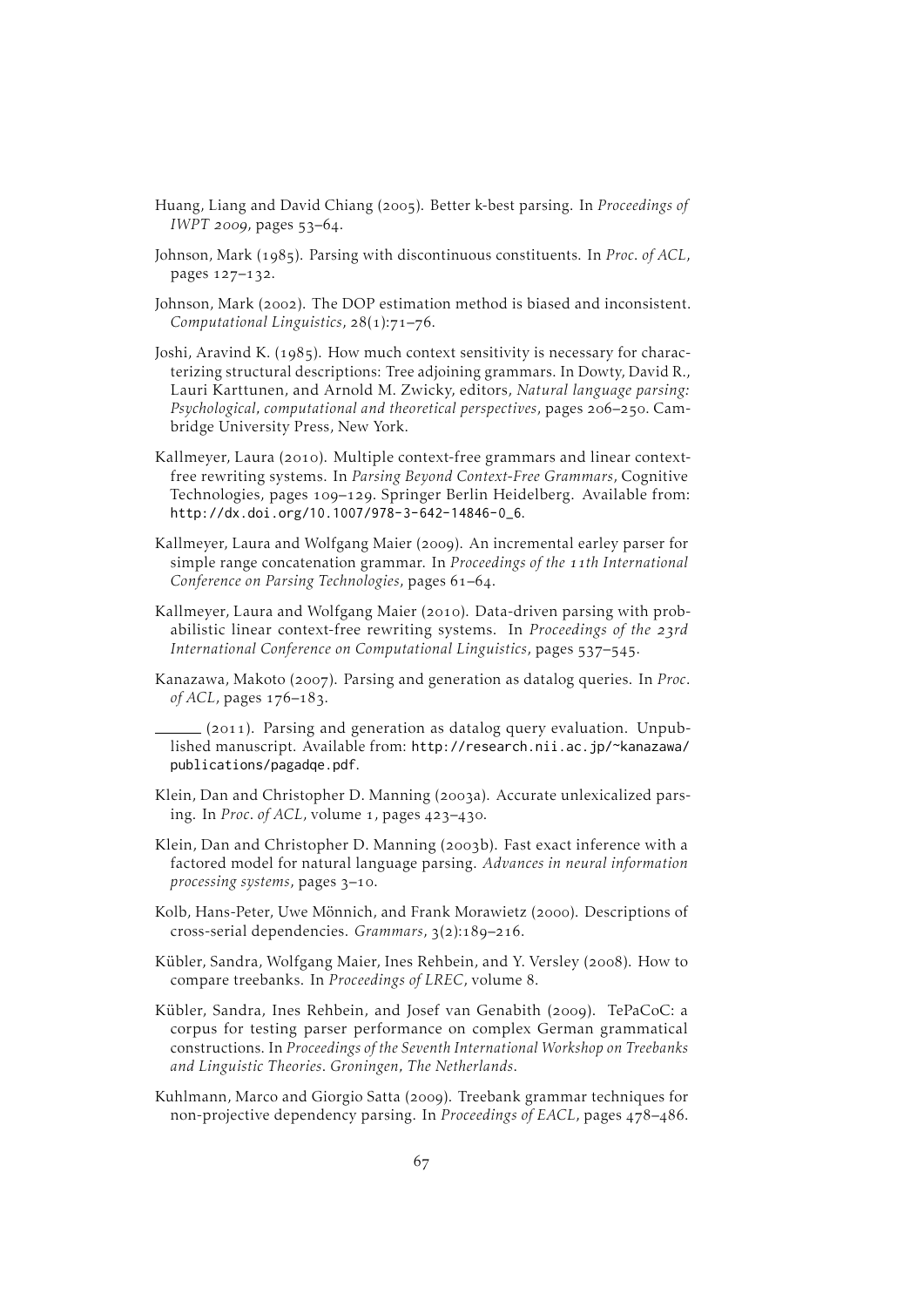- Lange, Martin; Leiß, Hans (2009). To cnf or not to cnf? an efficient yet presentable version of the cyk algorithm. *Informatica Didactica*, 8.
- Levy, Roger (2005). Probabilistic models of word order and syntactic discontinuity. PhD thesis, Stanford University.
- Liang, Percy, Slav Petrov, M. Jordan, and Dan Klein (2007). The infinite PCFG using hierarchical Dirichlet processes. In *Proceedings of the Joint Conference on Empirical Methods in Natural Language Processing and Computational Natural Language Learning (EMNLP-CoNLL)*, pages 688-697.
- Lin, Dekang (1995). A dependency-based method for evaluating broad-coverage parsers. In *International Joint Conference on Artificial Intelligence*, volume 14, pages 1420-1427.
- Maier, Wolfgang (2010). Direct parsing of discontinuous constituents in German. In *Proceedings of the SPMRL workshop at NAACL HLT* 2010, pages 58-66.
- Maier, Wolfgang and Laura Kallmeyer (2010). Discontinuity and nonprojectivity: Using mildly contextsensitive formalisms for data-driven parsing. In *Proceedings of TAG*, volume 10.
- Maier, Wolfgang and Anders Søgaard (2008). Treebanks and mild contextsensitivity. In *Proceedings of Formal Grammar* 2008, page 61.
- Manning, Christopher D. and Hinrich Schütze (1999). *Foundations of statistical natural language processing*. MIT Press.
- Marcus, Mitchell P., Mary Ann Marcinkiewicz, and Beatrice Santorini (1993). Building a large annotated corpus of english: The penn treebank. *Computational linguistics*, 19(2):313-330.
- Matsuzaki, Takuya, Yusuke Miyao, and Jun'ichi Tsujii (2005). Probabilistic CFG with latent annotations. In *Proc. of ACL*, pages  $75-82$ .
- Nederhof, Mark-Jan (2003). Weighted deductive parsing and Knuth's algorithm. *Computational Linguistics*, 29(1):135-143.
- Nguyen, Thuy Linh (2004). Rank consistent estimation: The DOP case. Master's thesis, University of Amsterdam. Available from: [http://www.science.uva.](http://www.science.uva.nl/pub/theory/illc/researchreports/MoL-2004-06.text.pdf) [nl/pub/theory/illc/researchreports/MoL-2004-06.text.pdf](http://www.science.uva.nl/pub/theory/illc/researchreports/MoL-2004-06.text.pdf).
- O'Donnell, Timothy J., Noah D. Goodman, Jesse Snedeker, and Joshua B. Tenenbaum (2009). Computation and reuse in language. In *Proceedings of the Cognitive Science Society*, Amsterdam, The Netherlands.
- Pauls, Adam and Dan Klein (2009). K-best A\* parsing. In *Proc. of ACL*, volume 2, pages 958-966.
- Plaehn, Oliver (2004). Computing the most probable parse for a discontinuous phrase structure grammar. In Bunt, Harry, John Carroll, and Giorgio Satta, editors, *New developments in parsing technology*, pages 91–106. Kluwer Academic Publishers, Norwell, MA, USA.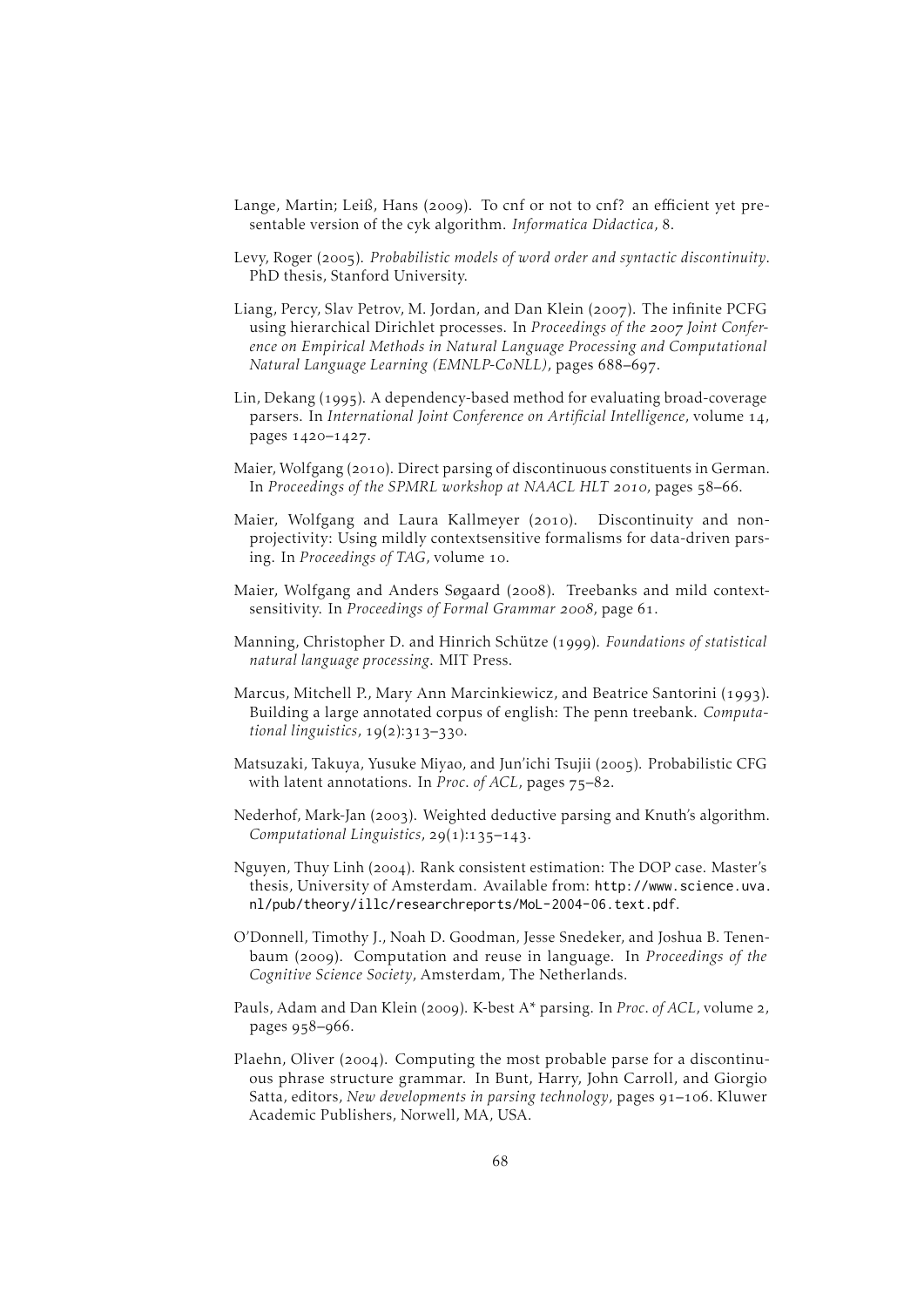- Pollard, Carl (1984). *Generalized Phrase Structure Grammars, Head Grammars, and Natural Languages*. PhD thesis, Stanford.
- Post, Matt and Daniel Gildea (2009). Bayesian learning of a tree substitution grammar. In *Proceedings of the ACL-IJCNLP Conference Short Papers*, pages  $45 - 48$ .
- Prescher, Detlef, Remko Scha, Khalil Sima'an, and Andreas Zollmann (2003). On the statistical consistency of DOP estimators. In *Proceedings CLIN* 2003. Available from: <http://www.cnts.ua.ac.be/clin2003/proc/07Prescher.pdf>.
- Rafferty, Anna N. and Christopher D. Manning (2008). Parsing three German treebanks: Lexicalized and unlexicalized baselines. In *Proceedings of the Workshop on Parsing German*, pages 40-46.
- Rehbein, Ines and Josef van Genabith (2007). Evaluating evaluation measures. In *NODALIDA* 2007 Conference Proceedings, pages 372-379. Available from: <http://doras.dcu.ie/15237>.
- Sampson, Geoffrey (2000). A proposal for improving the measurement of parse accuracy. *International Journal of Corpus Linguistics*,  $\frac{1}{2}(1):$
- Sangati, Federico and Willem Zuidema (2011). Accurate parsing with compact tree-substitution grammars: Double-DOP. In *Proceedings of EMNLP*, pages 84-95. Available from: <http://www.aclweb.org/anthology/D11-1008>.
- Sangati, Federico, Willem Zuidema, and Rens Bod (2010). Efficiently extract recurring tree fragments from large treebanks. In *Proceedings of the th international conference on Language Resources and Evaluation (LREC')*, pages 219-226. European Language Resources Association (ELRA). Available from: <http://dare.uva.nl/record/371504>.
- Sapir, Edward (1921). *Language: An introduction to the study of speech*. Harcourt, Brace and company, New York.
- Scha, Remko (1990). Language theory and language technology; competence and performance. In de Kort, Q.A.M. and G.L.J. Leerdam, editors, *Computertoepassingen in de Neerlandistiek*, pages 7-22. LVVN, Almere, the Netherlands. Original title: *Taaltheorie en taaltechnologie; competence en performance*. Translation available at <http://iaaa.nl/rs/LeerdamE.html>.
- Schmid, Helmut ( $2004$ ). Efficient parsing of highly ambiguous context-free grammars with bit vectors. In *Proceedings of COLING '04*. Available from: <http://aclweb.org/anthology/C/C04/C04-1024>.
- Shieber, Stuart M.  $(1985)$ . Evidence against the context-freeness of natural language. *Linguistics and Philosophy*, 8:333-343.
- Shieber, Stuart M., Yves Schabes, and Fernando C.N. Pereira (1995). Principles and implementation of deductive parsing. *The Journal of logic programming*,  $24(1-2):3-36.$
- Sima'an, Khalil (). *Learning efficient disambiguation*. PhD thesis, Utrecht University and University of Amsterdam.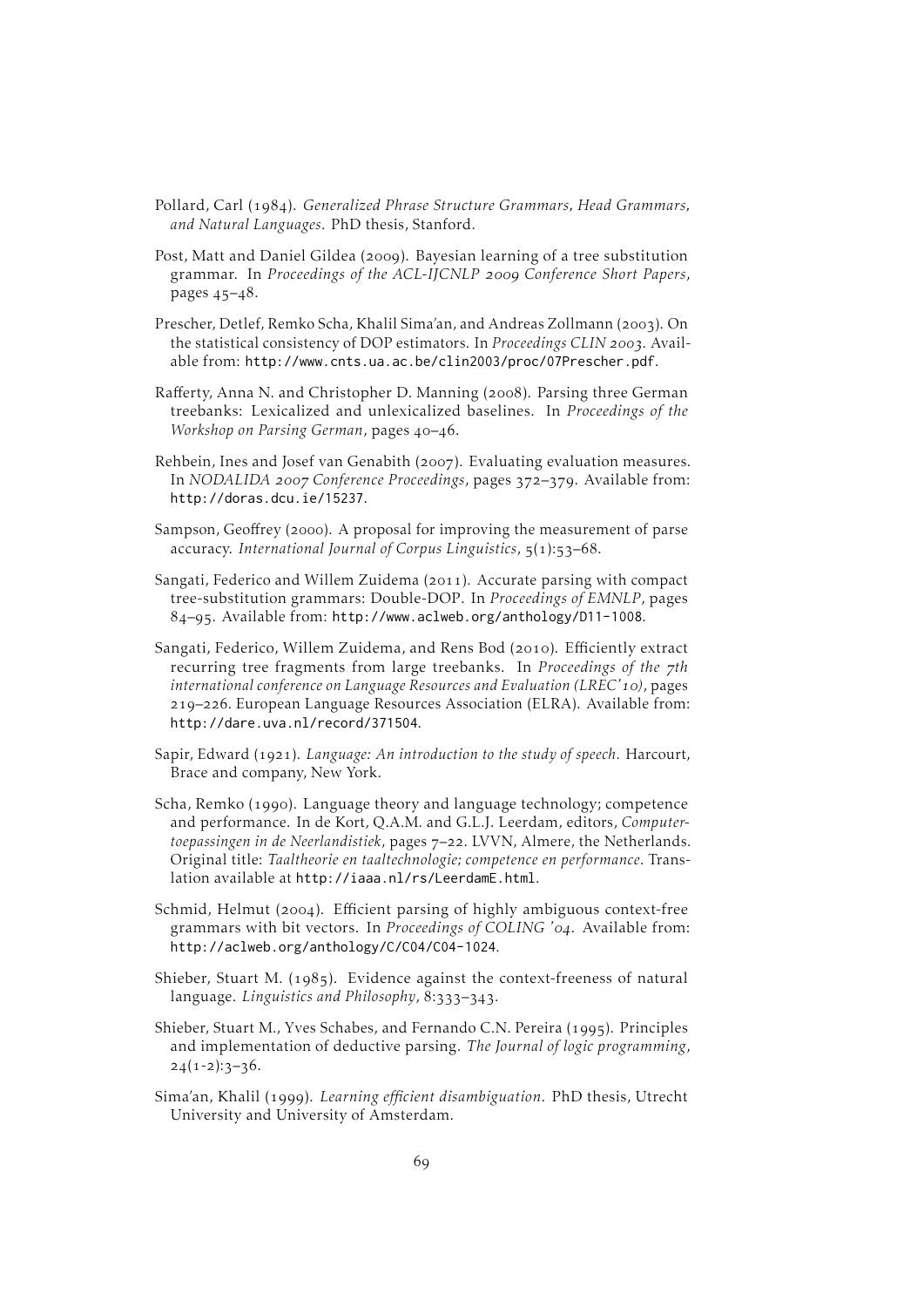(). Tree-gram parsing lexical dependencies and structural relations. In *Proc. of ACL*, pages  $37-44$ .

 $(2002)$ . Computational complexity of probabilistic disambiguation.  $Grammars, 5(2):125-151.$ 

- Sima'an, Khalil and Luciano Buratto (2003). Backoff parameter estimation for the DOP model. *Machine Learning: ECML* 2003, pages 373-384. Available from: <http://dare.uva.nl/record/126078>.
- Skut, Wojciech, Brigitte Krenn, Thorten Brants, and Hans Uszkoreit (1997). An annotation scheme for free word order languages. In *Proceedings of ANLP*, pages 88-95.
- Telljohann, Heike, Erhard Hinrichs, and Sandra Kübler (2004). The tüba-d/z treebank: Annotating german with a context-free backbone. In *In Proceedings of LREC*, pages 2229-2235.
- Trautwein, Marten H. (1995). *Computational pitfalls in tractable grammar formalisms*. PhD thesis, University of Amsterdam.
- Tsarfaty, Reut (2010). *Relational-realizational parsing*. PhD thesis, University of Amsterdam. Available from: <http://dare.uva.nl/record/335795>.
- van Noord, Gertjan (1991). Head corner parsing for discontinuous constituency. In *Proc. of ACL*, pages 114-121.
- Vijay-Shanker, K. and David J. Weir (1994). The equivalence of four extensions of context-free grammars. *Theory of Computing Systems*, 27(6):511-546.
- Vijay-Shanker, K., David J. Weir, and Aravind K. Joshi (1987). Characterizing structural descriptions produced by various grammatical formalisms. In *Proc. of ACL*, pages 104-111.
- Villemonte de la Clergerie, Éric (2002). Parsing mildly context-sensitive languages with thread automata. In *Proceedings of the th international conference* on Computational linguistics-Volume 1, pages 1-7.
- Vogel, Carl, Ulrike Hahn, and Holly Branigan (1996). Cross-serial dependencies are not hard to process. In *Proceedings of the 16th conference on Computational* linguistics, volume 1 of *COLING* '96, pages 157-162, Stroudsburg, PA, USA. Association for Computational Linguistics. Available from: [http://dx.doi.](http://dx.doi.org/10.3115/992628.992658) [org/10.3115/992628.992658](http://dx.doi.org/10.3115/992628.992658).
- Waxmonsky, Sonjia and I. Dan Melamed (2006). A dynamic data structure for parsing with discontinuous constituents. Proteus Project Technical Report –, New York University.
- Weir, David J. (1988). *Characterizing mildly context-sensitive grammar formalisms*. PhD thesis, University of Pennsylvania. Available from: [http://repository.](http://repository.upenn.edu/dissertations/AAI8908403/) [upenn.edu/dissertations/AAI8908403/](http://repository.upenn.edu/dissertations/AAI8908403/).
- Yngve, Victor (1960). A model and an hypothesis for language structure. *Proceedings of the American Philosophical Society*,  $104(5):444-466$ .